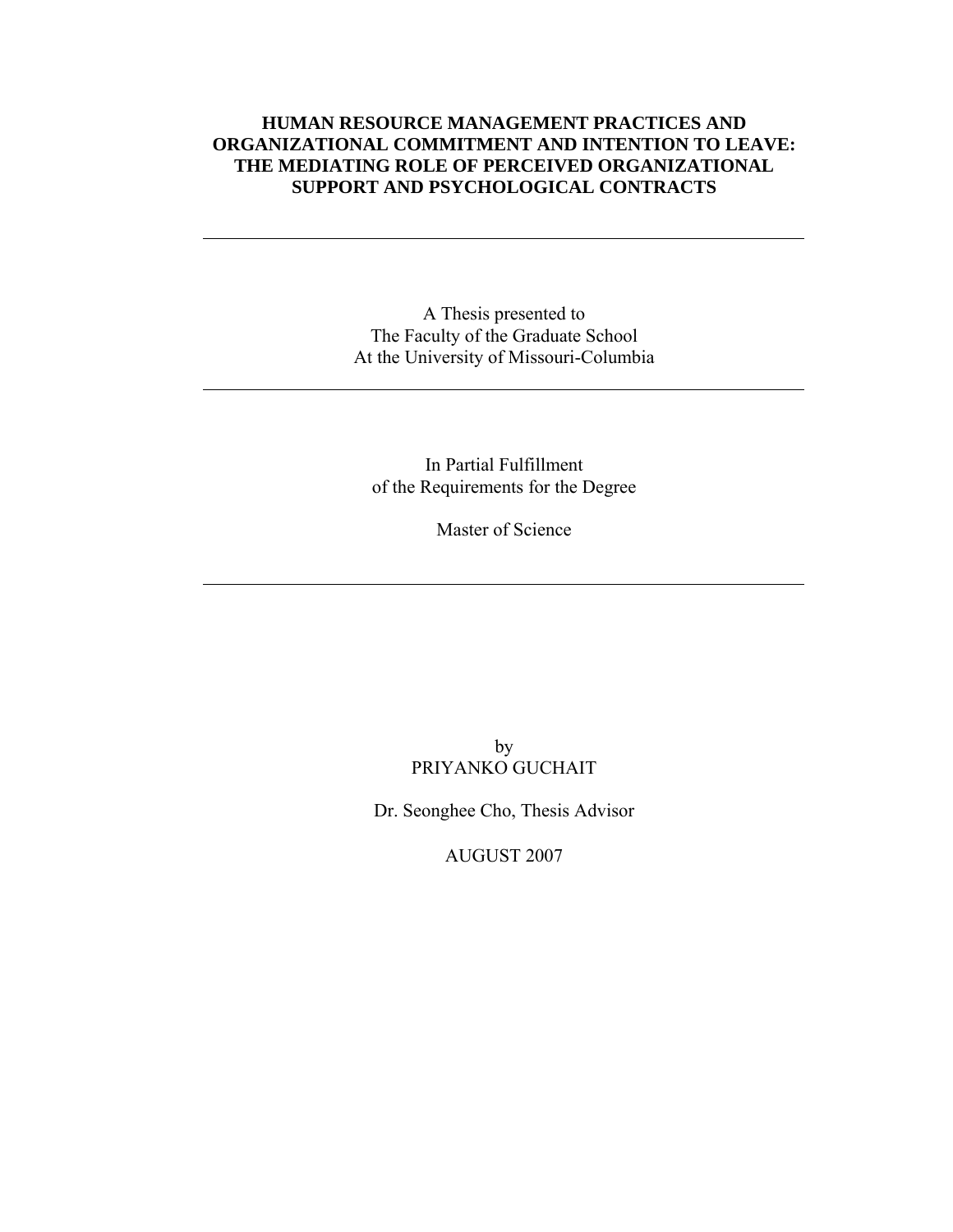The undersigned, appointed by the dean of the Graduate School, have examined the thesis entitled

## HUMAN RESOURCE MANAGEMENT PRACTICES, ORGANIZATIONAL COMMITMENT AND INTENTION TO LEAVE: THE MEDIATING ROLE OF PERCEIVED ORGANIZATIONAL SUPPORT AND PSYCHOLOGICAL **CONTRACTS**

presented by Priyanko Guchait

a candidate for the degree of master of science,

and hereby certify that, in their opinion, it is worthy of acceptance.

Dr. Seonghee Cho, Food Science (HRM)

Dr. Dae-Young Kim, Food Science (HRM)

Dr. Robert Torres, Agricultural Education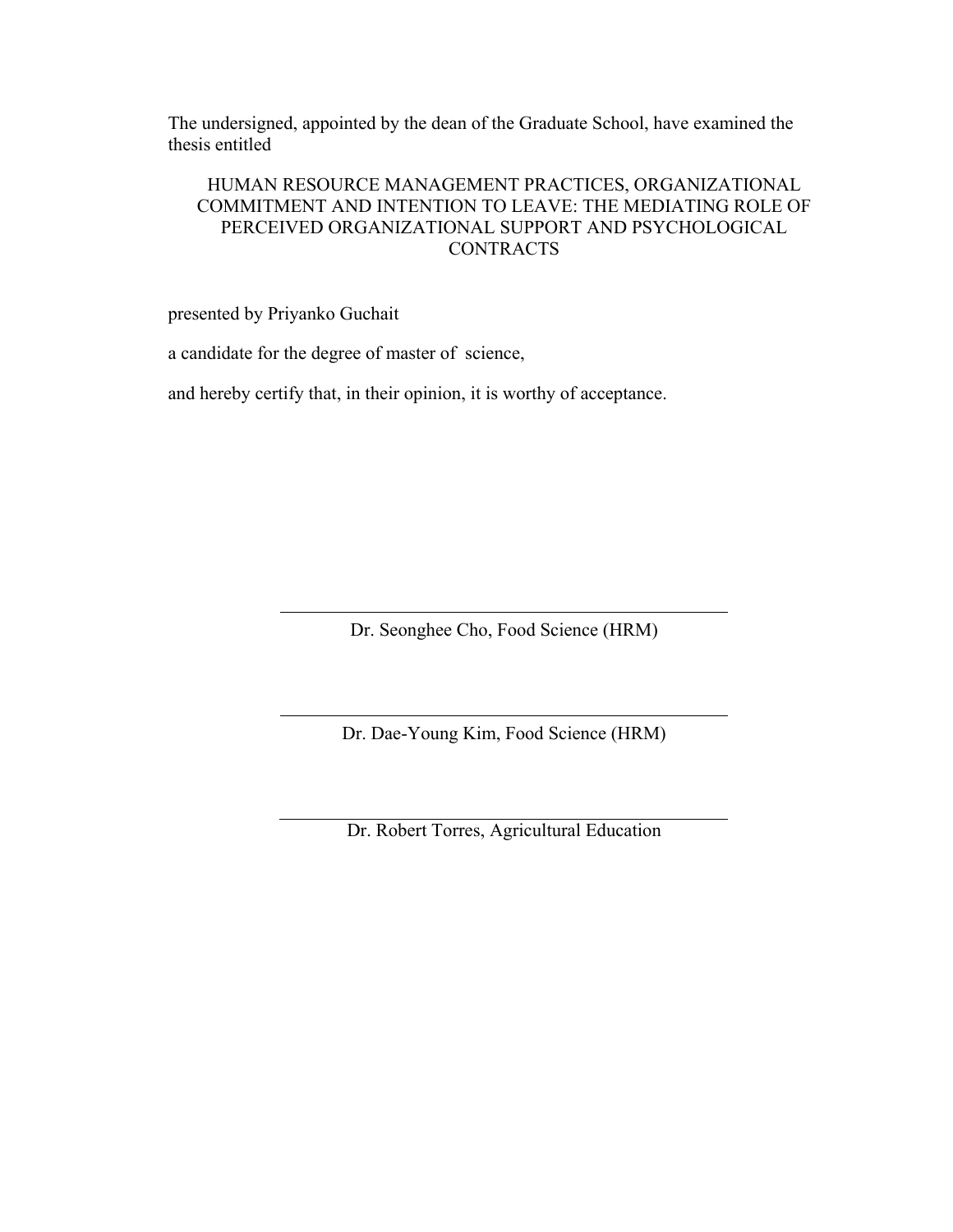#### **ACKNOWLEDGEMENTS**

<span id="page-2-0"></span>The thesis could not have been completed without the support of many people who are gratefully acknowledged herein.

First of all, I would like to express my sincere gratitude and appreciation to my Committee Chair and Advisor, Dr. Seonghee Cho, for her guidance and support throughout the completion of this thesis and my study at University of Missouri-Columbia. Without her mentorship I would not have been able to undertake this thesis and my education at University of Missouri-Columbia. I would also like to thank Dr. Robert Torres who served as my committee member, and without whom I would not have been able to do statistical analysis on my own. I would also like to thank Dr. Dae-Young Kim, who served as my committee member, for his valuable insights.

I also wish to extend my special thanks to Dr. Johye Hwang, for her generosity and kind support.

Finally, I dedicate this thesis to my parents, my brother and my friends. Without their love, encouragement, and support, I would not have been able to complete my education in the United States.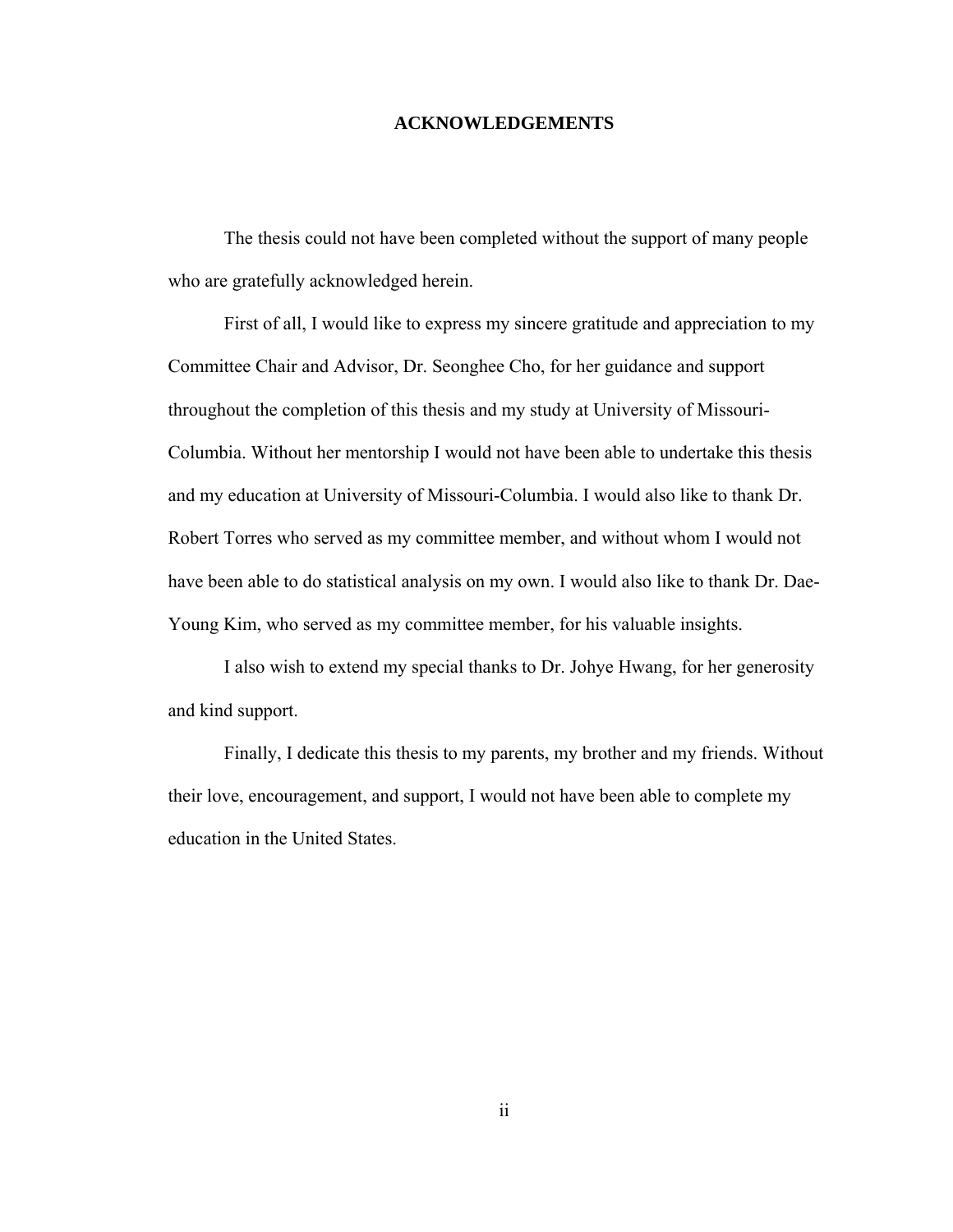# TABLE OF CONTENTS

| Chapter                                                                   |  |
|---------------------------------------------------------------------------|--|
|                                                                           |  |
|                                                                           |  |
|                                                                           |  |
|                                                                           |  |
|                                                                           |  |
|                                                                           |  |
|                                                                           |  |
|                                                                           |  |
|                                                                           |  |
|                                                                           |  |
| 2.4 Perceived Organizational Support and Organizational Commitment 25     |  |
| 2.5 HRM practices and Perceived Organizational Support and Organizational |  |
|                                                                           |  |
| 2.7 Human Resource Management practices and Psychological Contracts and   |  |
|                                                                           |  |
|                                                                           |  |
|                                                                           |  |
|                                                                           |  |
|                                                                           |  |
|                                                                           |  |
|                                                                           |  |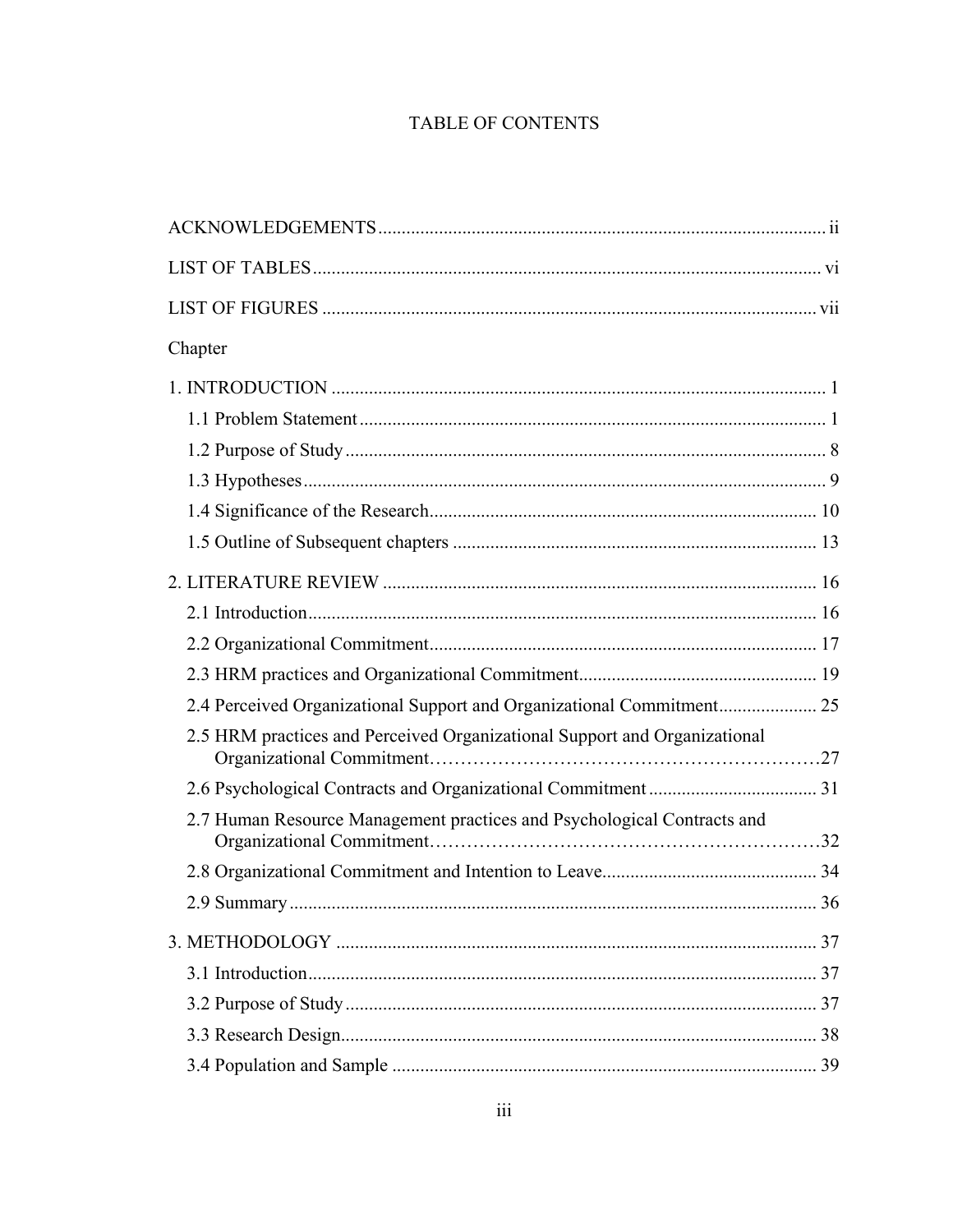| 5.5 Key Limitations of the Study and Suggestions for Future Study  97 |  |
|-----------------------------------------------------------------------|--|
|                                                                       |  |
|                                                                       |  |
|                                                                       |  |
|                                                                       |  |
|                                                                       |  |
|                                                                       |  |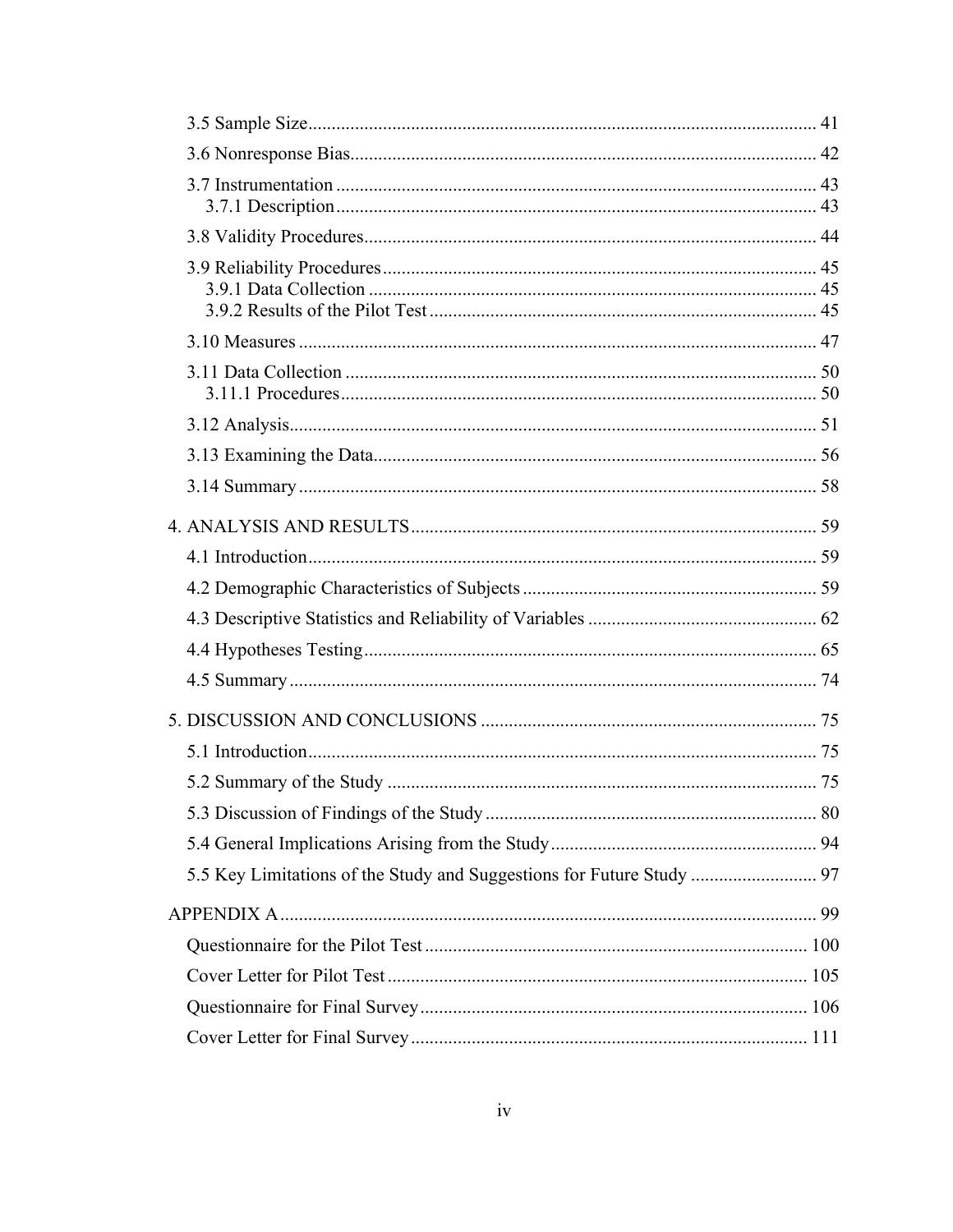| Independent Two Sample t-test and Chi-square test for Non-response Bias 126 |  |
|-----------------------------------------------------------------------------|--|
|                                                                             |  |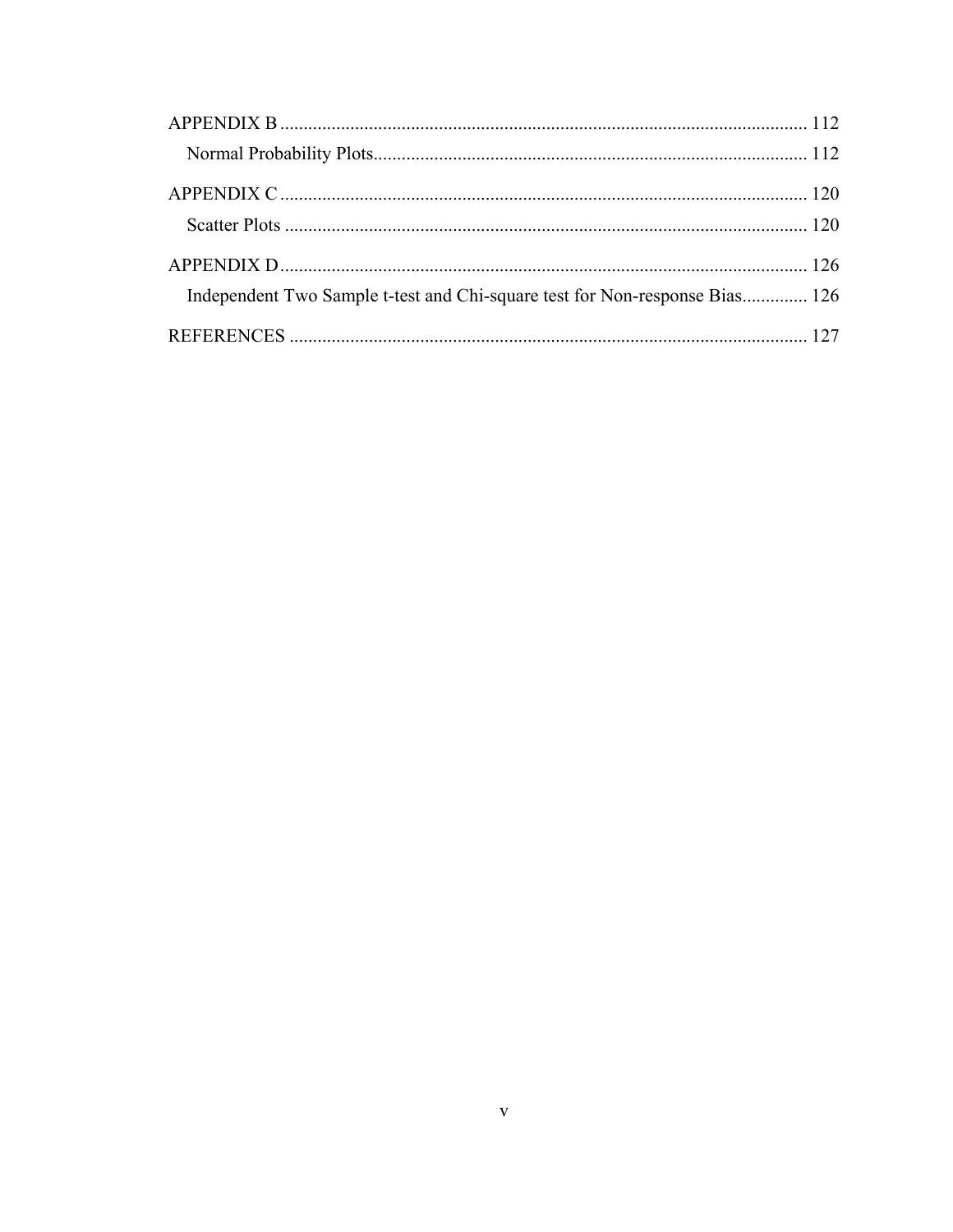# LIST OF TABLES

<span id="page-6-0"></span>

| Table                                                                               | Page |
|-------------------------------------------------------------------------------------|------|
|                                                                                     |      |
|                                                                                     |      |
|                                                                                     |      |
|                                                                                     |      |
|                                                                                     |      |
|                                                                                     |      |
|                                                                                     |      |
|                                                                                     |      |
|                                                                                     |      |
| 10. Results of Simultaneous Regression Analysis of HRM practices on POS  67         |      |
| 11. Results of Regression Analysis of the Mediating Effect of POS on HRM practices  |      |
|                                                                                     |      |
|                                                                                     |      |
| 13. Results of Regression Analysis of HRM practices on PC Fulfillment  71           |      |
| 14. Results of Regression Analysis of the Mediating Effect of PC Fulfillment on HRM |      |
|                                                                                     |      |
|                                                                                     |      |
|                                                                                     |      |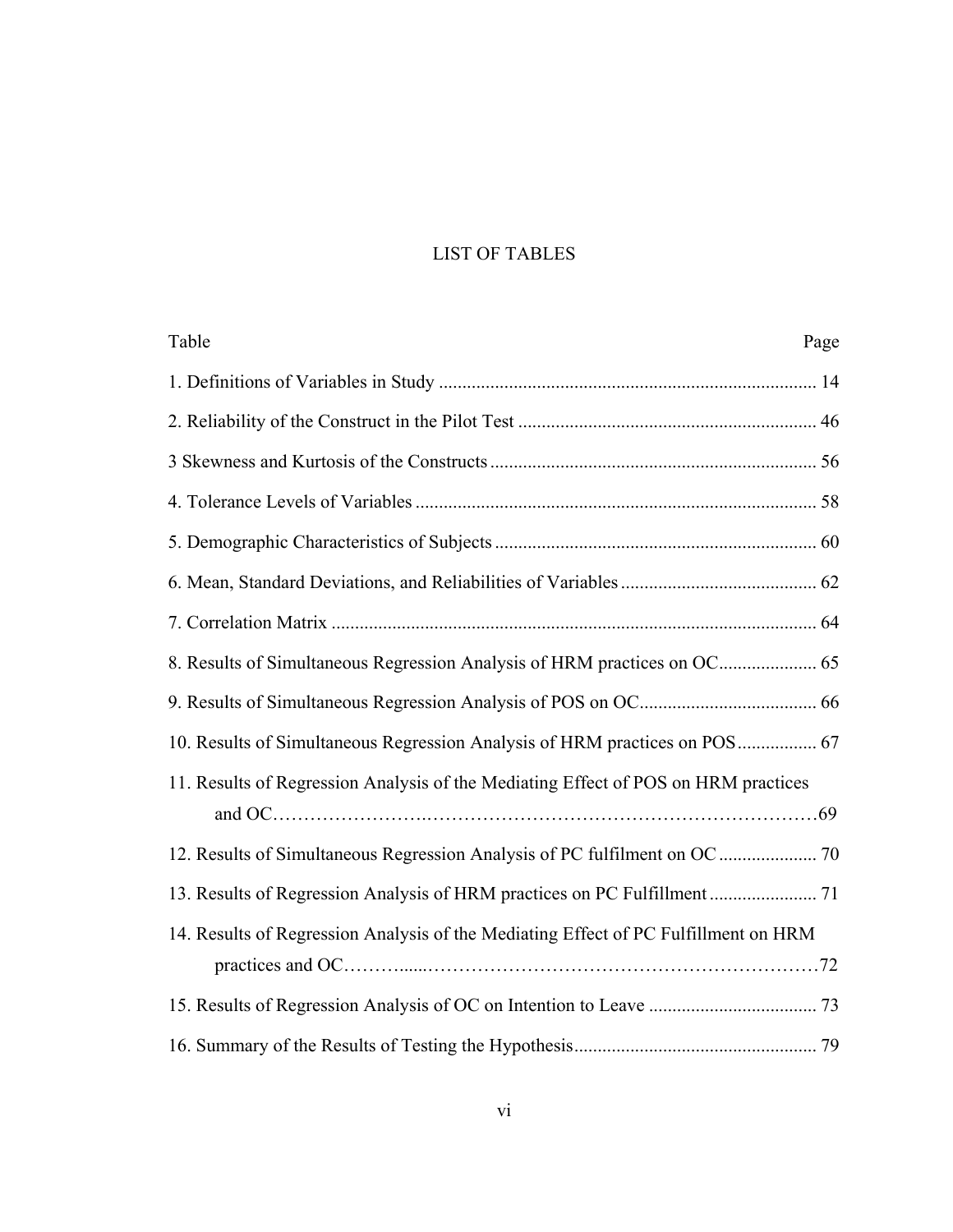# **LIST OF FIGURES**

<span id="page-7-0"></span>

| Figure | Page |
|--------|------|
|        |      |
|        |      |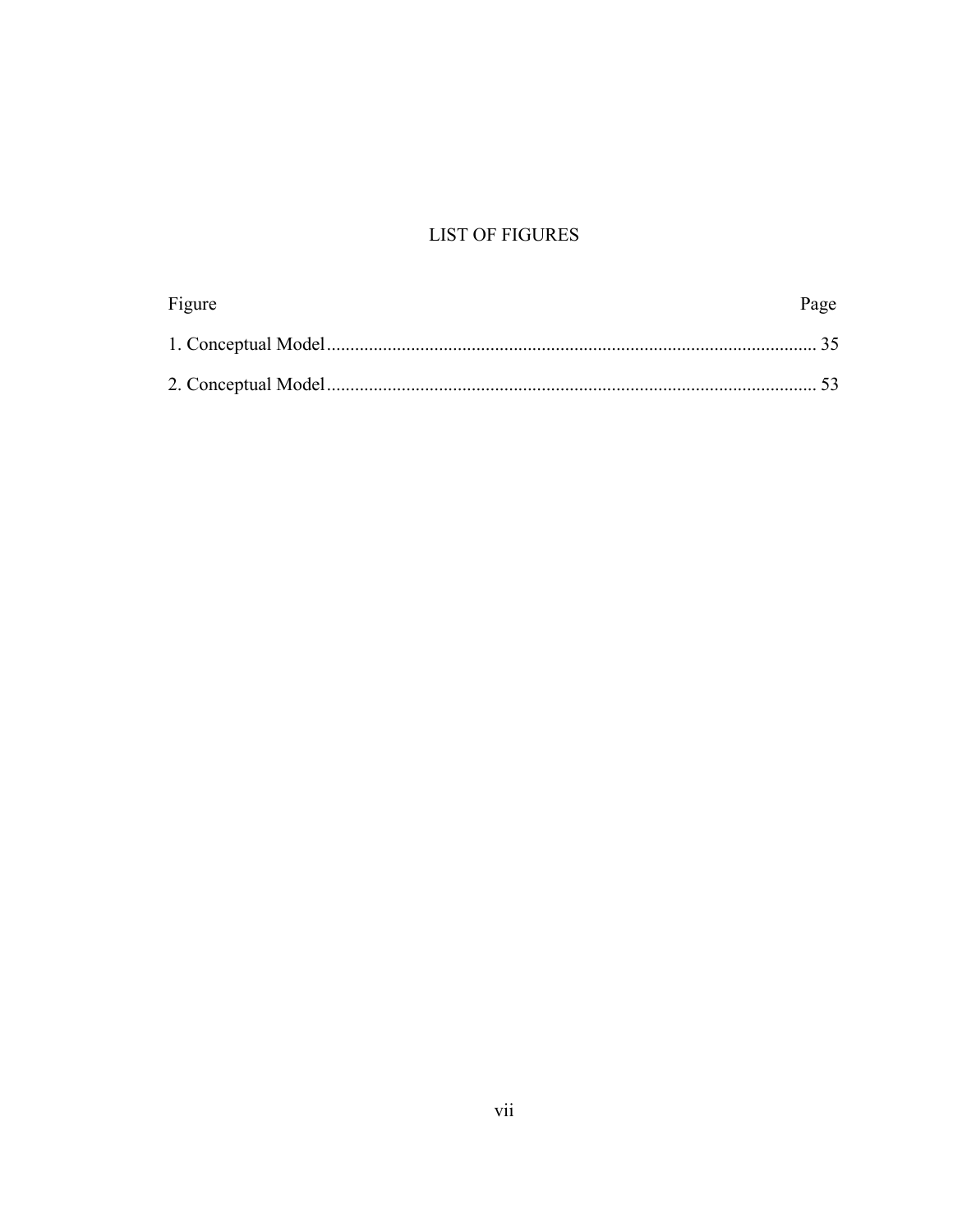#### **CHAPTER 1**

### **INTRODUCTION**

#### <span id="page-8-0"></span>1.1 Problem Statement

Employee turnover represents a critical problem to an organization in terms of loss of talent, additional recruitment and training costs (Loi, et al., 2006). According to the latest Bureau of Labor Statistics employee turnover rates for the year ending August 2006, overall U.S. voluntary turnover increased slightly to 23.4% annually, up from 22.7% the previous year. The highest turnover by far is still in the accommodation and food services sector (56.4%) and the leisure and hospitality sector at (52.2%). The two sectors also experienced the highest turnover increase from 2005 to 2006, 7% in accommodation and food services sector and 5.4% in leisure and hospitality industry (http://www.nobscot.com/survey/index.cfm). The cost of turnover adds hundreds of thousands of dollars to a company's expenses, including hiring and training costs and productivity loss. Industry experts often quote 25% of the average employee salary as a conservative estimate of the turnover costs

(http://www.nobscot.com/library/retention.cfm).

Prior research suggests that employees' organizational commitment (OC) and intention to leave are two important antecedents of turnover (Griffeth & Hom, 1995). Maertz and Campion (1998) argued that an effective way to decrease actual turnover rate is to identify factors that influence turnover intentions. Researchers studying conceptual and empirical models of turnover have provided strong support for behavioral intentions (intention to leave) affecting actual behavior (turnover) (Igharia & Greenhaus, 1992).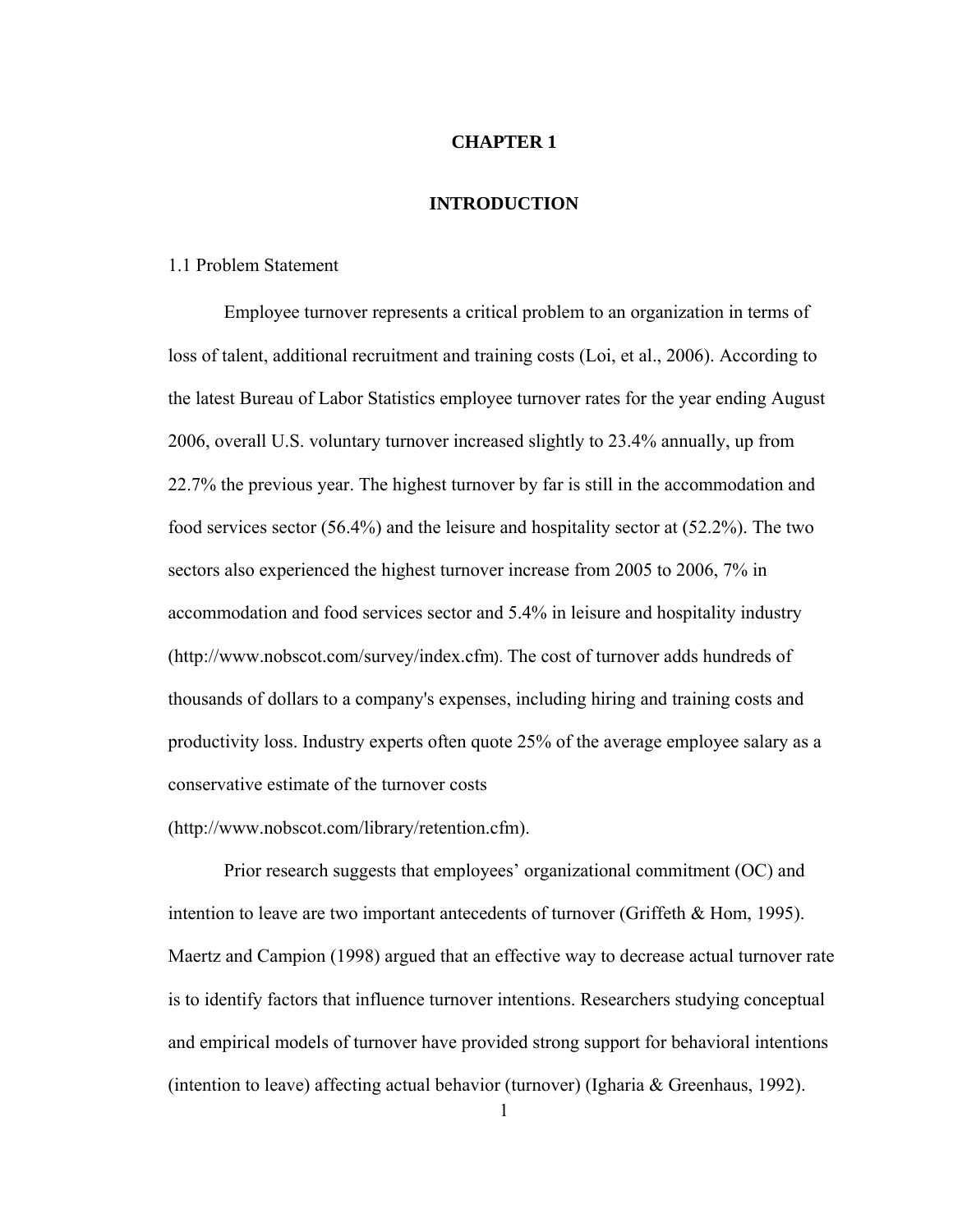Organizational commitment has been considered as one of the most important predictors of turnover and intention to leave. It was found that employees who were more committed to their organizations had lower intention to leave than those with lower organizational commitment (Griffeth & Hom, 1995; Igharia & Greenhaus, 1992). Wong, et al., (1995) studied about a relationship between three attitudinal antecedents to turnover, OC, job satisfaction and turnover intention. Upon examination of their full model to determine the relationship between the attitudinal antecedents, they found that OC significantly predicted turnover intention whereas job satisfaction had no effect on turnover intention. The finding suggests that employees who are committed to an organization are less intended to leave their employers. In a study to determine a relationship of organizational commitment and job satisfaction with intention to leave among government doctors, Samad (2006) found that OC contributed the highest variance in intention to leave.

Scholars have extensively studied OC because of its significant impact on employees' intention to leave which consequently lower turnover (Meyer & Allen, 1984; 1987; Meyer et al., 1993; Udo, et al., 1997; Samad, 2006). This important effect of OC on turnover has drawn attention of organizational behavior and human resource scholars to possible antecedents of OC. The antecedents of OC have been investigated in the light of social exchange theory (Blau, 1964; Gouldner, 1960; Rousseau, 1990). Social exchange is defined as cooperation between two or more parties for mutual benefit (Robinson, et al., 1994). Researchers have increasingly adopted social exchange as a theoretical foundation for understanding employee-employer relationships (Coyle-Shapiro & Conway, 2005). According to Blau (1964), social exchanges involve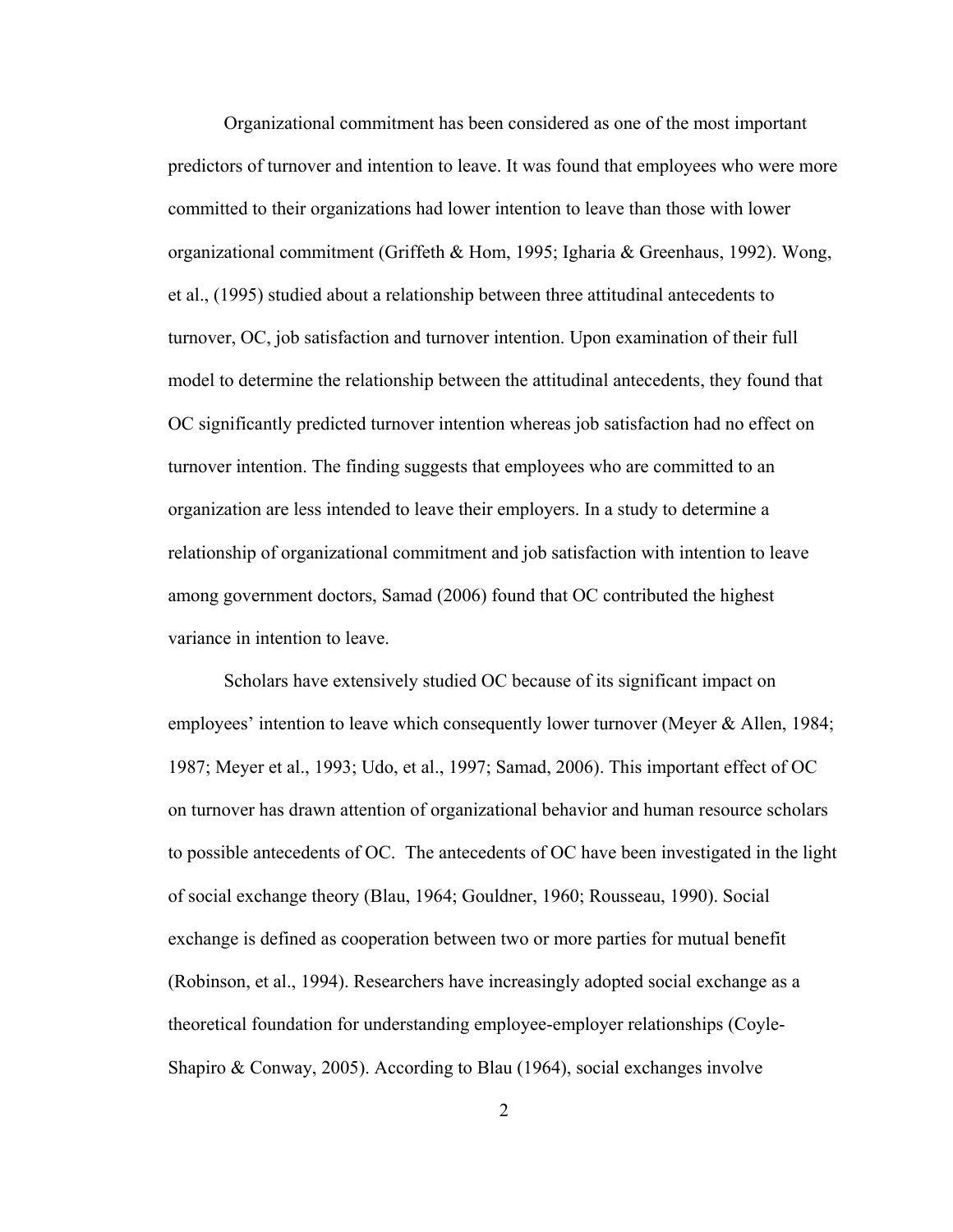unspecified obligations, in which an individual does another a favor for an expectation of some future return, although the time of occurrence of return and the form of return is often unclear. A social exchange is based on undeclared obligations and trust (Tansky & Cohen, 2001). Social exchanges may also involve reciprocity (Blau, 1964). Gouldner (1960) defined reciprocity as the norm which obligates the recipient of benefit to repay the donor in some way. Therefore, employee-employer relationship might be viewed as social exchange. An employer may acknowledge an employee's efforts by offering opportunities and benefits, and in return for these opportunities and benefits, employees may feel obligated to reciprocate and may become more committed to the organization (Tansky & Cohen, 2001). Eisenberger et al. (1986) used a social exchange framework to argue that employees who perceive high level of support from their organizations tend to feel obligated to the organization which in turn makes them more committed to their organizations.

According to organizational support theory employees form general beliefs about the extent to which the organization values their contributions and cares about their wellbeing (Eisenberger et al., 1986). Based on the norm of reciprocity, such perceived organizational support make employees feel obligated to care about the organization's welfare and to help the organization reach its objectives. One way that employees may approach to satisfy this indebtedness is through greater affective commitment to the organization and greater efforts to help the organization (Eisenberger et al., 1986).

To study the employee-employer exchange, two important frameworks have been increasingly, but not exclusively, adopted by scholars, namely perceived organizational support (POS) and psychological contracts (PCs). Both factors were found to have a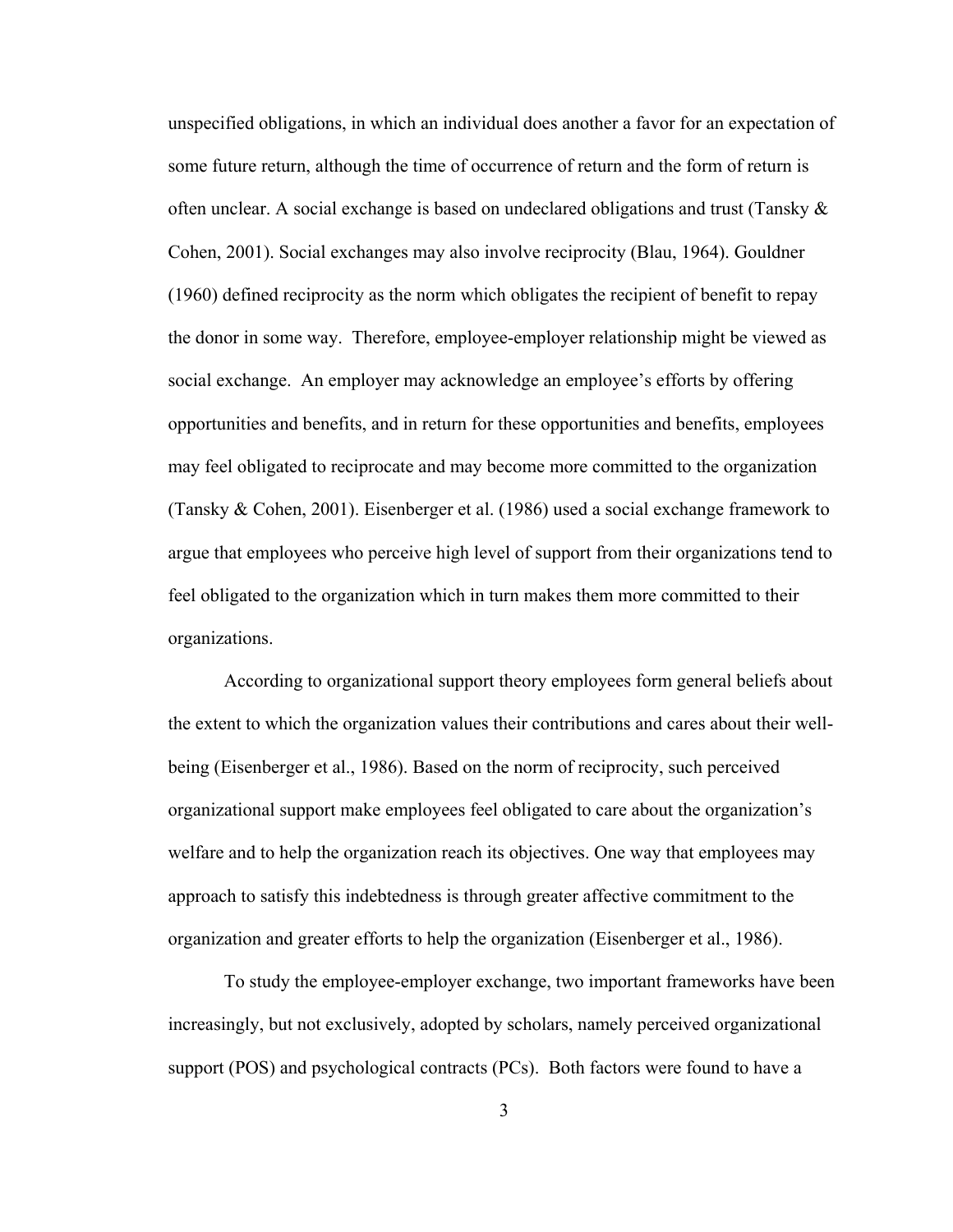significant relationship with employees' commitment to organizations (Coyle-Shapiro & Kessler, 2000; Eisenberger et al., 1990). PC is defined as an employee's belief regarding terms and conditions of an exchange relationship with their organization (Rousseau, 1989) such as (1) wages based on time on job, rank or performance (Coyle-Shapiro & Conway, 2005), or (2) compensation, training etc in exchange for loyalty, performance etc. (Rousseau & Wade-Benzoni, 1994). Psychological contract constitutes of employment obligations, embedded in the context of social exchange (Rousseau, 1989). Obligations are the basic components of social exchange relationships and are defined as beliefs, held by an employee or employer, that each is bound by promise to an action in relation to the other party (Robinson, et al., 1994). According to the authors, PCs consist of sets of individual beliefs or perceptions regarding reciprocal obligations. The individual nature of psychological contracts is their defining attribute which makes them conceptually different from both a formal and implied contract, as it considers an individual's beliefs of the terms and conditions of an agreement between the individual and his/her employer (Lester & Kickul, 2001). Unlike formal employee-employer contracts, PC is inherently perceptual and therefore an individual's interpretations of the terms and conditions of the obligations within the contract may not be similar to the other individual (Kickul, et al., 2004). Employees' PCs specify contributions that they believe they owe to their employer and the inducements that they believe are owed in return (Robinson, et al., 1994). PCs are developed and executed through interactions between an employee and organizational agents such as recruiters, human resource personnel and direct superiors but in the employee's mind, the contract exists between him or her and the organization. In addition they tend to hold beliefs concerning what the organization is

4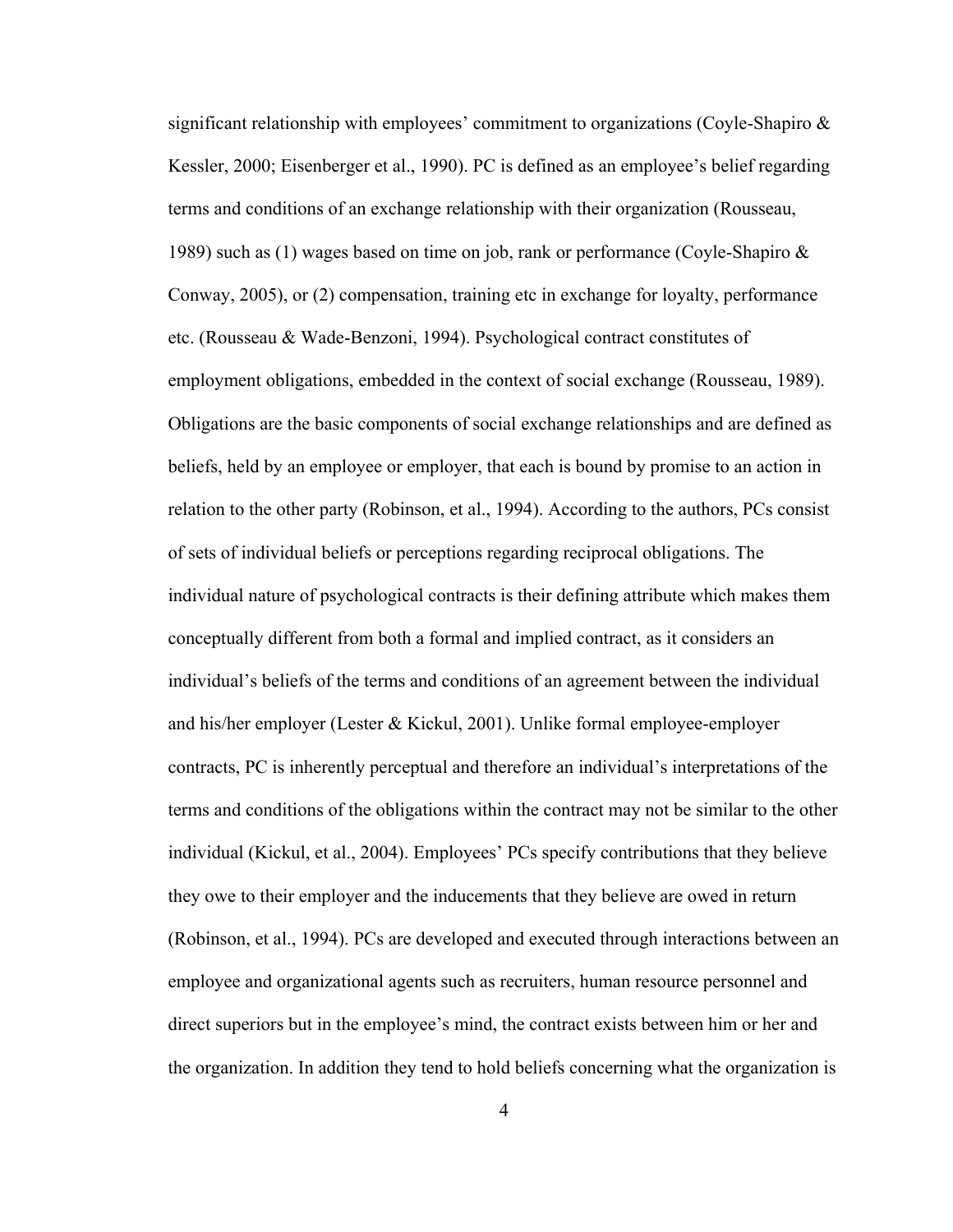obliged to provide and how well the organization actually fulfilled those obligations (Robinson & Morrison, 1995). Thus, the content of PCs may include any item that might be exchanged between the organization and the employee (e.g., compensation, training, support, in exchange for loyalty, performance) (Coyle-Shapiro & Conway, 2005). PC research has explored the employer-employee exchange relationship by investigating consequences of perceived contract fulfilment or breach (the extent to which an employee believes that their employer has fulfilled or failed to fulfil one or more of its promised obligations) on employee attitudes and behavior (Coyle-Shapiro & Conway, 2005). Prior studies have reported a positive relationship between perceived contract fulfilment and employees' organizational commitment (Coyle-Shapiro, & Kessler, 2000; Pathak, et al., 2005) whereas a perceived contract breach resulted in reduced organizational commitment (Guzzo & Noonan, 1994).

Perceived organizational support (POS) refers to an individual's perception concerning the degree to which an organization values their contributions and cares about their well-being (i.e. the degree to which the organization is committed to its employees) (Eisenberger et al., 1986). Eisenberger et al. (1986) used a social exchange framework to argue that employees who perceive high level of support from their organizations tend to feel obligated to the organizations which in turn makes them more committed to their organization.

Based on the literature, POS and PC share some similarities. First, both concepts use social exchange (Blau, 1964) and norm of reciprocity (Gouldner, 1960) to explain their consequences on employee attitudes and behaviour. Second, both are the key means by which employees evaluate their employment relationships with their organization

5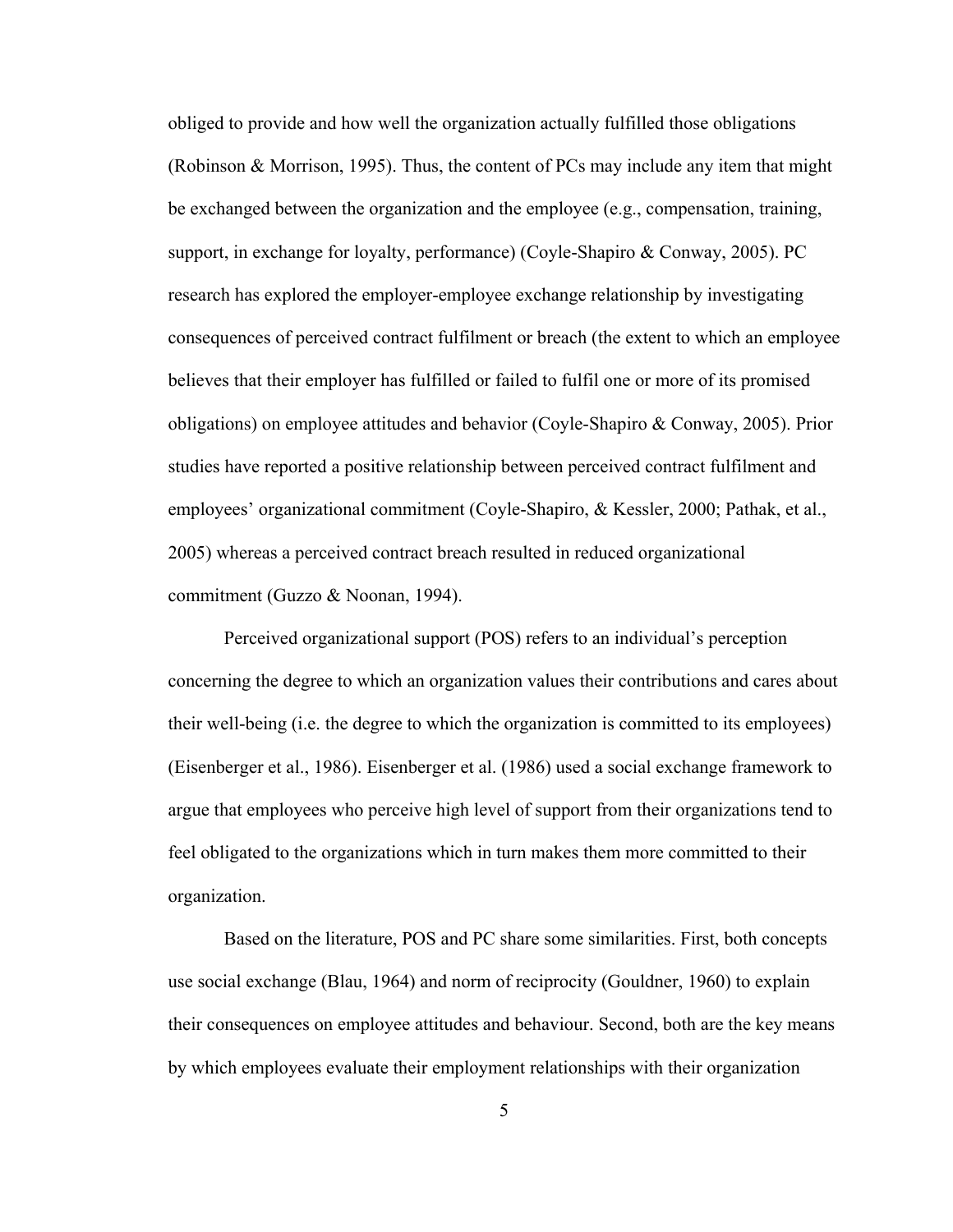(Coyle-Shapiro & Conway, 2005). Third, both have been reported to have a positive relationship with employees' organizational commitment. Coyle-Shapiro and Kessler (2000) reported a positive relationship between perceived contract fulfilment and commitment, and Eisenberger et al. (1990) reported a positive relationship between POS and OC. However, three distinctive differences have also been reported between the two concepts. First, POS refers to employees' beliefs about whether an organization is committed to them (Wayne, et al., 1997), whereas PC is about employees' perceived mutual obligations and the extent to which they believe that their organizations have fulfilled the promised obligations (Robinson, et al., 1994). Second, POS is about an individual's perception of an organizational treatment irrespective of the fact that the treatment was promised or not, whereas for PC employees reciprocate when there is a difference between what was promised and what is fulfilled (Coyle-Shapiro & Conway, 2005). Third, relates to the interdependence of an employer and an employee to the exchange. POS focuses only on the employer's side of the exchange as perceived by the employees, whereas PC includes an employee and employer perspectives, as PC is about an employee's perception of the reciprocal obligations between that individual and the employer (Coyle-Shapiro & Conway, 2005).

Human resource management (HRM) practices have been considered as one of the critical factors affecting PC (Guzzo & Noonan, 1994; Rousseau & Greller, 1994; Rousseau & Wade-Benzoni, 1994; Sims, 1994) and POS (Chang, 2005; Kinicki, et al., 1992; Wayne, et al., 1997). Kinicki, et al. (1992) proposed that an organization's actual HRM programs affect employee perceptions of an organization's commitment to human resource efforts, which in turn affect employees' work attitude. According to Levinson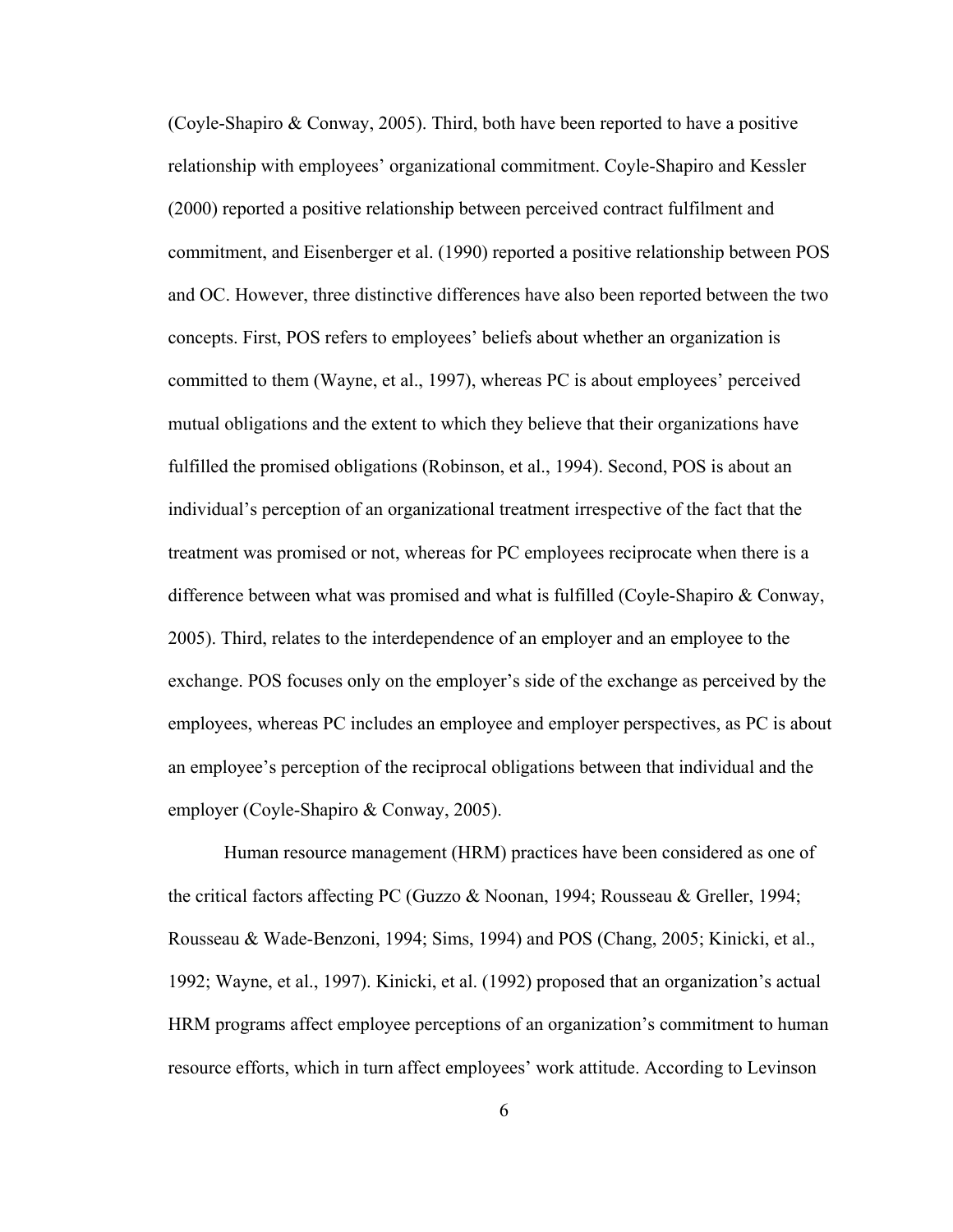(1965), employees view behavior and actions of organizational agents as actions of the organization itself. According to Eisenberger et al. (1990), when employees believed that an organization was committed to its HRM programs, they believed that the organization was committed to them. Therefore, employees developed positive attitudes towards the company. Thus HRM practices can be one of the critical factors to influence POS which in turn will contribute to the development of employee commitment to the organization.

An employee's relationship with an organization is shaped by HRM actions such as recruiting, appraising performance, training, and benefits administration through which employees come to understand the terms of their employment (Rousseau & Greller, 1994). How jobs are advertised ("great advancement potential," "opportunity for salary growth,"), the way an organization is portrayed during the recruitment interviews ("this organization provides plenty of training "), comments made in performance appraisal reviews ("keep up the good work and we will move you up"), compensation systems (wages based on time on the job, rank or performance), all send strong messages to individuals regarding what an organization expects of them and what they can expect in return. Hence HRM practices are seen to play an important role as message senders, shaping terms of the psychological contracts (Rousseau & Wade-Benzoni, 1994). Coyle-Shapiro and Kessler (2000) confirmed the positive effect of PC fulfilment on an employee's organizational commitment. A major function of HRM practices is to foster an appropriate PC (Rousseau & Greller, 1994), and employees' interpretation of their employer's HRM practices will affect their PC, and ultimately their perception of contract fulfillment or breach will affect their commitment to the organization.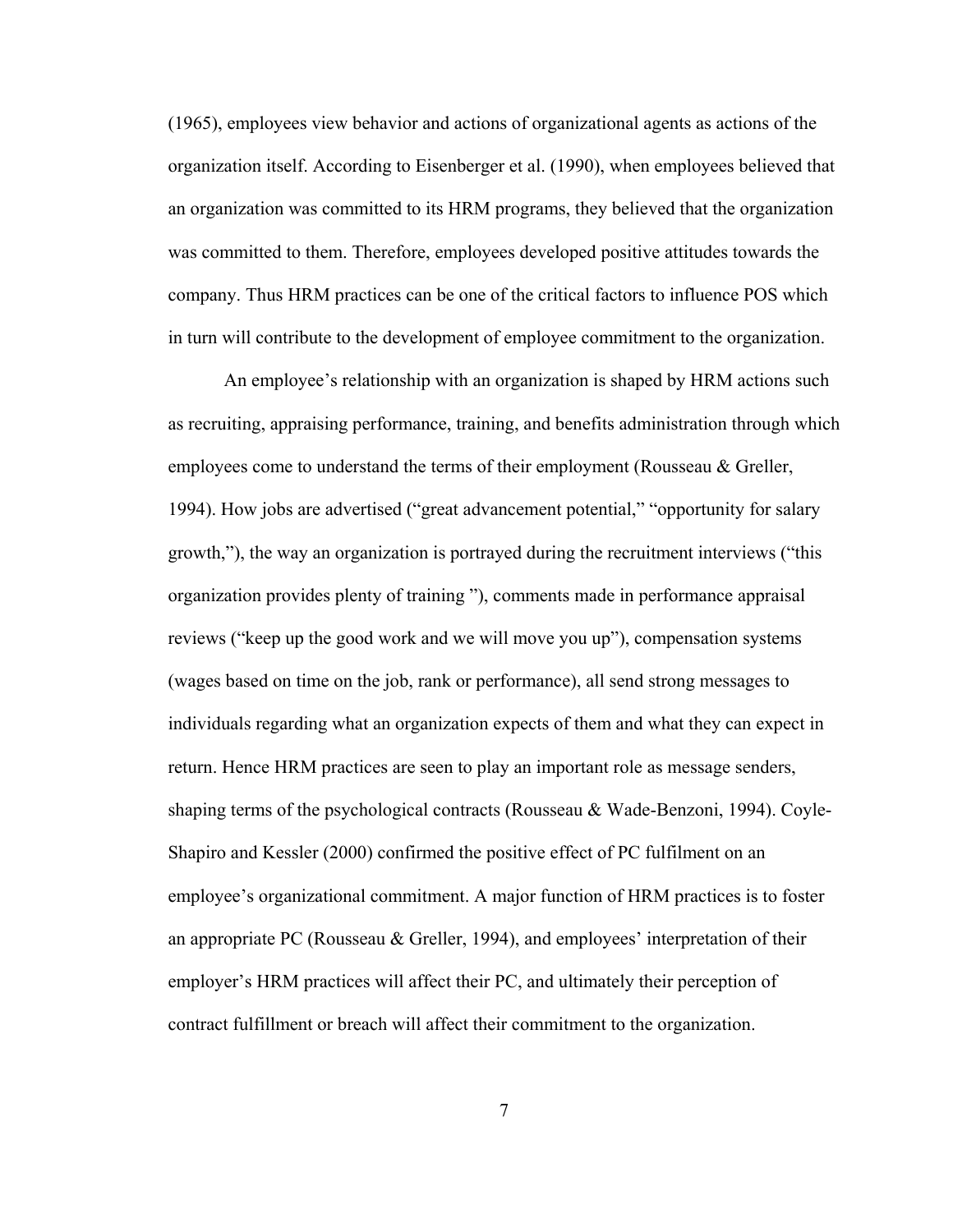#### <span id="page-15-0"></span>1.2 Purpose of Study

The purpose of the study was to examine whether HRM practices influence employees' organizational commitment, perceived organizational support, and psychological contracts; whether perceived organizational support and psychological contracts have relationship with organizational commitment; and whether organizational commitment influence to lower intention to leave.

- 1. Describe subjects' sex, age, current job position, number of jobs quit in the last five years, tenure in current company, and education.
- 2. Describe human resource management (HRM) practices, organizational commitment (OC), perceived organizational support (POS), psychological contracts (PCs) and intention to leave of subjects.
- 3. Describe the relationship between HRM practices and OC.
- 4. Describe the relationship between POS and OC.
- 5. Describe the relationship between HRM practices and POS.
- 6. Describe the mediating effect of POS on the relationship between HRM practices and OC.
- 7. Describe the relationship between PCs and OC.
- 8. Describe the relationship between HRM practices and PCs.
- 9. Describe the mediating effect of PCs on the relationship between HRM practices and OC.
- 10. Describe the relationship between OC and employee's intention to leave.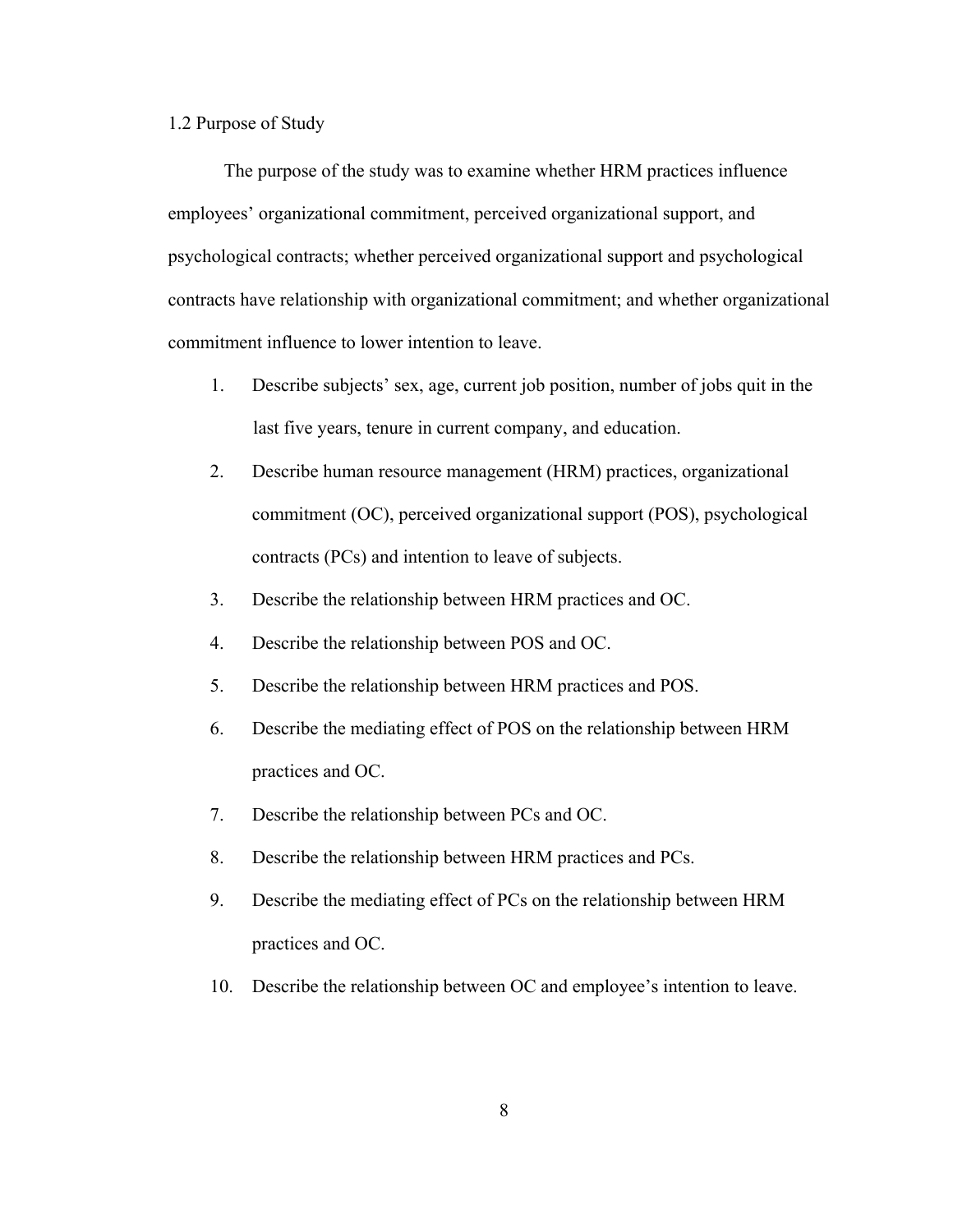### <span id="page-16-0"></span>1.3 Hypotheses

Eight hypotheses with sub-hypotheses were proposed. They are as follows.

*Hypothesis 1: HRM practices will be positively related to OC. Hypothesis 1a: Training will be positively related to OC Hypothesis 1b: Performance appraisal will be positively related to OC. Hypothesis 1c: Staffing will be positively related to OC. Hypothesis 1d: Rewards will be positively related to OC. Hypothesis 1e: Benefits will be positively related to OC. Hypothesis 1f: Working conditions will be positively related to OC. Hypothesis 1g: Equal employment opportunity will be positively related to OC.* 

*Hypothesis 1h: Information sharing will be positively related to OC. Hypothesis 2: POS will be positively related to OC.* 

 *Hypothesis 3: HRM practices will be positively related to POS.* 

*Hypothesis 3a: Training will be positively related to POS. Hypothesis 3b: Performance appraisal will be positively related to POS. Hypothesis 3c: Staffing will be positively related to POS. Hypothesis 3d: Rewards will be positively related to POS. Hypothesis 3e: Benefits will be positively related to POS. Hypothesis 3f: Working conditions will be positively related to POS. Hypothesis 3g: Equal employment opportunity will be positively related to POS.* 

*Hypothesis 3h: Information sharing will be positively related to POS.*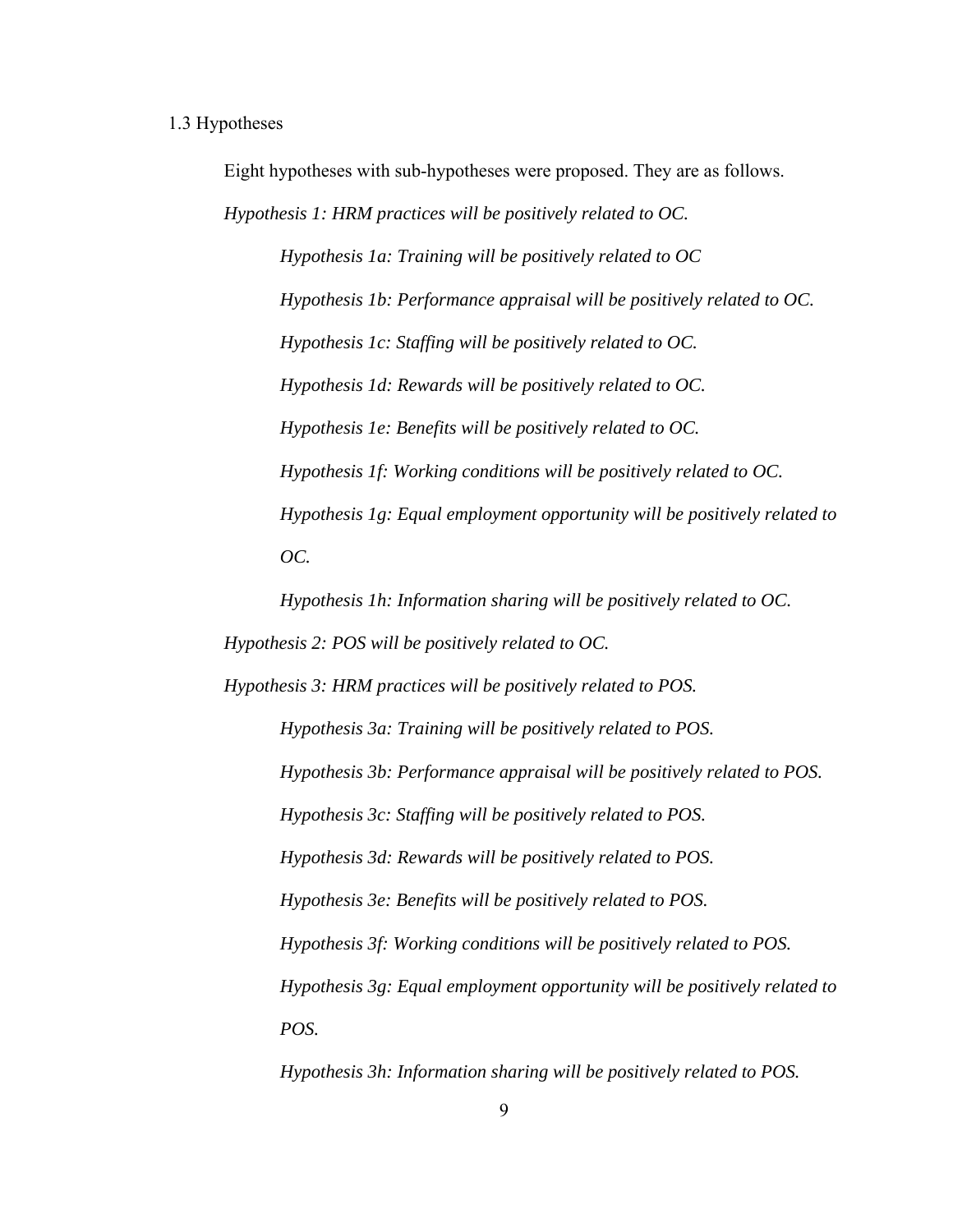<span id="page-17-0"></span>*Hypothesis 4: POS will mediate the relationship between HRM practices and OC. Hypothesis 5: PCs will be positively related to Organizational Commitment. Hypothesis 6: HRM practices will be positively related to PCs. Hypothesis 6a: Training will be positively related to PCs. Hypothesis 6b: Performance appraisal will be positively related to PCs. Hypothesis 6c: Staffing will be positively related to PCs. Hypothesis 6d: Rewards will be positively related to PCs. Hypothesis 6e: Benefits will be positively related to PCs. Hypothesis 6f: Working conditions will be positively related to PCs.* 

*Hypothesis 6g: Equal employment opportunity will be positively related to PCs.* 

*Hypothesis 6h: Information sharing will be positively related to PCs. Hypothesis 7: PCs will mediate the relationship between HRM practices and OC. Hypothesis 8: OC will be negatively related to employee's intention to leave.* 

### 1.4 Significance of the Research

The uniqueness of this research is to study the influence of HRM practices as a critical tool to make the employees more committed to their organization, which in turn would affect employee intention to stay or leave the organization.

Firstly, mediating effects of POS on the relationship between HRM practices and OC would suggest that when employees believe that their organization intends to support them and expresses its commitment to its employees, through its HRM practices (training,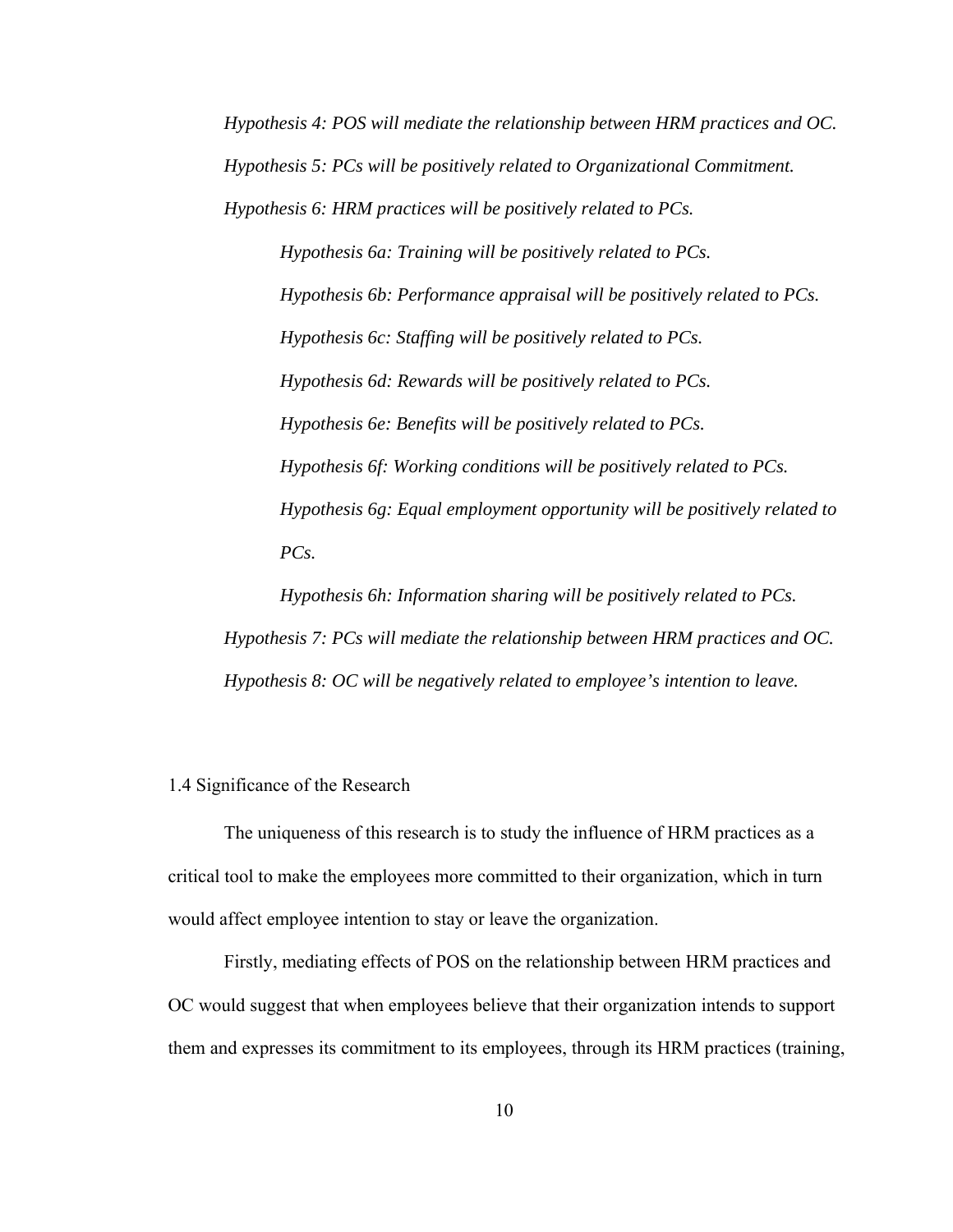rewards, equal employment opportunity, etc.), it makes the employees more committed to the organization. There has been very little empirical research examining this relationship. Most of the previous research has been conceptual. Few researchers studied the influence of HRM practices on POS, and the studies either used HRM practices as a whole to study the influence of HRM practices on POS or used only some of HRM practices (promotion and training and development). The uniqueness of our research is to study the influence of each HRM practice on POS. Eight HRM practices were included in this study to examine the relationship of each HRM practice with POS. This study will provide critical information about those HRM practices which influence employee perceptions that the organization supports them and cares about them and which in turn affects their commitment level, which in turn will affect their intention to leave the organization.

Although there has been numerous research studies on the relationship between (1) OC and intention to leave, (2) POS and OC, and there has also been little research on (3) HRM practices and POS, but none of these studies tried to study the influence of one relationship on the other, neither did any research try to study the mediating effect of POS on the relationship between HRM practices and OC. This study intends to examine the influence of HRM practices on POS, followed by the influence of POS on OC, and finally the influence of OC on intention to leave. Therefore, this study was designed to investigate (1) whether employees consider HRM practices as a support from the organization, (2) whether these employee beliefs, that the organization is committed to them through their HRM practices, influence their commitment level, and (3) whether commitment of employees influence their intention to leave.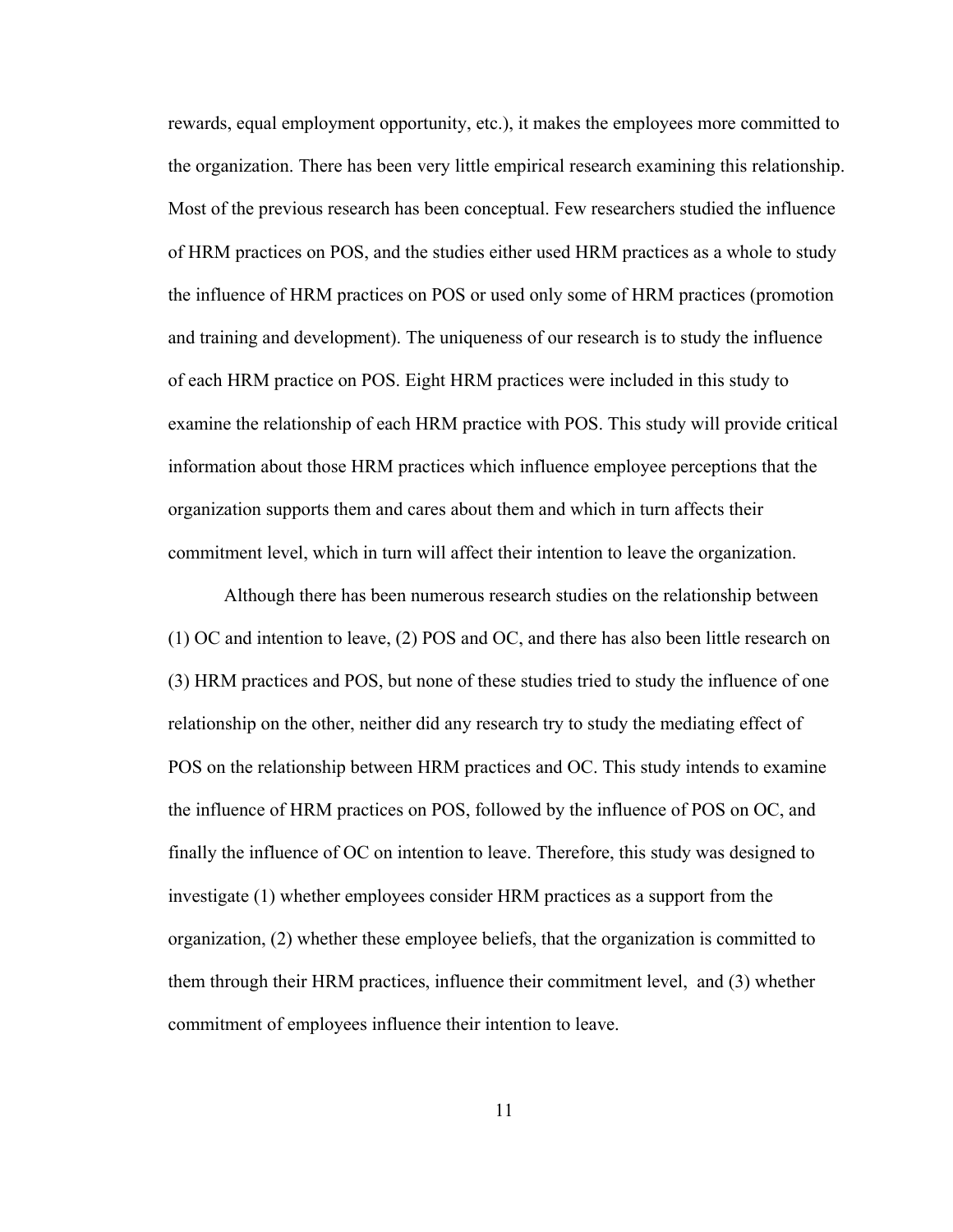Secondly, despite the importance of the HRM practices, little research has been conducted on HRM practices and POS. All previous studies either used employees' overall perception of the organization's HRM practices (Chang, 2005), to study the influence of HRM practices on POS or studied the influence of certain HRM practices (promotion and training and development) on POS (Wayne, et al., 1997). Eight HRM practices were included in this study. This study examines the influence of each HRM practice on POS and the influence of a bundle of HRM practices on POS. The findings would be more important for academicians and practitioners because an organization practices several diverse HRM practices and not some specific HRM practice. The findings would give an opportunity to decide which practices work for a particular organization and which do not.

Thirdly, there has been little empirical research on the relationship between HRM practices and PCs, though HRM practices have been considered as one of the critical factors affecting PC (Guzzo & Noonan, 1994; Rousseau & Greller, 1994; Rousseau & Wade-Benzoni, 1994; Sims, 1994), but this research area lacks empirical work. The study will examine whether employees consider HRM practices as an important tool while developing psychological contracts.

Lastly, the study intends to examine the influence of HRM practices on PC fulfilment, followed by the influence of PC fulfilment on OC, and finally the influence of OC on intention to leave. Therefore, this study was designed to investigate (1) whether HRM practices will be a significant predictor of PC fulfilment, (2) whether PC fulfilment will make the employees more committed to their organization, and (3) whether higher commitment of employees result in lower intention to leave. Research in this area can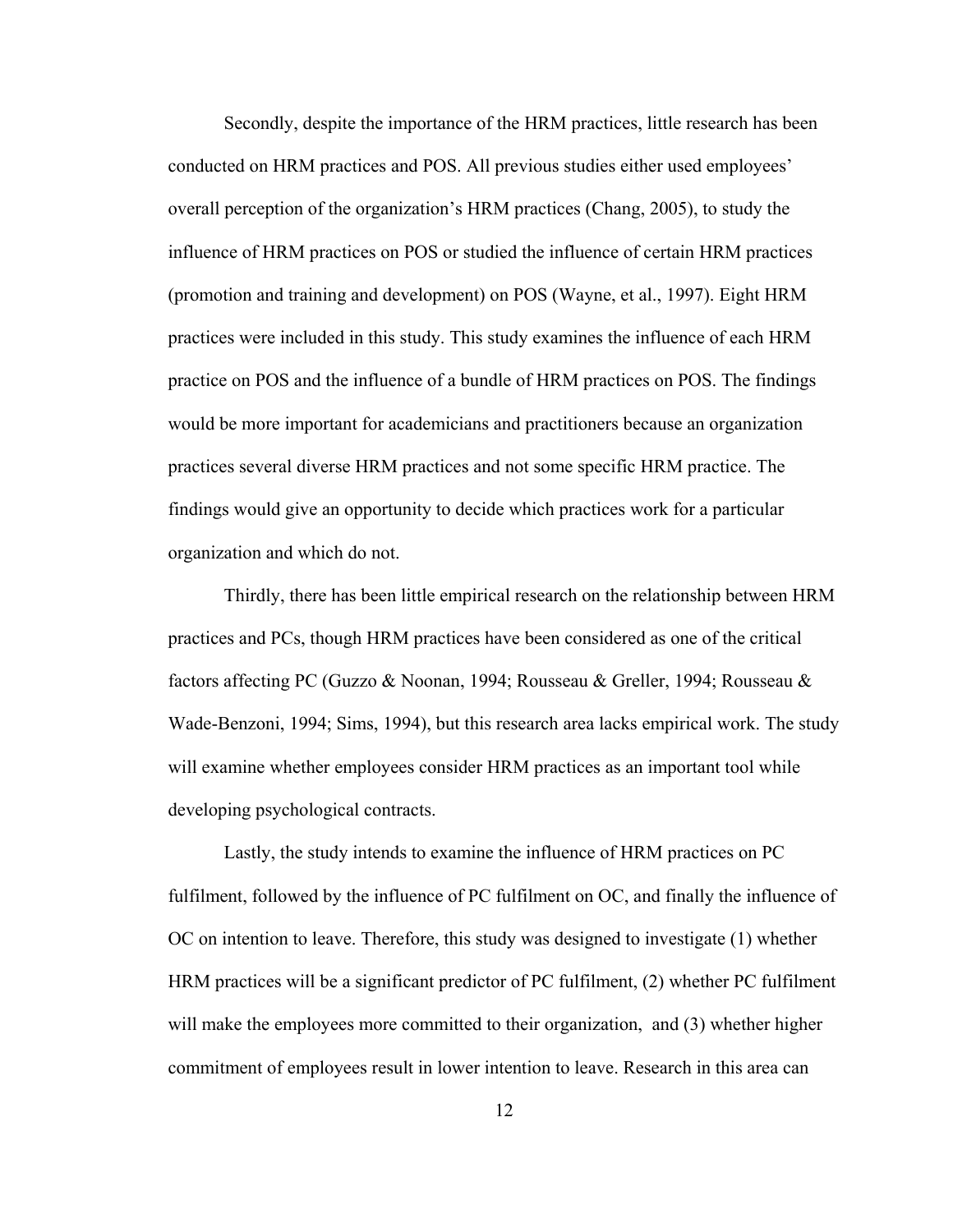<span id="page-20-0"></span>help practitioners and academicians to find which HRM practices influence PC fulfilment more. All HRM practices do not work for all organizations, therefore, it is important for human resource managers to figure what HRM practices are working and what are not. Overall, this study provides scope for academicians and practitioners to find the best HRM practices that would work for a particular organization in lowering employees' intention to leave.

#### 1.5 Outline of Subsequent chapters

This thesis includes five chapters. In Chapter 1 along with the explanation of the purpose of the study, information is provided on the basis of which the conceptual model would be developed for the study. In Chapter 2 a review is done of the available literature on HRM practices, POS, PC, OC and intention to leave. The literature review focuses on the above variables and the linkages between each variable. Hypotheses are developed based on previous findings and theories and based on the hypothesis the conceptual model is developed. Chapter 3 details the methodology issues. This section focuses on the measurement of each variable and validity and reliability issues of survey instruments are discussed. Discussion on data collection procedures and statistical analyses are presented in the section as well. Chapter 4 examines the model and the hypotheses and presents results of statistical analyses. In Chapter 5 a brief summary of the study is provided and implications for the human resource and organizational behaviour research area, HRM practices and OB issues in corporations as well as recommendations for future studies are discussed.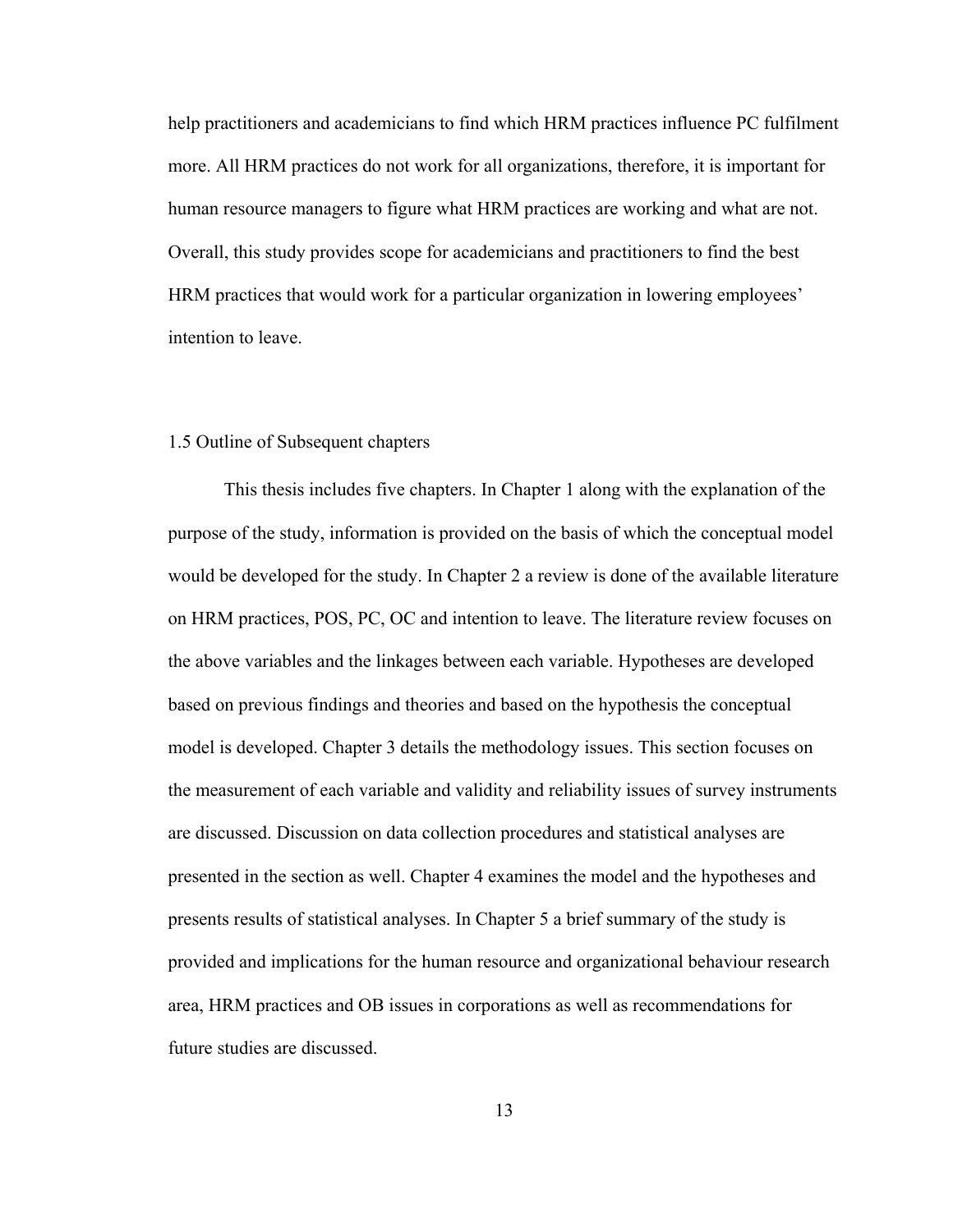| Variables                          | acre 1. Definitions of variables in Sim<br>Description                                                                                                                                                                                                                                                                                                                                                                                                                                                                             | <b>Key Citations</b>                           |
|------------------------------------|------------------------------------------------------------------------------------------------------------------------------------------------------------------------------------------------------------------------------------------------------------------------------------------------------------------------------------------------------------------------------------------------------------------------------------------------------------------------------------------------------------------------------------|------------------------------------------------|
| Training                           | The process of systematically developing expertise<br>in individuals for the purpose of improving<br>performance.                                                                                                                                                                                                                                                                                                                                                                                                                  | Barrett & O'Connell<br>(2001)                  |
| Performance<br>Appraisal           | The process of evaluating how well employees<br>perform their jobs when compared to a set of<br>standards, and then communicating that<br>information to those employees.                                                                                                                                                                                                                                                                                                                                                          | Mathis & Jackson<br>(2003)                     |
| Staffing                           | Includes human resources planning and<br>forecasting, recruiting, and selecting employees.<br>Human resources planning and forecasting is the<br>process that a firm uses to ensure that it has the<br>right amount and the right kind of people to deliver<br>a particular level of output or services in the future.<br>Recruiting is the process used to form a pool of job<br>candidates for a particular job. Selection is the<br>process of making a "hire" or "no hire" decision<br>regarding each job applicant for a job. | Crowley (1999);<br>Czaplewski et al.<br>(2001) |
| Working<br>Condition               | Providing good and safe working conditions                                                                                                                                                                                                                                                                                                                                                                                                                                                                                         |                                                |
| <b>Benefits</b>                    | Includes pensions, health insurance, supplemental<br>unemployment insurance, wellness programs, child<br>care etc. Employers use benefits to attract and<br>retain productive workforce                                                                                                                                                                                                                                                                                                                                            | Lucero & Allen<br>(1994)                       |
| Equal<br>Employment<br>Opportunity | Prohibition of employment discrimination based on<br>sex, race, national origin, age, religion, disabilities<br>and health related issues.                                                                                                                                                                                                                                                                                                                                                                                         |                                                |
| Information<br>Sharing             | Encouraging employees for opinions and acting on<br>them through a successful suggestion system.<br>Frequently communicating with employees and<br>sharing information through organization news<br>letter and informational group meetings. Also<br>includes an effective complaint resolution process.                                                                                                                                                                                                                           |                                                |

Table 1. *Definitions of Variables in Study*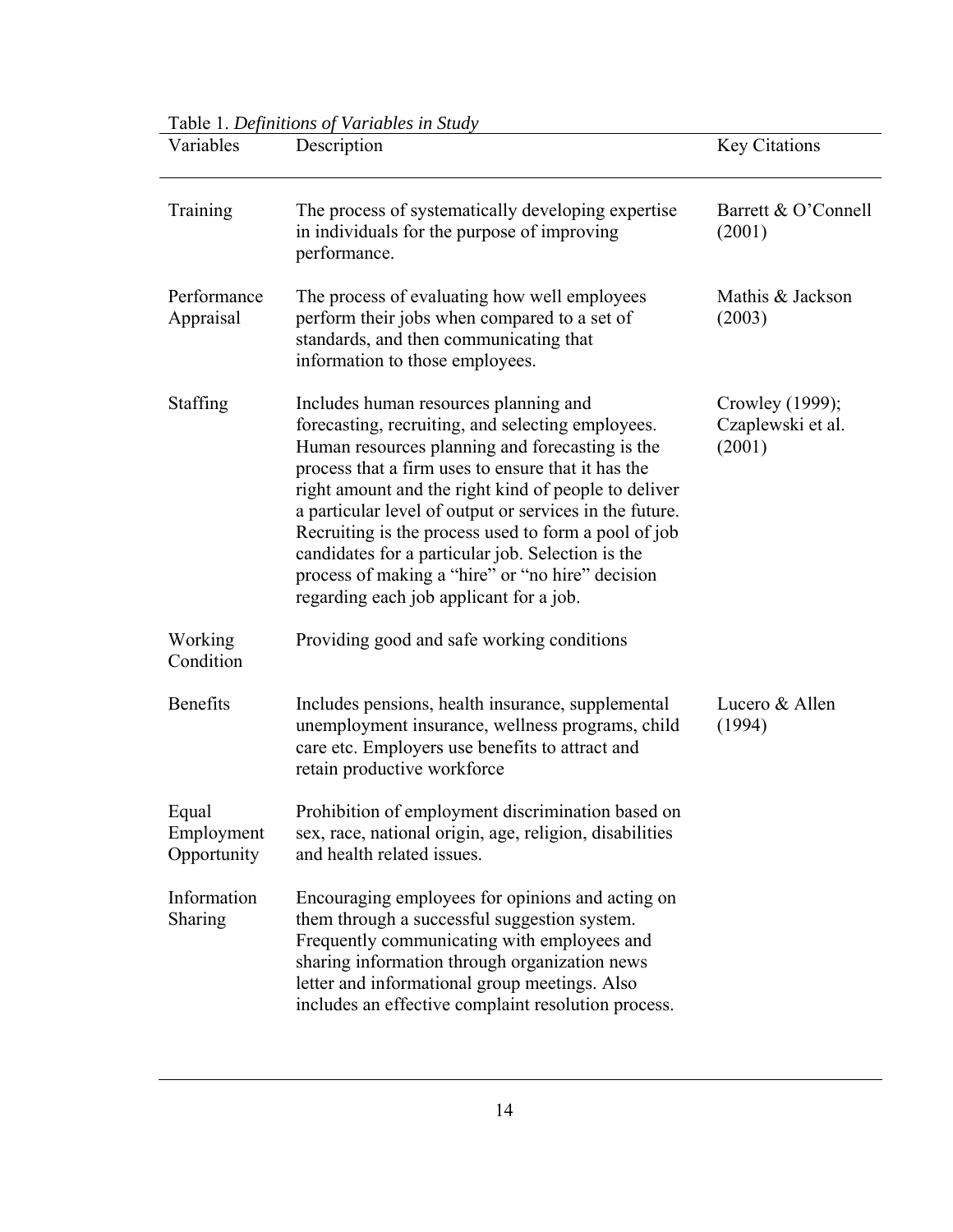Table 1. *Definitions of Variables in Study (cont.)*

| Organizational<br>Commitment                                         | Employees who are committed to an organization<br>tend to strongly believe and accept the<br>organization's goals and values exert considerable<br>effort on behalf of the organization and maintain<br>membership in the organization.                              | Mowday et al.<br>(1982)                          |
|----------------------------------------------------------------------|----------------------------------------------------------------------------------------------------------------------------------------------------------------------------------------------------------------------------------------------------------------------|--------------------------------------------------|
| Perceived<br>Organizational<br>Support<br>Psychological<br>Contracts | Employees develop global beliefs concerning the<br>extent to which the organization values their<br>contributions and cares about their well being<br>An individual's belief regarding the terms and<br>conditions of an exchange relationship with<br>another party | Eisenberger, et al.<br>(1986)<br>Rousseau (1989) |
| Psychological<br>contract<br>fulfilment                              | Employee beliefs that the other party has fulfilled<br>one or more of its promised obligations                                                                                                                                                                       | Coyle-Shapiro $&$<br>Conway, (2005)              |
| Intention to<br>Leave                                                | Intention to leave was conceived to be a conscious<br>and deliberate wilfulness to leave the organization.<br>Identification of factors that influence turnover<br>intentions is considered important and to be<br>effective in reducing actual turnover             | Tett & Meyer<br>(1993); Samad<br>(2006)          |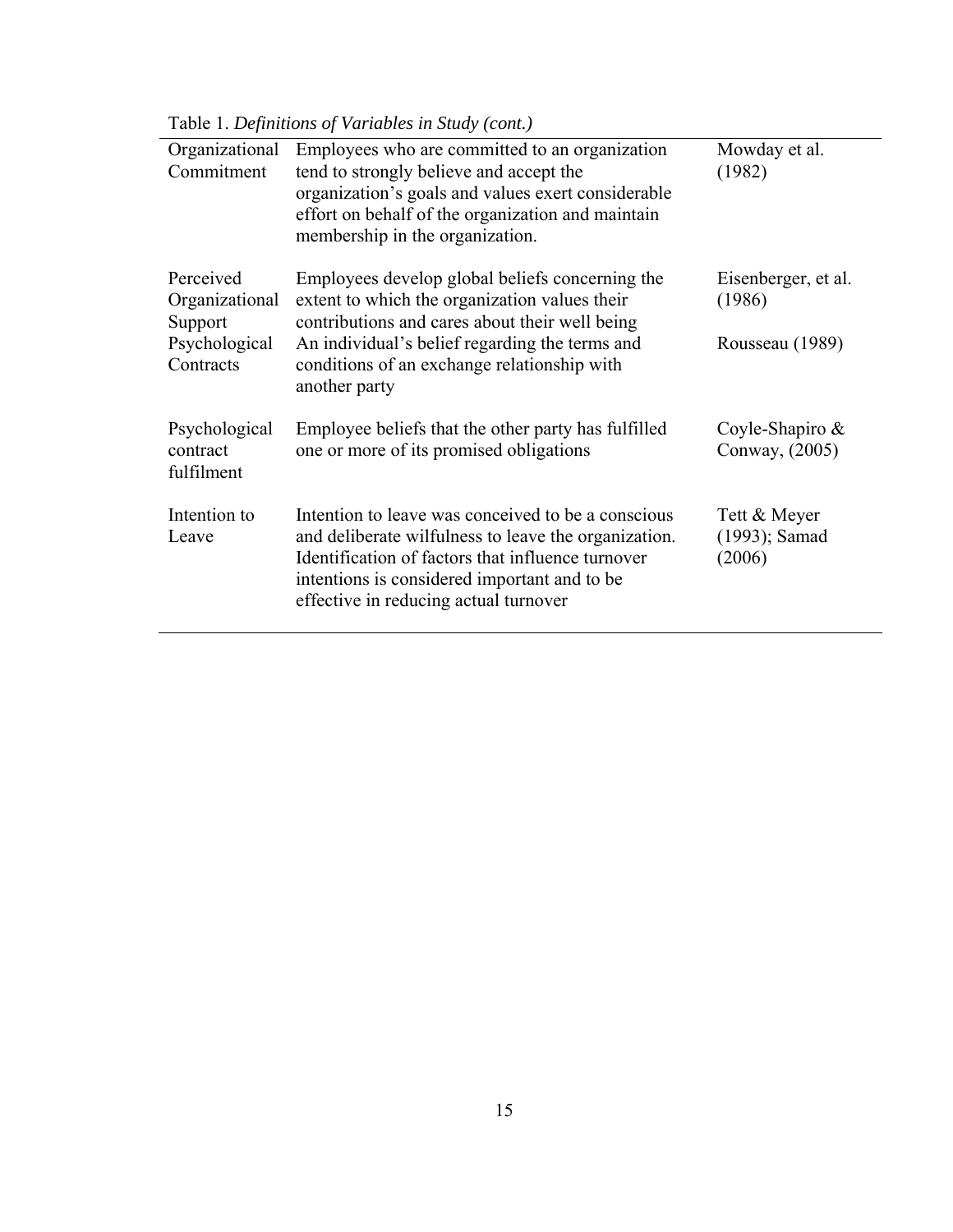#### **CHAPTER 2**

#### **LITERATURE REVIEW**

### <span id="page-23-0"></span>2.1 Introduction

This chapter reviews the literature on (organizational commitment) OC, perceived organizational support (POS), psychological contracts (PCs), human resource management (HRM) practices and intention to leave. The literature review focuses on six primary areas:

- 1. The relationship between HRM practices and OC.
- 2. The relationship between HRM practices and POS.
- 3. The relationship between POS and OC.
- 4. The relationship between HRM practices and PCs.
- 5. The relationship between PCs and OC.
- 6. The relationship between OC and intention to leave.

HRM practices have been reviewed on eight individual HRM practices. These

HRM practices were obtained from various studies which showed significant

effectiveness/anticipated significant effectiveness of these practices on OC, POS and PCs.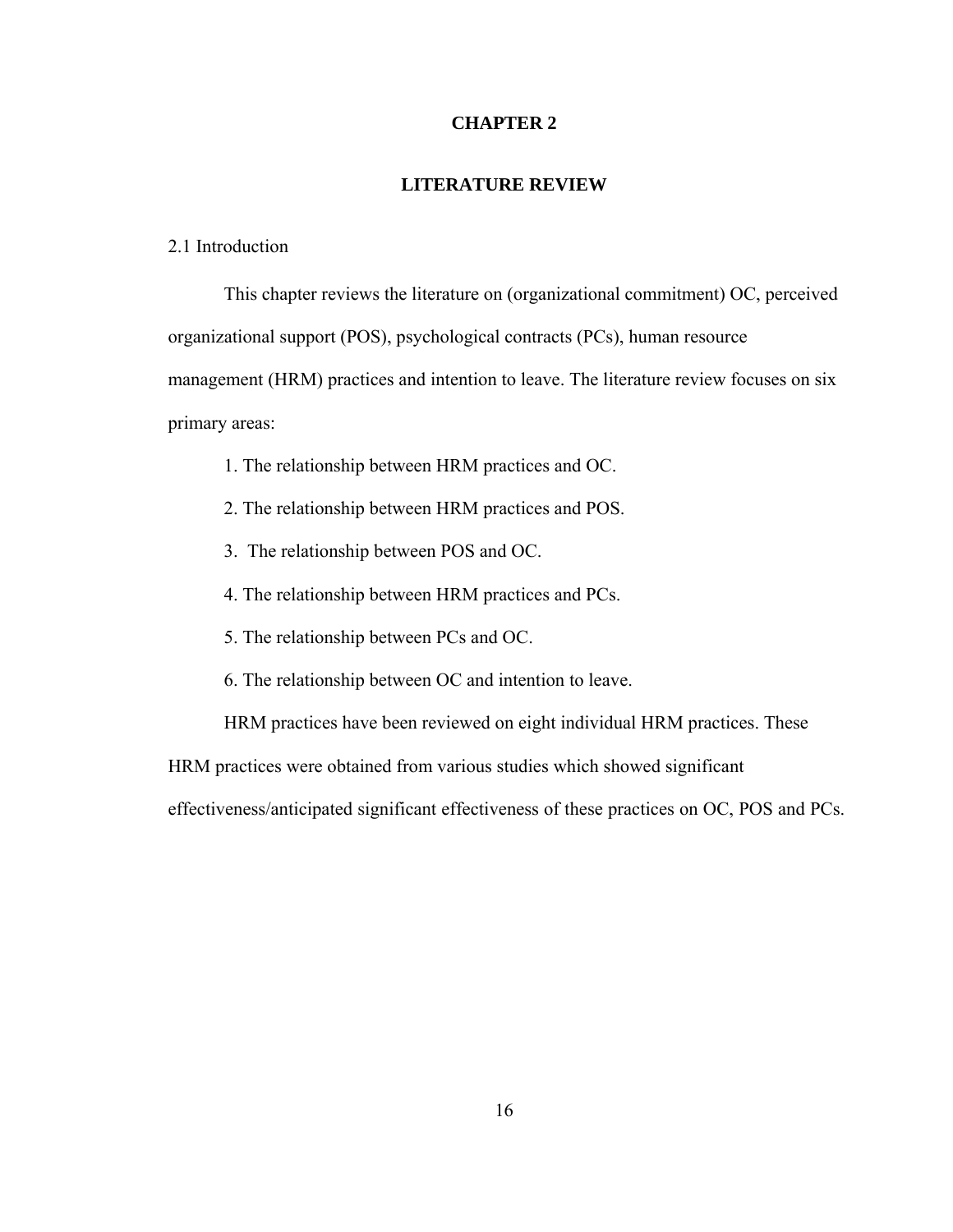#### <span id="page-24-0"></span>2.2 Organizational Commitment

Scholars have given considerable attention to the study of OC, and many conceptualizations and measures have been proposed and tested (Meyer & Allen, 1991; Shore & Wayne, 1993). Commitment has been conceptualized in two general themes, affective commitment and continuance commitment (Meyer & Allen, 1984). Affective commitment is defined as "an affective or emotional attachment to the organization such that the strongly committed individual identifies with, is involved in, and enjoys membership in, the organization" (Allen & Meyer, 1990). Affective commitment approach was studied extensively (Mowday, et al., 1979) and organizational commitment was defined as " the relative strength of an individual's identification with and involvement in a particular organization" (Mowday et al., 1979, p.226). Therefore, a person who is affectively committed or emotionally attached to the organization, (1) believes in the goals and values of the organization, (2) works hard for the organization, and (3) intends to stay with the organization (Mowday et al., 1982).

Continuance commitment is defined as "a tendency to engage in consistent lines of activity (Becker, 1960) based on an individual's recognition of the costs (or lost side bets) associated with discontinuing the activity" (Allen & Meyer, 1990). This construct was more appropriately defined by Kanter (1968) as "cognitive-continuance commitment as that which occurs when there is a profit associated with continued participation and a cost associated with leaving". Therefore, affective commitment is emotion-based view of organizational commitment while continuance commitment emphasizes more on the calculative aspect of a relationship between employees and an employer (Meyer & Allen, 1984). The calculative aspect of the employment relationship can be explained by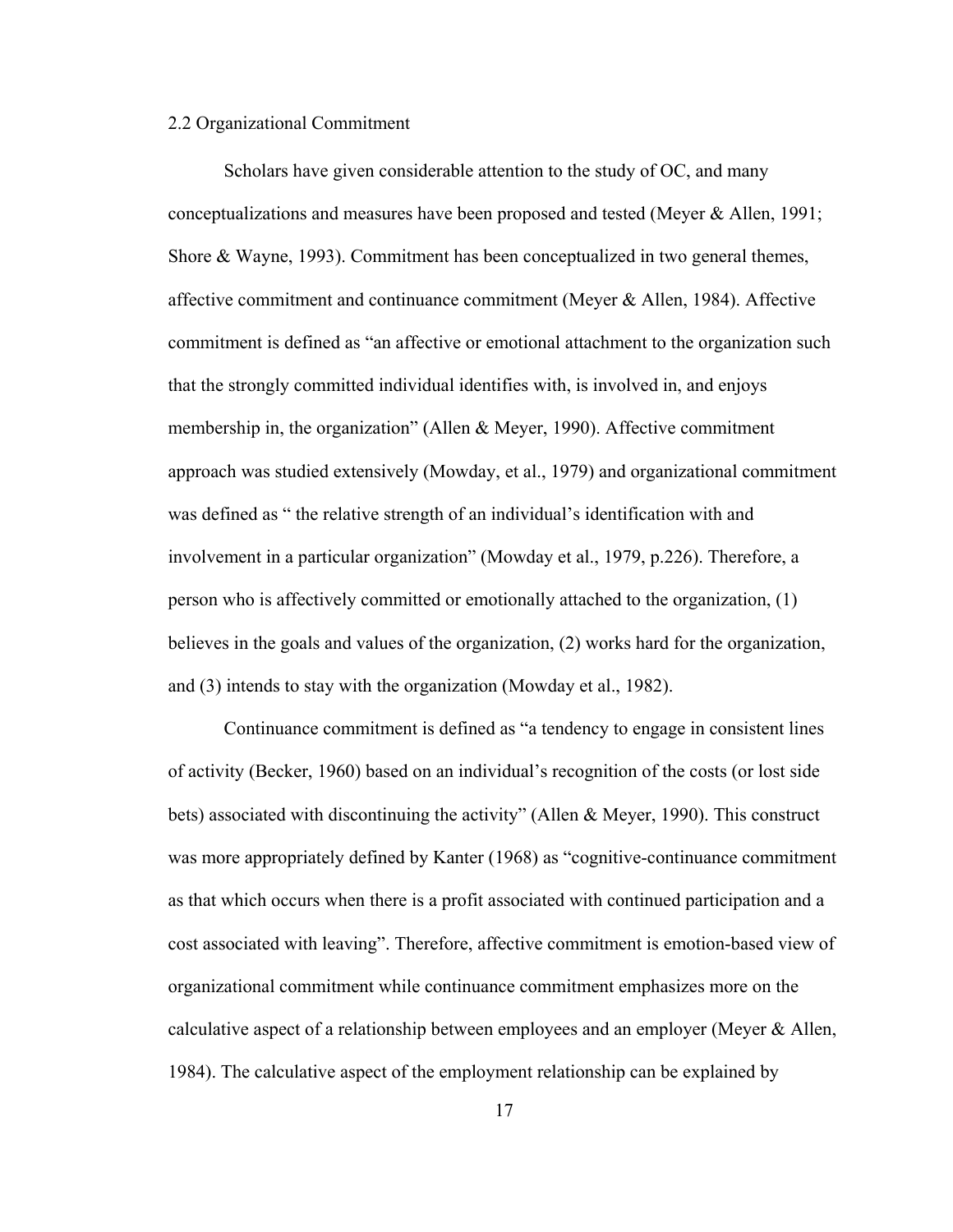individuals' intention to stay with their current employers based on perceived economic advantages accumulated in their current job, relative to alternate employment opportunities (Becker, 1960; Meyer & Allen, 1984). Allen and Meyer (1990) proposed that continuance commitment develops on the basis of two factors: (1) number of investments (side-bets) individuals make in their current organization and (2) perceived lack of alternatives. These investments can be anything that the individual considers valuable (e.g., development of organization-specific skills or status, use of organizational benefits such as reduced mortgages, contributions to nonvested pension plans, etc.) that would be lost by leaving the organization, which makes the employees perceive those investments as costs associated with leaving their current job, which in turn makes them stay with their current employers (Meyer & Allen, 1984). Similarly, lack of employment alternatives also increases the perceived costs associated with leaving the organization and therefore increases the continuance commitment of employees to the organization (Allen & Meyer, 1990). Meyer, et al., (1989) argued that an employee with a strong affective commitment remain with his or her organization longer because he or she wants while an employee with a strong continuance commitment stay with the organization because he or she needs the employment for economic reasons. Although there are several conceptualization and measures to OC research and there are several different definitions of OC, these various definitions and measures share the common theme of psychological attachment to an organization that means a psychological bond linking individuals and their organizations (O'Reilly & Chatman, 1986). According to Mowday et al., (1982), employees who are committed to an organization tend to strongly believe and accept the organization's goals and values, exert considerable effort on behalf of the

18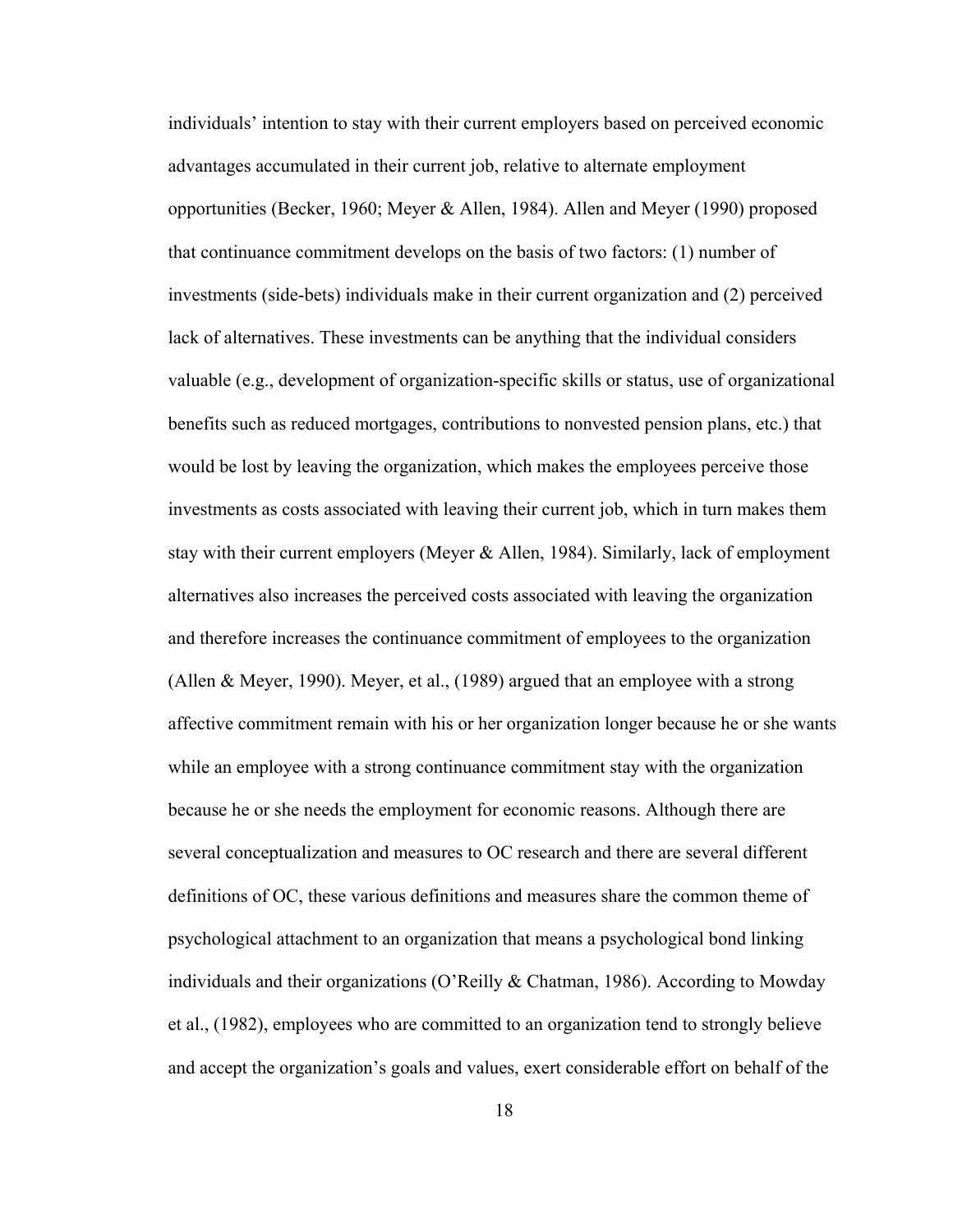<span id="page-26-0"></span>organization and maintain membership in the organization. Thus, organizational commitment not only enhances employee intentions to exert effort on behalf of an organization but also influence employees' intentions to stay with the organization.

#### 2.3 HRM practices and Organizational Commitment

An employee's commitment to an organization develops as a result of an exchange relationship (Gouldner, 1960; Shore & Tetrick, 1991). This exchange relationship has been investigated in the light of social exchange theory (Blau, 1964; Gouldner, 1960; Rousseau, 1990). According to Blau (1964), social exchanges entail unspecified obligations, in which an individual does another a favour and there is an expectation of some future return, though the time of occurrence and the form is often unclear. Social exchanges may also involve reciprocity (Blau, 1964) which has been defined as the norm which obligates the recipient of benefit to repay the donor in some way (Gouldner, 1960). Therefore, employee-employer relationship might be viewed as social exchange. The employer may acknowledge the employee's efforts by offering opportunities and benefits, and in return for these opportunities and benefits, employees may feel obligated to reciprocate and may become more committed to the organization (Tansky & Cohen, 2001). Eisenberger et al., (1986) suggested the importance of reciprocity for developing organizational commitment and argued that employees tend to commit to their organizations if they see that their efforts are acknowledged and reciprocated.

19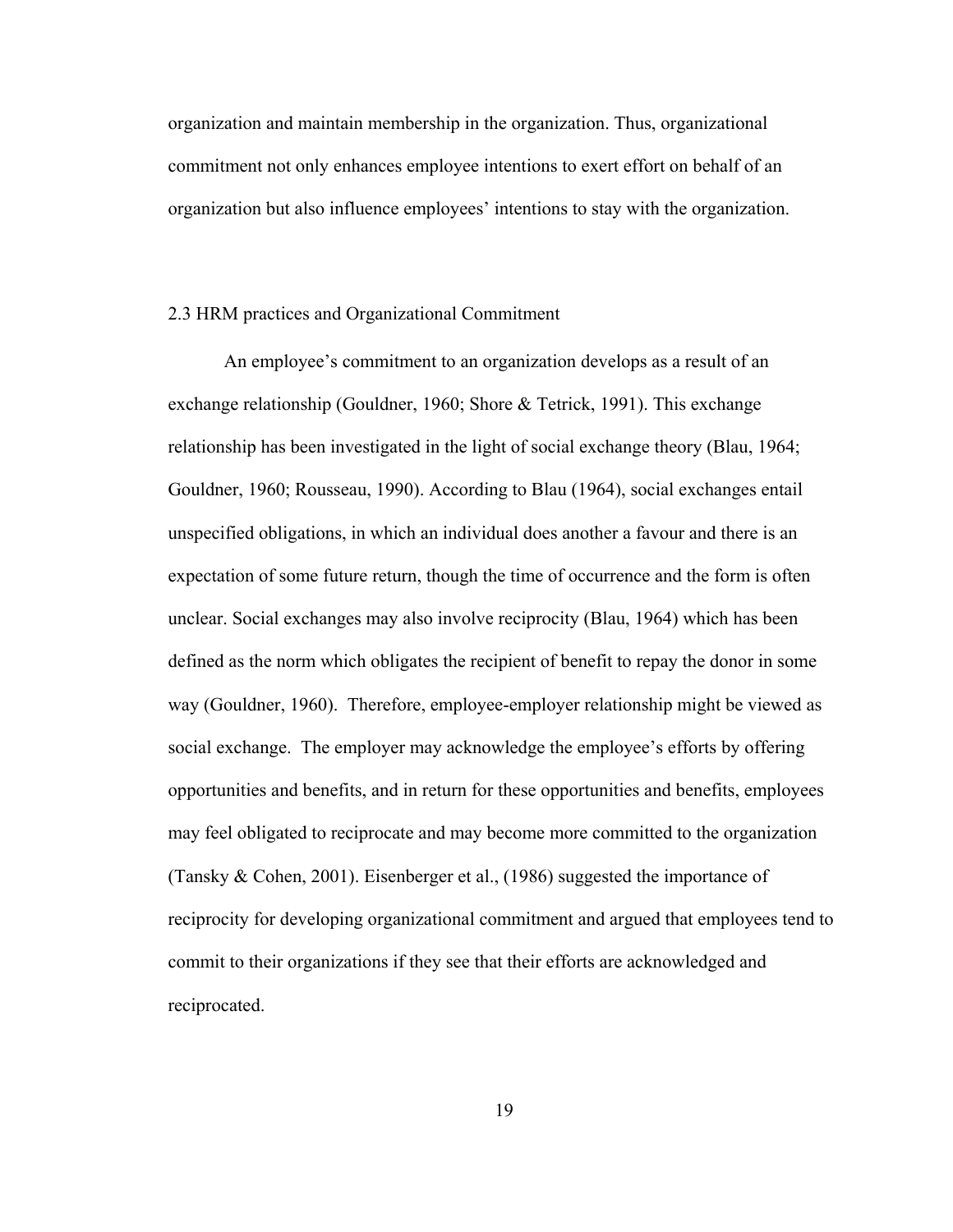HRM practices and policies have been suggested as influencing factors to increase OC among employees (Ogilvie, 1986; Meyer & Smith, 2000; Arthur, 1994). Based on social exchange theory, Ogilvie (1986) proposed that employee's perceptions of HRM practices reflect a sense of reciprocity and the level of organization's commitment to the employees when an employee feels that the organization cares about their welfare and recognizes their contributions. Consequently, it leads to the belief that the organization will provide a variety of symbolic and tangible rewards in exchange of their efforts and commitment. Hence HRM practices are proposed as a practical approach to develop employee commitment and found significant positive relationship between HRM practices and OC. Indeed OC was found to have a positive relationship with training (Bartlett, 2001; Tannenbaum, et al., 1991), salary levels (Ritzer & Trice, 1969), performance-reward contingencies (Lee, 1971; Rhodes & Steers, 1981), promotion (Kanter, 1977) and profit sharing (Coyle-Shapiro, et al., 2002).

Bartlett (2001) explored effects of training on organizational commitment and found that perceived access to training produced the highest correlations with OC. The results showed that employees perceived the availability of training as support from their employer, which made them more committed to their organization. A significant positive relationship was also reported between OC and perceived support for training from colleagues and management. The results implied that employee perceptions, that the management strongly supports training programs, influence employee attitude and their participation in training.

However, all the above studies and most of the research in this area have concentrated on individual HRM practices. Wilkinson, et al. (1996) argued that specific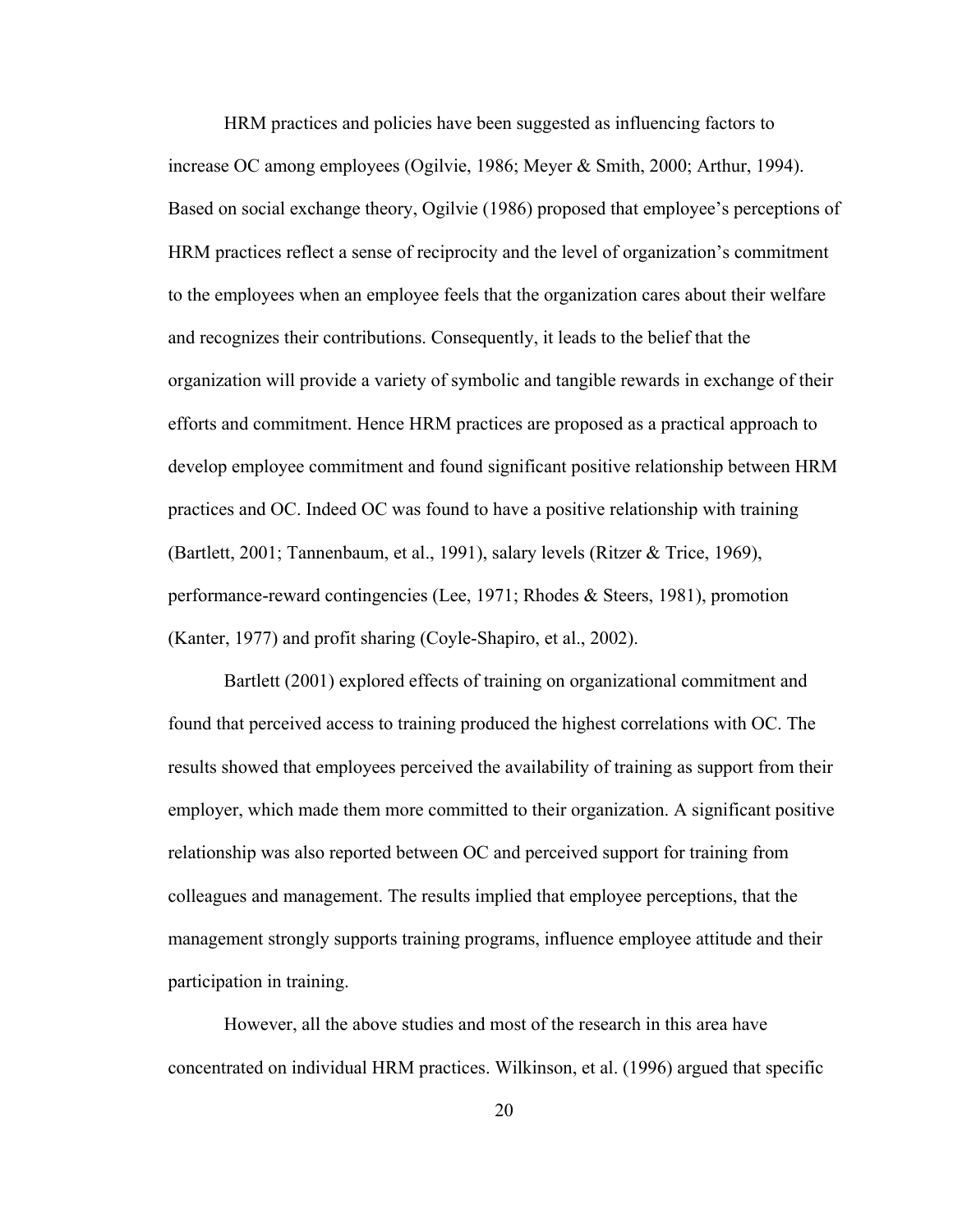styles of HRM are not appropriate in all circumstances. Ogilvie (1986) suggested that commitment levels could not be changed by a single HRM practice such as a training program or a new benefit program. HRM practices can best influence commitment levels when they are a part of a systematic program. Some studies have focussed on specific configurations or systems of such practices (Arthur, 1994; Becker & Gerhart, 1996). HRM practices affect organization performance greater when they are integrated and implemented together (Pathak, et al., 2005). Huselid (1995) analyzed the firm level impact of HRM practices as a system, and found a strong relationship of high involvement HRM practices with organizational performance. A commitment HRM bundle includes diverse practices such as training, sharing information, employment security, performance based compensation, employee participation, and ensuring employees' well-being (Chang, 2005). Arthur (1994) reported that organizations with "commitment" human resource systems, emphasizing the development of employee commitment, had higher productivity measured with lower scrap rates and lower employee turnover than firms with "control" systems, emphasizing efficiency and the reduction of costs, when he collected data from 30 steel mills. Thus, previous studies have mostly reported the effect of HRM practices on firm performance and very few on employee attitudes (Arthur, 1994; Batt, 2002; Huselid, 1995). Chang (2005) argued that employee organizational commitment was increased because the commitment HRM practices send messages to employees about the organization's commitment to them, which in turn makes the employees more committed to their organizations.

Despite the strong impact of HRM practices on employee commitment, very few researchers studied the relationship of HRM practices and OC (Arthur, 1994; Chang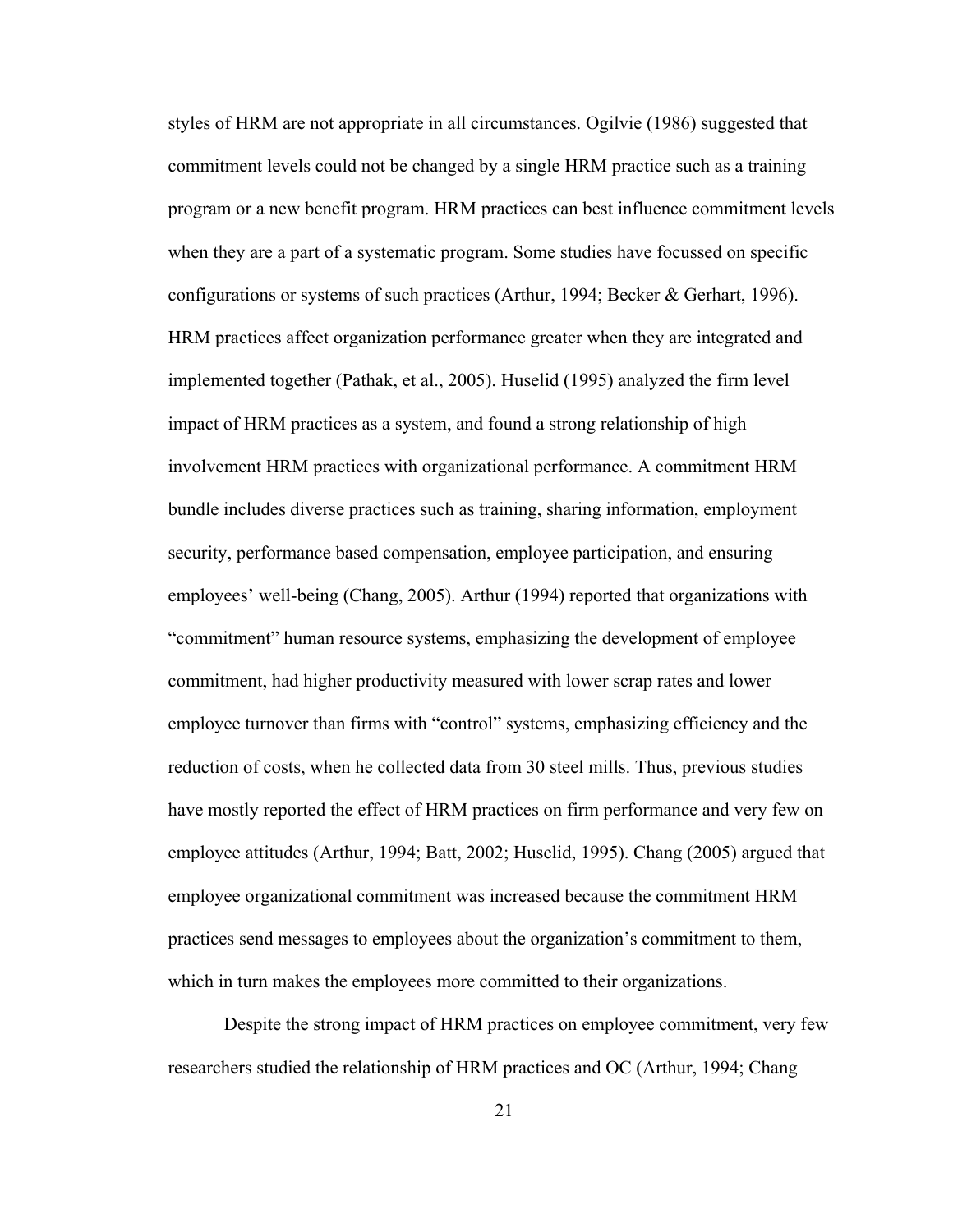2005; Meyer & Smith, 2000; Ogilvie, 1986). Rather most of the research has emphasized the effect of HRM practices on organizational performance and very few on individual behaviors. Based on the exchange theory approach to commitment, Ogilvie (1986) proposed the importance of perceptions of HRM practices by individual employees. Of the few studies, Chang (2005) examined HRM practices as a whole, measured at an organizational level and found significant positive relationship with employees' overall perception of the organizations' HRM practices measured at an individual level. Overall perception of employees about the organizations' HRM practices indicates an employee's overall perception of the organization's diverse HRM practices and it was considered an important factor in understanding employee behaviors at the workplace as they are exposed to diverse HRM practices rather than a single practice (Chang, 2005). Secondly, Chang (2005) also examined the effects of overall perception on organizational commitment.

Prior research studied the influence of individual HRM practices on OC: training and OC (Bartlett, 2001), salary levels and OC (Ritzer & Trice, 1969), performancereward contingencies and OC (Lee, 1971; Rhodes & Steers, 1981), promotion and OC (Kanter, 1977) and profit sharing and OC (Coyle-Shapiro, et al., 2002). Arthur (1994) proposed that specific combinations of policies and practices are useful in predicting differences in performance and turnover. This suggests that, instead of studying the influence of single HRM practice on employees' OC, the influence of a combination of specific HRM practices on OC needs to be examined, as an organization uses diverse HRM practices and not a single HRM practice. Therefore, this study uses a combination of eight HRM practices.

22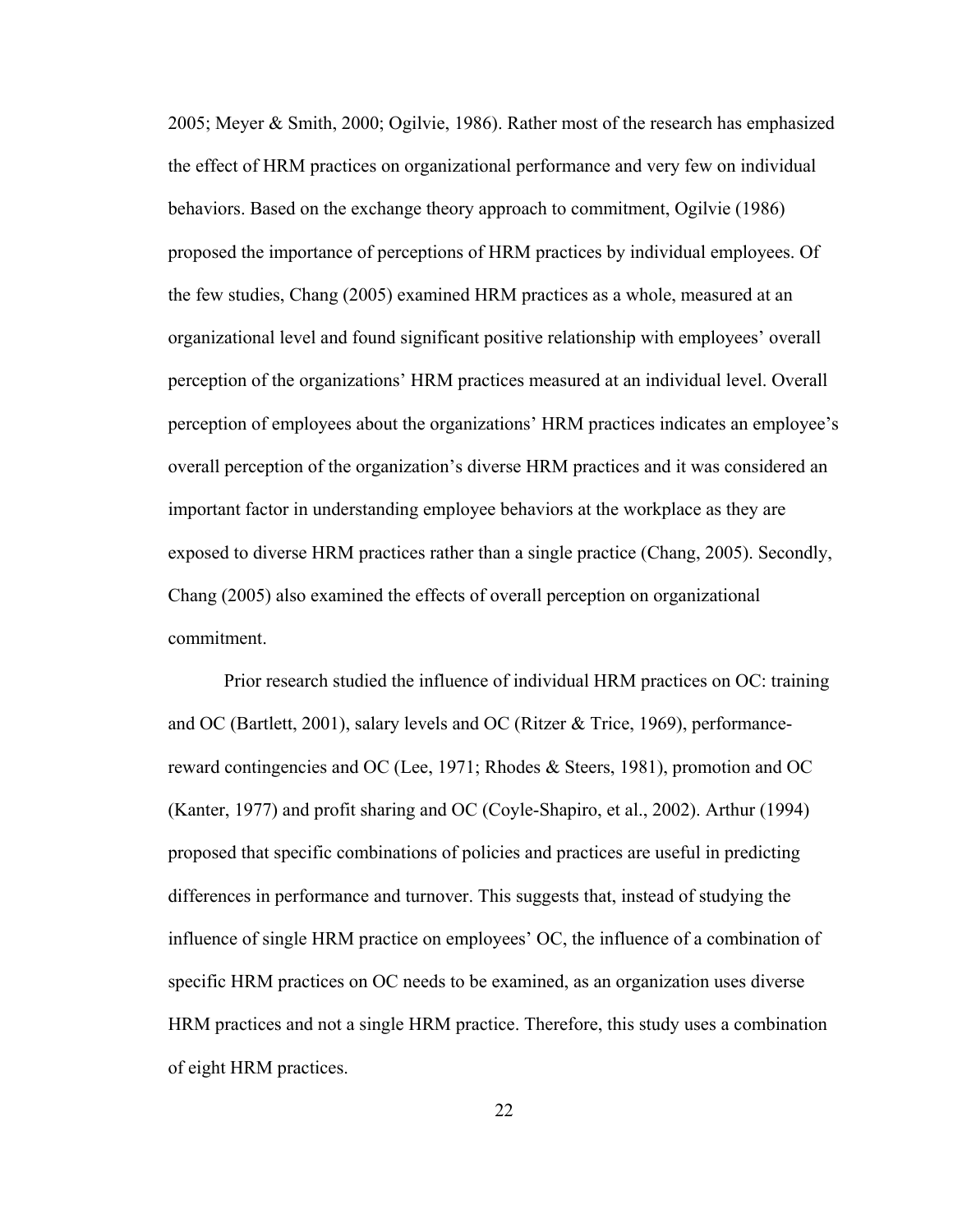Moreover, in this study, instead of asking employees about their overall perception of the organizations' HRM practices effectiveness, employee perceptions about training, employee perceptions about performance appraisal, employee perceptions about rewards, employee perceptions about benefits, employee perceptions about working conditions, employee perceptions about equal employment opportunity, and employee perceptions about information sharing, was included in the study. Hence, in this study, a combination of eight HRM practices will be used to examine the influence on organizational commitment.

Eight HRM practices were obtained from other studies which showed significant effectiveness/anticipated significant effectiveness of these practices on OC, POS and PCs. Recruitment and selection, training and development, equal employment opportunities, and good and safe working conditions were included from Edgar and Geare's (2005) study of the influence of HRM practices on OC. It was found that all four HRM practices had a significant positive relationship with OC.

Performance appraisal effectiveness was included from Chang's (2005) study of the influence of employees' overall perception about the organization's HRM practices on OC. It was found that employees' beliefs that the HRM practices of the organization were effective, resulted in higher OC. Performance appraisal effectiveness was one of the factors included in the study along with training effectiveness, staffing, grievance system and suggestion system effectiveness.

Grievance system and suggestion system effectiveness were included in this study as information sharing. The effect of information sharing on OC got more support from a study by Kinicki, et al. (1992). The results showed that employee work attitudes (OC) are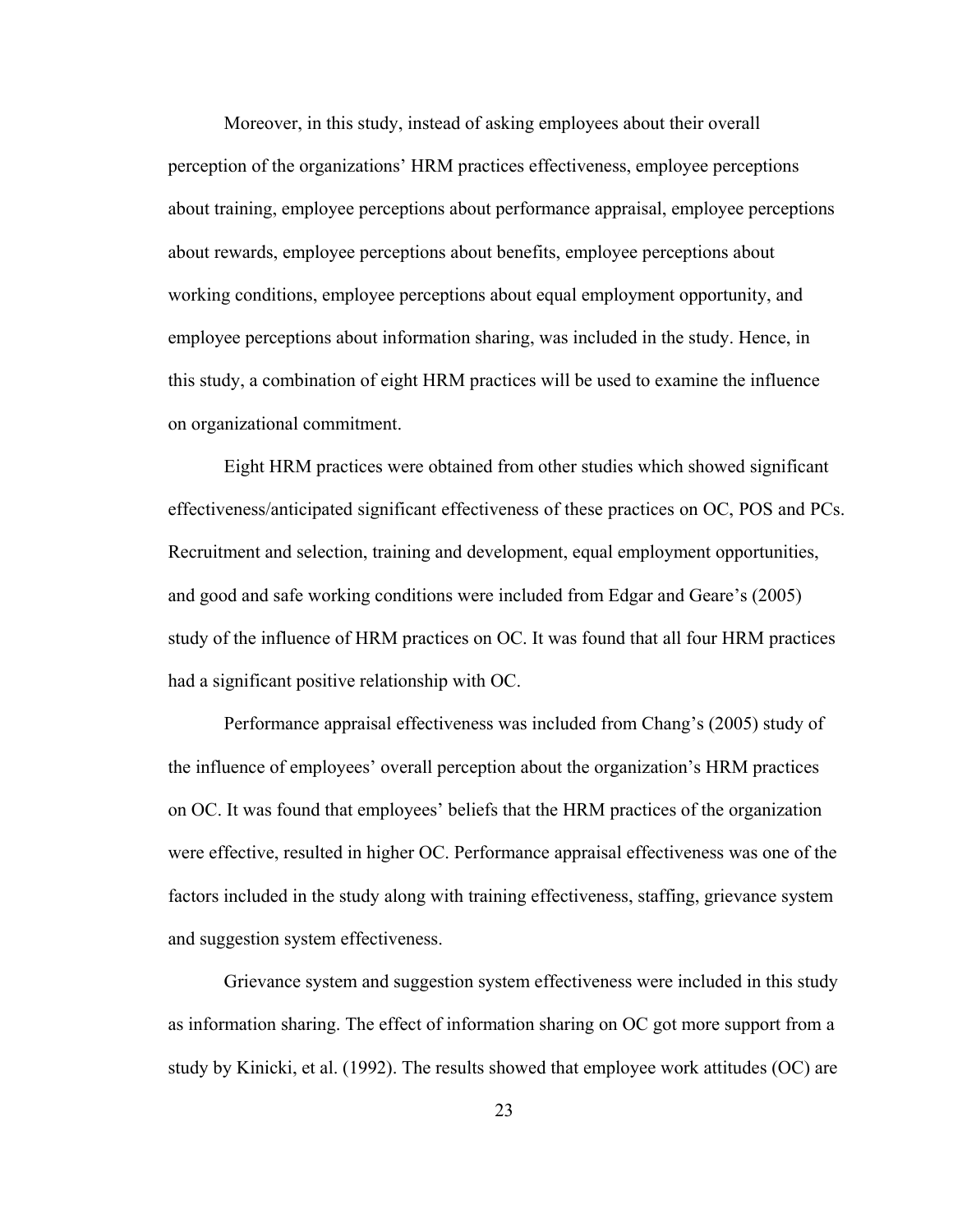influenced by actual human resource programs. Building on their results, the authors proposed that along with using other HRM practices (training, staffing, etc.), when an organization shares information with its employees and asks for employee suggestions, employees tend to believe that the organization supports them and are committed to them (POS). In turn, this positive impression results in positive employee attitudes. Therefore, information sharing was included in this study as the literature provided support of its significant effectiveness on OC and POS.

Benefits was included from a study by Lucero and Allen (1994). The number of employee benefits provided by employers and costs associated with these benefits has increased over the years. However, in order to cut labor costs, organizations are decreasing their benefits packages. However, many employees have become dependent on employer-provided benefits to help satisfy basic security needs. This has lead to a conflict between worker expectations and employer practices and it has resulted in violation of employee psychological contracts. The study proposes ideas for resolution of this employee-employer conflict, and that would result in psychological contract fulfilment. One proposed idea was to lower the costs of employee benefits without eliminating them, e.g. trade-off unused benefits for pay, emphasis on wellness programs and preventive health care measures etc. Therefore, benefits was included in this study because of its anticipated significant effectiveness with psychological contract fulfilment.

Rewards was included from studies by Balkin and Gomez-Mejia (1990), and Chang & Chen (2002). A study by Landau and Hammer (1986) showed that employees who perceived opportunities of advancement in their organization were more committed to their organizations. Similarly, a study by Coyle-Shapiro, et al. (2002) showed the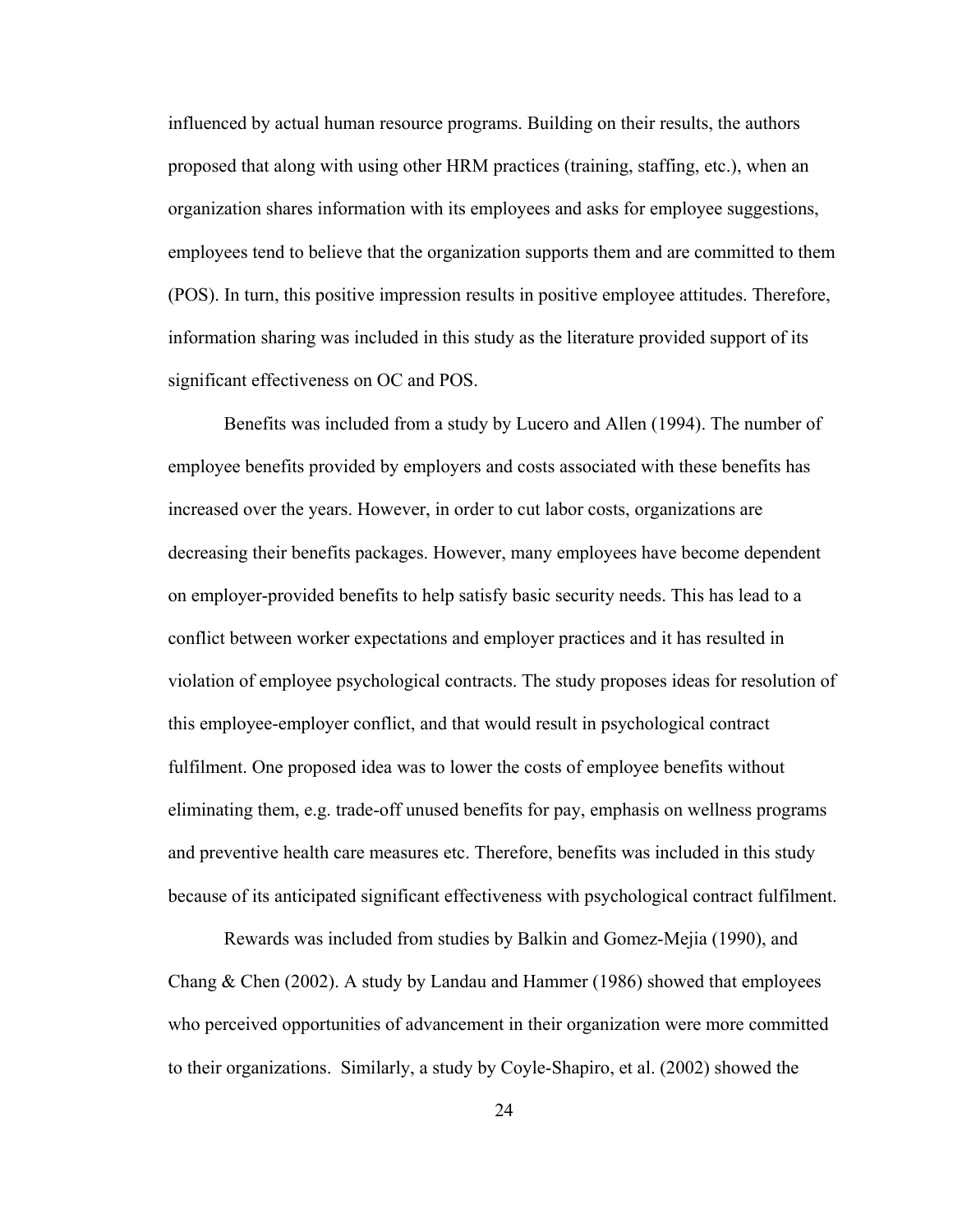<span id="page-32-0"></span>positive impact of profit sharing on OC. Arthur (1994) showed the impact of wages and bonus on organization performance. There is little research showing the impact of pay and bonus on OC, therefore the two factors were included in rewards as pay based on performance and bonus based on performance.

Hence, the following eight HRM practices were included in this study: training, performance appraisal, staffing, rewards, benefits, working condition, equal employment opportunity and information sharing.

Therefore, the following hypothesis is proposed:

*Hypothesis 1: HRM practices will be positively related to OC. Hypothesis 1a: Training will be positively related to OC Hypothesis 1b: Performance appraisal will be positively related to OC. Hypothesis 1c: Staffing will be positively related to OC. Hypothesis 1d: Rewards will be positively related to OC. Hypothesis 1e: Benefits will be positively related to OC. Hypothesis 1f: Working conditions will be positively related to OC. Hypothesis 1g: Equal employment opportunity will be positively related to OC.* 

*Hypothesis 1h: Information sharing will be positively related to OC.* 

### 2.4 Perceived Organizational Support and Organizational Commitment

Eisenberger et al. (1986) suggested that employees' perceptions of their organization's commitment to them are referred to as POS (Shore & Wayne, 1993). They proposed "*employees develop global beliefs concerning the extent to which the*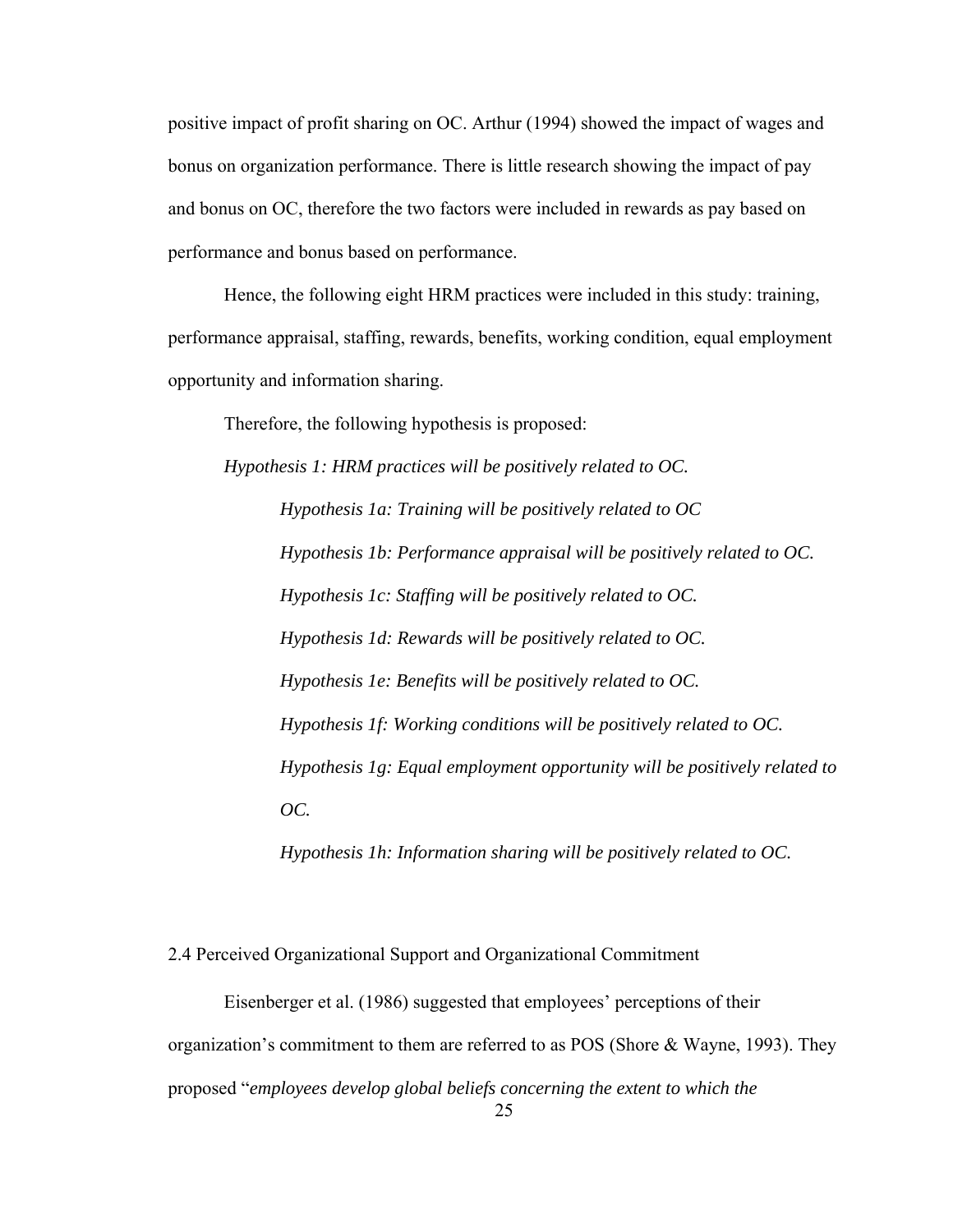*organization values their contributions and cares about their well being*" (Eisenberger et al., 1986, p.501). The authors used a social exchange framework to argue that employees who perceive a high level of support from the organization tend to feel obligated to the organization, and they not only return the favor in terms of affective commitment, but also by engaging in work related behavior that support organization goals (Eisenberger et al., 1990). The development of an employee's commitment as a result of an exchange relationship has been extensively studied by scholars (Gouldner, 1960; Rousseau, 1990) and most of the researches in this area have focussed on social exchange theory (Wayne et al., 1997). As described by Blau (1964) social exchanges involve unspecified obligations; when an individual does another a favor, there is an expectation of some future return. The future return is based on the individual trusting the other party to fulfil their obligations in the long run (Coyle-Shapiro & Conway, 2005). In relationships based on social exchange, "each party must offer something the other party sees as valuable and each party must see the exchange as reasonably equitable or fair" (Graen & Scandure, 1987, p. 182).

Based, on the social exchange framework, Eisenberger et al. (1990) suggested that perceived organizational support (POS) is an antecedent of organizational commitment. Thus employees tend to seek a balance in their exchange relationships with their organizations, by having their attitudes and behaviors based on their employer's commitment to them individually (Eisenberger et al., 1990). According to Wayne et al., (1997), employee perceptions of being valued and cared about by their employers also enhances employee's trust that the organization will fulfil its exchange obligations of recognising and rewarding desired employee attitudes and behavior. Thus Eisenberger et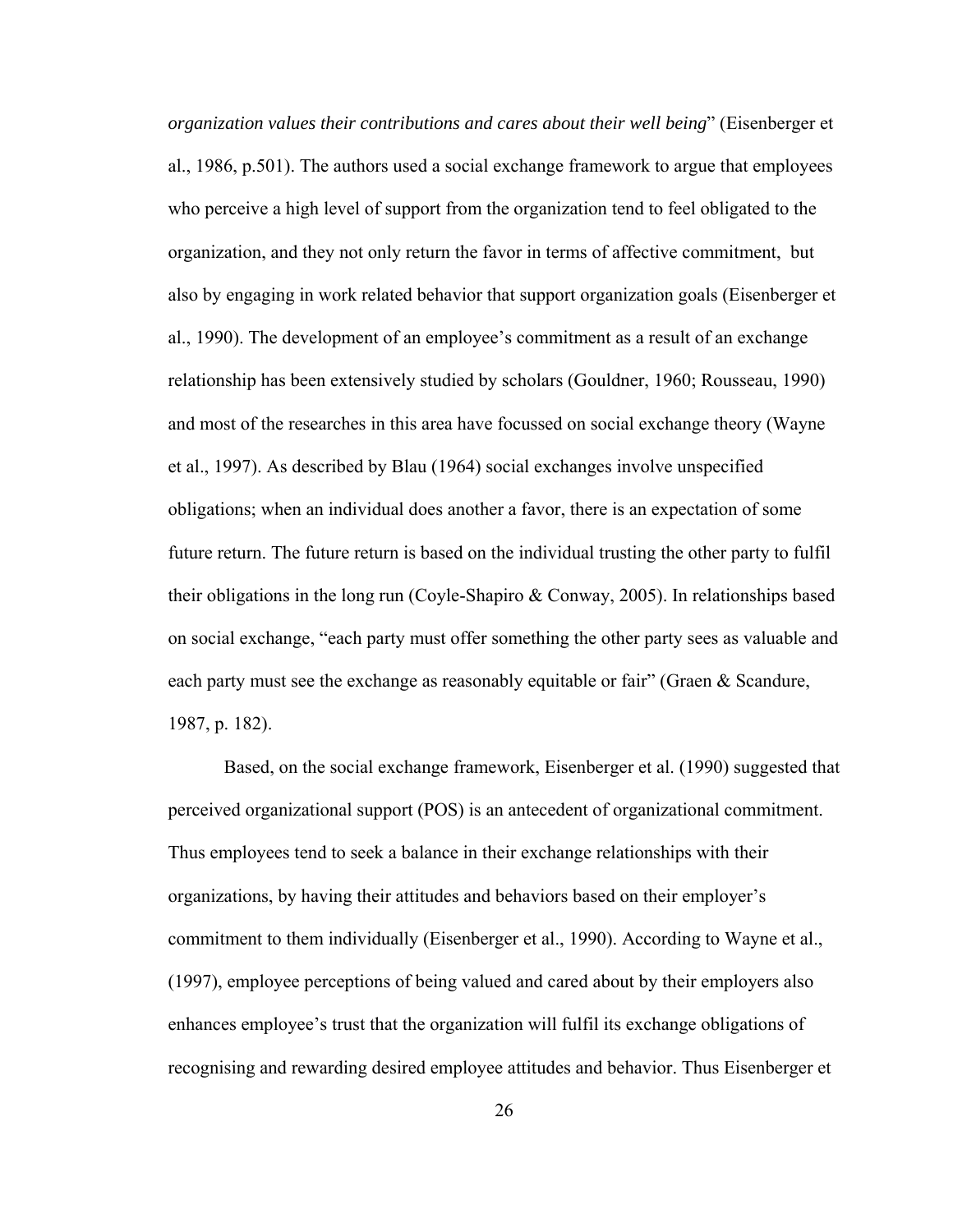<span id="page-34-0"></span>al. (1986) argued that these employee beliefs, based on employee perceptions of the organization's commitment to them, contribute to the employee's commitment to the organization. Therefore, the literature provides considerable support for the positive link between POS and OC (Eisenberger et al., 1986; 1990; Shore & Wayne, 1993). Therefore, the following hypothesis is proposed:

 *Hypothesis 2: Perceived organizational support will be positively related to organizational commitment.* 

2.5 HRM practices and Perceived Organizational Support and Organizational Commitment

Arthur (1994) suggested that traditional HRM practices focuses on reducing direct labor costs or improving efficiency whereas commitment HRM practices focuses on developing committed employees. MacDuffie (1995) argued that the bundle of commitment HRM practices would significantly enhance employees' perceptions of HRM practice effectiveness, because the overall perception indicates an employee's perception regarding diverse HRM practices instead of single HRM practice. According to Chang (2005), the overall perception of employees may be an important factor in understanding employee behaviors at the workplace because they are exposed to diverse HRM practices rather than exclusively to a single practice. Thus, an organization tends to enhance employment relationships through its commitment approach by including diverse HRM practices such as training, compensation, benefits, bonus, participation, advancement opportunities and job security (Arthur, 1994; Chang, 2005; Kinicki et al.,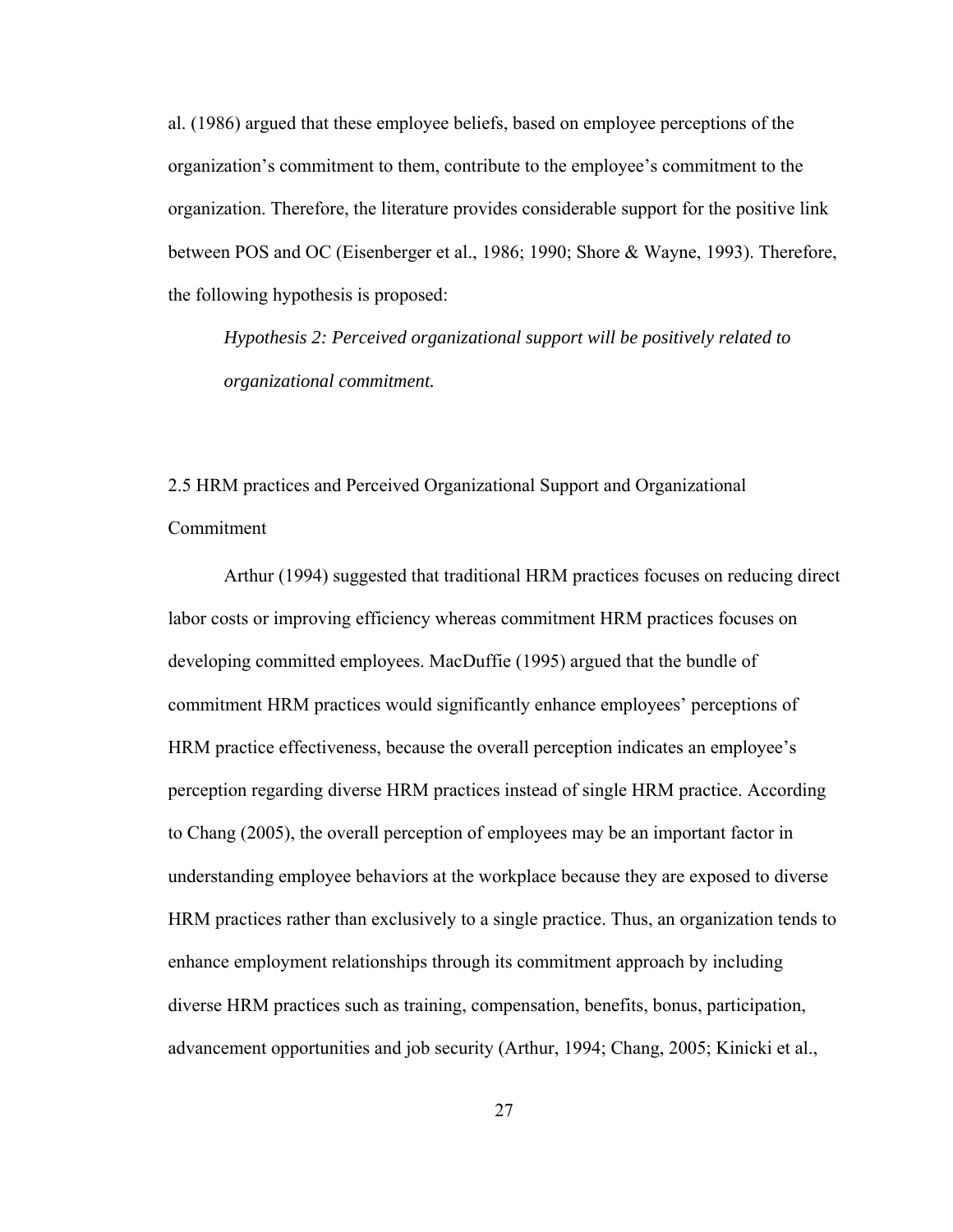1992; Macduffie, 1995). An organization also expresses its commitment to the workforce through its HRM practices (Chang, 2005). Levinson (1965), argued that employees tend to view the behavior and actions of organizational agents as actions of the organization itself. Eisenbeger et al. (1990) found that, employees' beliefs that the organization was committed to its human resource programs made them more committed to their organization. Thus HRM practices are a way in which an organization displays commitment to its employees (Kinicki et al., 1992). Prior studies showed that organizational commitment is influenced not only by HRM practices but also by employee perceptions of these practices (Chang, 2005; Kinicki et al., 1992). Employees' perceptions of an organization's commitment to them are referred to as perceived organizational support (Eisenberger et al., 1986). Therefore, HRM practices may have a direct relationship with perceived organizational support. Recent empirical research has also established a positive relationship between HRM practices (training, developmental experiences and promotion) and POS (Wayne et al., 1997). The study was based on two key types of human resource practices. First was discretionary practices that imply an organization's investment in employees (e.g., time off for education). Wayne et al. (1997) considered training and development as a type of discretionary organizational investment and called it developmental experiences. Second was organizational recognition (e.g., salary increases). According to Wayne et al. (1997), employees perhaps considered promotion to a higher position associated with an increase in salary, as the best way by which an organization could recognize employees' accomplishments. Therefore, the literature provides considerable support for the positive link between HRM practices and POS (Chang, 2005; Kinicki et al., 1992; Wayne et al., 1997).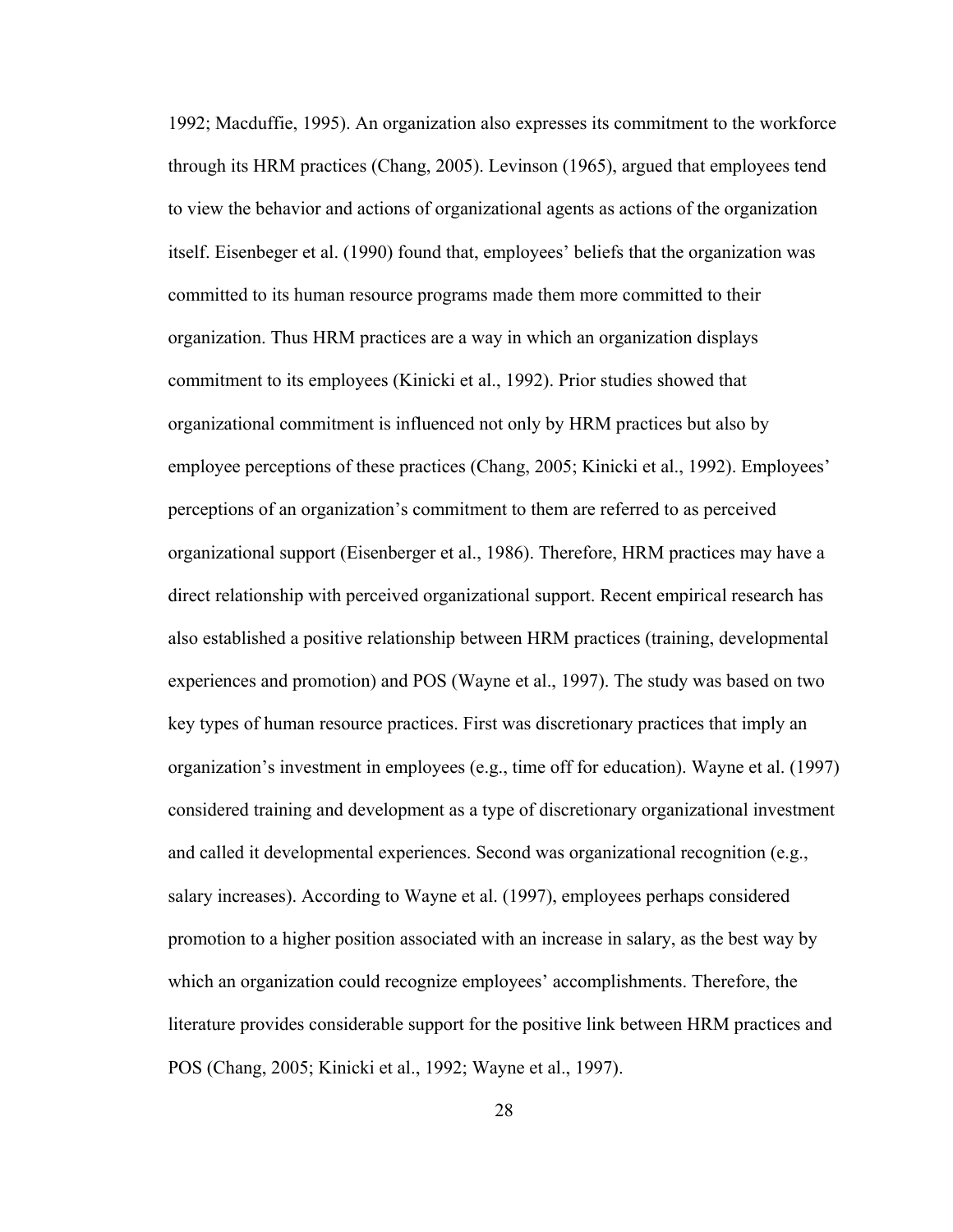In spite of this evidence of the significant impact of HRM practices on POS, this relationship has not been studied in detail. Along with developmental experiences and organizational recognition, influence of other HRM practices (staffing, information sharing, good and safe working conditions, equal employment opportunity, etc.) also needs to be examined.

Secondly, employees' overall perception of HRM practices effectiveness as a predictor of OC and POS may not be useful for the academicians and the industry, as it will be difficult to figure out which HRM practices are working for the organization and which are not. Therefore, use of a combination of HRM practices (HRM bundle) is recommended. Hence a combination of eight HRM practices was included in this study to examine the influence of HRM practices on POS and OC. More importantly, the extent of the impact of each HRM practice on POS and OC will be examined, to find the best HRM practices which will have greater impact than other HRM practices.

Thus the following hypotheses are proposed:

 *Hypothesis 3: HRM practices will be positively related to POS. H-3a: Training will be positively related to POS. H-3b: Performance appraisal will be positively related to POS. H-3c: Staffing will be positively related to POS. H-3d: Rewards will be positively related to POS. H-3e: Benefits will be positively related to POS. H-3f: Working conditions will be positively related to POS. H-3g: Equal employment opportunity will be positively related to POS. H-3h: Information sharing will be positively related to POS.*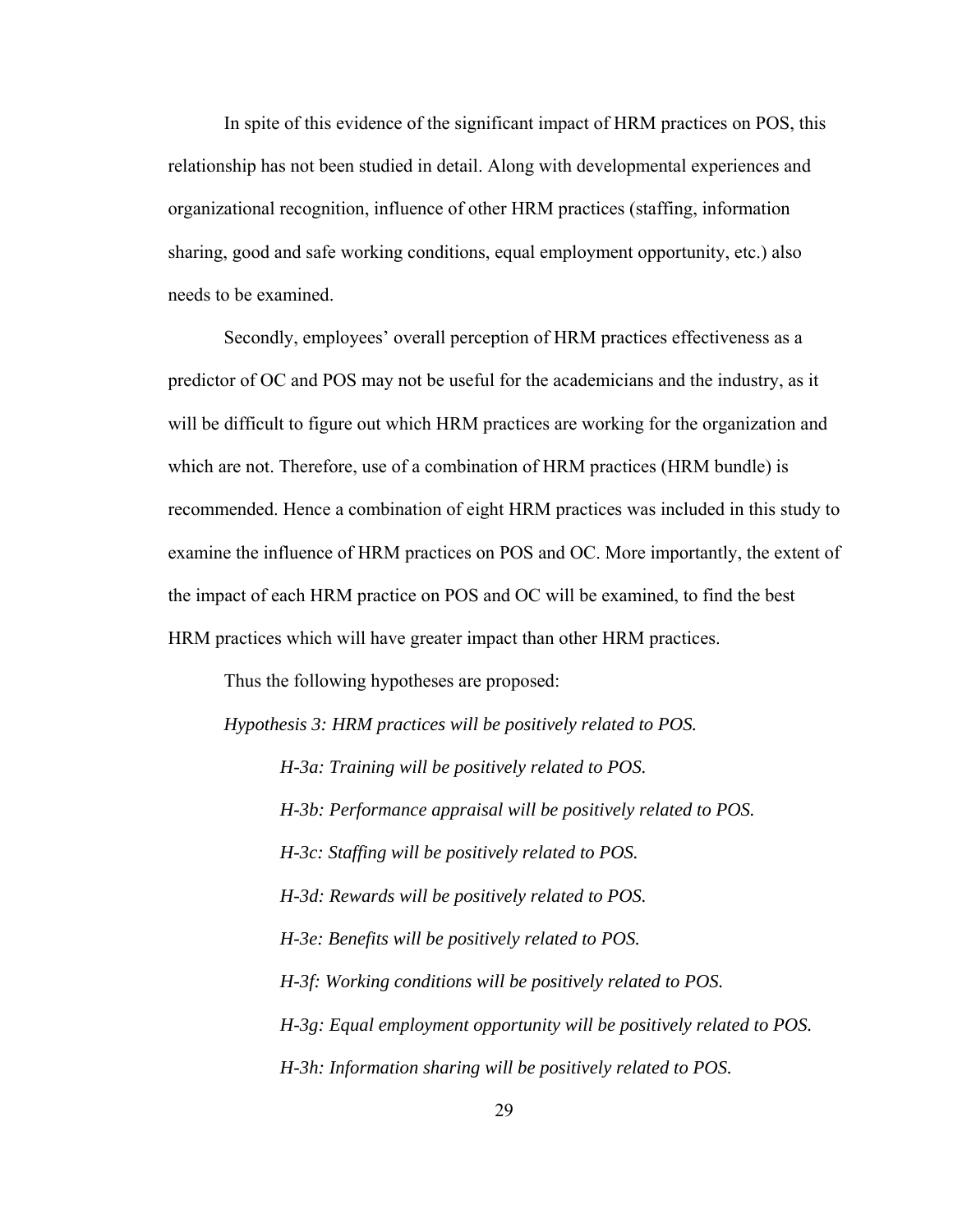Although, previous studies have suggested that HRM practices are related to OC, some scholars have found that these relations are not necessarily direct. Kinicki et al. (1992) found that the relationship between HRM practices and work attitudes were mediated by employee perceptions of an organization's commitment to its human resource practices that benefit employees. In a similar study, Koys (1988) found that employees' organizational commitment was related to their perceptions that the organization used their HRM practices to attract and retain good employees and to be fair in their treatment of employees. Based on these findings Meyer and Smith (2000) suggested that the assumption of a direct influence of the implementation of a particular HRM practice on employees' organizational commitment cannot be made. Instead, the implementation of a particular HRM practice may make employees think about the actual motive of the organization. Employee perceptions about the motive of the organization may have a direct influence on their commitment level. Hence, commitment might be influenced more by the message that HRM practices send to employees than by the HRM practices themselves (Guzzo  $&$  Noonan, 1994). Thus, according to the literature employee perception that the organization is committed to them through their HRM practices may result in an increase in POS. An increase in POS can make the employees feel obligated and they might return the favour in terms of higher organizational commitment, thus indicating that an increase in POS might result in an increase in OC. Therefore, the following hypothesis is proposed:

*Hypothesis 4: POS will mediate the relationship between HRM practices and OC.*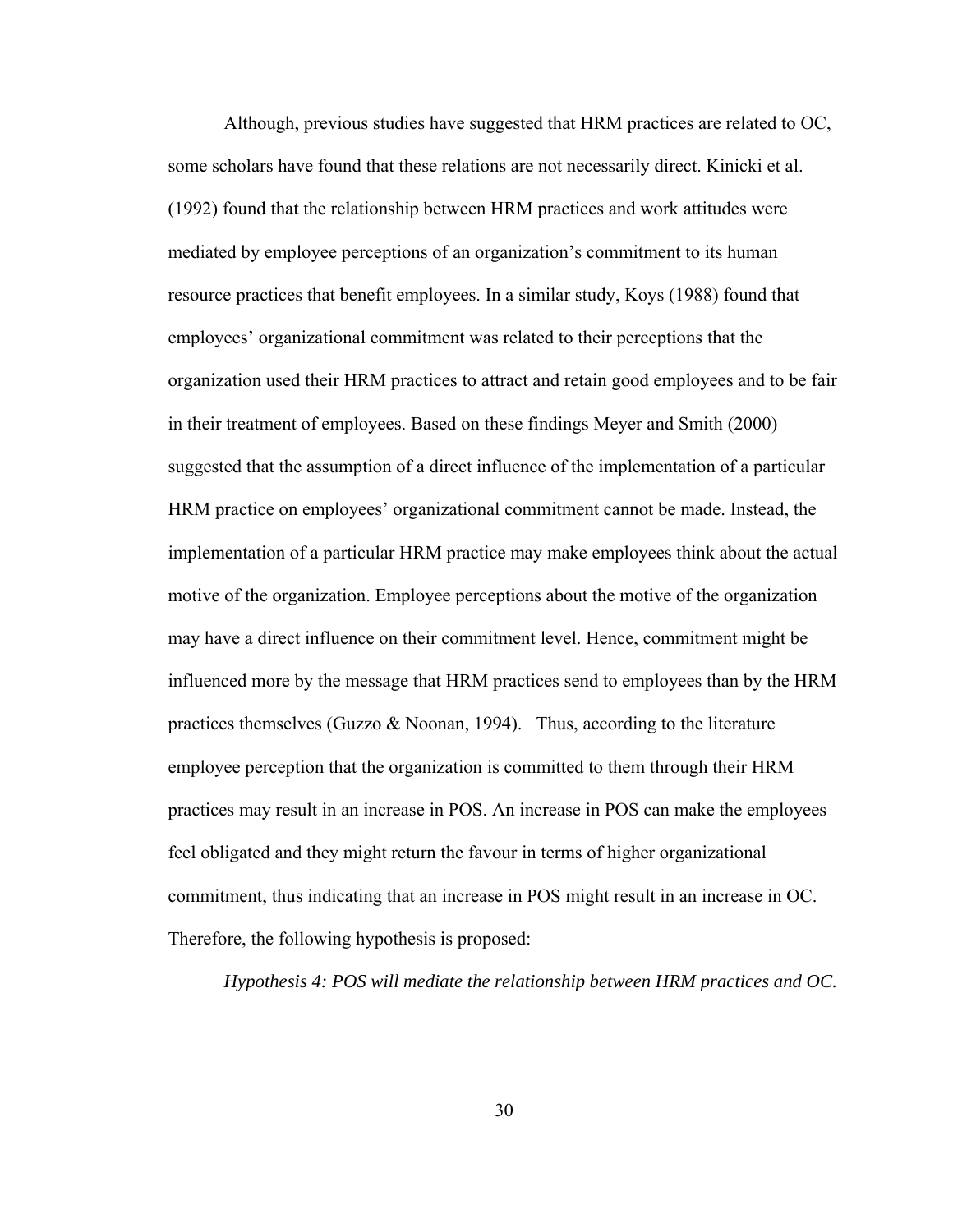# 2.6 Psychological Contracts and Organizational Commitment

Psychological Contracts (PCs) are an individual's belief regarding the terms and conditions of an exchange relationship between the employee and the organization (Rousseau, 1989). The psychological contract is a form of employee-employer exchange which focuses on mutual obligations between an employee and his or her employer. "Contract" pertains to relations between labor unions and organizations employing union members whereas "PC" is another less formal contract that underlies the relationship between every employee and their organization (Sims, 1994). Unlike formal employeeemployer contracts, the PC is inherently perceptual and therefore one individual's interpretations of the terms and conditions of the obligations within the contract may not be similar to the other individual (Kickul et al., 2004). Specific terms of the contract may vary depending on (1) individual's goals and (2) goals and challenges of organizations (Shore & Tetrick, 1994). PCs can be operationalized from the perspective of the employee, the employer or both (Hui et al., 2004). However, this study concentrates only on the employees' perspective. Researchers have increasingly adopted social exchange as a theoretical foundation for understanding employee-employer relationships (Coyle-Shapiro & Conway, 2005). According to Blau (1964), social exchanges entail unspecified obligations, in which an individual does another a favour and there is an expectation of some future return, though the time of occurrence and the form is often unclear. A social exchange is based on implicit obligations and trust (Tansky & Cohen, 2001). Social exchange has been defined as cooperation between two or more parties for mutual benefit (Robinson et al., 1994). An employer may acknowledge an employee's efforts by offering opportunities and benefits, and in return for these opportunities and benefits, the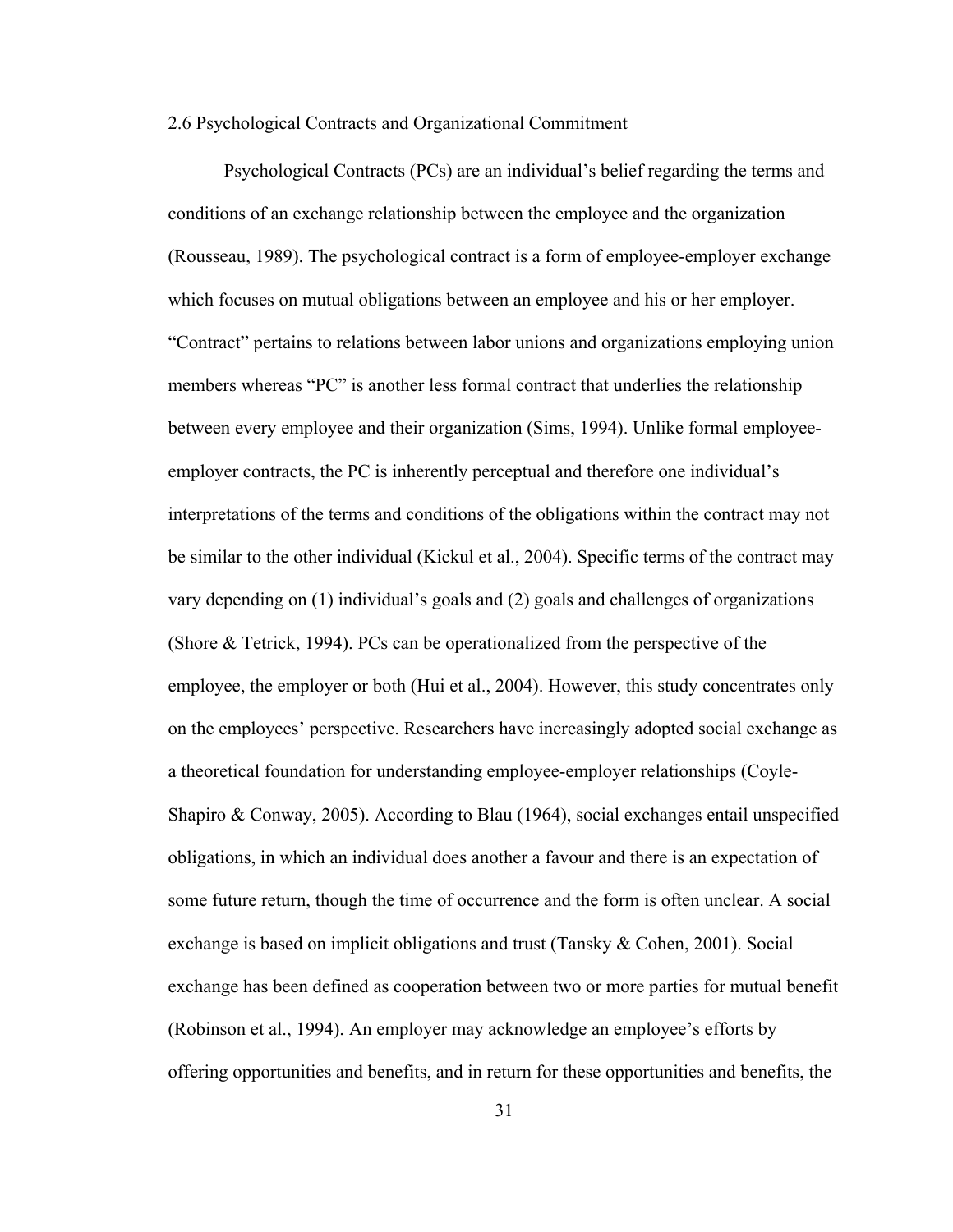employee may feel obligated to reciprocate and may become more committed to the employer (Tansky & Cohen, 2001). Using this social exchange framework, PC research investigates "the consequences of perceived contract fulfilment or breach (i.e., the extent to which the employee believes the other party has fulfilled or failed to fulfil one or more of its promised obligations) on employee attitudes and behavior" (Coyle-Shapiro  $\&$ Conway, 2005, p. 775). PCs have two forms, transactional and relational (Guzzo  $\&$ Noonan, 1994). Transactional contract refers to a short-term exchange of specific benefits and contributions that are highly monetary or economic in focus, whereas relational contract refers to a long time arrangement without specific performance-reward contingencies with primary concern of a satisfying relationship between employees and employers (Guzzo & Noonan, 1994; Hui et al., 2004). PCs can be either transactional or relational, but Guzzo and Noonan (1994) argue that PCs include both the forms although they vary in proportion. Prior studies have reported a positive relationship between perceived contract fulfilment and employee's organizational commitment (Coyle-Shapiro, & Kessler, 2000; Pathak et al., 2005) whereas a perceived contract breach resulted in reduced organizational commitment (Guzzo & Noonan, 1994).

*Hypothesis 5: PC fulfilment will be positively related to OC.*

2.7 Human Resource Management practices and Psychological Contracts and Organizational Commitment

A PC is created when organizations and their representatives convey promises of future inducements (hiring, training, job security, promotion etc.) to the employees in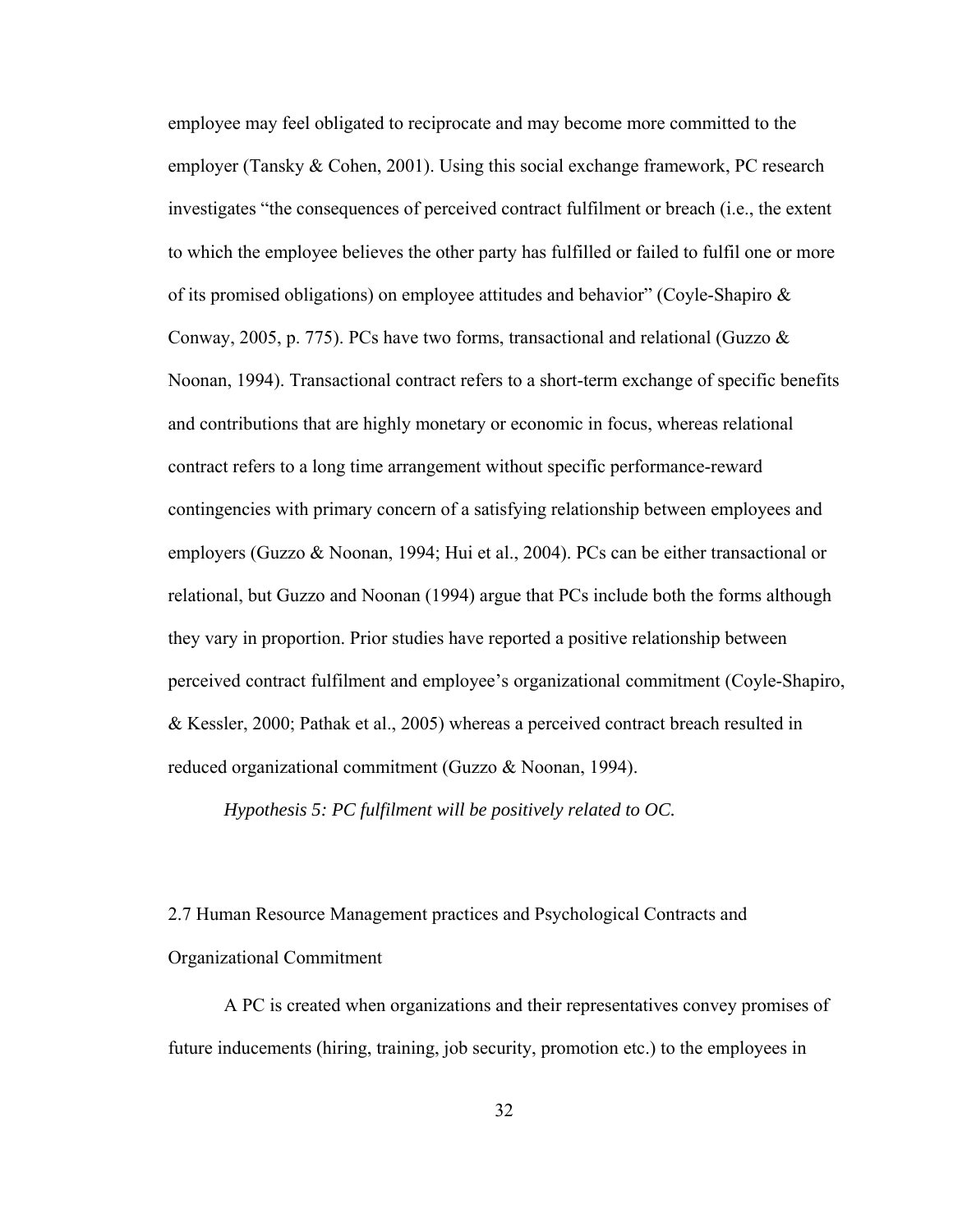exchange for some contribution from the employees (e.g., meeting goals, learning new skills, etc.) which help them understand terms of their employment (Rousseau  $\&$  Greller, 1994). Thus, Rousseau and Greller (1994) proposed HRM practices as contract-shaping events.

Guzzo and Noonan (1994) considered HRM practices as a communication channel between employer and employees. The authors further argued that the communication may be interpreted differently by individual employees, and those judgements of the extent to which one's PC is being fulfilled can be expected to influence their commitment to the organization and their intentions to quit. The transactionalrelational balance within the PC also depends on the HRM practices and benefits that the organization provides an employee (Guzzo  $\&$  Noonan, 1994). Guzzo and Noonan (1994) argued that the practices which are limited to basic, work related needs concern the transactional portion of PC whereas practices that go beyond employees' basic needs and that are not in the employment agreement contribute to the relational portion of the PC. Therefore, it has been argued that HRM practices can send strong messages to individuals regarding what an organization expects of them and what they can expect in return, and hence HRM practices are seen to play an important role as message senders, shaping terms of the psychological contracts (Rousseau & Wade-Benzoni, 1994). Hence, a major function of HRM practices is to foster an appropriate PC (Rousseau & Greller, 1994), and employee interpretations of their employer's HRM practices may affect their psychological contract with their employer, and ultimately their perception of contract fulfilment or breach may affect their commitment to their employer. Therefore, the following hypotheses were proposed:

33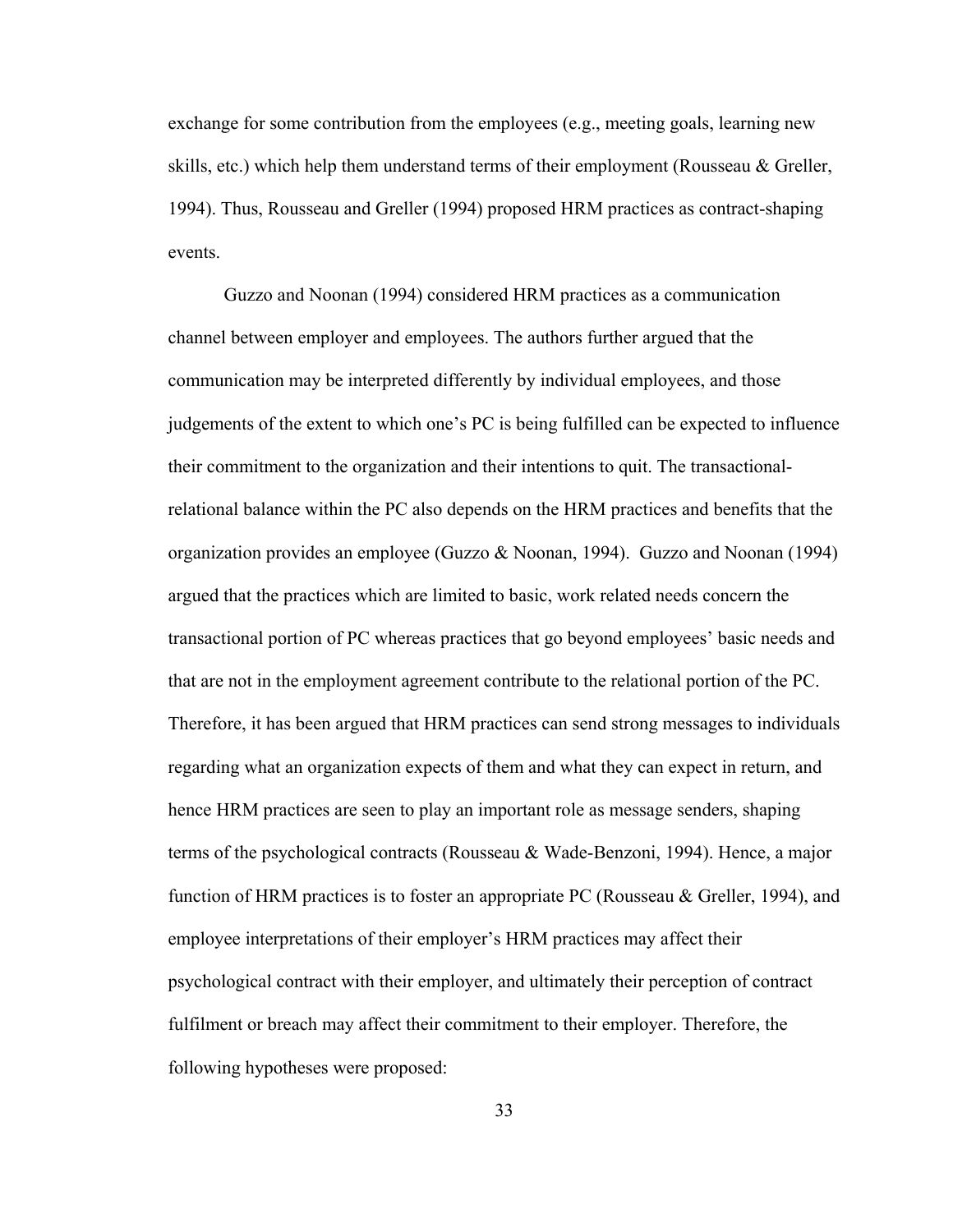*Hypothesis 6: HRM practices will be positively related to PCs. H-6a: Training will be positively related to PCs. H-6b: Performance appraisal will be positively related to PCs. H-6c: Staffing will be positively related to PCs. H-6d: Rewards will be positively related to PCs. H-6e: Benefits will be positively related to PCs. H-6f: Working conditions will be positively related to PCs. H-6g: Equal employment opportunity will be positively related to PCs. H-6h: Information sharing will be positively related to PCs. Hypothesis 7: PCs will mediate the relationship between HRM practices and OC.* 

2.8 Organizational Commitment and Intention to Leave

Turnover models have been extensively studied, and scholars have provided strong support for the proposition that behavioral intentions (intention to leave) are the most immediate determinant of actual behavior (turnover) (Igharia & Greenhaus, 1992; Lee & Mowday, 1987). Scholars have recommended using intent to leave attitudes rather than actual staying or leaving behavior because it is relatively less expensive to collect data on turnover intentions than actual turnover (Udo etal., 1997). Prior research also have reported a positive relationship between intention to leave and actual turnover (Igharia & Greenhaus, 1992; Udo et al., 1997).

As discussed in the early section, organizational commitment has been extensively studied by scholars (Meyer & Allen, 1984; 1987; 1991) and it has been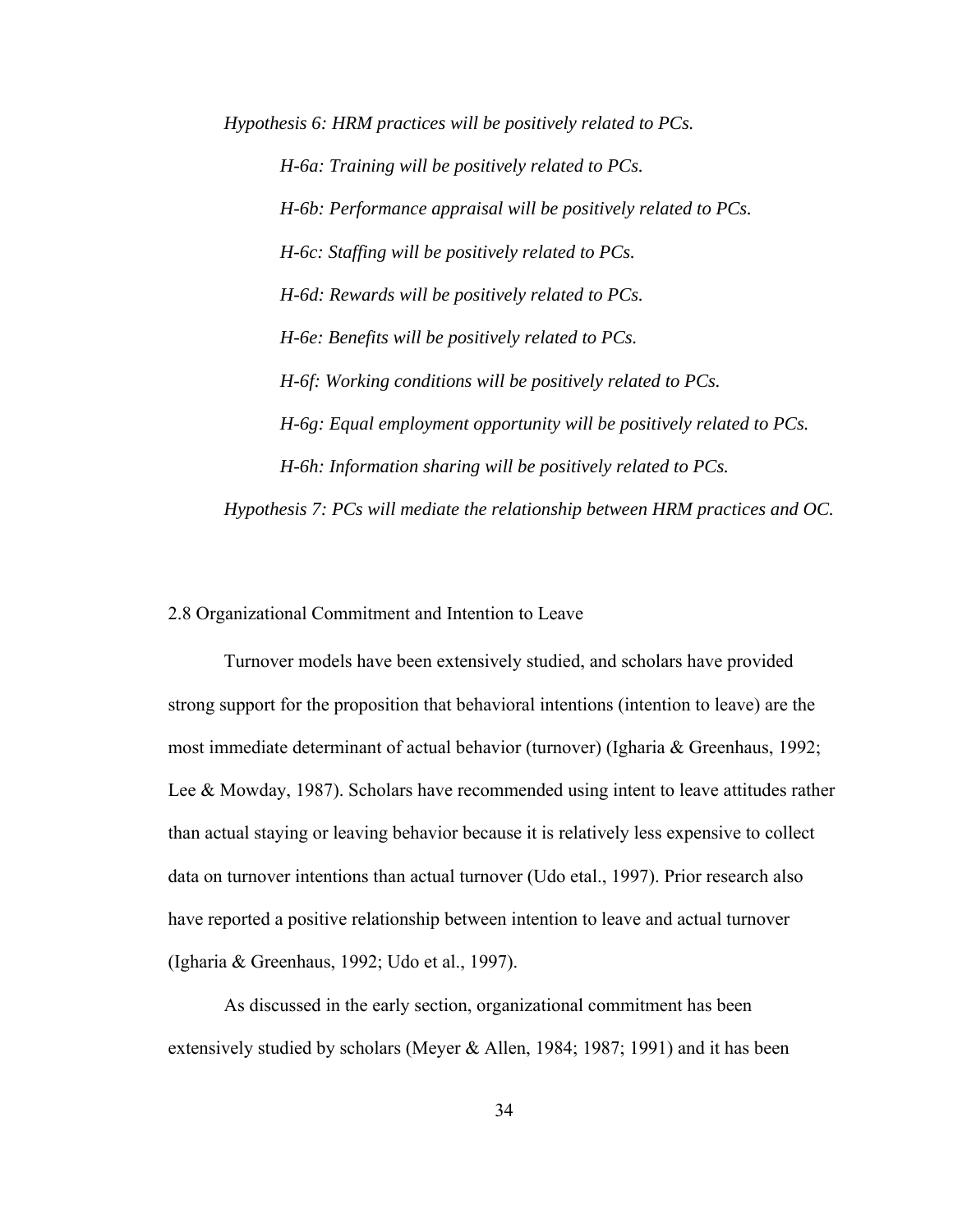conceptualized and measured in various ways, but common to all the conceptualizations of commitment is a link with turnover that employees who are strongly committed are those who are least likely to leave the organization (Allen & Meyer, 1990; Tett & Meyer, 1993). There has been several studies confirming the important role of OC in influencing turnover intentions (Udo et al., 1997) and that OC is negatively related to turnover intentions (Igharia & Greenhaus, 1992; Loi et al., 2006; Meyer & Allen, 1997; Meyer et al., 1993). Therefore, the following hypothesis was proposed:

 *Hypothesis 8: OC will be negatively related to employee's intention to leave.* 

In an effort to study the relationships, based on the hypothesis developed in the literature review, a conceptual model was developed as shown in Fig. 1.



*Figure 1. Conceptual Model*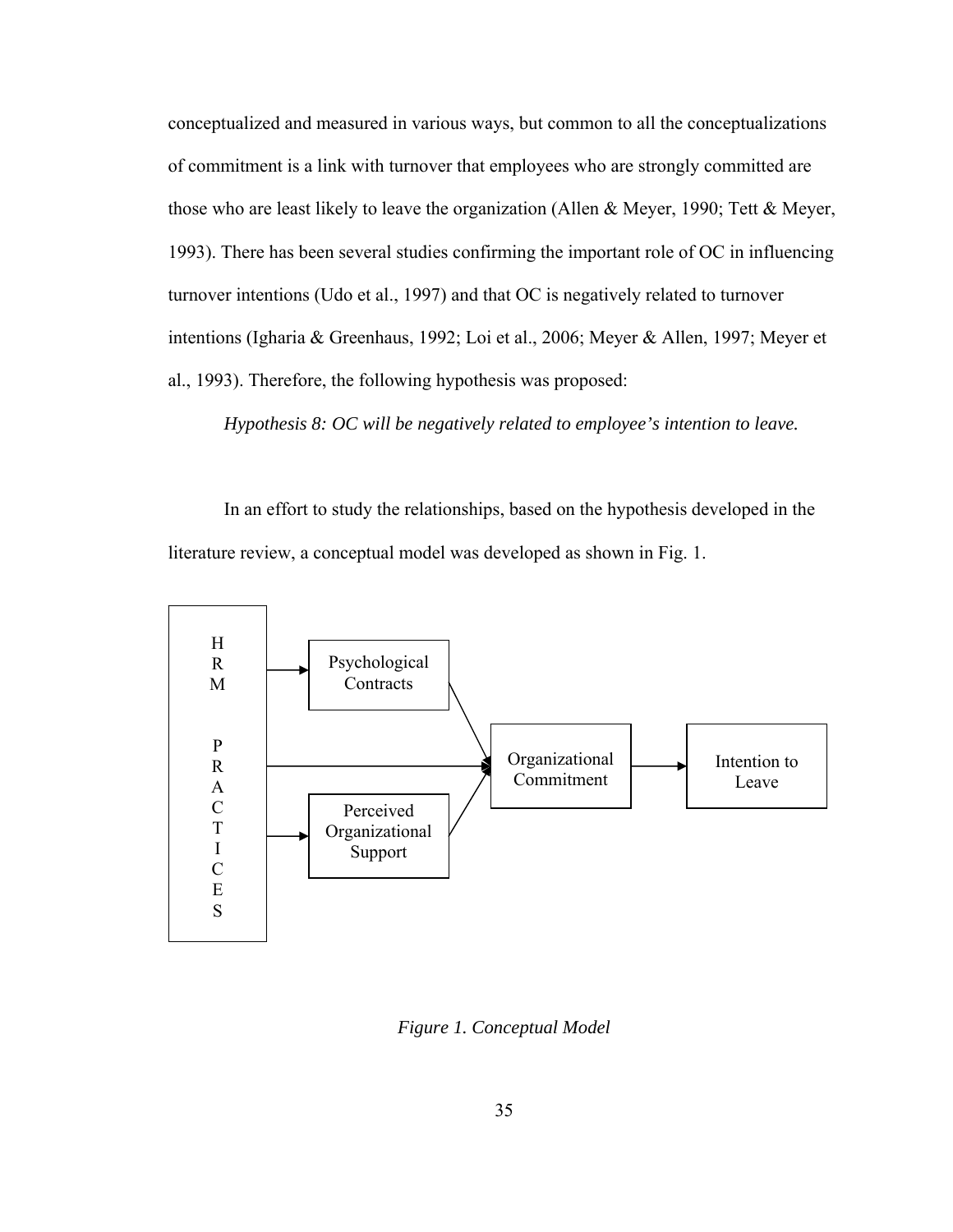2.9 Summary

This chapter presented the literature review on organizational commitment, human resource management practices, perceived organizational support, psychological contracts and intention to leave. The literature review focused on six primary areas:

1. The relationship between HRM practices and OC.

- 2. The relationship between HRM practices and POS.
- 3. The relationship between POS and OC.
- 4. The relationship between HRM practices and PCs.
- 5. The relationship between PCs and OC.

6. The relationship between OC and intention to leave.

HRM practices have been reviewed on eight individual HRM practices. Eight HRM practices were included to study the influence of each HRM practice on POS and PC fulfilment, instead of using HRM practices as a whole or using some specific HRM practices as used in previous studies: training, performance appraisal, staffing, benefits, rewards, working condition, equal employment opportunity and information sharing. The HRM practices were included based on thorough literature review, and based on their impact on organizational commitment, intention to leave, POS and PCs. A total of eight hypotheses were developed in this study. Finally, based on the literature review, a conceptual model was developed.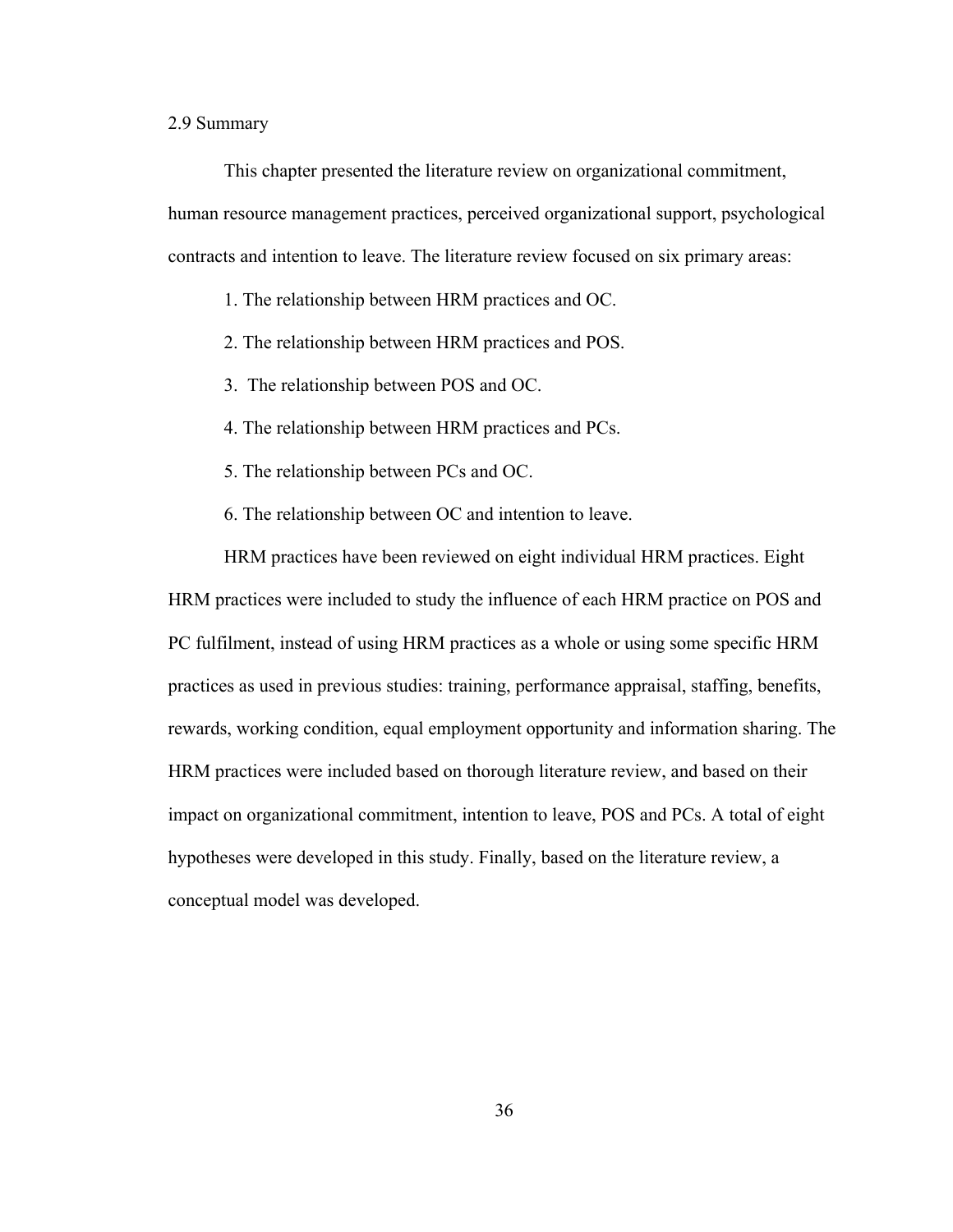# **CHAPTER 3**

## **METHODOLOGY**

# 3.1 Introduction

This chapter addresses the methodology used to examine the hypotheses developed in the preceding chapter. The first section of this chapter restates the purpose of the study. The second section of this chapter presents the research design. In the third and forth section subject selection and sampling procedures are presented. The fifth section presents the instrumentation description for the survey. The sixth section of this chapter presents the reliability scores of all variables used in this study, number of items used to measure each variable, and the scale of measurement of each variable. The seventh section presents the validity procedures. The eighth section of this chapter presents the reliability procedures. The results of the pilot study are presented. The ninth section presents the data collection procedures. Finally, the tenth section presents data analysis procedures.

# 3.2 Purpose of Study

The purposes of this study are as follows:

1. Describe subjects' sex, age, current job position, number of jobs quit in the last five years, tenure in current company, and education.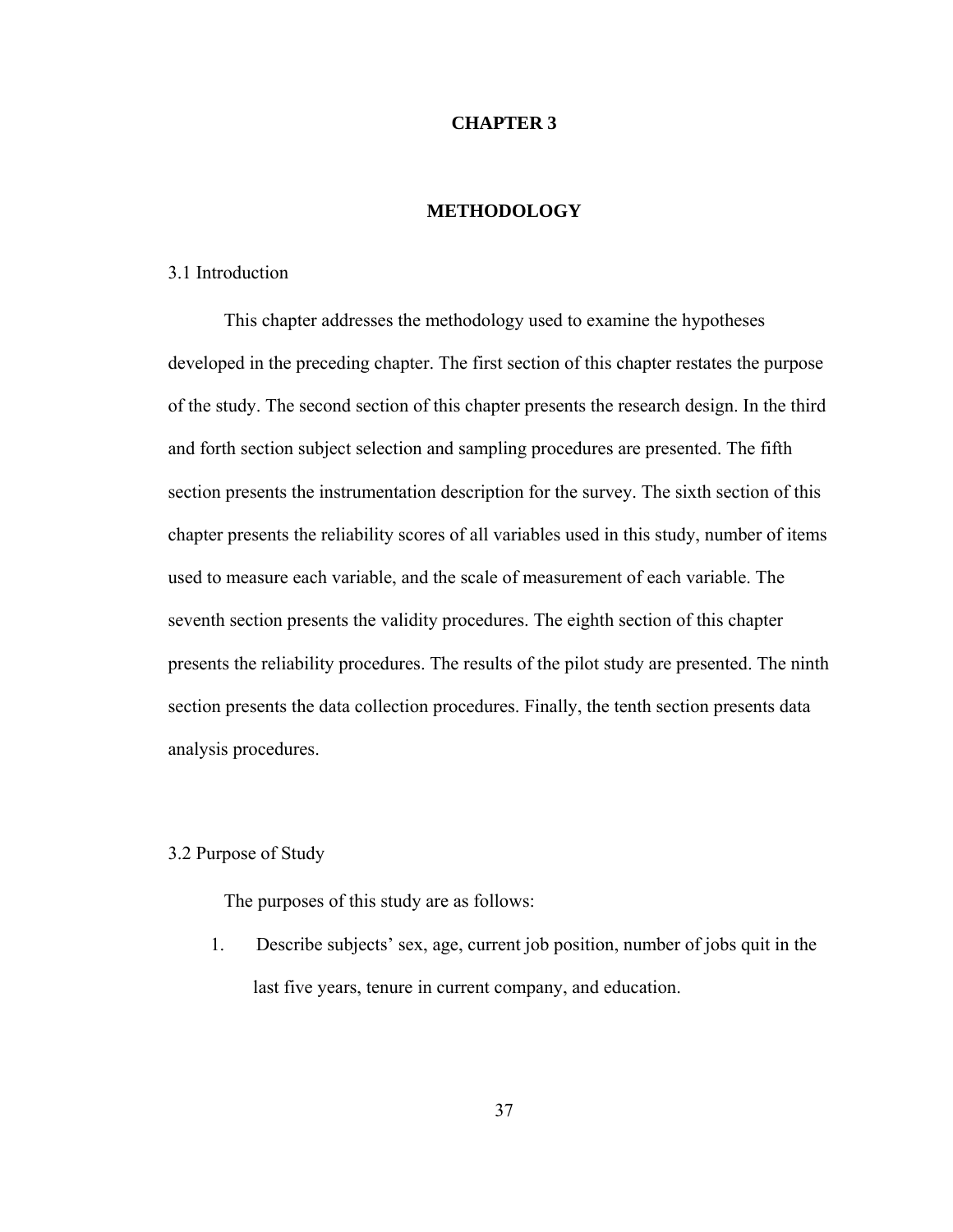- 2. Describe human resource management (HRM) practices, organizational commitment (OC), perceived organizational support (POS), psychological contracts (PCs) and intention to leave of subjects.
- 3. Describe the relationship between HRM practices and OC.
- 4. Describe the relationship between POS and OC.
- 5. Describe the relationship between HRM practices and POS.
- 6. Describe the mediating effect of POS on the relationship between HRM practices and OC.
- 7. Describe the relationship between PCs and OC.
- 8. Describe the relationship between HRM practices and PCs.
- 9. Describe the mediating effect of PCs on the relationship between HRM practices and OC.
- 10. Describe the relationship between OC and employee's intention to leave.

# 3.3 Research Design

This study utilized a relational research design in an effort to examine the mediating effects of psychological contracts (PC) and perceived organizational support (POS) on the relationship between human resource management (HRM) practices and organizational commitment (OC) which in turn affects intention to leave of employees working in a hospitality organization in India. According to Ary et al. (2002) correlational research is useful in a wide variety of studies. Major applications of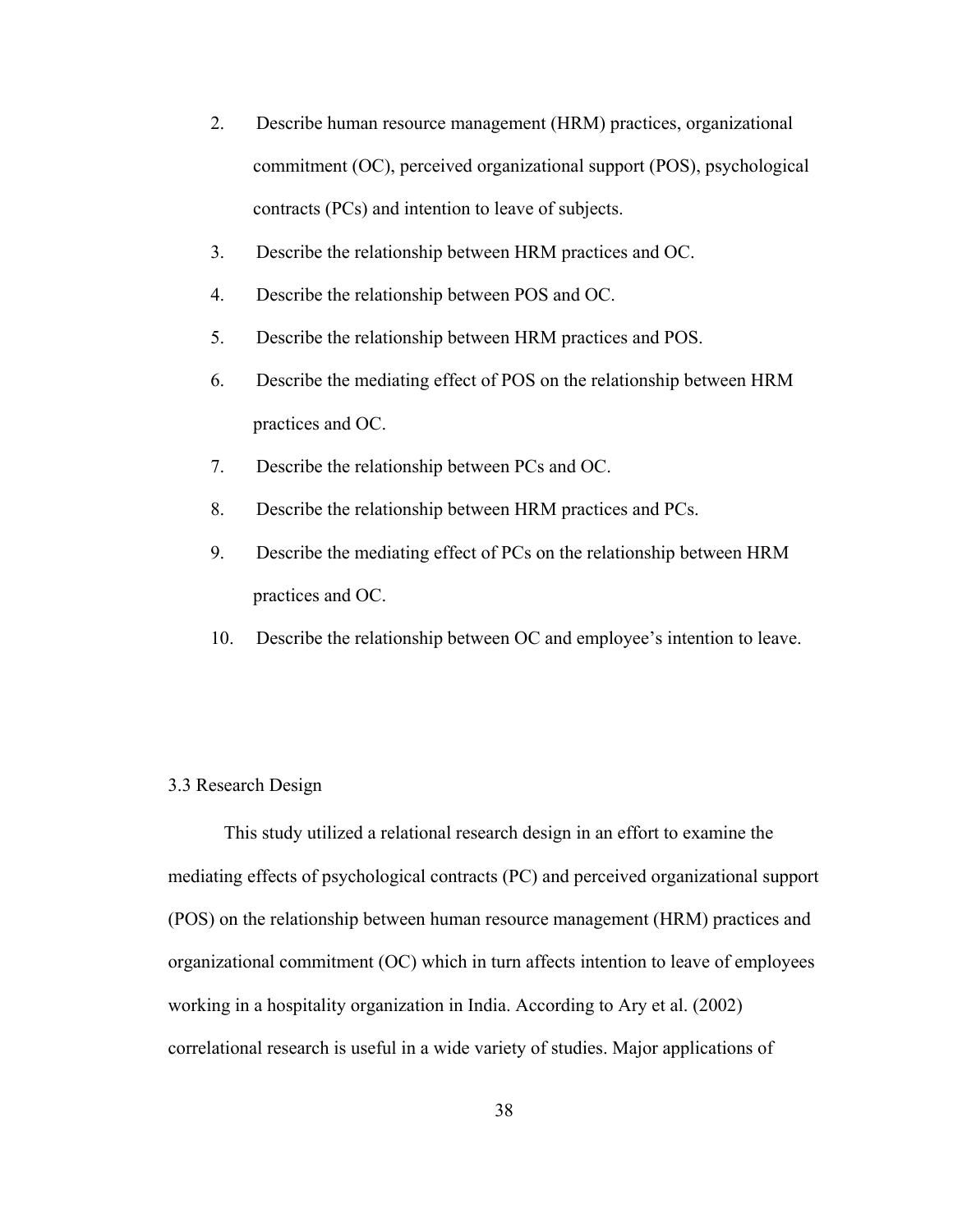correlation are classified as (1) determining relationships, (2) assessing consistency, and (3) prediction. Correlational research methods are used to determine relationships and patterns of relationships among variables in a single group of subjects. In correlation studies, a researcher may be able to state a hypothesis about an expected relationship (ex. there is a positive relationship between first-grade children's perceptions of themselves and their achievement in reading). If two variables are correlated, then one variable can be used to predict the other.

Eight HRM practices included as independent variables in this study were, training, performance appraisal, staffing, rewards, benefits, working conditions, equal employment opportunity and information sharing. Two mediators were included in this study, perceived organizational support and psychological contracts. Organizational commitment and intention to leave were the two dependent variables included in this study.

# 3.4 Population and Sample

Today, India is one of the most exciting emerging markets in the world. Skilled managerial and technical manpower that match the best available in the world and an educated middle class whose size exceeds the population of the USA or the European Union, provide India with a distinct cutting edge in global competition. In today's competitive market environment, it is widely known that organizations compete head-tohead with rival firms for control of customers, market share and revenue to achieve a leadership position in their chosen mode of operations. With the Indian industry all set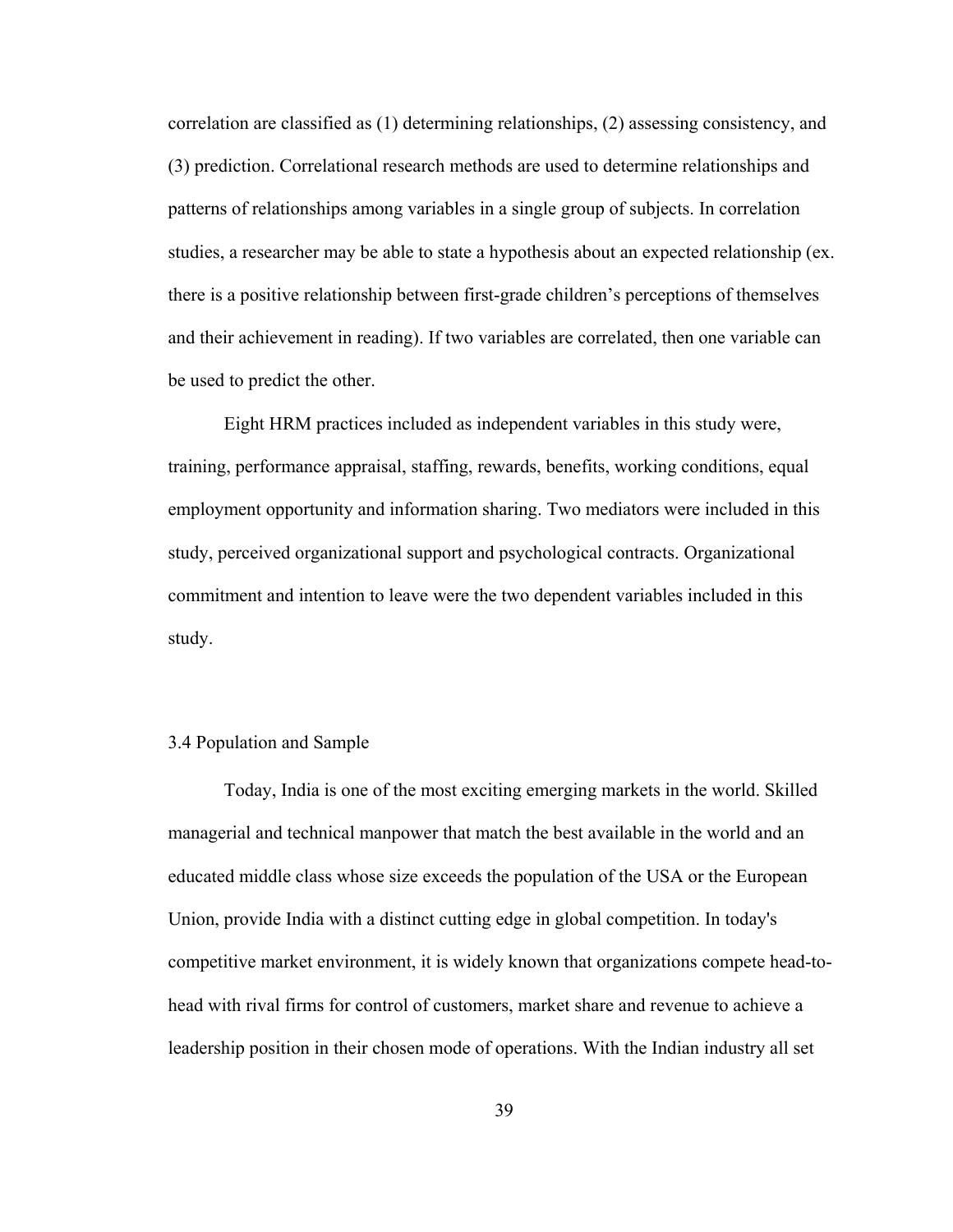for the next big leap, the gaps in workforce demand and supply are beginning to show. Companies are trying hard to retain their priced talent. The Indian hospitality industry is no exception and is also witnessing high turnover (http://www.hvs.com/StaticContent/Library/102405/).

The target population for this study consist of employees in hospitality industry in India. The sample frame for this study consisted of employees in a hospitality company in India. The participants of this study were in the customer service unit of the organization. The primary responsibilities included answering customer inquiries, responding to customers' problems, and selling and recommending services over the phone. However, all the respondents in the study were not customer service representatives. All the employees working in the organization were asked to participate

in the survey that included staff, team leaders, supervisors, programmers, project leaders, business analysts, managers, assistant managers, finance consultants etc.

In order to obtain a comprehensive relationship of HRM practices, POS, PCs, OC and their intention to leave, a convenience sampling was used. Selection error occurs when the chance of being chosen is greater, and it was controlled by crossing out list of duplication. It was thoroughly checked that all 183 email addresses were different and that there was no repetition. Frame error occurs when the list is not up to date. In this study, an updated list of employees was obtained from the HR manager.

Internet survey questionnaires was distributed to 183 employees working in the hospitality organization in India. A total of 131 employees submitted the questionnaires, attaining a response rate of 71.60%, out of which 91 were complete, attaining a usable response rate of 50%.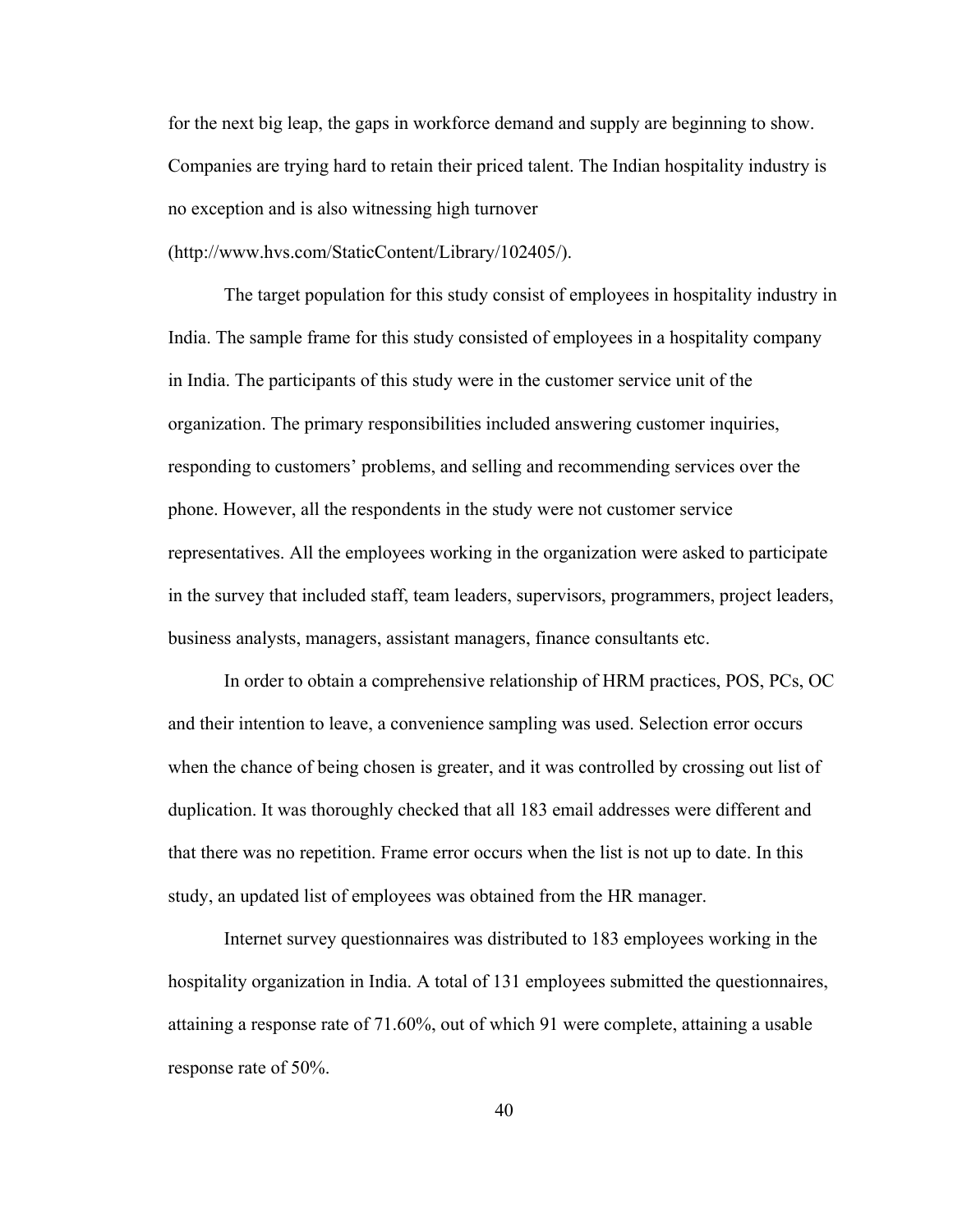This further implies that results of this study will not be inferred, or generalized to a greater population so sampling error was not controlled in this study as it occurs when an attempt is made to generalize to a larger population in spite of using nonrepresentative and non-probabilistic sampling.

#### 3.5 Sample Size

The sample size has a direct impact on the power of statistical analysis and the generalizability of results (Hair et al., 1998). A small sample size increases Type II error, or beta (β), thus lowering statistical power. *Power* is "the probability that statistical significance will be indicated if it is present" (Hair et al., 1998, p. 11), and statistical power is computed by subtracting Type II error from 1. *Type II error* is "the probability of failing to reject the null hypothesis when it is actually false" (Hair et al., 1998, p. 11). With small samples, greater  $R^2$  is required to be significant for multiple regression analysis. On the other hand, a very large sample size is overly sensitive in that it detects almost any relationship that is statistically significant. Sample size also has direct impact on generalizability of findings. The recommended ratio of observations to independent variables is greater than 5 to 1. Hair et al. (1998) stated that the ratio should never fall below 5 to 1. They noted that a ratio below 5 to 1 results in a lack of generalizability of findings, because the results are too specific to the sample of the population. Although the minimum ratio is 5 to 1, the desired level is between 15 to 20 observations for each independent variable. The total number of variables in this study was 18 (eight HRM practices, POS, PCs, OC, intention to leave and six demographic variables). The sample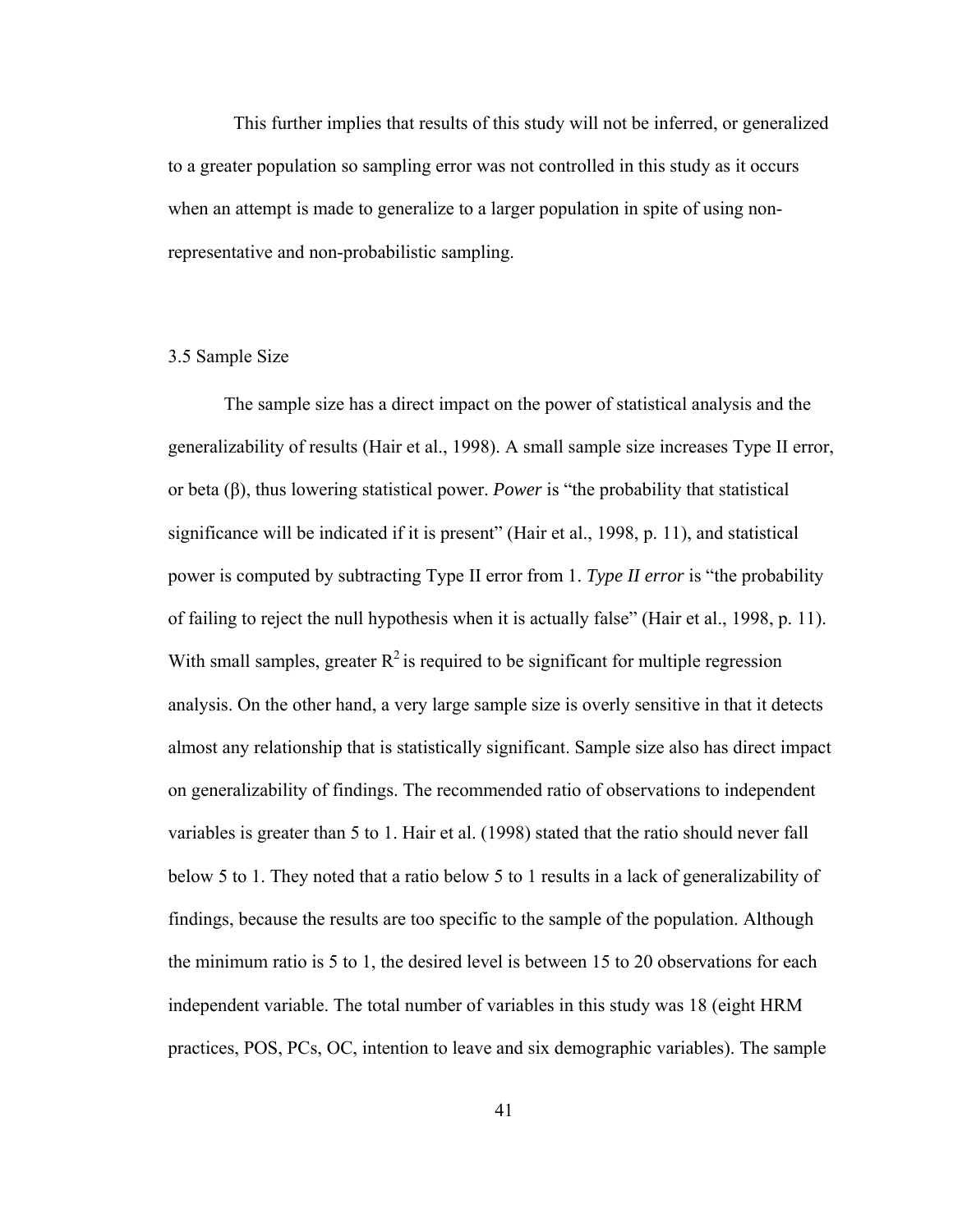size of 131 in this study met the minimum requirement. Although, the sample size in this study meets the minimum requirement, the sample may not be representative of the population. Therefore, the findings of this study may not be generalized to the population. Therefore, it is recommended to apply the small sample size when results are interpreted.

#### 3.6 Nonresponse Bias

Nonresponse bias is a concern when a mail survey is conducted (Smith et al., 2003). Nonresponse bias occurs when nonrespondents of the population have substantially different opinions about measurement items. The most commonly recommended rectification for nonresponse bias is to increase the response rate (Armstrong & Overton, 1977). Armstrong and Overton (1977) stated that nonresponse bias is under control when response rate is higher than 70%. However, a response rate of 70% is difficult to attain from mail surveys. Therefore, it is the researcher's responsibility to estimate if there is a nonresponse bias. There are three methods to estimate nonresponse bias: comparisons with known values for the population, subjective estimates, and extrapolation (Armstrong & Overton, 1977). Comparisons with known values for the population can be used when a researcher knows values of some measures (e.g., age, income, gender). The values of the population and values from the sample of the population are compared, and any significant differences between the population and the sample indicate a nonresponse bias. Subject estimates of nonresponse bias compare differences between measures of responses and nonresponses. Examples of the measures include age, income, gender, and so on. Subject estimates can only be used when a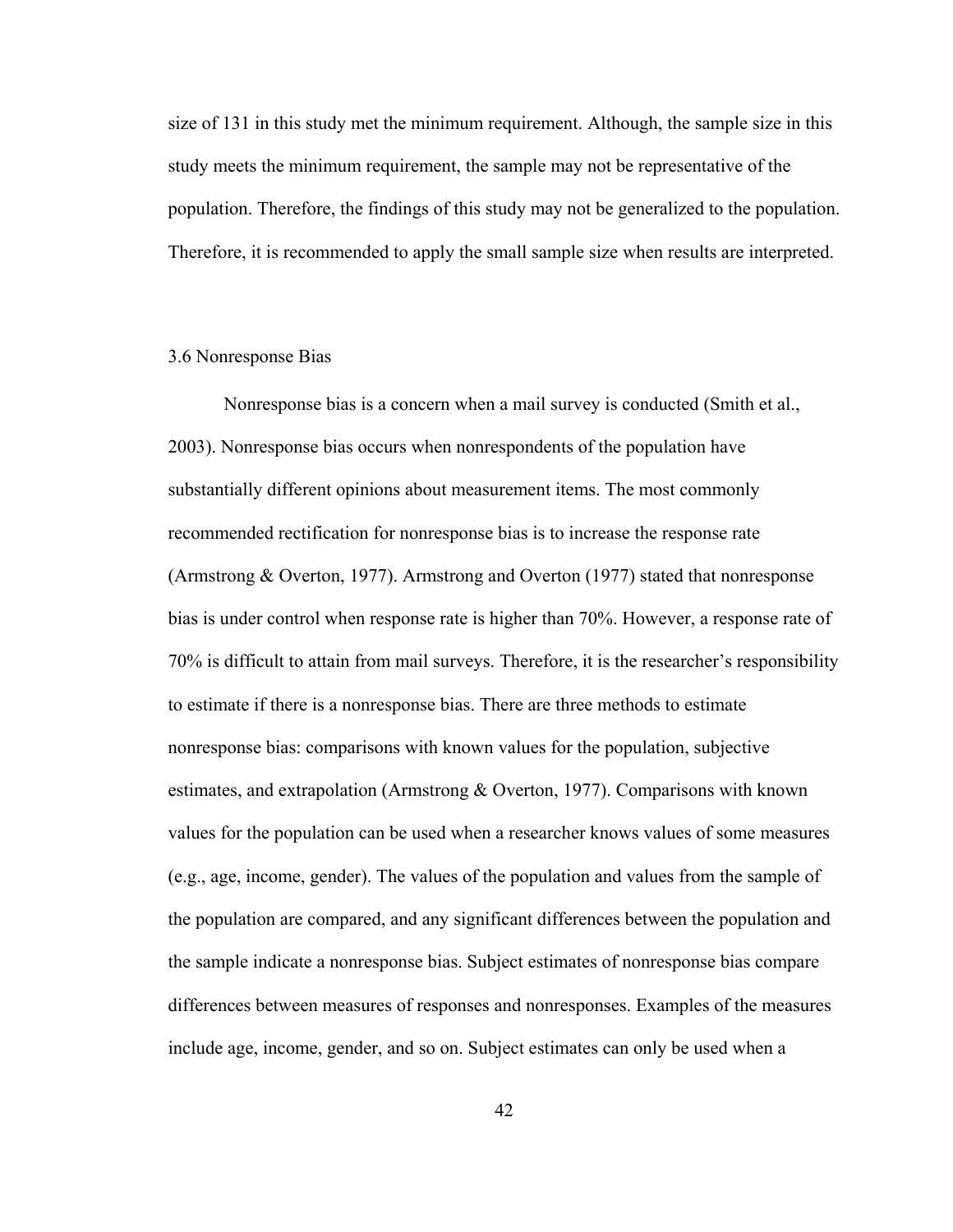researcher has data on nonrespondents. Extrapolation methods can be used when a researcher does not know some of the values of the population or nonrespondents. Extrapolation methods assume that "subjects who respond less readily are more like nonrespondents. Less readily has been defined as answering later" (Armstrong & Overton, 1977, p. 397). Extrapolation methods compare early respondents with later respondents. Armstrong and Overton (1977) stated that later respondents are almost similar to nonrespondents. Therefore, extrapolation method was conducted to estimate nonresponse bias in this study, using the first 30 respondents and last thirty respondents for the demographic questions. An independent two-sample *t* test and chi-square test was conducted to determine a nonresponse bias. The results of the independent two-sample t test and the chi-square tests are presented in Appendix F. The results showed that two out of six demographic variables had significant differences at the 0.05 level, between the first and the last respondent groups. The variables were age and sex. Although a significant difference in age and sex were found at 0.05 level, no attempt was made to correct the problem, and remains as one of the limitations of the study.

# 3.7 Instrumentation

#### 3.7.1 Description

A self-administered questionnaire was developed for this particular study consisting of two components. The first component of the instrument comprised of several Likert-type scale items. These questions sought to assess HRM practices, POS, PCs, OC, and intention to leave. The second part of the instrument identified employees'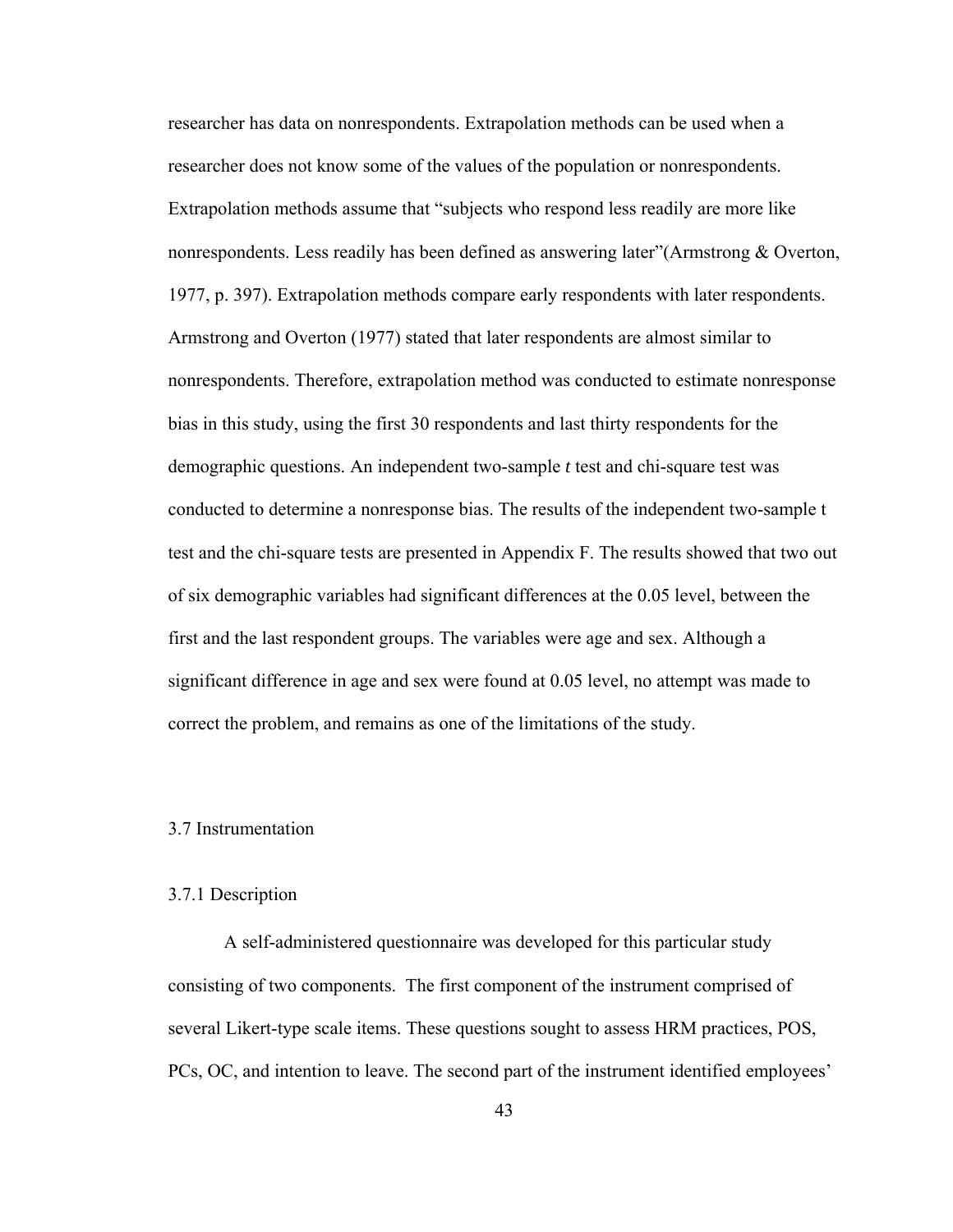demographic data, such as age, gender, education level, current job position, tenure with the current job, and job quit rate (Appendix A).

All instruments were subject to measurement error. In order to ensure the trustworthiness of the data collected, both validity and reliability issues were addressed.

## 3.8 Validity Procedures

According to Ary et al. (2002), validity is defined as "the extent to which a measure actually taps the underlying concept that it purports to measure". The instrument used in this study was evaluated for face and content validity by a panel of experts. The panel comprised of ten individuals with considerable experience with study content, instrumentation and statistics. It included four faculty members and six graduate students of the department of Hotel and Restaurant Management (Appendix G). The members of the panel were asked to individually critique the instrument's content, clarity, format/length, wording and overall appearance.

The members were asked to check whether the items included in the questionnaire actually measured the construct, and whether they were understandable. Based on their suggestions, some of the questions were simplified to make it more clear and understandable, and the double barrelled questions were split into two separate questions. Even though the items included in the questionnaire were from developed studies with established reliability score, the members suggested conducting a reliability test. Finally, the members also compared the items included in the questionnaire with the research objectives.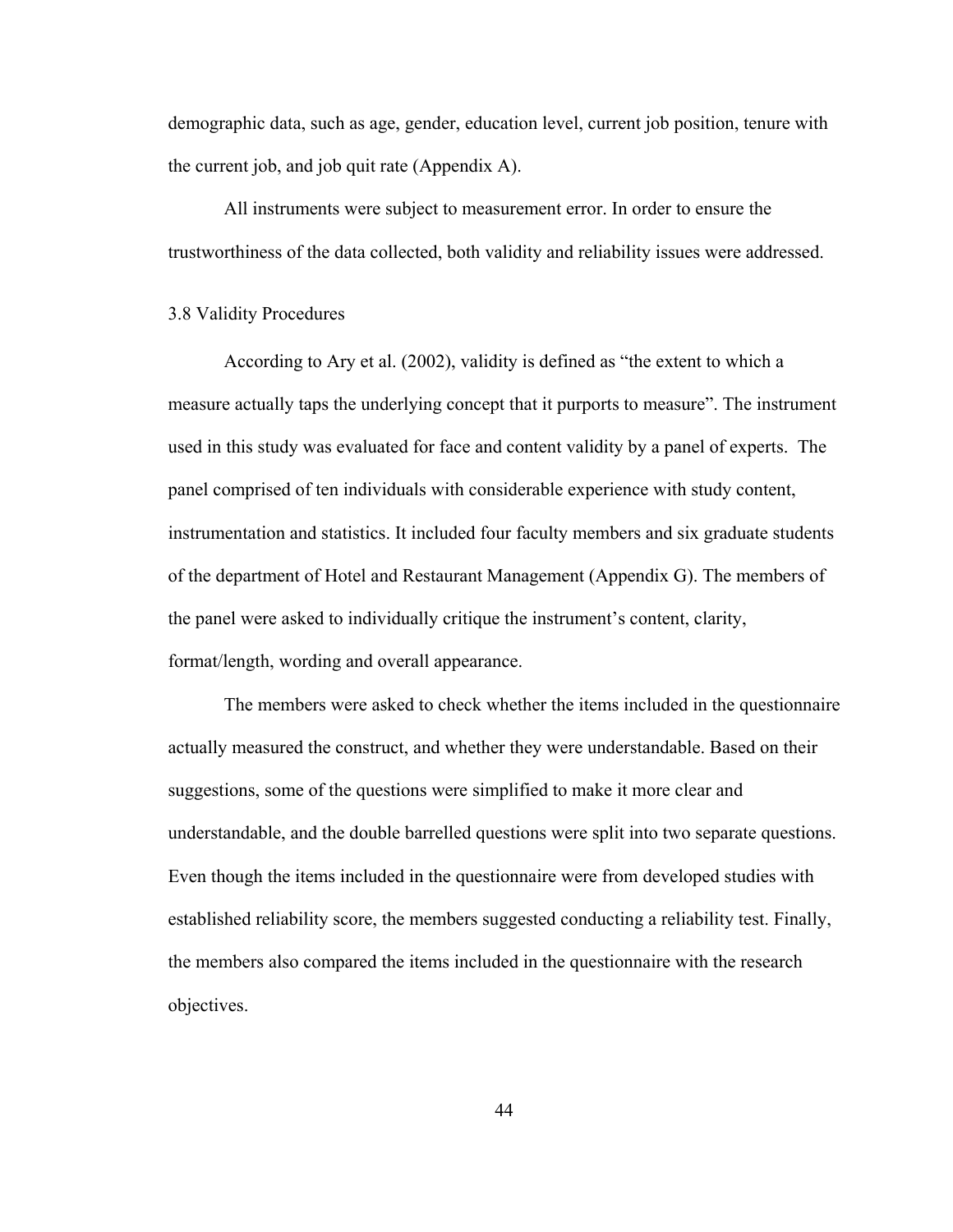# 3.9 Reliability Procedures

### 3.9.1 Data Collection

Reliability is defined as "the extent to which a measure yields consistent results; the extent to which scores are free of random error" (Ary et al., 2002, p. 566). Although the measures of the instrument in this study were adopted from previously developed studies, the reliability of each construct was examined with Cronbach's alpha through a pilot-test conducted with 70 hotel and restaurant management undergraduate students. The pilot test was conducted in March 2007, in a management class in the hotel and restaurant management program at University of Missouri, Columbia. The test was conducted during regular class hours. A brief explanation about the research and instructions to fill the questionnaire was given to the students before the distribution of the questionnaire. The respondents were asked to answer the questions based on their most recent job experience. The students who volunteered to complete the survey were awarded ten bonus points in the management class. A paper and pencil based questionnaire along with a cover letter was distributed to the entire class of 70 students and 63 students completed the survey questionnaires (Appendix A).

# 3.9.2 Results of the Pilot Test

Of the 63 students it was found that the majority was male ( $n = 40$ ; 62.5%). It was found that the average age was 22.1 years, and the average of duration of work for the current company was 22 months. Majority of the respondents were employed in the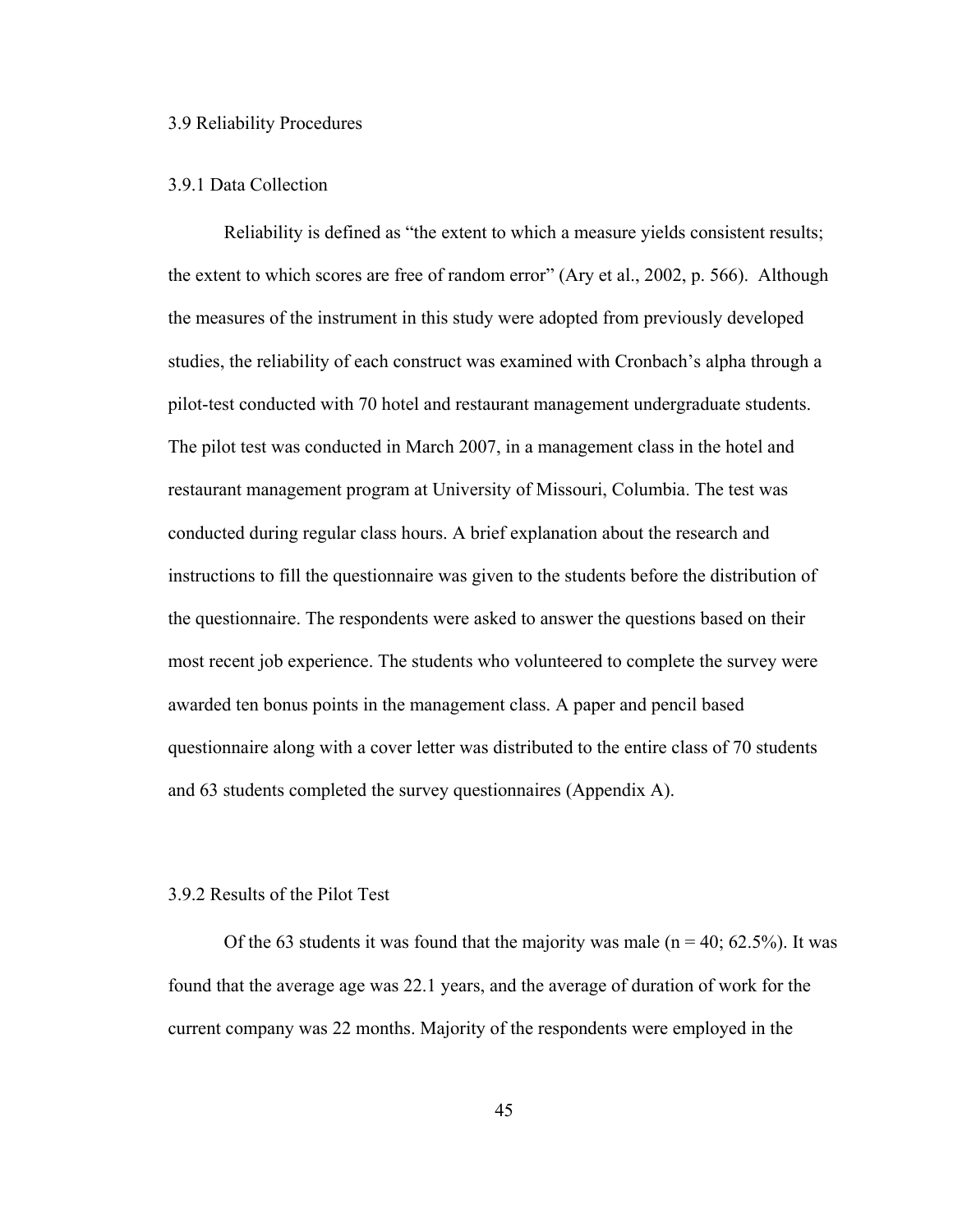hospitality industry which included hotels, restaurants, food, catering, entertainment etc.

Majority of the respondents worked as servers, bartenders, managers, cooks, etc.

| Construct                    | $#$ of items included in the scale | Reliability |
|------------------------------|------------------------------------|-------------|
| OC                           | 17                                 | .61         |
| <b>POS</b>                   |                                    | .94         |
| <b>HRM</b>                   |                                    |             |
| <b>Staffing</b>              |                                    | .69         |
| Training                     |                                    | .82         |
| Performance appraisal        |                                    | .79         |
| <b>Benefits</b>              | O                                  | .71         |
| Working conditions           |                                    | .75         |
| Equal employment opportunity |                                    | .78         |
| Information sharing          | 6                                  | .86         |
| Rewards                      |                                    | .40         |
| PC fulfilment                | 12                                 | .90         |
| Intention to leave           | 3                                  | .66         |

Table 2. *Reliability of the Construct in the Pilot Test* 

As Table 2 shows, the Cronbach's alpha level for the constructs ranged from .40 (rewards) to .94 (POS). Organizational commitment was measured with 17 items and the reliability was .61. Organizational commitment included two factors: affective commitment and continuance commitment. As the reliability for the continuance commitment scale ( $\alpha$  = .57) was low for this pilot test, Allen and Meyer's (1990) scale for the continuance commitment was adopted in actual survey ( $\alpha$  = .75). The reliability of the organizational commitment scale increased to .71, in the actual survey, after the inclusion of the new scale. A new scale of intention to leave was adopted from Wayne et al., (1997) scale due to the low reliability score ( $\alpha$  = .66) in the pilot test. The reliability of rewards ( $\alpha$  = .40) was low for this pilot test so a new scale was adopted from studies by Balkin and Gomez-Mejia (1990), and Chang and Chen (2002). The rewards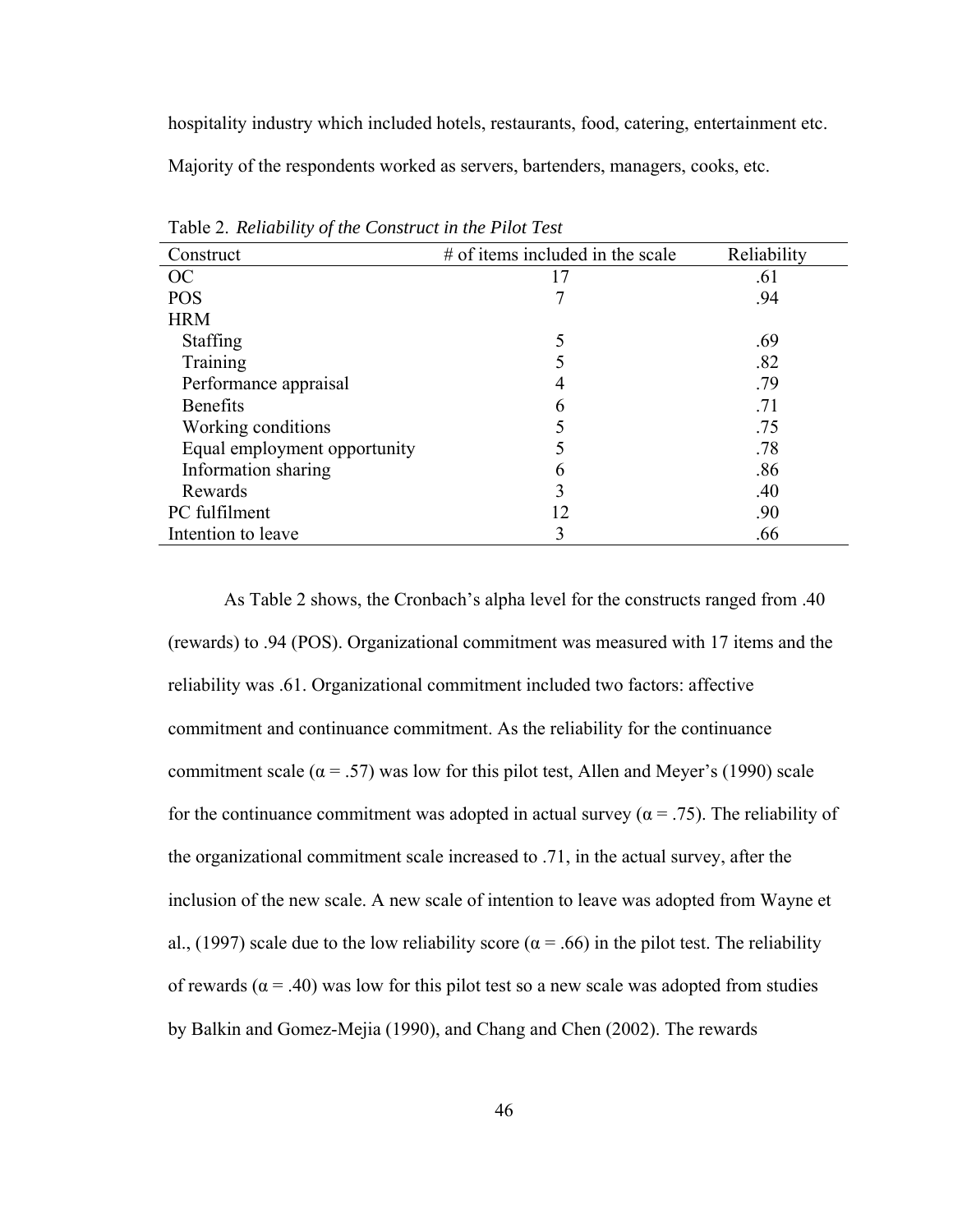measurement consisted of three sub-constructs, pay-for-performance ( $\alpha$  = .90), incentives  $(\alpha = .89)$  and performance appraisal  $(\alpha = .79)$  (Table 2).

## 3.10 Measures

Intention to leave was measured with eight items. Five items were adapted from Wayne et al. (1997) intention to quit scale and the reliability was .89. A sample item is "I am actively looking for a job outside this company". Three items were also included from Lum et al., (1998) intention toward turnover scale. A sample item is "Taking everything into consideration, there is likelihood that I will make a serious effort to find a new job within the next year". Responses were on a 7-point Likert scale, "1= *strongly disagree*" to "7= *strongly agree*".

Organizational commitment was measured with 17 items. A 16-item measurement developed by Allen and Meyer (1990) was adopted. The reliability score in their study was .87. One of the eight items in the original OC measurements was a double barrelled question. Hence, it was split into two separate items to reduce measurement error. Therefore 17-items were used to measure OC in this study. A sample item is "I would be very happy to spend the rest of my career with this organization". Responses were on seven-point Likert scale, "1=*strongly disagree* to 7=*strongly agree*".

Psychological contract was measured with 12 items adapted from Coyle-Shapiro & Conway's study (2005). Coyle-Shapiro and Kessler (2000) measured fulfillment of PCs in two ways: (1) the first measure accesses the difference between what is obligated and what is provided and (2) the second measure directly accesses the extent of the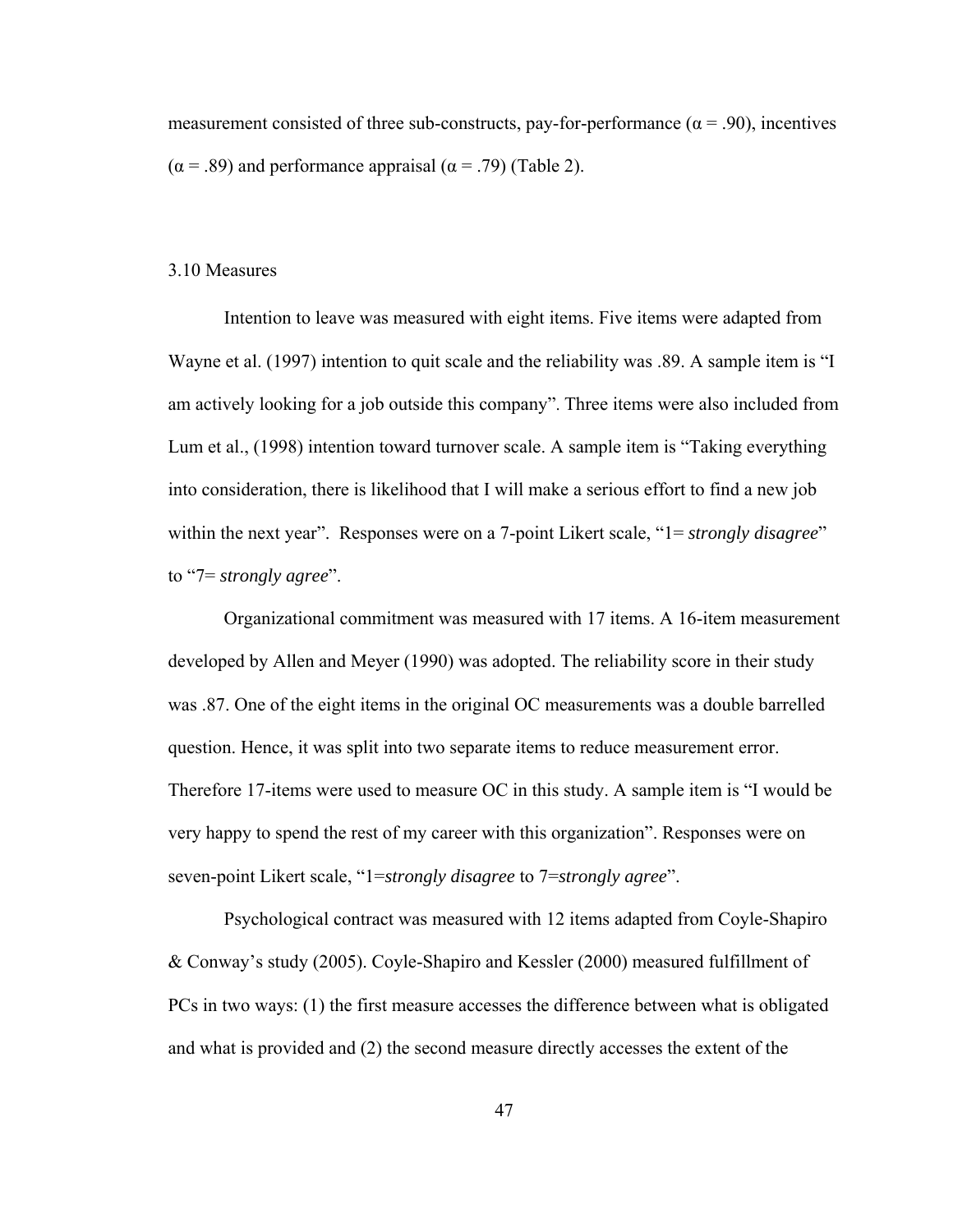fulfillment of the obligation. Scholars have argued that a limitation of the second method is the lack of indication of the extent to which an obligation was perceived by an employee.

In this study, the first approach was adopted to measure psychological contract fulfilment or breach and involves separately measuring obligations and the degree to which they are fulfilled. This approach has been preferred (Coyle-Shapiro & Conway, 2005; Coyle-Shapiro & Kessler, 2000; Robinson, 1996) for that this approach measures both perceived breach and perceived fulfilment and thus captures a broader range of degrees of breach and fulfilment for all the items of the psychological contracts (Robinson, 1996). Using the same set of twelve items used by Coyle-Shapiro and Conway (2005), respondents were asked to indicate (1) the extent to which they believed their employer was obliged to provide a list of twelve items and (2) the extent to which the item had actually been provided. Responses were on a 7-point scale, "1=*not at all*, 7=*very great extent*". The measure of psychological contract fulfilment was obtained by subtracting the degree to which each item was provided from the degree to which it was perceived to be obligated (Coyle-Shapiro & Kessler, 2000).

POS was measured with seven items from the scale developed by Eisenberger et al. (1986). A sample item is "My employer cares about my well being". Respondents were asked to indicate their agreement on a 7-point Likert scale, "1=*strongly disagree*, 7=*strongly agree*".

HRM practices were measured with a 42-item scale consisting of statements about eight HRM practices. Eight HRM practices were included in the study. These HRM practices were obtained from other studies which showed significant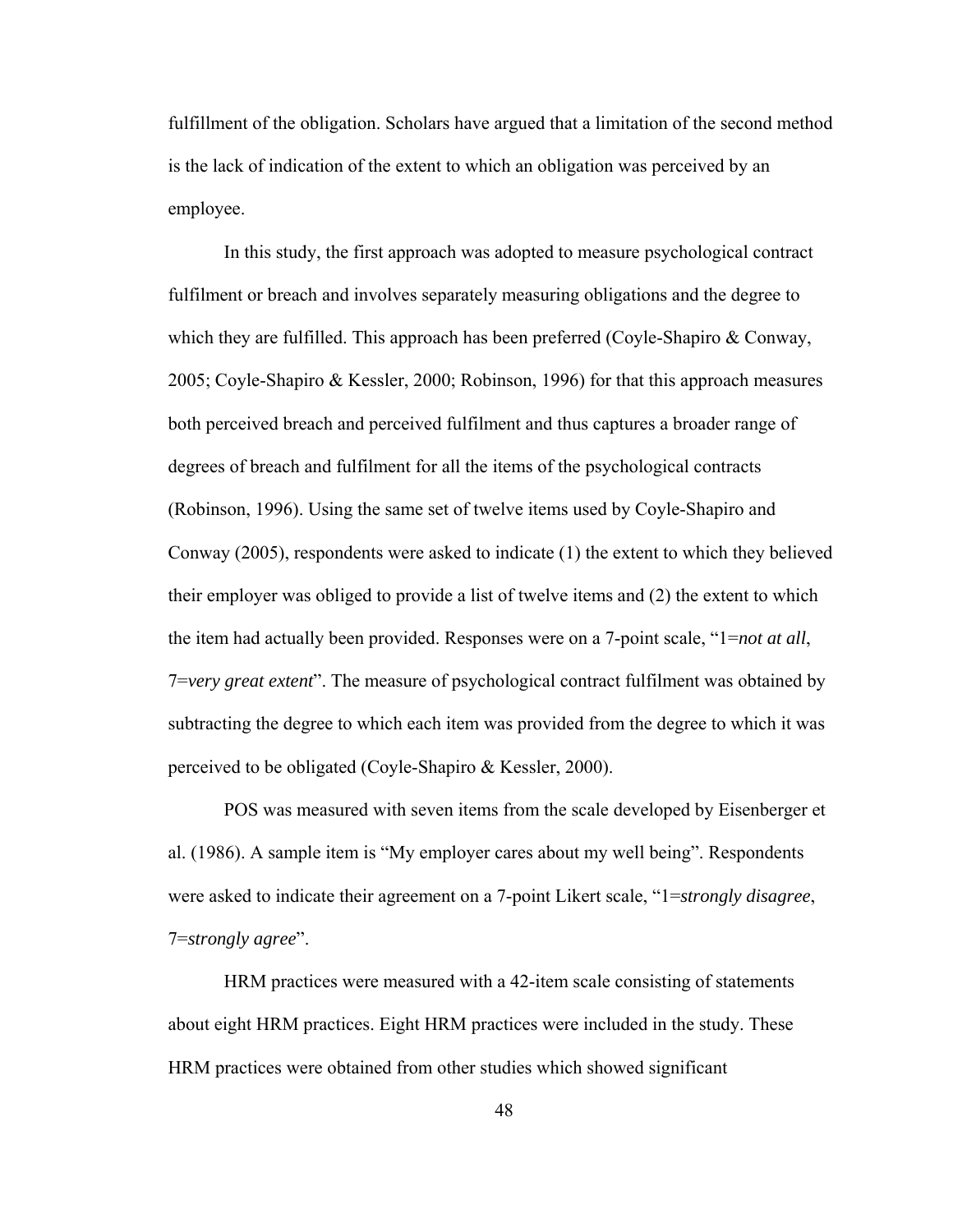effectiveness/anticipated significant effectiveness of these practices on OC, POS and PCs. The HRM practices included were staffing (Edgar & Geare, 2005), training and development (Edgar & Geare, 2005), performance appraisal effectiveness (Chang, 2005), information sharing (Kinicki et al., 1992), equal employment opportunities, good and safe working conditions (Edgar & Geare, 2005) benefits (Lucero & Allen, 1994) and rewards (Balkin & Gomez-Mejia, 1990; Chang & Chen, 2002). Each human resource practice was measured by several items using a seven point Likert scale, "1=*strongly disagree*, 7=*strongly agree*).

Edgar and Geare's (2005) scale to measure strength of HRM practice was adopted to measure staffing (5 items), training and development (5 items), equal employment opportunity (5 items) and working conditions (5 items). The Cronbach's alpha coefficients for the five item measures relating to each HRM practices were reported to range between .83 to .88.

Three items for performance appraisal were obtained from Chang's (2005) which reported a reliability of 0.68. Information sharing was measured with six items obtained from Kinicki et al. (1992) study and the reliability of the items was 0.91. Rewards were measured with seven items, six items were adopted from Balkin and Gomez-Mejia's (1990) study and one item of performance factor scale developed by Chang and Chen (2002). The rewards measurement consisted of three sub-constructs, pay-for-performance  $(\alpha = .90)$ , incentives  $(\alpha = .89)$  and performance appraisal  $(\alpha = .79)$ . For Benefits, five items were obtained from Lucero and Allen's (1994) examples of conflict-reducing alternatives that are built around the shared interests of the employee and the employer.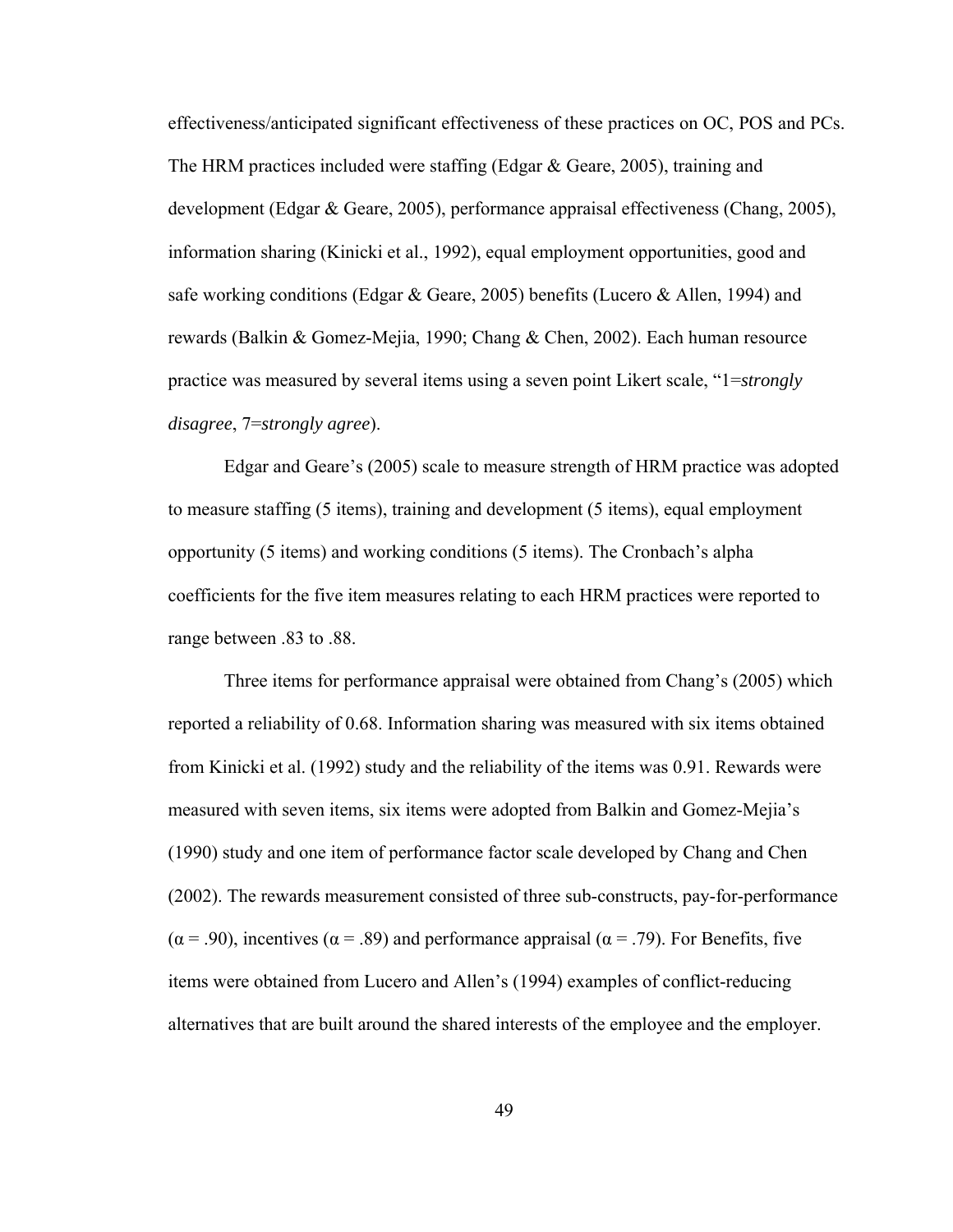Lucero and Allen (1994) proposed the items but they were not statistically tested so Cronbach's alpha was not available from their study.

3.11 Data Collection

# 3.11.1 Procedures

Data were collected through an internet survey. FreeOnlineSurveys.com was used for data collection. According to Ary et al. (2002), Internet surveys offer such advantages to researchers as large number of subjects as well as subjects in more diverse locations can be surveyed, lower costs, increased accessibility to certain populations and guaranteeing confidentiality and/or anonymity. According to Dillman (2007) online surveys have the advantages of prompter returns, lower item non-response and more complete answers to open-ended questions. In effort to take advantage of these factors, this study utilized an internet survey data collection method.

One drawback of using questionnaires for primary communication might be that some respondents may misinterpret the questions. To resolve this problem simple and easy to understand questions were included in the questionnaire. Another important limitation of questionnaires is the low return rate. To resolve this problem, a convenience sampling was selected. The HR manager of the hospitality organization was first contacted through emails, in an effort to convince to participate in the research by explaining the significance of the research and how the results can be beneficial for the organization.

An internet survey questionnaire was developed and e-mailed to the HR manager for the final approval in April, 2007. The HR manager provided the email addresses of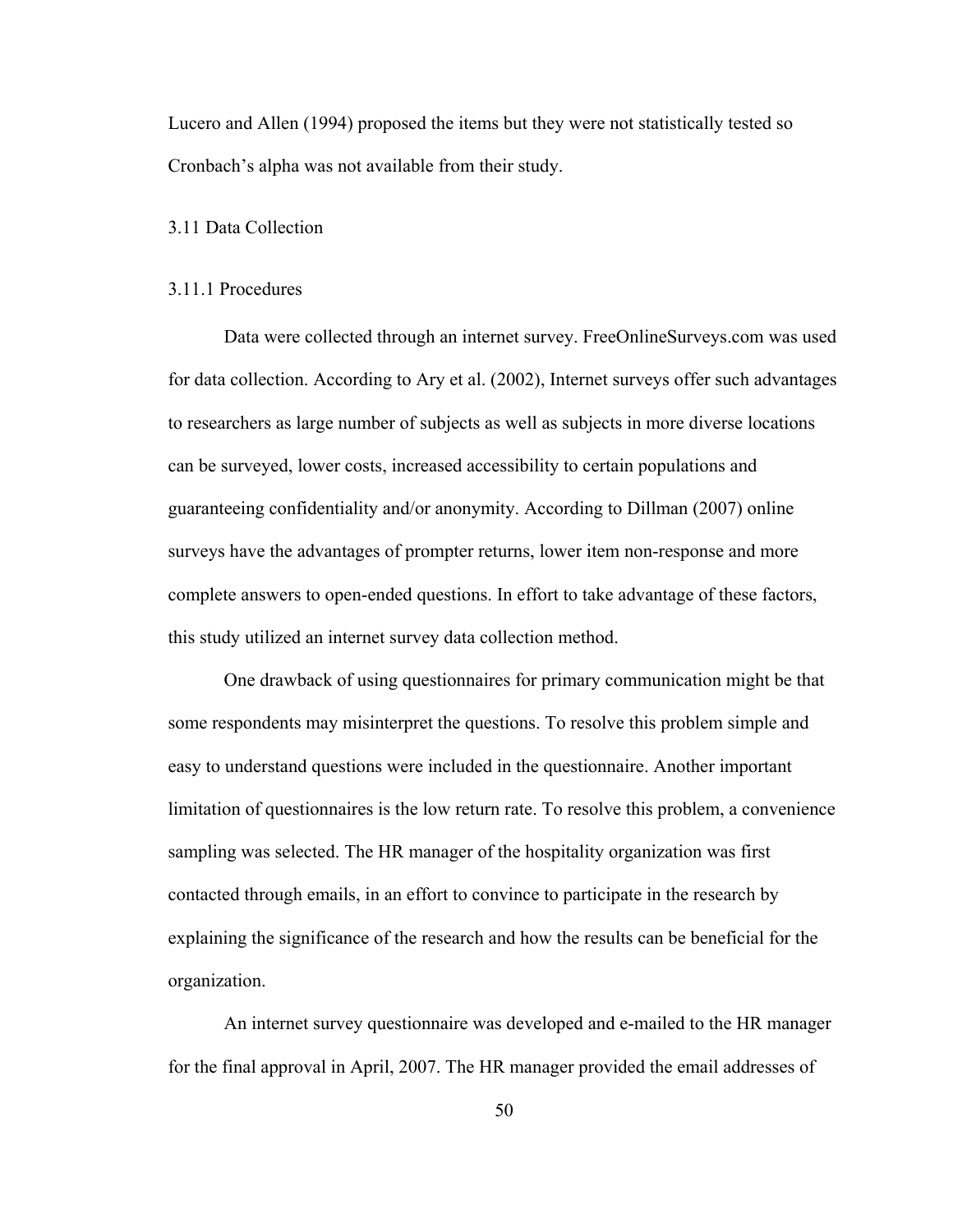183 employees working in the organization along with the approval letter. Along with the questionnaire a detailed cover letter, which included the purpose, source, confidentiality and return date, was e-mailed to all 183 employees (Appendix A). During the first week, 51 employees responded; of the 51, 33 completed the questionnaire. At the beginning of the second week, the survey questionnaire along with the cover letter was emailed again to all 183 employees. Employees, who had already submitted the survey questionnaire once, were asked to ignore the email. During the second week, 41 responded; of the 41, 30 respondents completed the survey questionnaire. A second reminder was sent to the all employees in the third week and encouraged to respond to the survey. During the third week, 39 employees were responded, and of 39, 28 respondents completed the survey questionnaire. A total of 131 employees responded, yielding 72% of response rate. Of the 131, 91 respondents were completed which generated a usable response rate of 50%.

## 3.12 Analysis

Figure 2 shows the conceptual model developed to test the eight hypotheses. Before conducting an analysis to test the hypotheses, the data were examined for its linearity, normality, and outliers. Multicollinearity in regression models occurs due to unacceptably high level of intercorrelation among the independent variables. Multicollinearity among variables was examined before conducting multiple regression analysis using tolerance levels.

To test the mediating effect of POS on the relationship between HRM practices and OC, a summated scale of HRM practices was used. All eight HRM practices were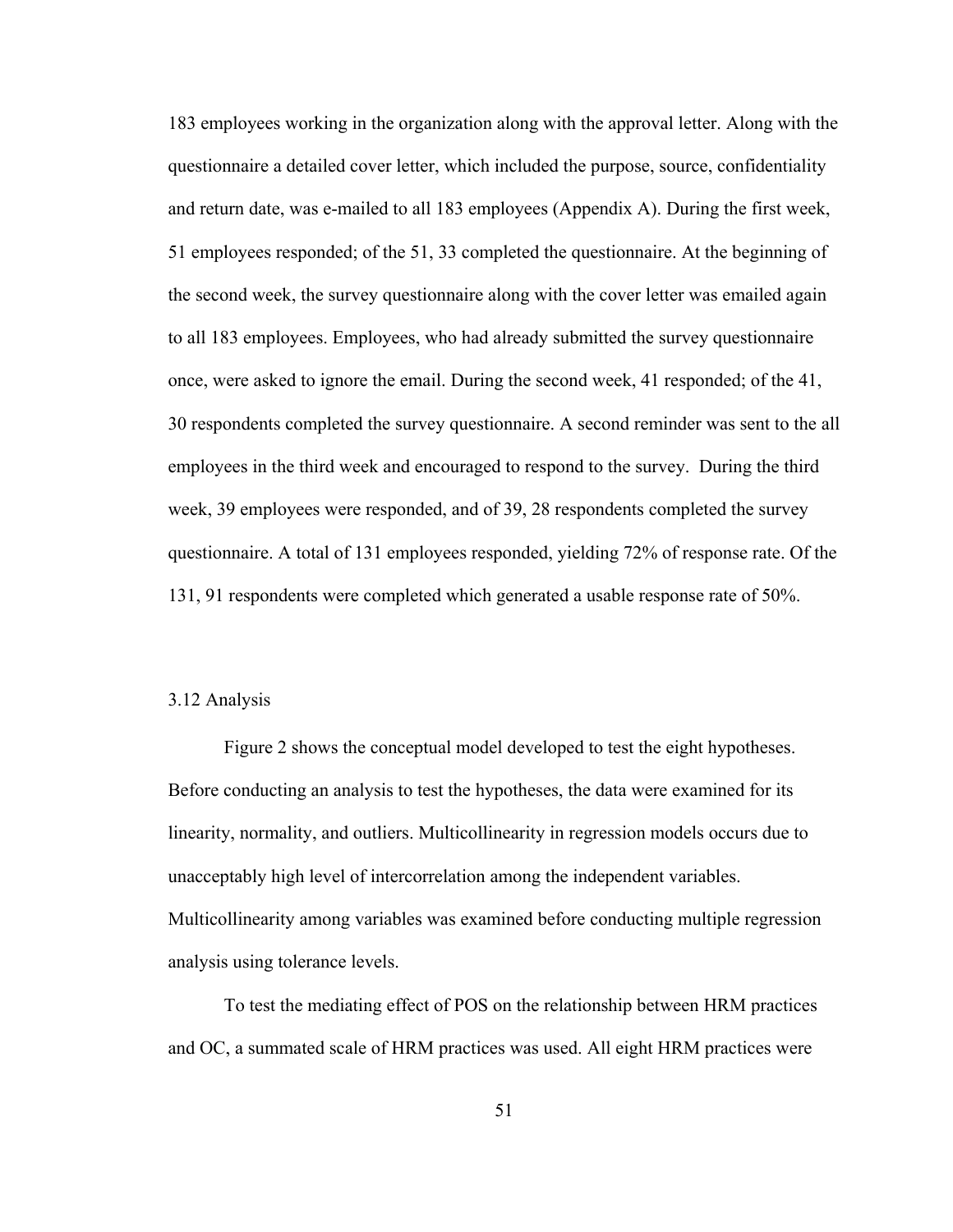combined into one single variable, HRM. As the purpose of the test was to examine whether POS mediated the influence of employee perceptions of the organization's HRM practices, on employees' commitment level.

The general test for mediation is to examine the relation between the predictor and the criterion variables, the relation between the predictor and the mediator variables, and the relation between the mediator and the criterion variables. All of these correlations should be significant. The relation between predictor and criterion should be reduced after controlling the relation between the mediator and criterion variables (Baron & Kenny, 1986). The mediating effect of POS on the relationship between HRM practices and OC was examined with four stages as suggested by Baron and Kenny (1986).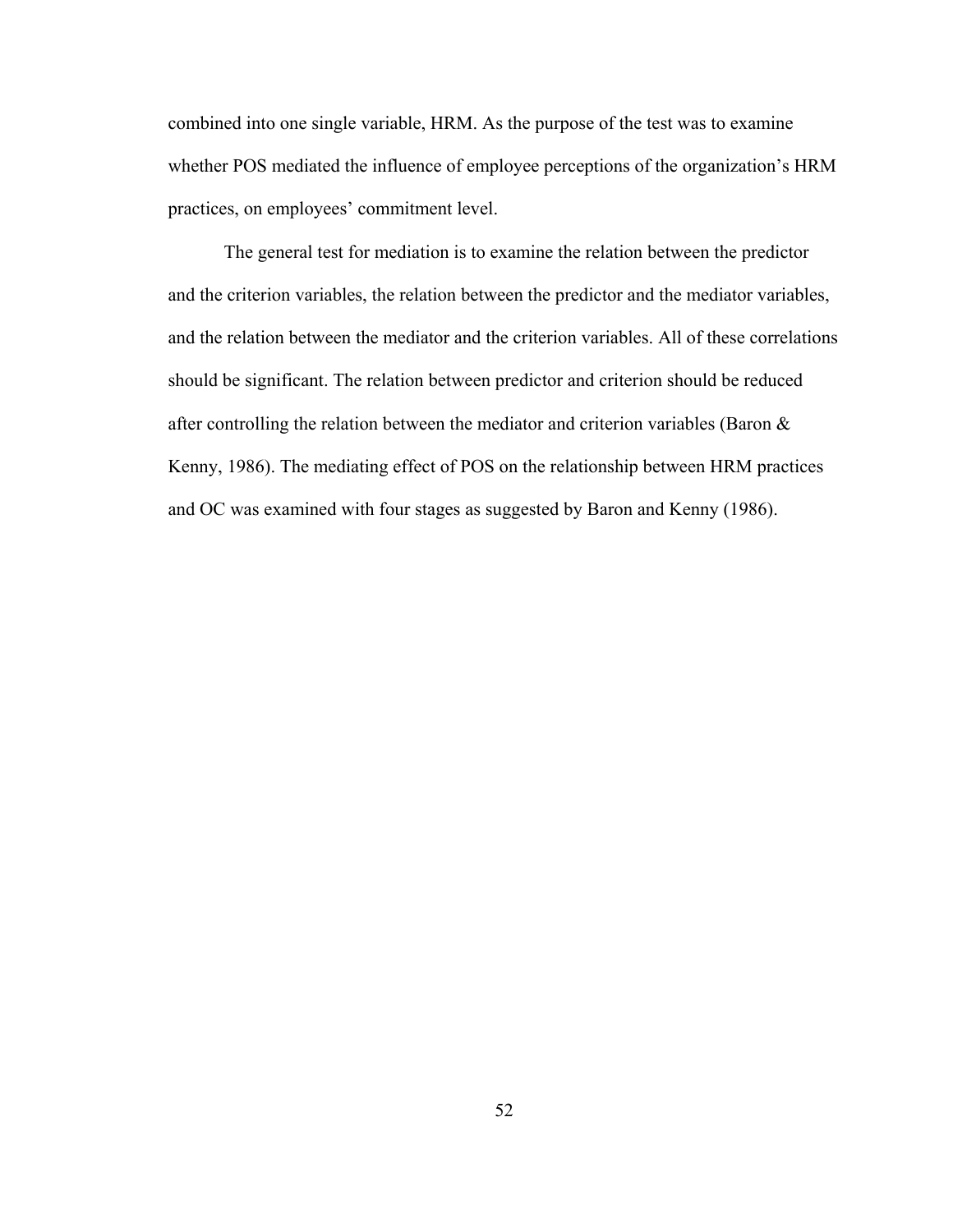

*Figure 2. Conceptual Model*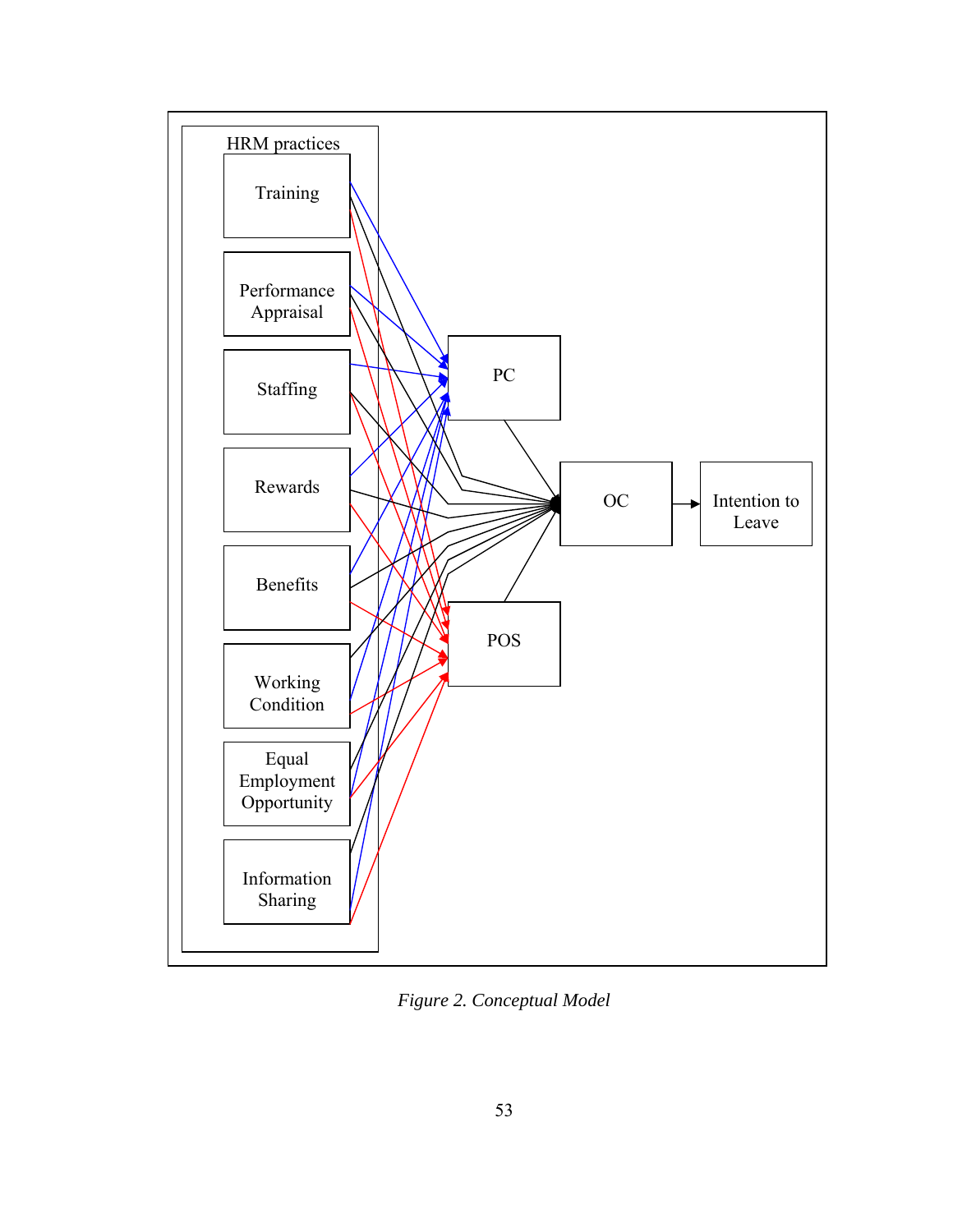Research objective one sought to describe the employees of a hospitality organization in India, by sex, age, current job position, number of jobs quit in the last five years, job tenure with their current company and education level. Descriptive statistics were conducted to describe the demographic characteristics of the respondents.

Research objective two was developed to describe all the variables included in the study. Descriptive statistics were conducted to describe HRM practices, OC, POS, PCs, and intention to leave.

 Research objective three sought to describe the relationship between HRM practices and OC of employees of a hospitality organization in India. A hierarchical multiple linear regression analysis will be conducted to address research objective seven and to examine hypothesis 1.

Research objective four sought to describe the relationship between POS and OC of employees of a hospitality organization in India. A hierarchical multiple linear regression analysis will be used to address research objective eight and to test hypothesis 2.

Research objective five was developed to describe the relationship between HRM practices and POS of employees of a hospitality organization in India. A hierarchical multiple linear regression analysis will be used to address research objective nine and to examine the hypothesis 3.

Research objective six sought to describe the mediating effect of POS on the relationship between HRM practices and OC of employees of a hospitality organization in India. A hierarchical linear regression analysis will be conducted to address research objective eight and to test hypothesis 4.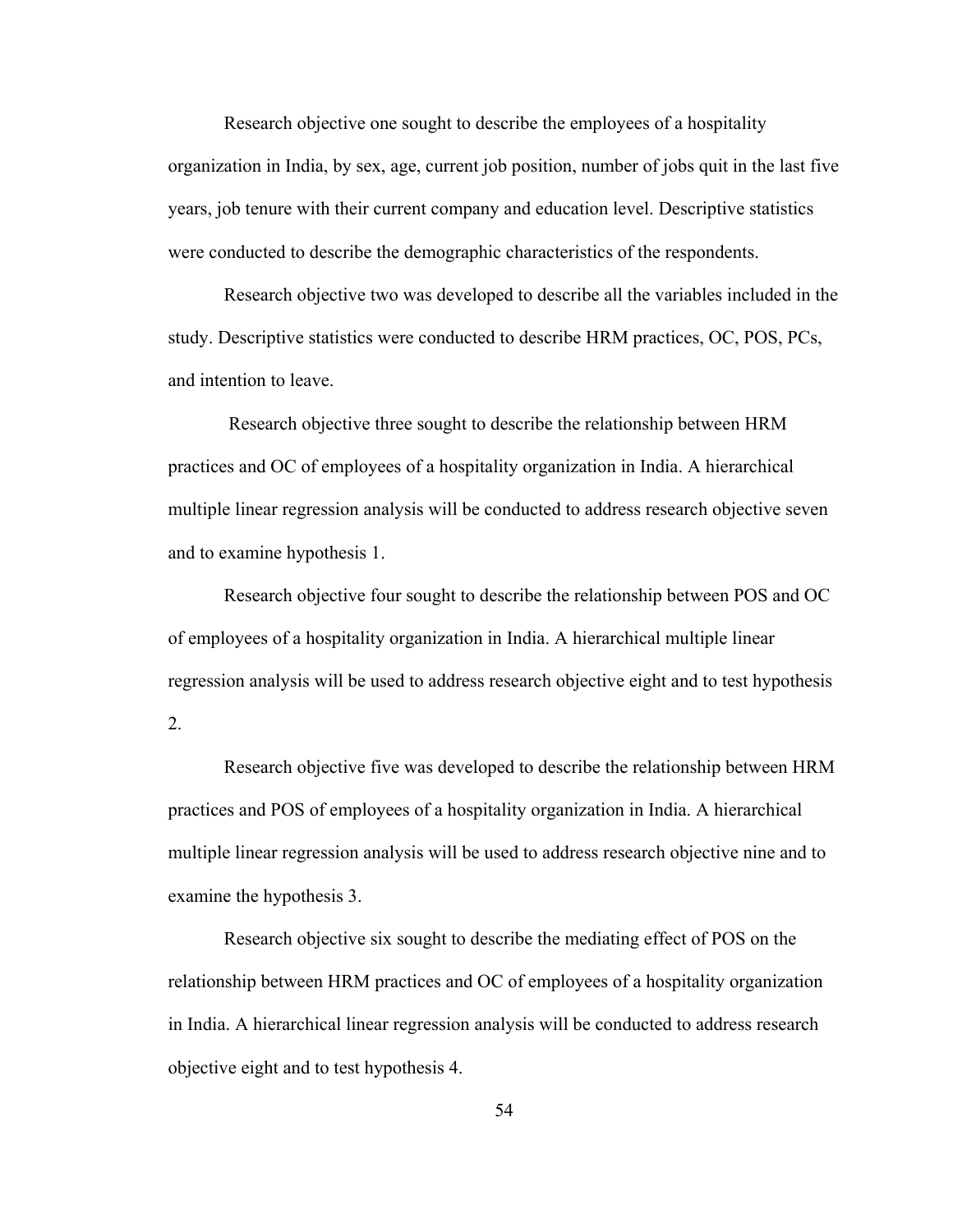Research objective seven and hypothesis 5 sought to describe the relationship between PC and OC of employees of a hospitality organization in India. Using a hierarchical multiple linear regression analysis, research objective seven and hypothesis 5 will be examined.

Research objective eight sought to describe the relationship between HRM practices and psychological contract fulfilment of employees of a hospitality organization in India. A hierarchical multiple linear regression analysis will be used to address research objective eight and hypothesis 6.

Research objective nine and hypothesis 7 sought to describe the mediating effect of PC fulfilment on the relationship between HRM practices and OC of employees of a hospitality organization in India. A hierarchical multiple linear regression analysis will be conducted to address research objective nine and hypothesis 7.

Research objective ten sought to describe the relationship between OC and intention to leave of employees of a hospitality organization in India. A hierarchical multiple linear regression analysis will be conducted to address research objective ten and to test hypothesis 8.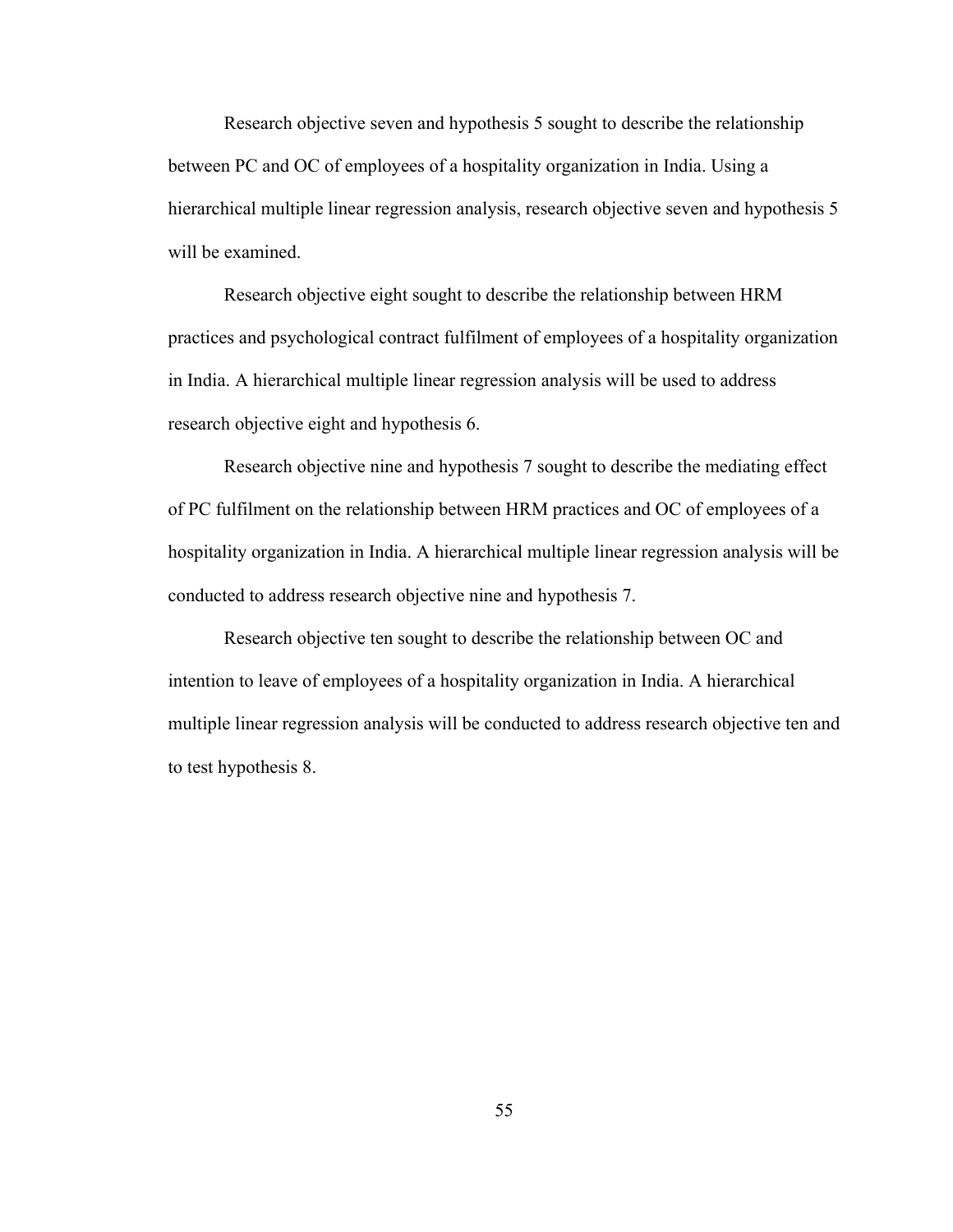## 3.13 Examining the Data

| Variables                           | n   | Skewness | Kurtosis |
|-------------------------------------|-----|----------|----------|
| Training                            | 98  | $-.42$   | $-0.59$  |
| Performance Appraisal               | 98  | $-0.49$  | $-0.32$  |
| <b>Staffing</b>                     | 98  | $-.05$   | $-0.60$  |
| Rewards                             | 98  | $-.09$   | $-0.77$  |
| <b>Benefits</b>                     | 98  | $-.35$   | 0.31     |
| <b>Working Condition</b>            | 98  | $-.62$   | 0.34     |
| <b>Equal Employment Opportunity</b> | 98  | $-.50$   | $-0.14$  |
| <b>Information Sharing</b>          | 98  | $-44$    | $-0.32$  |
| OC                                  | 131 | $-.23$   | $-0.10$  |
| <b>POS</b>                          | 131 | $-.69$   | $-0.12$  |
| PC                                  | 92  | $-91$    | 1.84     |
| Intention to leave                  | 91  | $-12$    | $-0.93$  |

Table 3 *Skewness and Kurtosis of the Constructs* 

The data collected for testing the hypotheses was examined for normality. Multivariate normality was examined by normal probability plots, skewness and kurtosis. A descriptive analysis of variables was employed to estimate kurtosis and skewness. A critical value of  $\pm 1.96$  corresponding to a .05 error level was used in this study. Any Zskewness or Zkurtosis value exceeding the critical value indicates the rejection of the assumption about the normality of the distribution at the .05 probability level (Hair, et al., 1998). The skewness for all variables ranged from -.91 to -.05, and kurtosis for all variables ranged from -.93 to 1.84 (Table 3).

$$
Z_{\text{skewness}} = \frac{\text{skewness}}{\sqrt{6/N}}
$$

It was found that  $Z_{\text{skewness}}$  values of working conditions, equal employment opportunity, POS and PCs were above the critical value, but they were slightly above the critical value, therefore, the variables were not excluded from the study.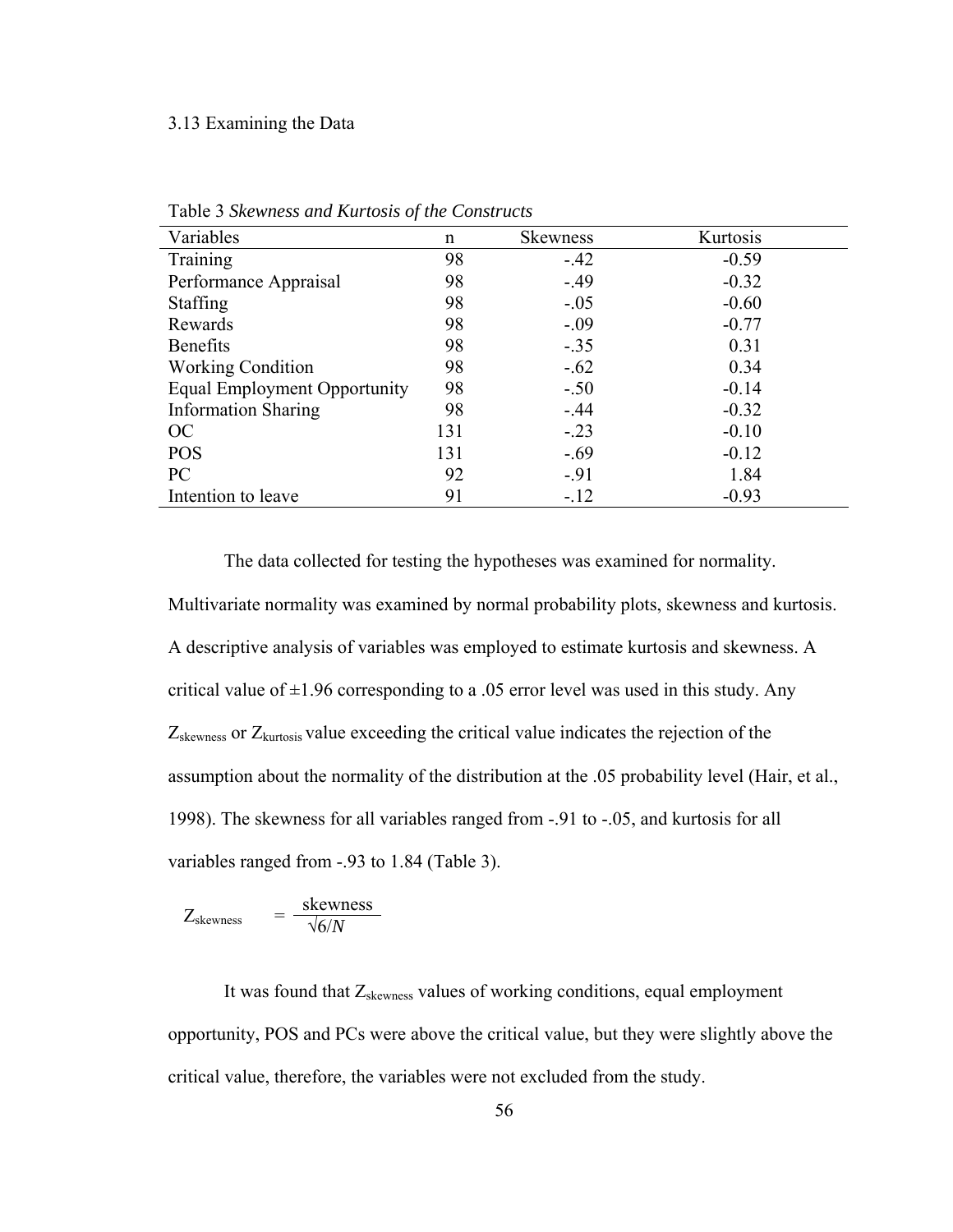$$
Z_{\text{kurtosis}} = \frac{\text{kurtosis}}{\sqrt{24/N}}
$$

It was found that  $Z_{kurtosis}$  values of intention to leave and PCs were above the critical value, but they were slightly above the critical value, therefore, the variables were not excluded from the study.

Normal probability plots were examined to evaluate multivariate normality of the variables. The normal probability plots are presented in Appendix C. The plots indicated acceptable normal distributions among the variables.

All the relationships in this study were examined for linearity. Linearity was assessed by examining the scatter plots of the variables. Almost all the scatter plots follow a linear pattern. The scatter plots are presented in Appendix D.

The study examined multicollinearity by tolerance values. Tolerance is the amount of variability of the selected independent variable not explained by other independent variables. Thus very small tolerance values denote high collinearity. If the tolerance value is less than some cut off value, usually .10, the independent variable should be dropped from the analysis due to multicollinearity (Hair et al., 1998). As Table 4 shows, it was found that none of the tolerance values was below the cut off value, therefore, none of the independent variables were dropped from analysis.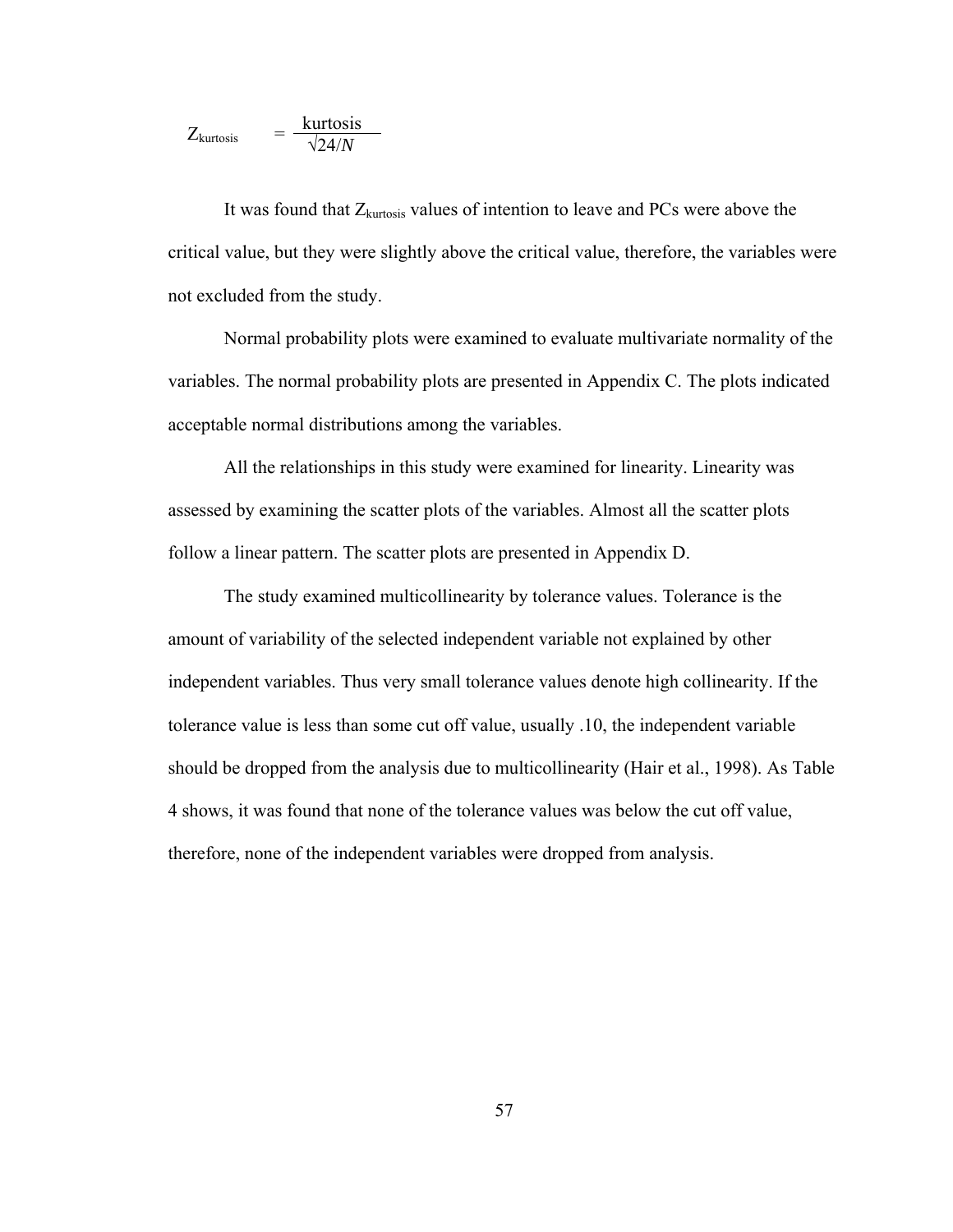| Variables                           | Tolerance level with dependent variables |            |     |  |  |  |  |
|-------------------------------------|------------------------------------------|------------|-----|--|--|--|--|
|                                     | OC                                       | <b>POS</b> | PC  |  |  |  |  |
| Training                            | .31                                      | .31        | .31 |  |  |  |  |
| Performance Appraisal               | .24                                      | .24        | .22 |  |  |  |  |
| <b>Staffing</b>                     | .31                                      | .31        | .29 |  |  |  |  |
| Rewards                             | .31                                      | .31        | .26 |  |  |  |  |
| <b>Benefits</b>                     | .34                                      | .34        | .32 |  |  |  |  |
| <b>Working Condition</b>            | .24                                      | .24        | .25 |  |  |  |  |
| <b>Equal Employment Opportunity</b> | .22                                      | .22        | .22 |  |  |  |  |
| <b>Information Sharing</b>          | .24                                      | .24        | .24 |  |  |  |  |
| <b>POS</b>                          | .45                                      |            |     |  |  |  |  |
| PC                                  | .83                                      |            |     |  |  |  |  |

Table 4. *Tolerance Levels of Variables*

# 3.14 Summary

This chapter presented the research methodology that is used to examine the proposed hypotheses. The first section of this chapter presented the reliability scores of all variables used in this study, number of items used to measure each variable, and the scale of measurement of each variable. The second section of this chapter presented the research design. In the third and forth section subject selection and sampling procedures were presented. The fifth section presented the instrumentation description for the survey. The sixth section presented the validity procedures. The seventh section of this chapter presented the reliability procedures, which included the results of the pilot study. The eighth section presented the data collection procedures. The ninth section presented the data analysis procedures, which included the statistical methods used to examine the hypotheses. Finally the data was examined for normality, linearity and multicollinearity.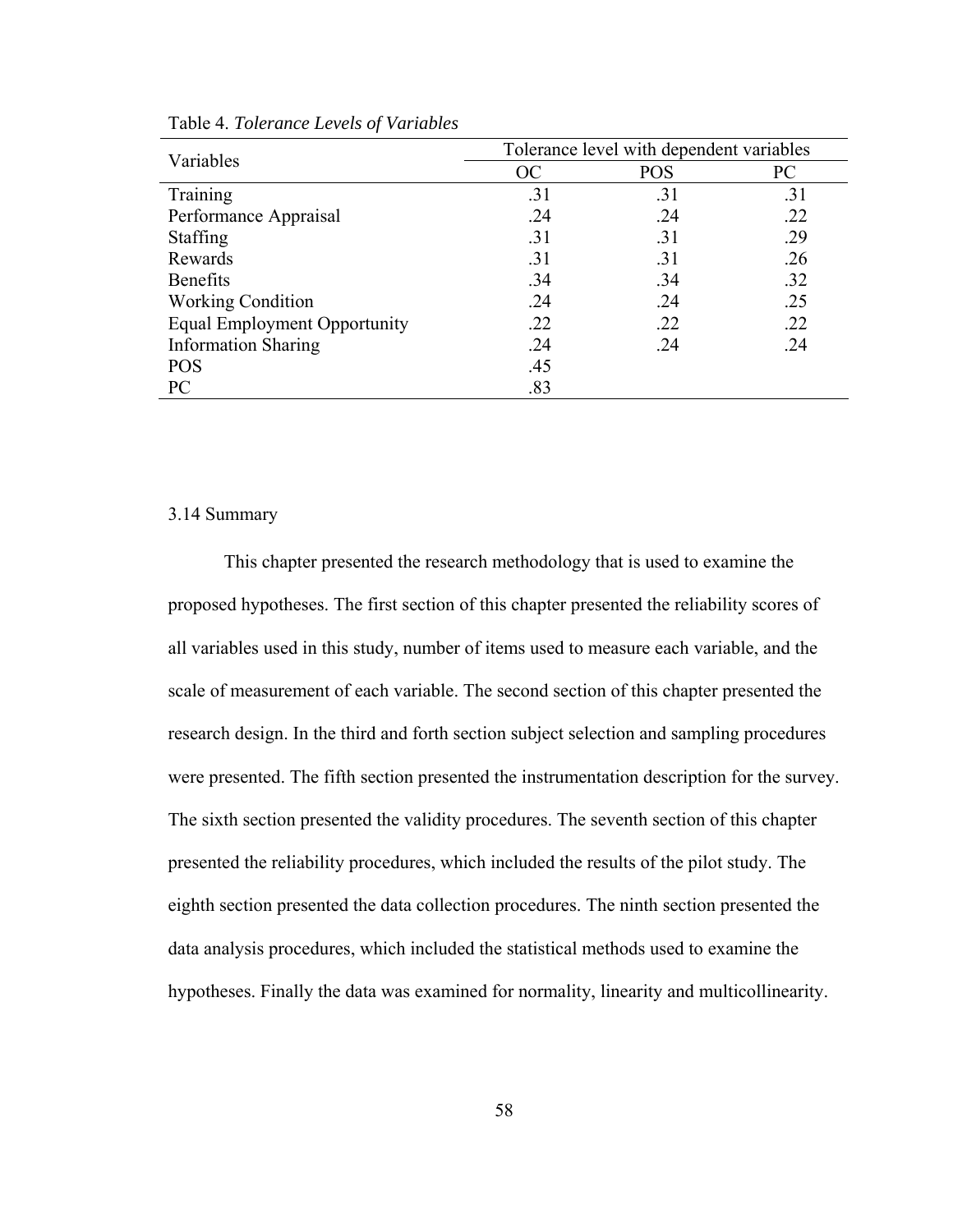## **CHAPTER 4**

### **ANALYSIS AND RESULTS**

# 4.1 Introduction

The first section of this chapter discusses the demographic characteristics of the respondents. The second section presents the reliability estimates and a descriptive summary of variables. The descriptive summary includes means, standard deviations, and response range of all variables used in this survey. In the third section of this chapter, results of hypothesis testing, based on the objectives of this survey, are presented.

# 4.2 Demographic Characteristics of Subjects

Research objective one sought to describe the employees of a hospitality organization in India, by sex, age, current job position, number of jobs quit in five years, job tenure with their current company and education level. As Table 5 shows, of the 91 employees who completed the demographic section, it was found that the majority were male ( $n = 53$ ; 58.25%). The average age of the subjects was 28.71 years with median of 28 years and the mode of 26 years.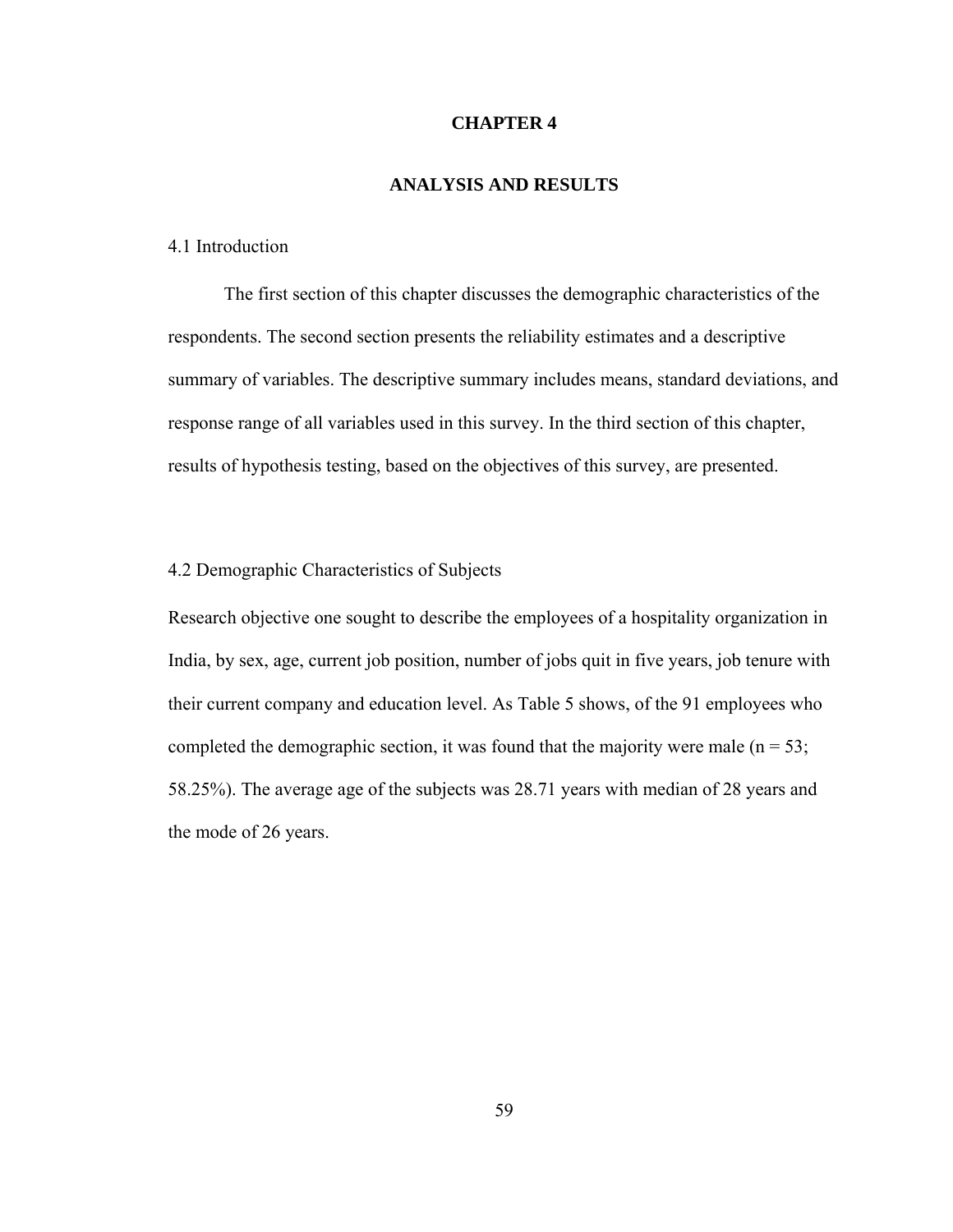| Characteristics                                                | $\boldsymbol{n}$        | $\frac{0}{0}$ | Mean  | Median | Mode            | S.D  | Range     |
|----------------------------------------------------------------|-------------------------|---------------|-------|--------|-----------------|------|-----------|
| <b>Sex</b>                                                     |                         |               |       |        | Male            |      |           |
| Male                                                           | 53                      | 58.2          |       |        |                 |      |           |
| Female                                                         | 38                      | 41.8          |       |        |                 |      |           |
| Position                                                       |                         |               |       |        | Other           |      |           |
| Staff                                                          | 17                      | 18.7          |       |        |                 |      |           |
| Supervisor                                                     | 15                      | 16.5          |       |        |                 |      |           |
| Manager                                                        | 13                      | 14.3          |       |        |                 |      |           |
| Trainee                                                        | 3                       | 3.3           |       |        |                 |      |           |
| General Manager                                                | $\boldsymbol{0}$        | 0.0           |       |        |                 |      |           |
| Other                                                          | 43                      | 47.2          |       |        |                 |      |           |
| Number of jobs quit                                            |                         |               |       |        | Never           |      |           |
| Never                                                          | 38                      | 41.8          |       |        |                 |      |           |
| Once                                                           | 17                      | 18.7          |       |        |                 |      |           |
| Twice                                                          | 16                      | 17.6          |       |        |                 |      |           |
| Thrice                                                         | 14                      | 15.4          |       |        |                 |      |           |
| Four                                                           | $\overline{4}$          | 4.4           |       |        |                 |      |           |
| More than four                                                 | $\overline{2}$          | 2.2           |       |        |                 |      |           |
| Tenure                                                         |                         |               |       |        | 1-2 years       |      |           |
| $\leq 6$ months                                                | 12                      | 13.2          |       |        |                 |      |           |
| 6 months-1year                                                 | 19                      | 20.9          |       |        |                 |      |           |
| $1 - 2$ years                                                  | 22                      | 24.2          |       |        |                 |      |           |
| $2 - 3$ years                                                  | 13                      | 14.3          |       |        |                 |      |           |
| $3 - 4$ years                                                  | $\overline{4}$          | 4.4           |       |        |                 |      |           |
| $>$ 4 years                                                    | 21                      | 23.1          |       |        |                 |      |           |
| <b>Education</b> level                                         |                         |               |       |        | Bachelor's      |      |           |
| Bachelor's                                                     | 47                      | 51.6          |       |        |                 |      |           |
| Bachelor's pursuing                                            | $\overline{2}$          | 2.2           |       |        |                 |      |           |
| Master's                                                       | 26                      | 28.6          |       |        |                 |      |           |
| Master's pursuing                                              | 6                       | 6.6           |       |        |                 |      |           |
| College experience                                             | $\overline{\mathbf{3}}$ | 3.3           |       |        |                 |      |           |
| High school                                                    | $\mathbf{1}$            | 1.1           |       |        |                 |      |           |
| Age                                                            |                         |               | 28.71 | 28.00  | 26 <sup>a</sup> | 6.37 | $22 - 69$ |
| <sup>a</sup> Multiple modes exist. The smallest value is shown |                         |               |       |        |                 |      |           |

Table 5. *Demographic Characteristics of Subjects*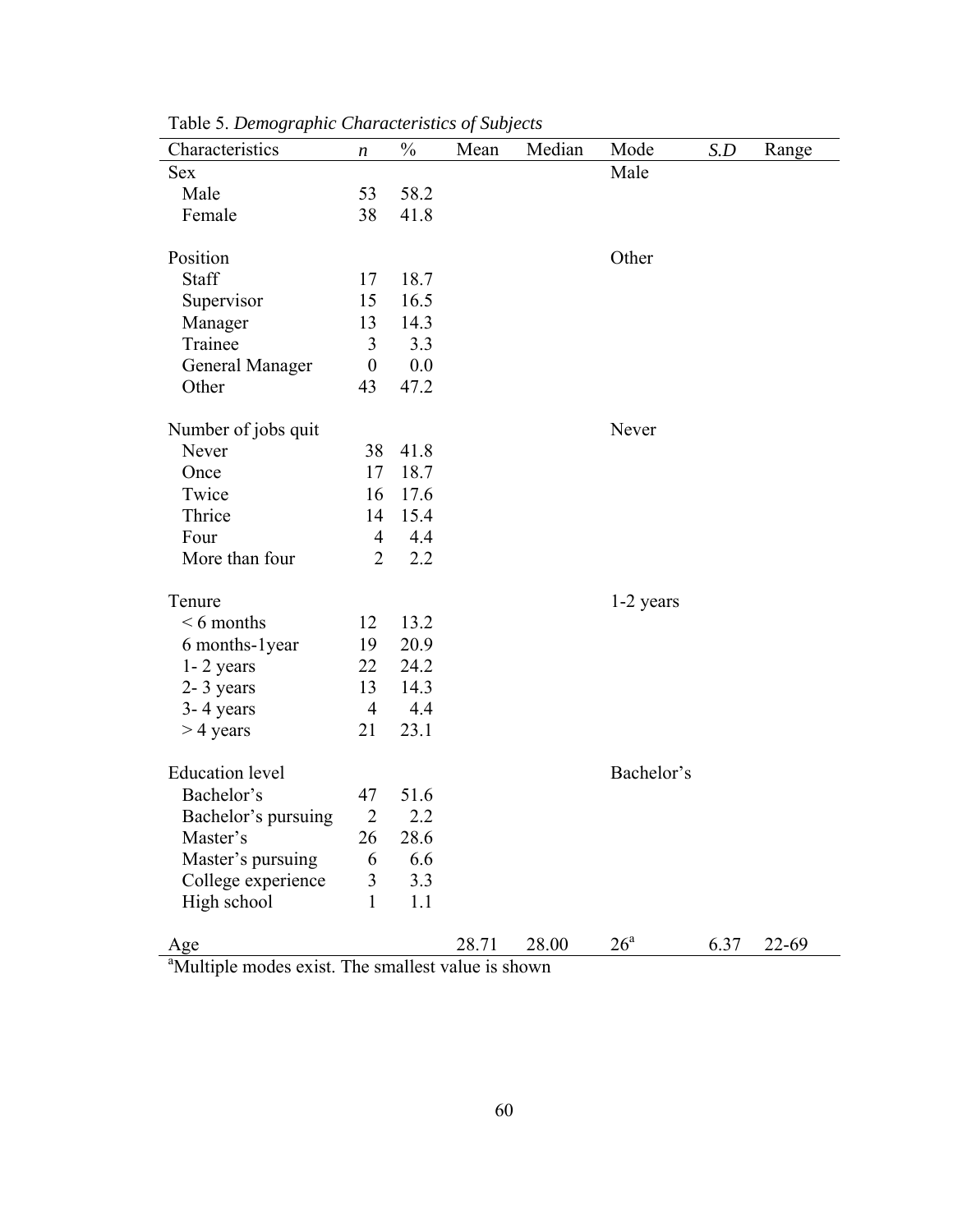With regards to the subjects' current position in the organization, it was found that the majority of the employees self reported to be staff  $(n = 17, 18.7\%)$ , followed by supervisor ( $n = 15$ ; 16.5%), manager ( $n = 13$ ; 14.3%), trainee ( $n = 3$ ; 3.3%), none of the employees self reported to be general managers, and other  $(n n = 43; 47.2%)$  such as team leader, project leader, senior executive, business analyst, assistant manager, junior assistant manager, finance consultant etc, and the modal category being staff. With regards to the number of job quits in the last five years, it was found that the majority of the employees self reported to have never changed their jobs in the last five years ( $n = 38$ ; 41.8%), followed by employees who self reported to have changed their jobs, once in the last five years ( $n = 17$ ; 18.7%), twice in the last five years ( $n = 16$ ; 17.6%), thrice in the last five years ( $n = 14$ ; 15.4%), four times in the last five years ( $n = 4$ ; 4.4%), and the smallest number of employees reported to have changed their jobs more than four times (*n* = 2; 2.2%) and the modal category was found to be of employee group who never changed jobs in the last five years. For tenure with the current employer, most respondents indicated that they had worked for one-two years (*n* = 22; 24.2%), followed by more than four years ( $n = 21$ ; 23.1%), followed by six months-one year ( $n = 19$ ; 20.9%), two-three years (*n* = 13; 14.3%), less than six months (*n* = 12; 13.2%) and the smallest number of employees self reported to have been working in the organization for three-four years  $(n = 4; 4.4\%)$ . Of the respondents, majority of the employees self reported to have a Bachelor's degree ( $n = 47$ ; 51.6%), followed by a Master's degree ( $n =$  $26$ ;  $28.6\%$ ).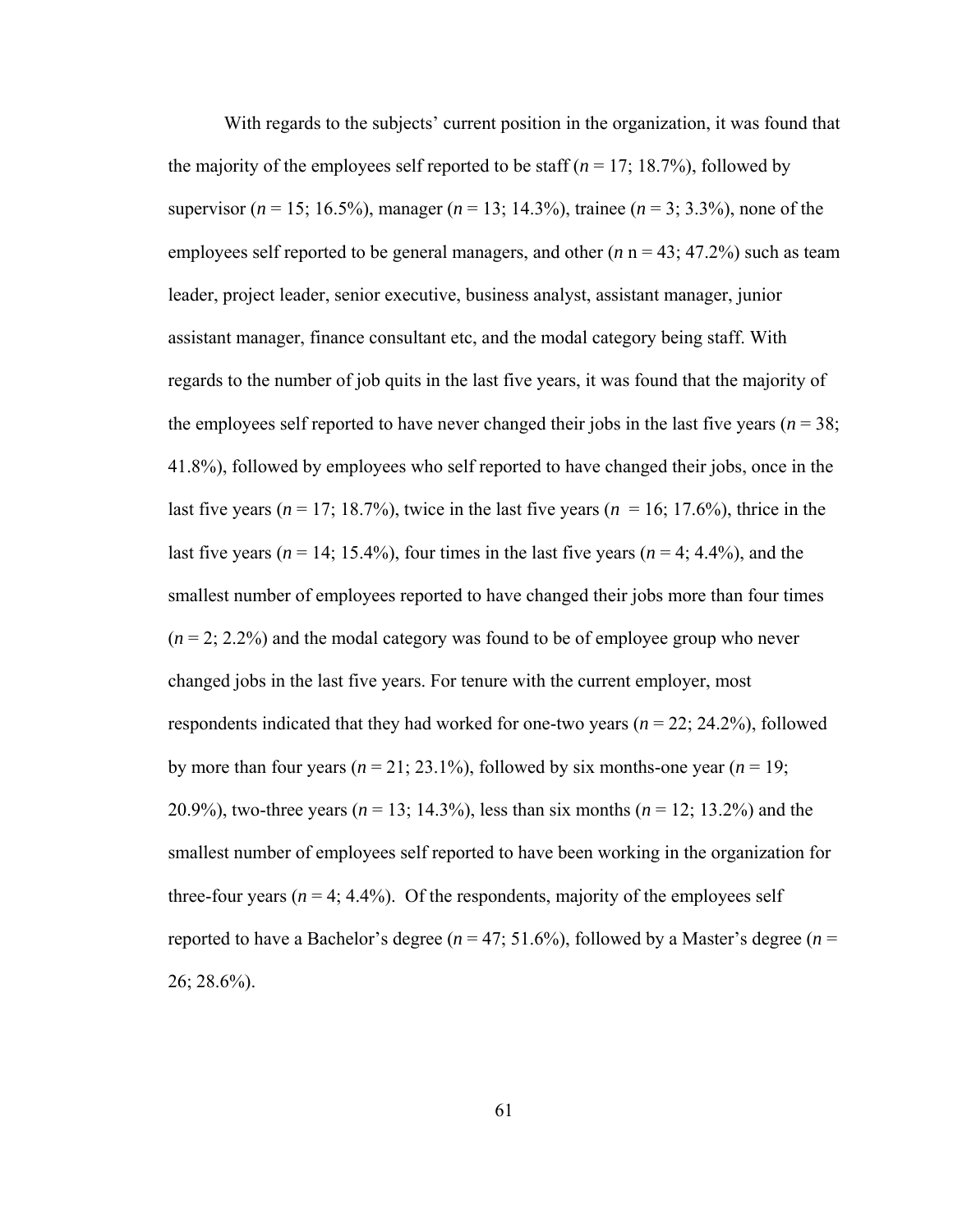# 4.3 Descriptive Statistics and Reliability of Variables

As Table 6 shows, the reliability of the variables ranged from .69 (staffing) to .94 (POS), which satisfied the required minimum level of reliability. Psychological contract fulfilment was measured by calculating differences between PC obligation and PC provided. PC was measured with twelve items; using the same set of twelve items respondents were asked to indicate (1) the extent to which they believed their employer was obliged to provide a list of twelve items (PCO) and its reliability was 0.89 and (2) the extent to which the item had actually been provided (PCP) and the reliability was 0.89. Then, the measure of psychological contract fulfilment (PCful) was obtained by subtracting the degree to which each item was provided from the degree to which it was perceived to be obligated (PCP-PCO) and the reliability was .90.

| Variables                    | $\boldsymbol{n}$ | $\boldsymbol{M}$ | S.D  | Reliability |
|------------------------------|------------------|------------------|------|-------------|
| Training                     | 98               | 4.90             | 1.45 | .82         |
| Performance Appraisal        | 98               | 4.70             | 1.51 | .79         |
| <b>Staffing</b>              | 98               | 4.17             | 1.43 | .69         |
| Rewards                      | 98               | 4.02             | 1.50 | .91         |
| <b>Benefits</b>              | 98               | 4.13             | 1.25 | .71         |
| <b>Working Condition</b>     | 98               | 5.01             | 1.26 | .75         |
| Equal Employment opportunity | 98               | 4.92             | 1.32 | .78         |
| <b>Information Sharing</b>   | 98               | 4.63             | 1.39 | .86         |
| OC                           | 131              | 4.19             | 0.81 | .70         |
| <b>POS</b>                   | 131              | 4.90             | 1.32 | .94         |
| PCFul                        | 92               | $-0.37$          | 1.22 | .90         |
| Intention to leave           | 91               | 4.01             | 1.47 | .93         |

Table 6. *Mean, Standard Deviations, and Reliabilities of Variables*

Note: All variables were measured on a 7-point scale,  $1 =$  strongly disagree,  $7 =$  strongly agree.

\* PCFul was measured with a difference between PCO (Psychological contract obligated) and PCP (Psychological contract provided).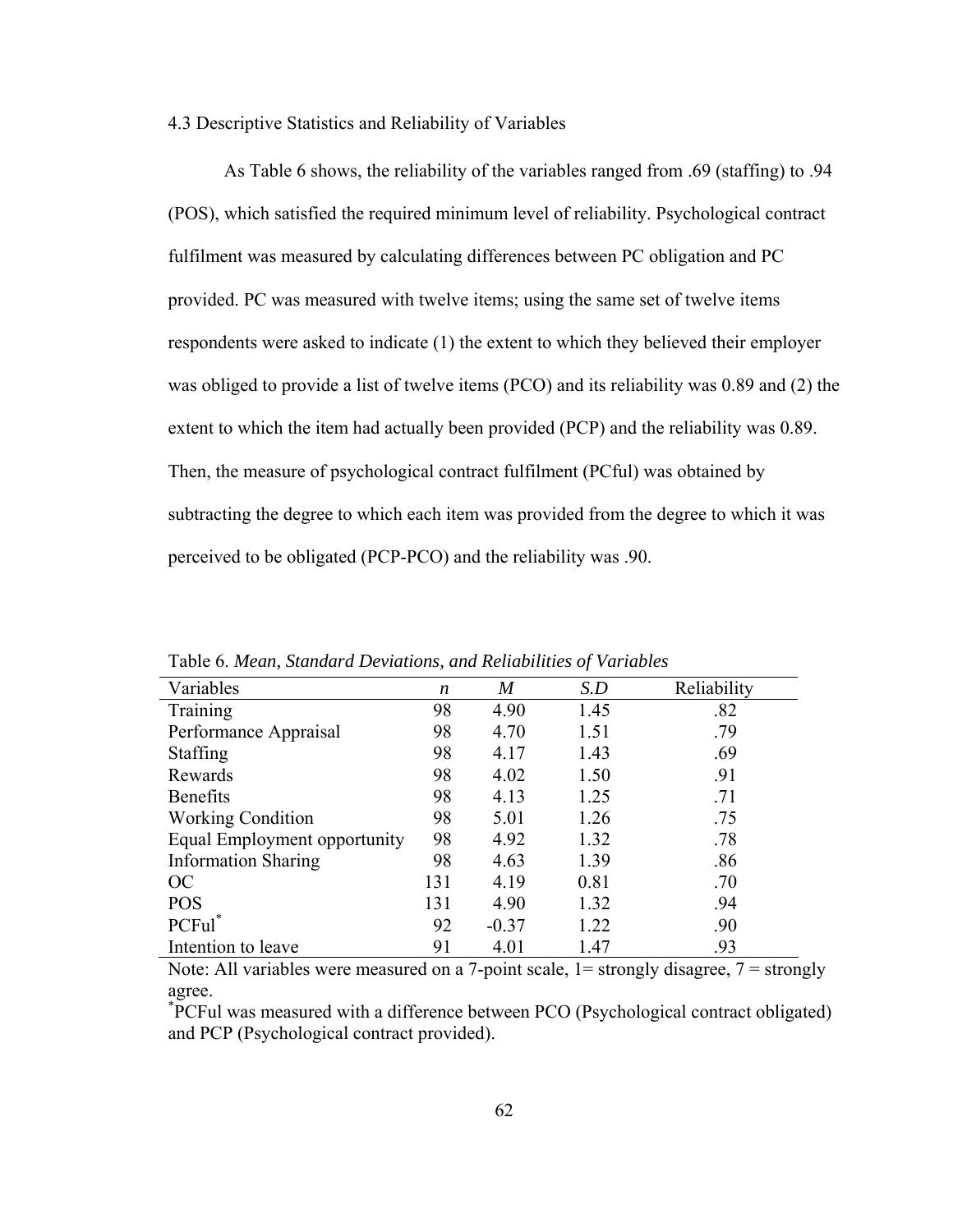Research objective two sought to describe the HRM practices, OC, POS, PCs, intention to leave as perceived by employees of a hospitality organization in India.

As Table 6 presents, it was found that training had an average score of 4.90 with a standard deviation of 1.45; performance appraisal had an average score of 4.70 with a standard deviation of 1.51; staffing had an average score of 4.17 with a standard deviation of 1.43; rewards had an average score of 4.02 with a standard deviation of 1.50; benefits had an average score of 4.13 with a standard deviation of 1.25; working condition had an average score of 5.01 with a standard deviation of 1.26; equal employment opportunity had an average score of 4.92 with a standard deviation of 1.32; information sharing had an average score of 4.63 with a standard deviation of 1.39. The results showed that OC had an average score of 4.19 and a standard deviation of 0.81, POS had an average score of 4.90 and a standard deviation of 1.32. The measure of psychological contract fulfilment (PCful) was obtained by subtracting the degree to which each item was provided from the degree to which it was perceived to be obligated (PCP-PCO). Both PCP and PCO were measured on 7-point scales. It was found that PC fulfilment had an average score of  $-0.37$  with a range of  $-6$  to  $+6$  and a standard deviation of 1.22. Finally, it was found that intention to leave had an average score of 4.01 with a standard deviation of 1.47.

63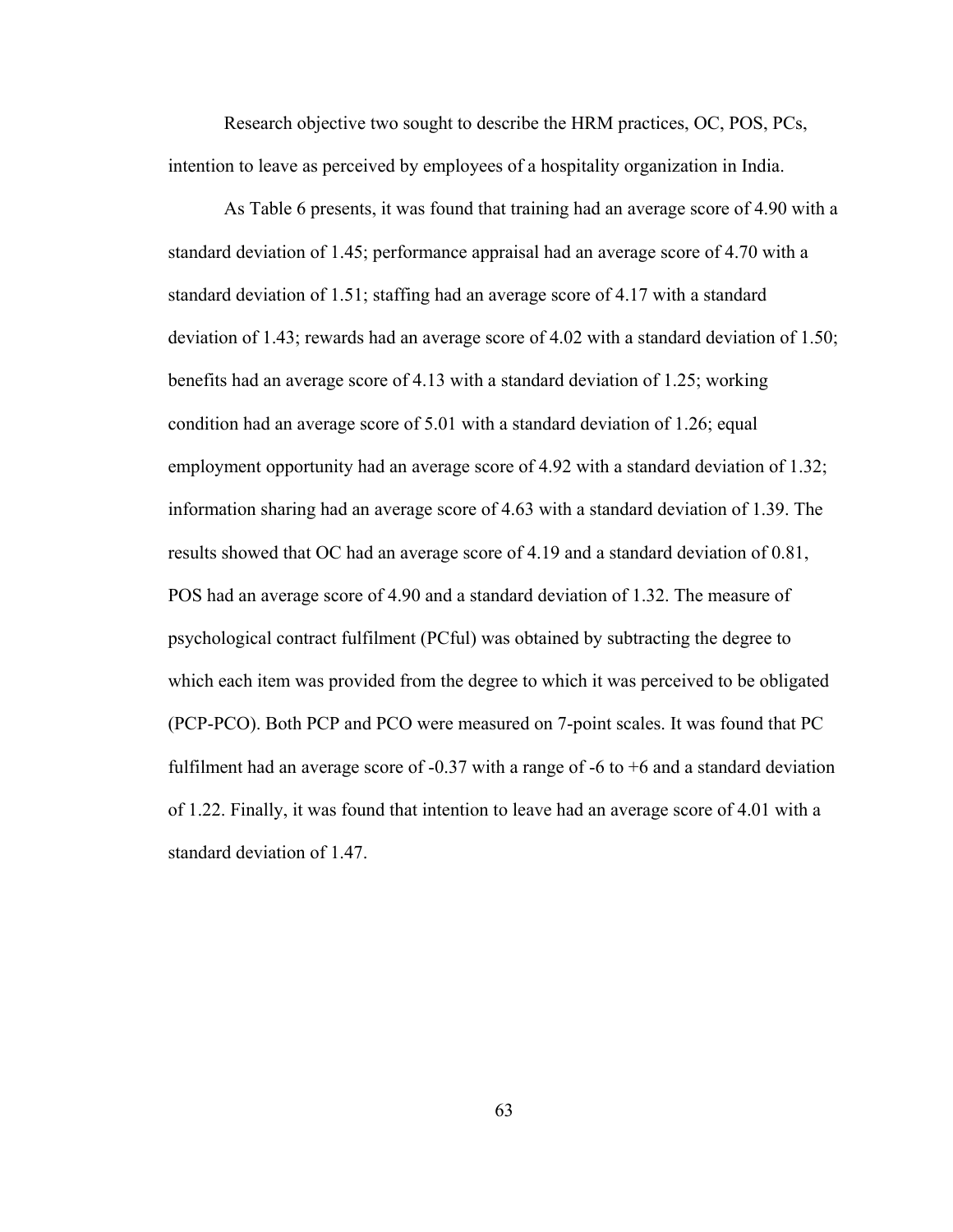|              | T      | PA      | S       | R       | B               | WC      | EE      | IS      | OC     | <b>POS</b> | PC      | IL   |  |
|--------------|--------|---------|---------|---------|-----------------|---------|---------|---------|--------|------------|---------|------|--|
|              |        |         |         |         |                 |         |         |         |        |            |         |      |  |
|              | 1.00   |         |         |         |                 |         |         |         |        |            |         |      |  |
| PA           | $.78*$ | 1.00    |         |         |                 |         |         |         |        |            |         |      |  |
| S            | $.67*$ | $.74*$  | 1.00    |         |                 |         |         |         |        |            |         |      |  |
| $\mathbf R$  | $.57*$ | $.71*$  | $.76*$  | 1.00    |                 |         |         |         |        |            |         |      |  |
| $\mathbf{B}$ | $.55*$ | $.67*$  | $.69*$  | $.75*$  | 1.00            |         |         |         |        |            |         |      |  |
| <b>WC</b>    | $.65*$ | $.66*$  | $.66*$  | $.59*$  | $.67*$          | 1.00    |         |         |        |            |         |      |  |
| EE           | $.68*$ | $.69*$  | $.67*$  | $.62*$  | .67             | $.86*$  | 1.00    |         |        |            |         |      |  |
| IS           | $.78*$ | $.81*$  | $.73*$  | $.68*$  | $.68^{\degree}$ | $.69*$  | $.75*$  | 1.00    |        |            |         |      |  |
| OC           | $.41*$ | $.51*$  | $.45*$  | $.33*$  | $.32*$          | .39*    | $.39*$  | $.49*$  | 1.00   |            |         |      |  |
| <b>POS</b>   | $.66*$ | $.61*$  | $.62*$  | $.48*$  | $.46*$          | $.60*$  | $.56*$  | $.68*$  | $.47*$ | 1.00       |         |      |  |
| PC           | $.21*$ | $.27*$  | $.34*$  | $.32*$  | $.32*$          | .13     | .15     | $.28*$  | $.24*$ | $.28*$     | 1.00    |      |  |
| IL           | $-41*$ | $-.36*$ | $-.34*$ | $-.28*$ | $-.22*$         | $-.49*$ | $-.39*$ | $-.32*$ | $-31*$ | $-44*$     | $-.21*$ | 1.00 |  |

Table 7. *Correlation Matrix* 

Note:  $T =$  Training; PA= Performance Appraisal;  $S =$  Staffing; R = Rewards; B = Benefits; WC = Working Conditions; EE = Equal Employment Opportunity; IS = Information Sharing; OC = Organizational Commitment; POS = Perceived Organizational Support;  $PCs = Psychology$  Contract Fulfilment;  $IL = Intention to Leave$ .

All variables were measured on a 7-point scale, 1= strongly disagree, 7 = strongly agree.

 $*$ *p*  $< .05$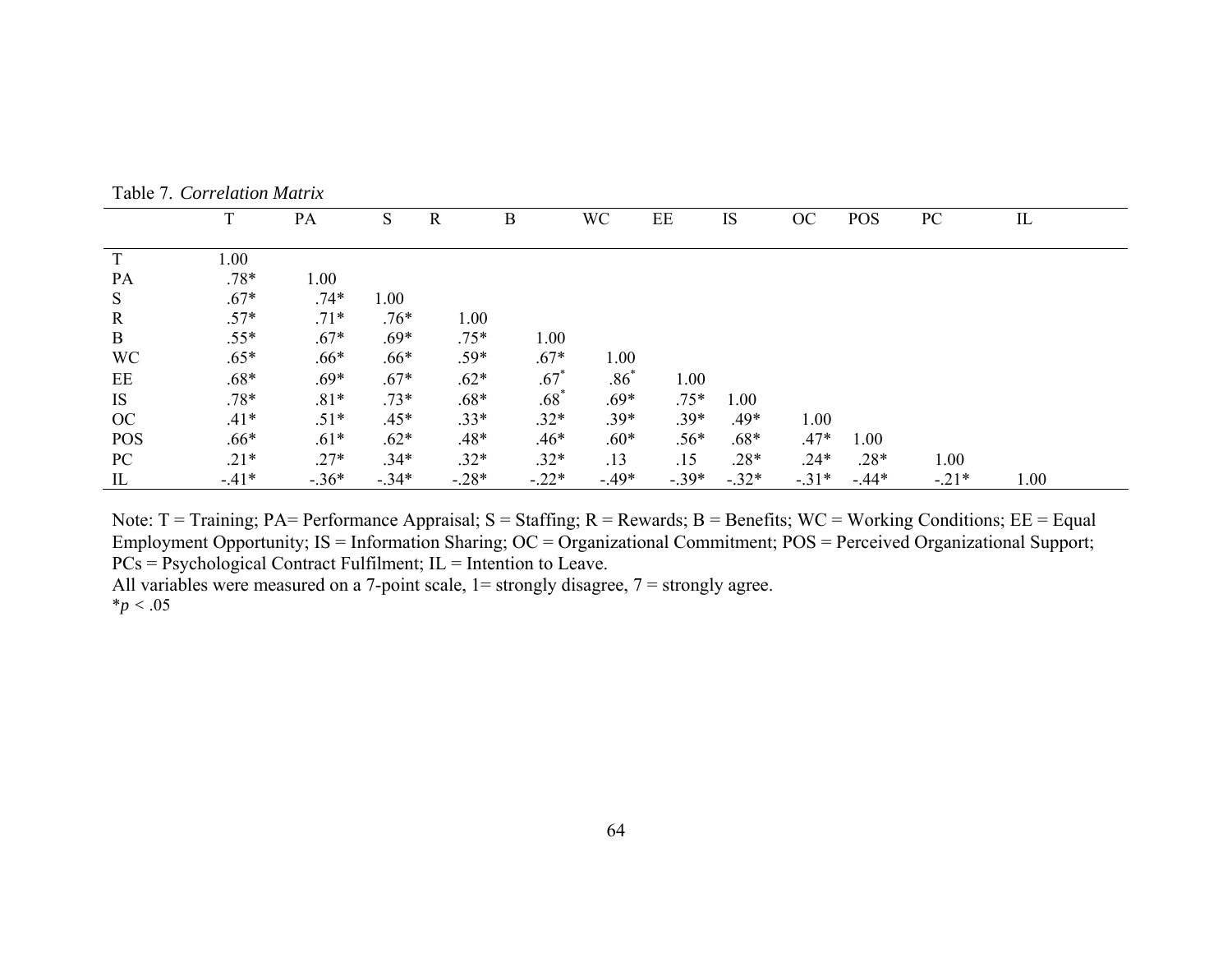# 4.4 Hypotheses Testing

Research objective three sought to describe the relationship between HRM practices and OC of employees of a hospitality organization in India

| Variable                     | b       |         | p-value            |
|------------------------------|---------|---------|--------------------|
| Constant                     | 2.76    | 8.89    | .01                |
|                              |         |         |                    |
| <b>HRM</b> practices         |         |         |                    |
| Training                     | $-0.07$ | $-0.76$ | .45                |
| Performance Appraisal        | 0.23    | 2.31    | $.02$ <sup>*</sup> |
| <b>Staffing</b>              | 0.13    | 1.40    | .16                |
| Rewards                      | $-0.09$ | $-1.05$ | .29                |
| <b>Benefits</b>              | $-0.08$ | $-0.85$ | .40                |
| Working condition            | 0.04    | 0.36    | .72                |
| Equal employment opportunity | $-0.01$ | $-0.04$ | .97                |
| Information sharing          | 0.14    | 1.35    | .18                |

Table 8. *Results of Simultaneous Regression Analysis of HRM practices on OC* 

 $R = .56$  $R^2 = 31$ Adjusted  $R^2 = .25$  $F = 4.95$ <sup>\*</sup>

Note: All variables were measured on a 7-point scale, 1= strongly disagree, 7 = strongly agree.  $p \leq .05$ 

A simultaneous multiple linear regression analysis was conducted to examine the hypothesis 1. As Table 8 shows, the model included eight HRM practices. The linear combination of the HRM practices explained about 25% of the variance in OC,  $F_{(8, 97)}$  = 4.95;  $p < 0.05$ . The correlation matrix indicates a positive relationship between all HRM practices and OC (Table 7). Therefore, hypothesis 1 was supported. However, of eight HRM practices, only performance appraisal was found to be significant ( $b = .23$ ,  $t = 2.31$ ;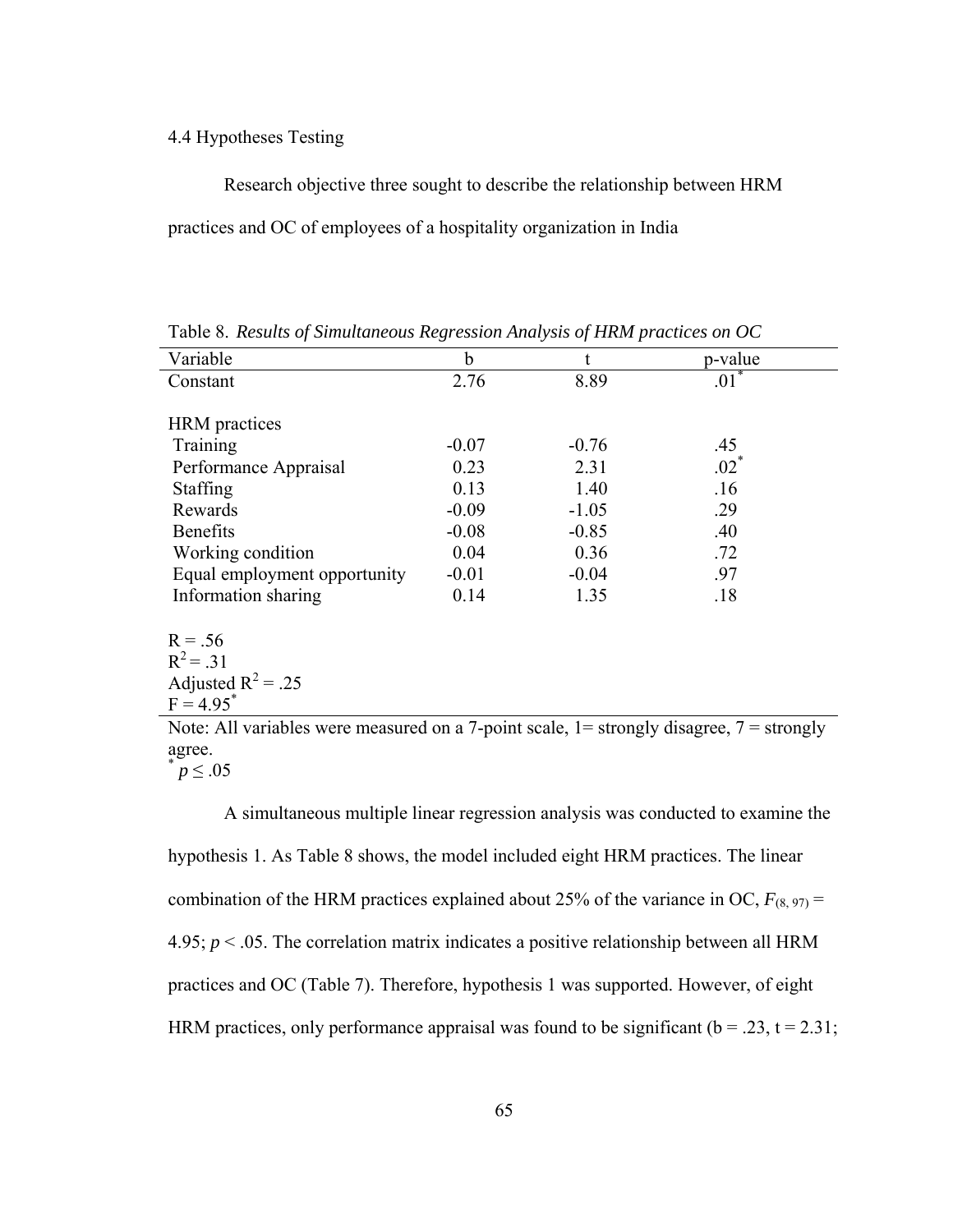*p* < .05). Therefore, performance appraisal emerged as a significant predictor of organizational commitment, supporting the hypothesis 1b.

 Research objective four sought to describe the relationship between POS and OC of employees of a hospitality organization in India. A simultaneous linear regression analysis was used to address research objective four and to test hypothesis 2. The result of this test is shown in Table 9.

Table 9. *Results of Simultaneous Regression Analysis of POS on OC* 

| Variable                                                                                    |      |       | p-value |  |
|---------------------------------------------------------------------------------------------|------|-------|---------|--|
| Constant                                                                                    | 2.80 | 11.71 |         |  |
|                                                                                             |      |       |         |  |
| <b>POS</b>                                                                                  | 0.28 | 5.97  | $.01*$  |  |
| $R = .47$                                                                                   |      |       |         |  |
| $R^2 = .22$                                                                                 |      |       |         |  |
| Adjusted $R^2$ = .21                                                                        |      |       |         |  |
| $F = 35.71$ <sup>*</sup>                                                                    |      |       |         |  |
| Note: All variables were measured on a 7-point scale $1 =$ strongly disagree $7 =$ strongly |      |       |         |  |

I variables were measured on a 7-point scale,  $l =$  strongly disagree,  $l =$  strongly agree.  $p \leq .05$ 

POS explained approximately 21% of the variance in OC ( $F_{(1, 130)} = 35.71$ ; *p* 

 $\leq$  0.05), and it was found that the regression coefficient of POS was significant ( $b = 0.28$ , t  $= 5.97$ ;  $p < .05$ ). The correlation matrix indicated a positive relationship between POS and OC (Table 7).Thus, hypothesis 2 was supported, which states that POS will be positively related to OC.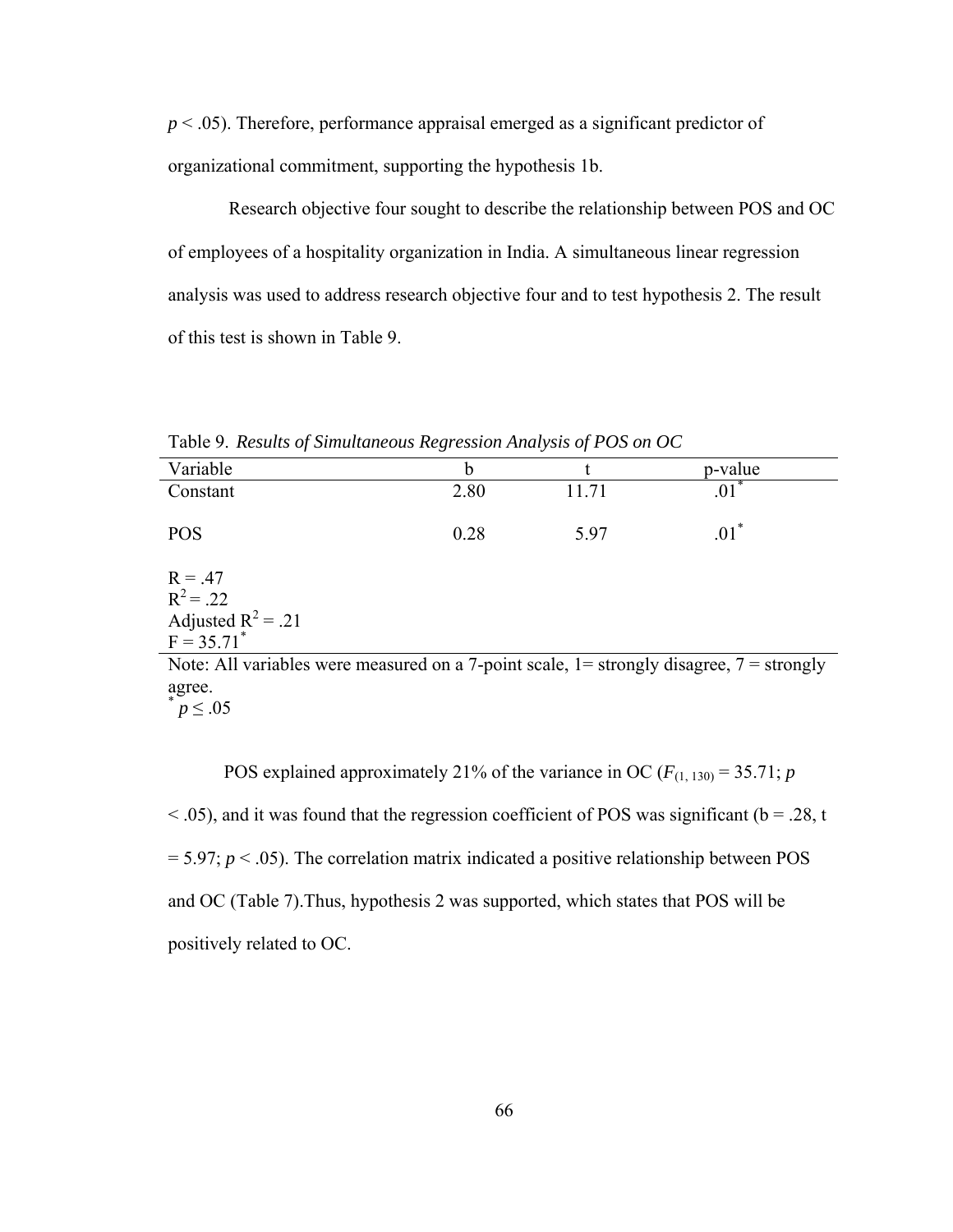| Variable                     | b       |         | p-value            |
|------------------------------|---------|---------|--------------------|
| Constant                     | 1.24    | 3.01    | .01                |
|                              |         |         |                    |
| <b>HRM</b> practices         |         |         |                    |
| Training                     | 0.21    | 1.78    | .07                |
| Performance Appraisal        | 0.02    | 0.15    | .88                |
| <b>Staffing</b>              | 0.22    | 1.79    | .07                |
| Rewards                      | $-0.05$ | $-0.42$ | .67                |
| <b>Benefits</b>              | $-0.16$ | $-1.18$ | .24                |
| Working condition            | 0.33    | 2.12    | $.03$ <sup>'</sup> |
| Equal employment opportunity | $-0.16$ | $-1.02$ | .30                |
| Information sharing          | 0.34    | 2.41    | .01                |
|                              |         |         |                    |

Table 10. *Results of Simultaneous Regression Analysis of HRM practices on POS* 

 $R = .74$  $R^2 = .55$ Adjusted  $R^2 = .51$  $F = 13.52$ <sup>\*</sup>

Note: All variables were measured on a 7-point scale, 1= strongly disagree, 7 = strongly agree  $p \leq 0.05$ 

Research objective five was developed to describe the relationship between HRM practices and POS of employees of a hospitality organization in India. A simultaneous multiple linear regression analysis was used to address research objective five and to examine the hypothesis 3. The results of this test are shown in Table 10. The linear combination of HRM practices explained approximately 51% of the variance in POS,  $F_{(8)}$  $97<sub>97</sub> = 13.52$ ;  $p < .05$ , and correlation matrix indicated a positive relationship between all HRM practices and POS (Table 7). Therefore, hypothesis 3 was supported. Of eight HRM practices, information sharing ( $b = .34$ ,  $t = 2.41$ ;  $p < .05$ ), and working condition (b  $= .33$ ,  $t = 2.12$ ;  $p < .05$ ) were found to significantly predict employees' POS.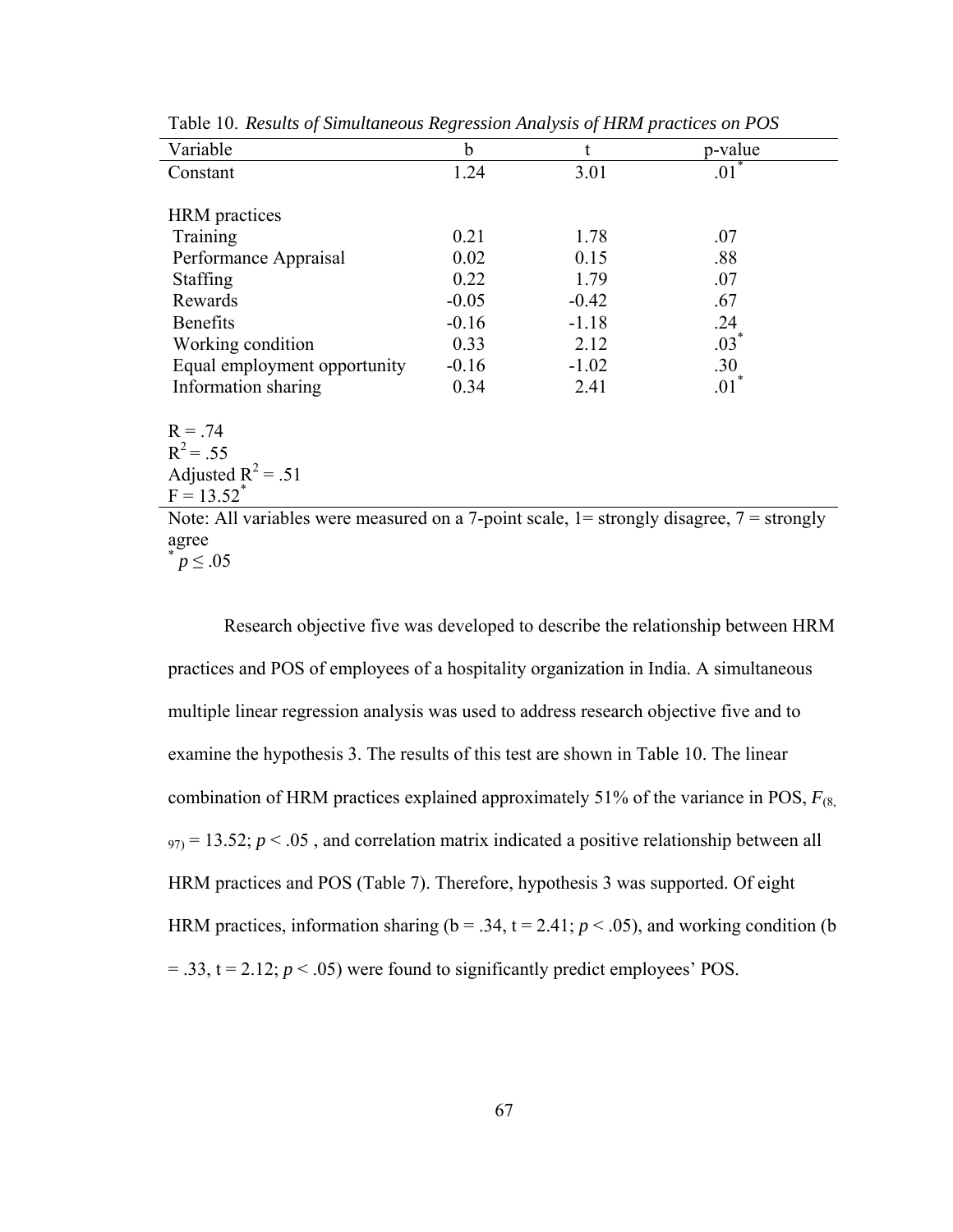Research objective six sought to describe the mediating effect of POS on the relationship between HRM practices and OC of employees of a hospitality organization in India.

To test the mediating effect of POS on the relationship between HRM practices and OC, a summated scale of HRM practices was used. All eight HRM practices were combined into one single variable, HRM. As the purpose of the test was to examine whether POS mediated the influence of employee perceptions of the organization's HRM practices, on employees' commitment level.

The general test for mediation is to examine the relation between the predictor and the criterion variables, the relation between the predictor and the mediator variables, and the relation between the mediator and the criterion variables. All of these correlations should be significant. The relation between predictor and criterion should be reduced after controlling the relation between the mediator and criterion variables (Baron & Kenny, 1986). The mediating effect of POS on the relationship between HRM practices and OC was examined with four stages as suggested by Baron and Kenny (1986).

The results of the mediating analysis are presented in Table 11. First, to examine the relationship between the predictor (HRM practices) and the criterion (OC) variables, a simultaneous linear regression analysis was conducted. It was found that 22% of the variance in OC was predicted by HRM practices, and the regression coefficient of HRM practices was significant ( $b = .33$ ,  $t = 5.30$ ;  $p < .05$ ). Second, using a simultaneous linear regression analysis to examine the relationship between predictor (HRM practices) and mediator variables (POS), it was found that 46% of the variance in POS was predicted by HRM practices and HRM practices significantly predicted POS ( $b = .77$ ,  $t = 9.05$ ; *p*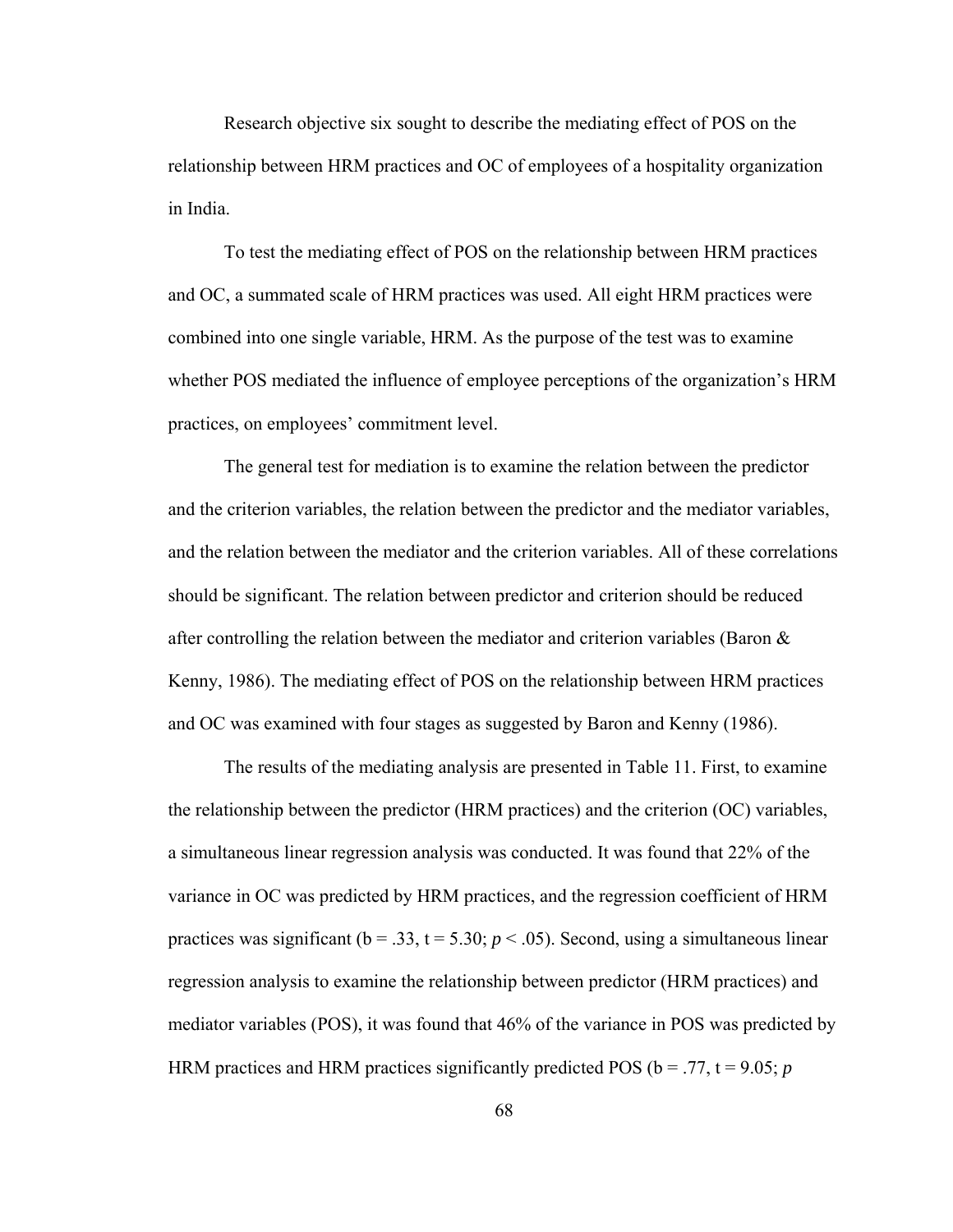< .05). Third, to examine the relationship between the mediator (POS) and the criterion variables (OC), another simultaneous linear regression analysis was conducted. It was found that 22% of the variance in OC was predicted by POS, and the regression coefficient of POS was significant ( $b = .28$ ,  $t = 5.97$ ;  $p < .05$ ). As suggested by Baron and Kenny (1986) all the relationships were significant. Forth, to examine the relationship between the predictor (HRM practices) and the criterion variables (OC), after controlling the relation between the mediator (POS) and the criterion variables (OC), a hierarchical linear regression analysis was conducted. It was found that HRM practices became insignificant, after POS was controlled ( $b = .13$ ,  $t = 1.64$ ;  $p > .05$ ). The results indicated that POS had a significant complete mediating effect on the relationship between HRM practices and OC. Therefore, hypothesis 4 was supported, which states that POS will mediate the relationship between HRM practices and OC.

|                      | Stage 1                |      | Stage 2    |      | Stage 3       |           | Stage 4             |      |
|----------------------|------------------------|------|------------|------|---------------|-----------|---------------------|------|
| Variables            | ОC                     |      | <b>POS</b> |      |               | <b>OC</b> | ОC                  |      |
|                      | n                      |      | h          |      | h             |           |                     |      |
| Constant             | $2.68*$                | 9.23 | $1.39^*$   |      | 3.50 $2.80^*$ | 11.71     | $\overline{2.32}^*$ | 8.01 |
| <b>HRM</b> practices | $0.33^*$ 5.30 $0.77^*$ |      |            | 9.05 |               |           | 0.13                | 1.64 |
| <b>POS</b>           |                        |      |            |      | $0.28^*$      |           | 5.97 $0.25^*$       | 3.67 |

Table 11. *Results of Regression Analysis of the Mediating Effect of POS on HRM practices and OC* 

Note: All variables were measured on a 7-point scale,  $1 =$  strongly disagree,  $7 =$  strongly agree.  $p^*$  *p* ≤ .05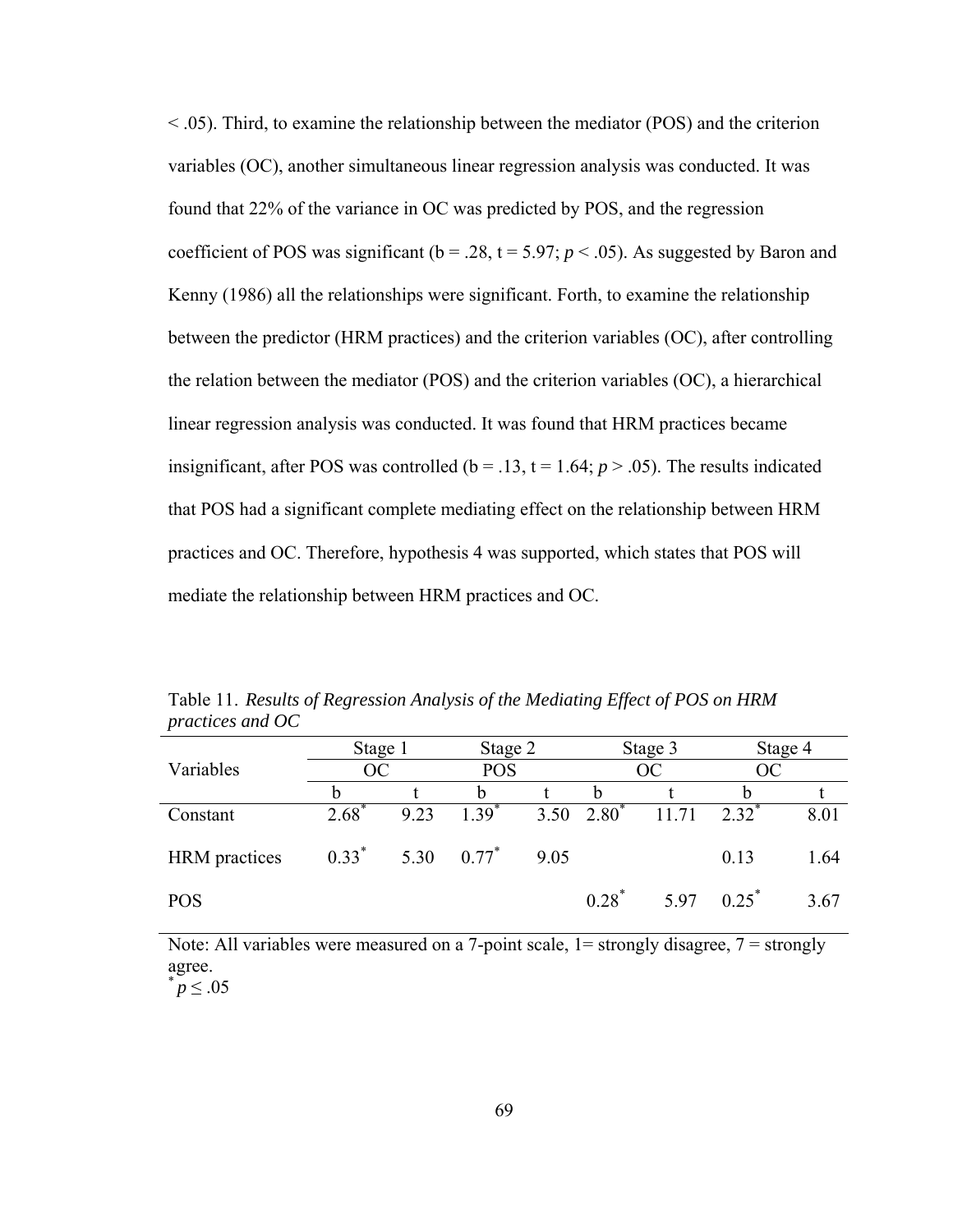Research objective seven and hypothesis 5 sought to describe the relationship between PC fulfilment and OC of employees of a hospitality organization in India. Using a simultaneous multiple linear regression analysis, research objective seven and hypothesis 5 were examined. Table 12 shows the results of this analysis.

| Variable                                                                                      | h    |       | p-value            |  |  |  |  |  |
|-----------------------------------------------------------------------------------------------|------|-------|--------------------|--|--|--|--|--|
| Constant                                                                                      | 4.18 | 48.96 | $.01$ <sup>*</sup> |  |  |  |  |  |
| PC Fulfilment                                                                                 | 0.15 | 2.27  | $.02^*$            |  |  |  |  |  |
| $R = .23$<br>$R^2 = .06$<br>Adjusted $R^2 = .05$<br>F = 5.16 <sup>*</sup>                     |      |       |                    |  |  |  |  |  |
| Note: All variables were measured on a 7-point scale, $1 =$ strongly disagree, $7 =$ strongly |      |       |                    |  |  |  |  |  |
| 0000                                                                                          |      |       |                    |  |  |  |  |  |

Table 12. *Results of Simultaneous Regression Analysis of PC fulfilment on OC* 

agree.  $p^* \ge 0.05$ 

The results indicated that 5% of the variance in OC was explained by PC fulfilment,  $F_{(1, 91)} = 5.16$ ;  $p < .05$ , and the regression coefficient of PC fulfilment was found to be significant ( $b = 0.15$ ,  $t = 2.27$ ;  $p < .05$ ). Therefore, hypothesis 5 was supported which states that PC fulfilment will be positively related to OC.

Research objective eight sought to describe the relationship between HRM practices and psychological contract fulfilment of employees of a hospitality organization in India. A simultaneous multiple linear regression analysis was used to address research objective eight and hypothesis 6, which proposed to describe the relationship between HRM practices and PC fulfilment of employees of a hospitality organization in India. As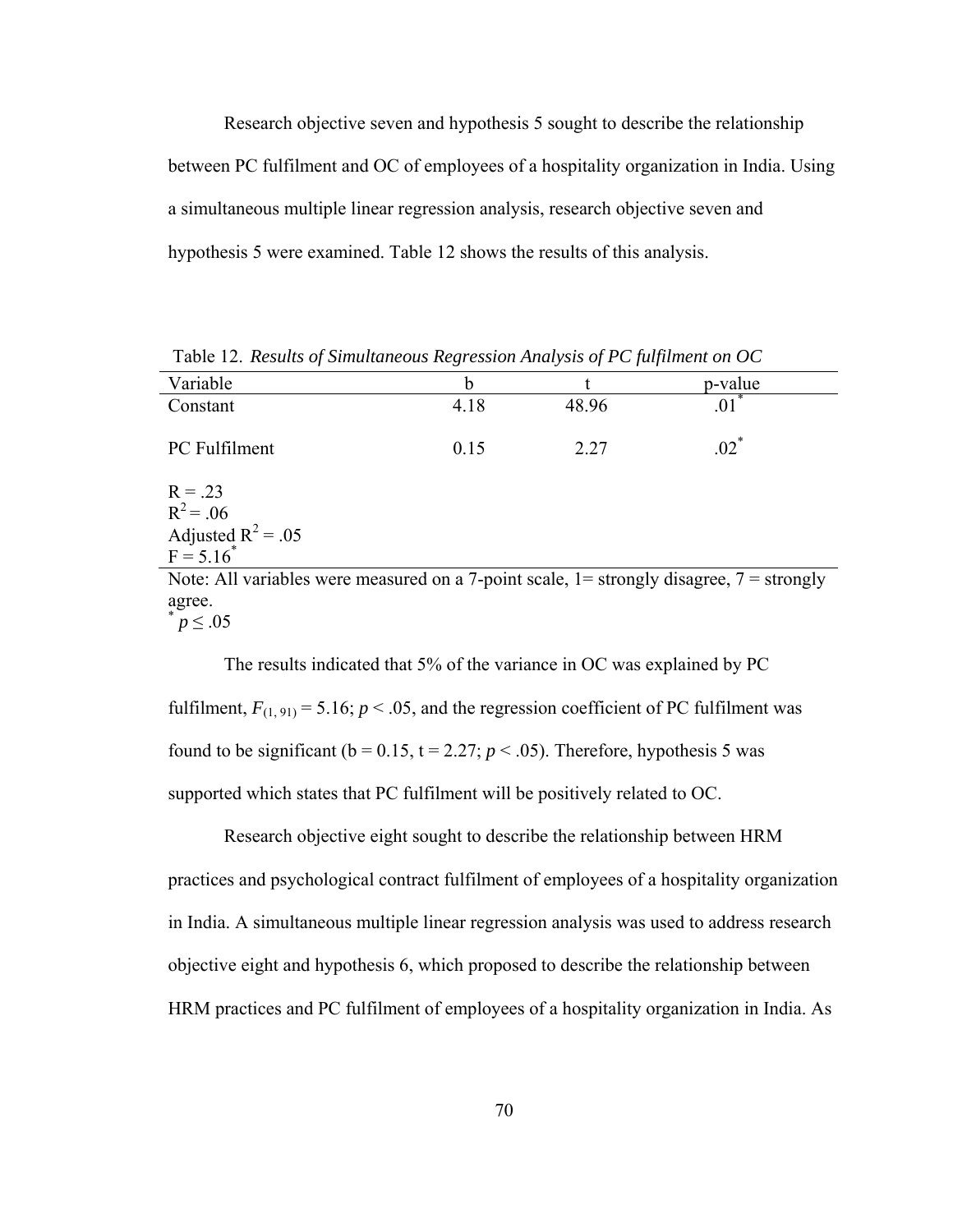Table 13 presents, approximately 10% of the variance in PC fulfilment was explained by HRM practices,  $F_{(8, 91)} = 2.19$ ,  $p < .05$ .

| Variable                                                                                    | b       |         | p-value |  |
|---------------------------------------------------------------------------------------------|---------|---------|---------|--|
| Constant                                                                                    | $-1.26$ | $-2.44$ | $.01*$  |  |
| <b>HRM</b> practices                                                                        |         |         |         |  |
|                                                                                             |         |         |         |  |
| Training                                                                                    | 0.01    | 0.10    | .92     |  |
| Performance Appraisal                                                                       | $-0.02$ | $-0.10$ | .91     |  |
| <b>Staffing</b>                                                                             | 0.23    | 1.47    | .14     |  |
| Rewards                                                                                     | 0.07    | 0.48    | .63     |  |
| <b>Benefits</b>                                                                             | 0.21    | 1.25    | .21     |  |
| Working condition                                                                           | $-0.19$ | $-0.98$ | .32     |  |
| Equal employment opportunity                                                                | $-0.17$ | $-0.87$ | .38     |  |
| Information sharing                                                                         | 0.12    | 0.67    | .50     |  |
| $R = .42$                                                                                   |         |         |         |  |
| $R^2 = .18$                                                                                 |         |         |         |  |
| Adjusted $R^2$ = .10                                                                        |         |         |         |  |
| $F = 2.19^*$                                                                                |         |         |         |  |
| Note: All variables were measured on a 7-point scale $1 =$ strongly disagree $7 =$ strongly |         |         |         |  |

Table 13. *Results of Regression Analysis of HRM practices on PC Fulfillment* 

: All variables were measured on a 7-point scale,  $I =$  strongly disagree,  $\ell$  = strongly agree.  $p \leq .05$ 

Therefore, hypothesis 6 was supported. However, of the eight HRM practices included in this study, none of the HRM practices significantly predicted PC fulfilment, rejecting hypothesis 6a through 6h.

Research objective nine and hypothesis 7 sought to describe the mediating effect of PC fulfilment on the relationship between HRM practices and OC of employees of a hospitality organization in India. To test the mediating effect of PC fulfilment on the relationship between HRM practices and OC, a summated scale of HRM practices was used.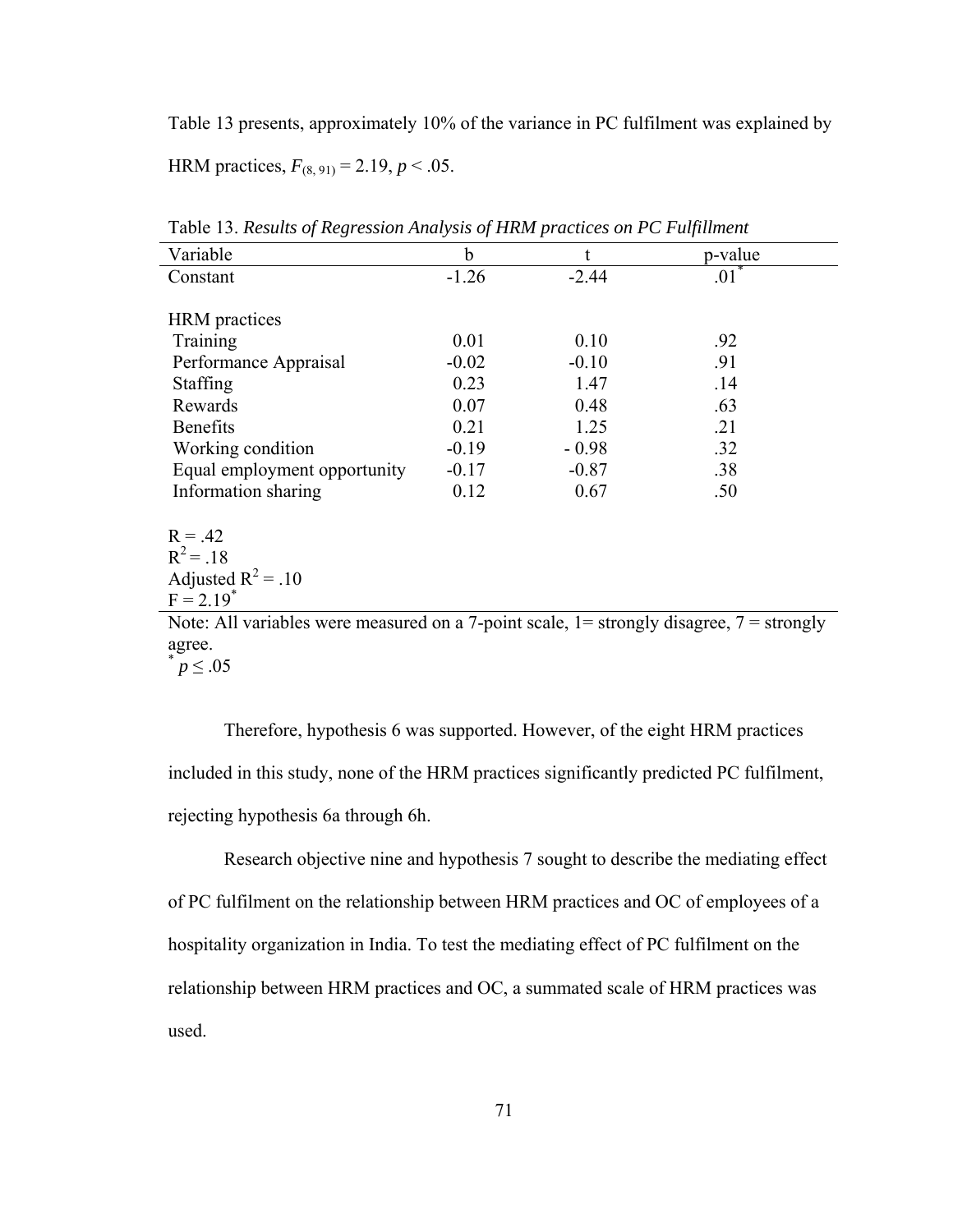|                      | Stage 1                |      | Stage 2              |                             | Stage 3   |       | Stage 4           |      |
|----------------------|------------------------|------|----------------------|-----------------------------|-----------|-------|-------------------|------|
| Variables            | <b>OC</b>              |      | PC Ful               |                             | <b>OC</b> |       | <b>OC</b>         |      |
|                      |                        |      |                      |                             |           |       |                   |      |
| Constant             | $2.68^{\degree}$       | 9.23 | $-1.71$ <sup>*</sup> | $-3.62$ $4.18$ <sup>*</sup> |           | 48.96 | 2.80 <sup>°</sup> | 9.20 |
| <b>HRM</b> practices | $0.33^*$ 5.30 $0.29^*$ |      |                      | 2.94                        |           |       | $0.29*$           | 4.68 |
| PC Ful               |                        |      |                      |                             | $0.15^*$  | 2.27  | 0.06              | 1.02 |

Table 14. *Results of Regression Analysis of the Mediating Effect of PC Fulfilment on HRM practices and OC* 

Note: All variables were measured on a 7-point scale,  $1 =$  strongly disagree,  $7 =$  strongly agree.  $p \leq .05$ 

The mediating effect of PC fulfilment on the relationship between HRM practices and OC was examined with four stages as suggested by Baron and Kenny (1986). The results of this analysis are presented in Table 14. First, to examine the relationship between the predictor (HRM practices) and the criterion (OC) variables, a simultaneous linear regression analysis was conducted. It was found that HRM practices significantly predicted OC ( $b = .33$ ,  $t = 5.30$ ;  $p < .05$ ). Second, using a simultaneous linear regression analysis to examine the relationship between predictor (HRM practices) and mediator variables (PC fulfilment), it was found that HRM practices significantly predicted PC fulfilment ( $b = 0.29$ ,  $t = 2.94$ ;  $p < 0.05$ ). Third to examine the relationship between the mediator (PC fulfilment) and the criterion variables (OC), a simultaneous linear regression analysis was conducted. It was found that PC Fulfilment significantly predicted OC ( $b = .15$ ,  $t = 2.27$ ;  $p < .05$ ). As suggested by Baron and Kenny (1986) all the relationships were significant. Forth, to examine the relationship between the predictor (HRM practices) and the criterion variables (OC), after controlling the relation between the mediator (PC fulfillment) and the criterion variables (OC), a hierarchical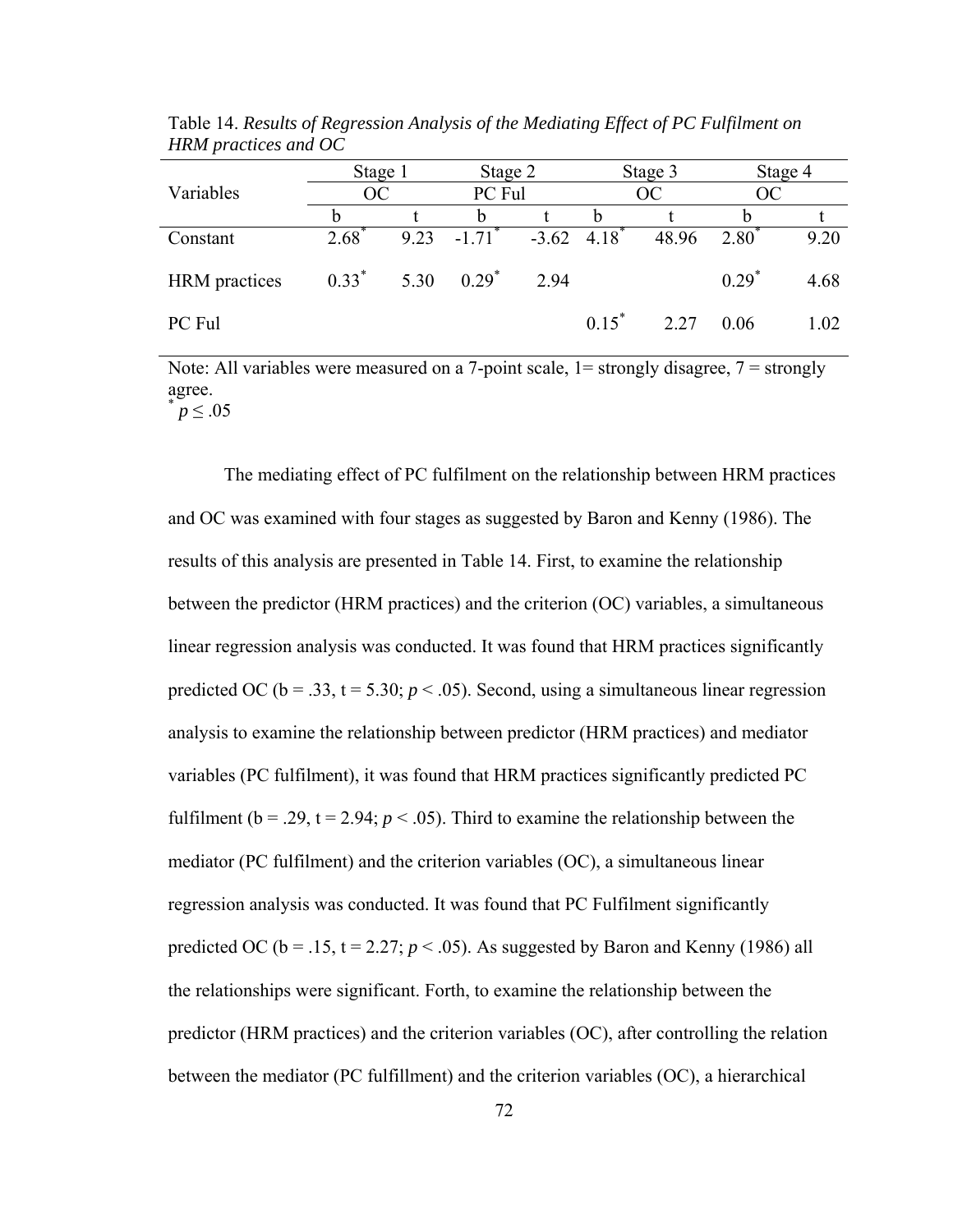linear regression analysis was conducted. It was found that HRM practices significantly predicted OC even when PC fulfilment was controlled ( $b = .29$ ,  $t = 1.02$ ;  $p < .05$ ). The results indicated that PC fulfilment had no significant mediating effect on the relationship between HRM practices and OC. Therefore, hypothesis 7 was not supported.

Research objective ten sought to describe the relationship between OC and intention to leave of employees of a hospitality organization in India.

Table 15. *Results of Regression Analysis of OC on Intention to Leave* 

| $\sim$                                                                    |         |         |                          |        |
|---------------------------------------------------------------------------|---------|---------|--------------------------|--------|
| Variable                                                                  | h       |         | p-value                  |        |
| Constant                                                                  | 6.34    | 8.08    | $.01$ <sup>*</sup>       |        |
| OC                                                                        | $-0.56$ | $-3.02$ | $.01^*$                  |        |
| $R = .31$<br>$R^2 = .09$<br>Adjusted $R^2 = .08$<br>F = 9.16 <sup>*</sup> |         |         |                          |        |
|                                                                           |         |         |                          |        |
| $\cdot$ $\cdot$ $\cdot$                                                   |         |         | $\overline{\phantom{0}}$ | $\sim$ |

Note: All variables were measured on a 7-point scale, 1 = strongly disagree, 7 = strongly agree.  $p \leq .05$ 

A simultaneous multiple linear regression analysis was conducted to address research objective ten and to test hypothesis 8. Table 15 presents the results of this analysis. The results indicated that OC explained approximately 8% of the variance in intention to leave,  $F_{(1, 90)} = 9.16$ ;  $p < .05$ , and the regression coefficient of OC was found to be significant ( $b = -0.56$ ,  $t = -3.02$ ;  $p < .05$ ). The correlation matrix indicated a negative relationship between OC and intention to leave (Table 7). Therefore, hypothesis 8 was supported which states that OC will have a negative relationship with intention to leave.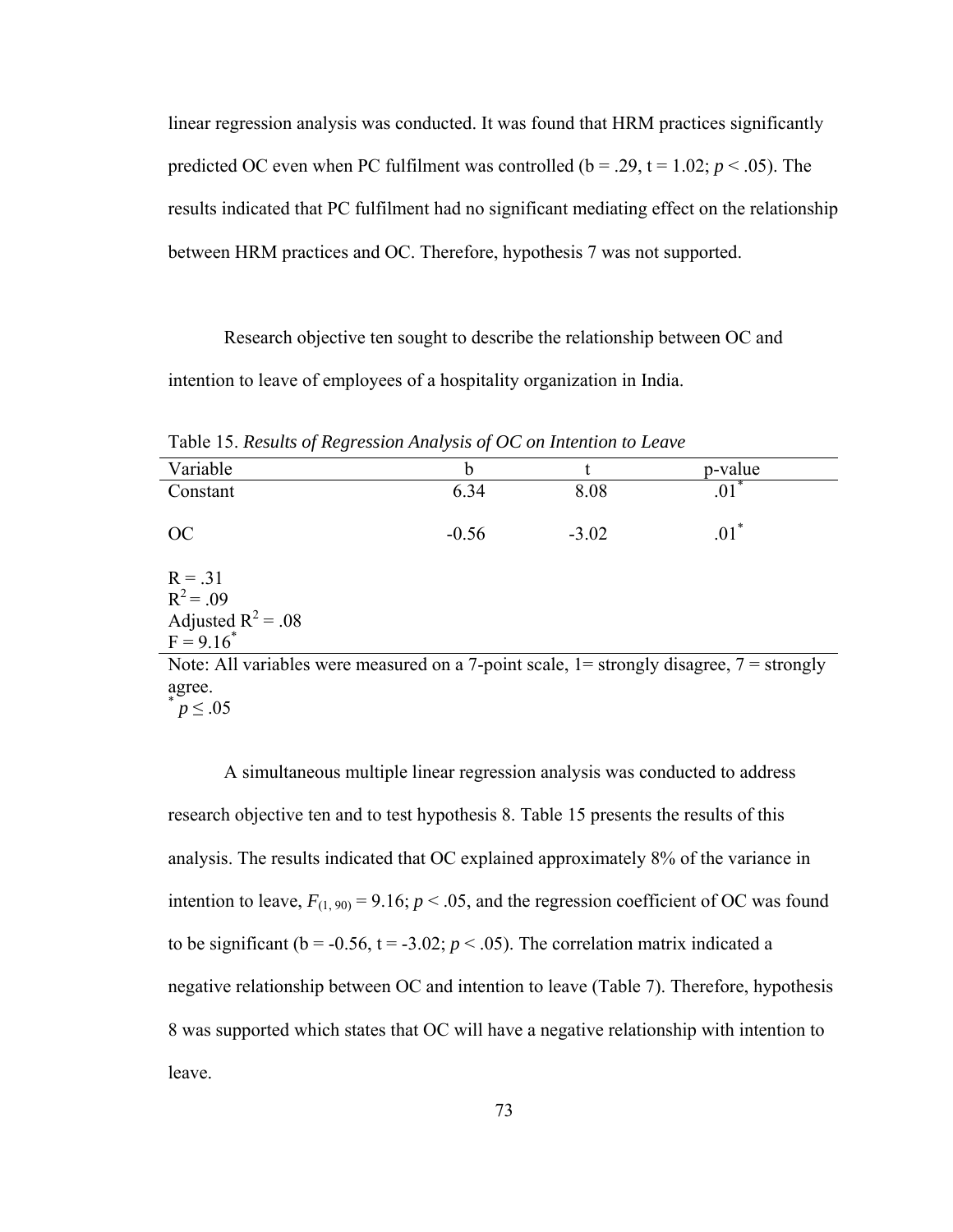# 4.5 Summary

The first section of this chapter presented the reliability estimates of all the variables included in the study. The second section of this chapter discussed the demographic characteristics of the subjects followed by a summary of descriptive analysis. In the third section of this chapter, results of hypothesis testing, based on the objectives of this survey, were presented.

The implications of the results are presented in Chapter 5.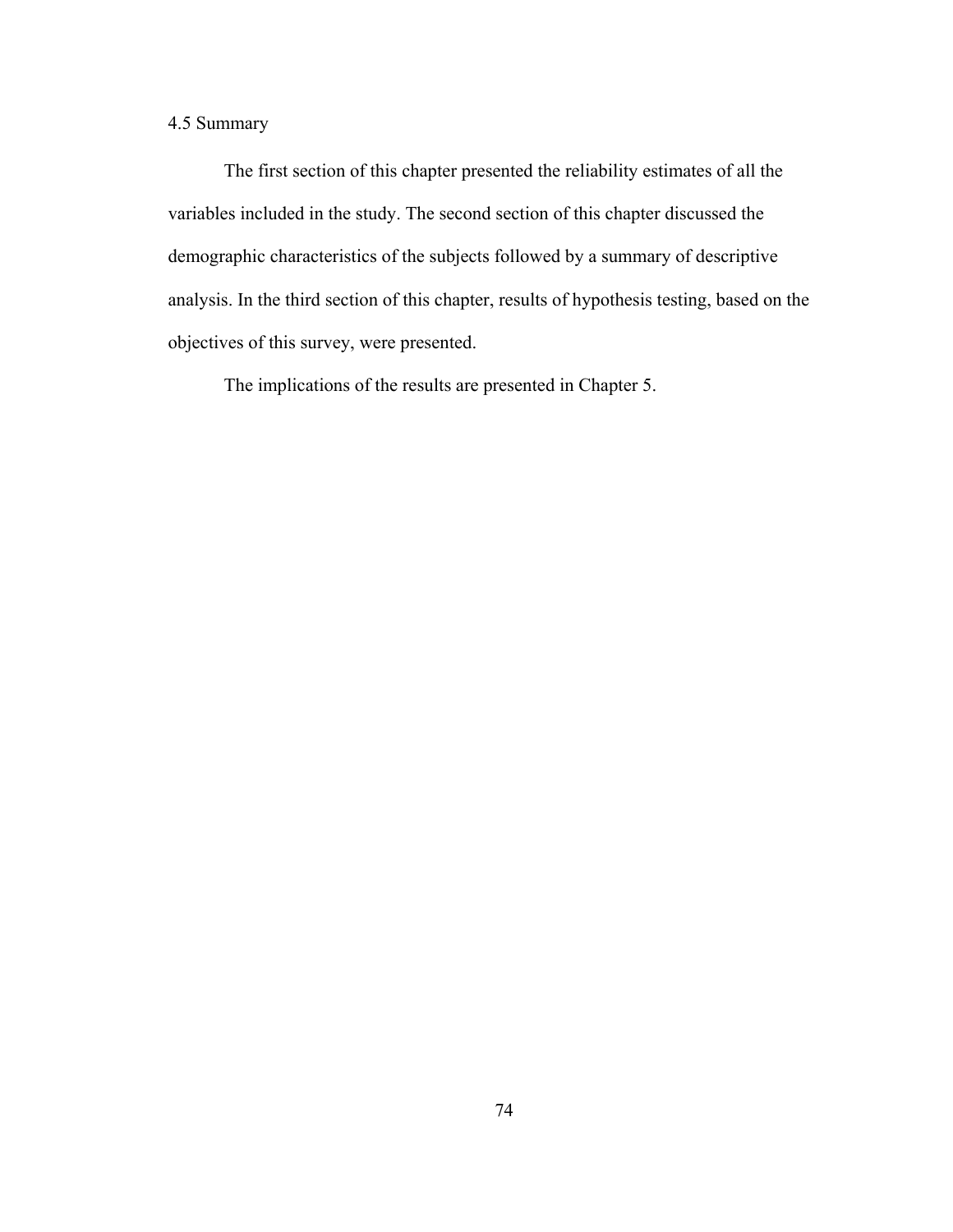## **CHAPTER 5**

## **DISCUSSION AND CONCLUSIONS**

# 5.1 Introduction

This chapter summarizes and discusses the findings of this study. The first section presents the summary of the study. The second section summarizes the results of each hypothesis. The third section of this chapter presents the general implications suggested by the findings of the study. The fourth section addresses the limitations of the study. Finally, the last section of this study presents a number of recommendations for future study.

# 5.2 Summary of the Study

This study investigated the impact of human resource management (HRM) practices on employees' organizational commitment (OC), and the effects of employees' commitment level on their intention to leave. The fundamental objective of this research was to study the impact of HRM practices as a critical tool to make employees of an organization more committed to the organization, which in turn would decrease employee intention to leave the organization. The contribution of this study was to examine the mediating effects of perceived organizational support (POS) and psychological contracts (PCs) on the relationship between HRM practices and OC.

There were four main goals in this study. The first goal was to examine the influence of HRM practices on POS to find whether employees consider HRM practices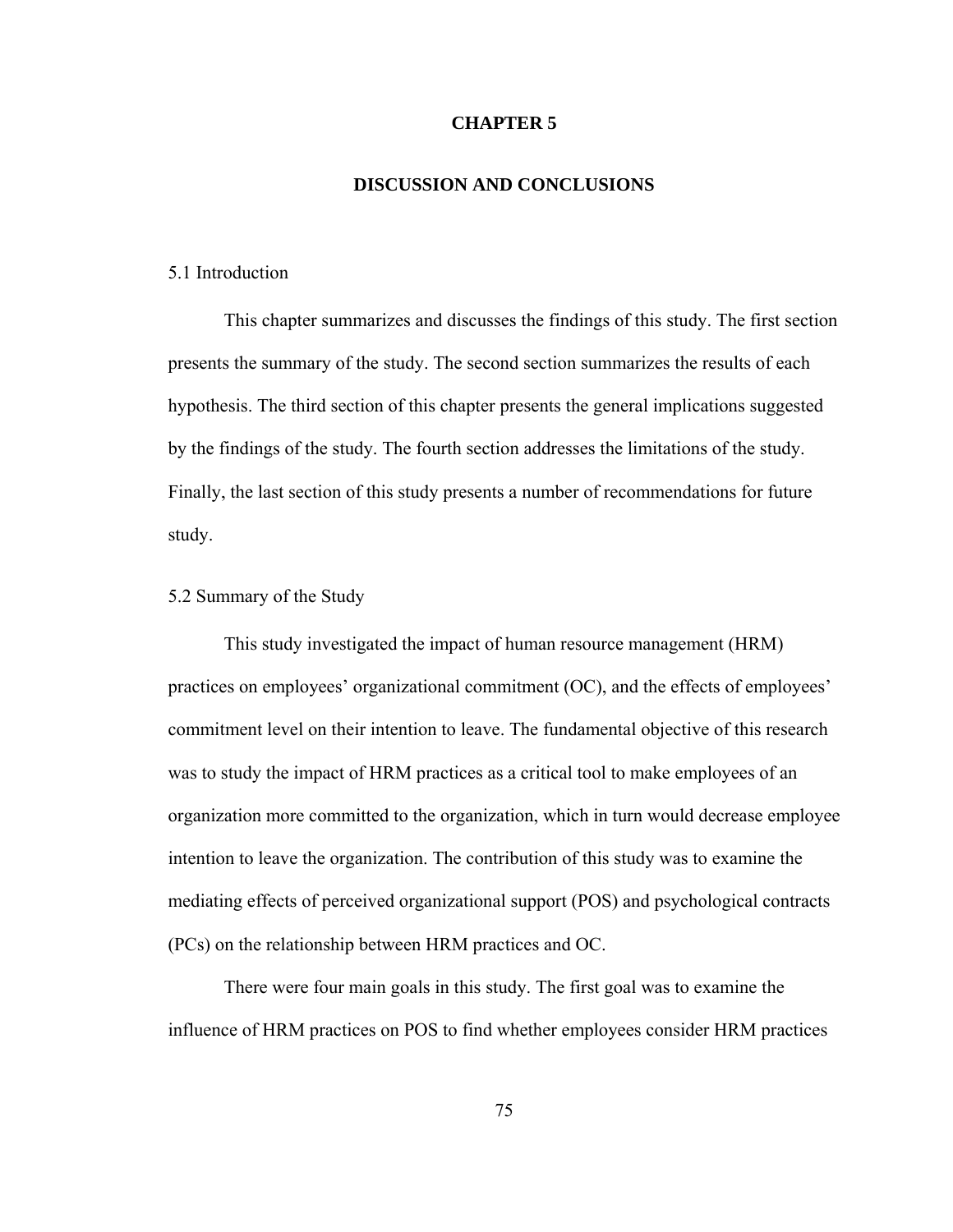as support from the organization and whether they believe that their employers express their commitment to them through its HRM practices.

The second goal was to examine the mediating effect of POS on the relationship between HRM practices and OC to find that when employees believe that the organization intends to support them and expresses its commitment to its employees through its HRM practices, whether these employee beliefs makes the employees more committed to the organization. Most of the previous researches in this area have been conceptual. There has been very little empirical work in this area. Few researches studied the influence of HRM practices on POS, and the studies either used overall employee perceptions about HRM practices effectiveness of organizations to study the influence of HRM practices on POS or used only some of HRM practices such as promotion, training or development. First, a company uses a set of diverse HRM practices, and not a single HRM practice, and hence HRM practices in organizations tend to be related, particularly when they are apart of a coordinated system (Huselid, 1995). Therefore, it is more important to study the influence of several HRM practices together on POS rather than individually as has been the case in most previous studies. Second, using overall employee perceptions about HRM practices effectiveness of organizations to study the influence of HRM practices on POS, will not be effective. These studies can only indicate the influence of overall employee perceptions about the HRM practices in their organization on POS, but cannot examine the influence of the specific HRM practices included in the bundle on POS. Therefore, using this method, (1) significant predictors of POS cannot be found, (2) which HRM practices are working for the organization and which are not, cannot be predicted, (3) HRM practices which the employees consider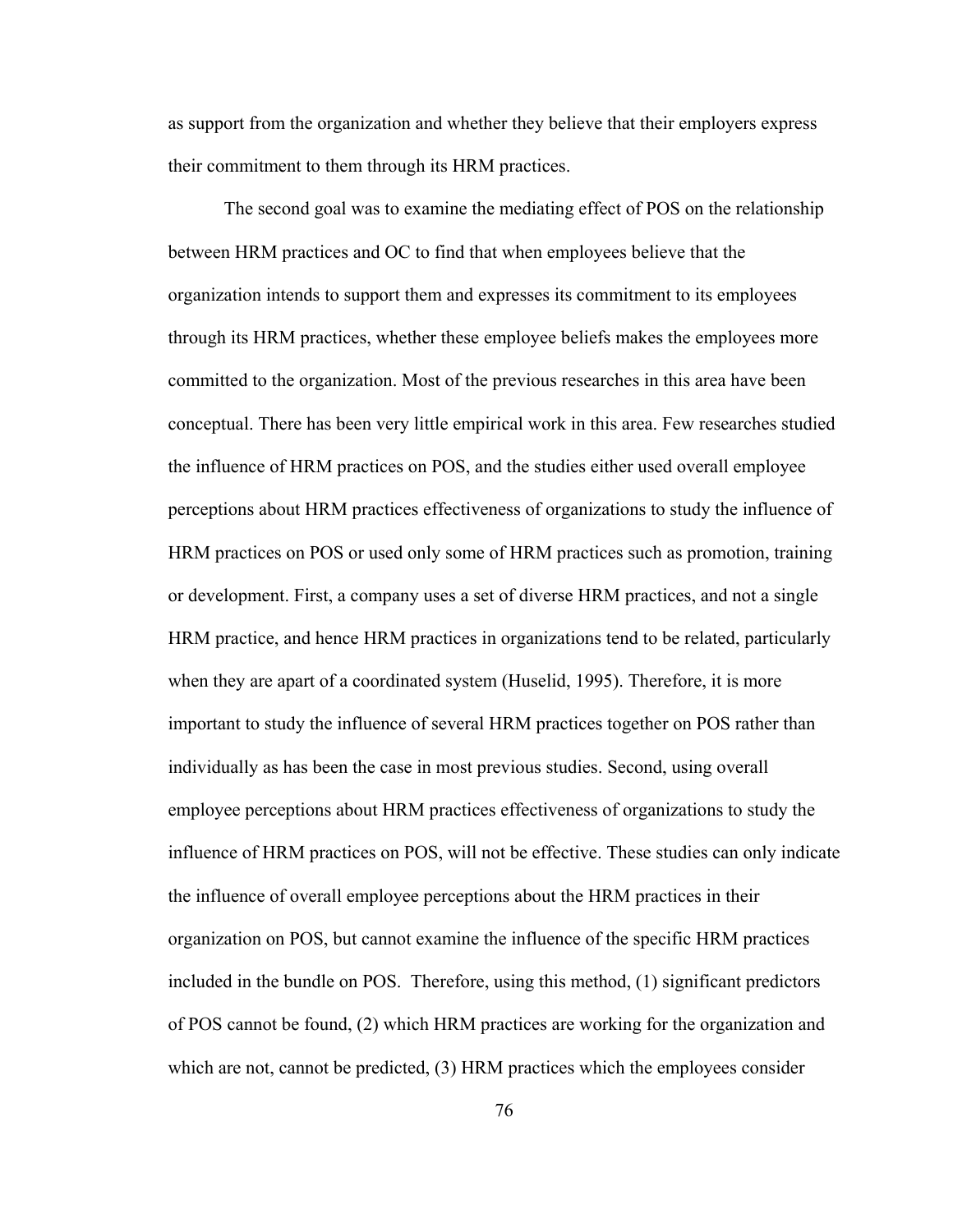important and which make the employees believe that the organization is supporting them, cannot be predicted. All HRM practices do not work for an organization, therefore this study rectified the issues by including a set of diverse HRM practices. Eight HRM practices were included in this study to examine the relationship of each HRM practice with POS.

The third goal was to examine the influence of HRM practices on psychological contracts in order to find whether employees consider HRM practices as an important tool in building their psychological contracts. Guzzo and Noonan (1994) considered HRM practices as a communication channel between employer and employees. Scholars have argued that HRM practices can send strong messages to individuals regarding what an organization expects of them and what they can expect in return, and hence HRM practices are seen to play an important role as message senders, shaping terms of the psychological contracts (Rousseau & Wade-Benzoni, 1994). Therefore, several studies proposed HRM practices as critical influencing factors on PCs but this research area lacks empirical work.

The fourth goal was to examine the mediating effect of PCs on the relationship between HRM practices and OC, to find that when employees believe that their employers have fulfilled all its promised obligations and the psychological contract is fulfilled, whether it makes the employees more committed to the organization. Employees develop psychological contracts based on the contributions they believe they owe to the organization and the inducements they believe are owed in return (Rousseau, 1989). HRM practices play an important role as message senders, shaping terms of the psychological contracts (Rousseau & Wade-Benzoni, 1994). Based on their PCs,

77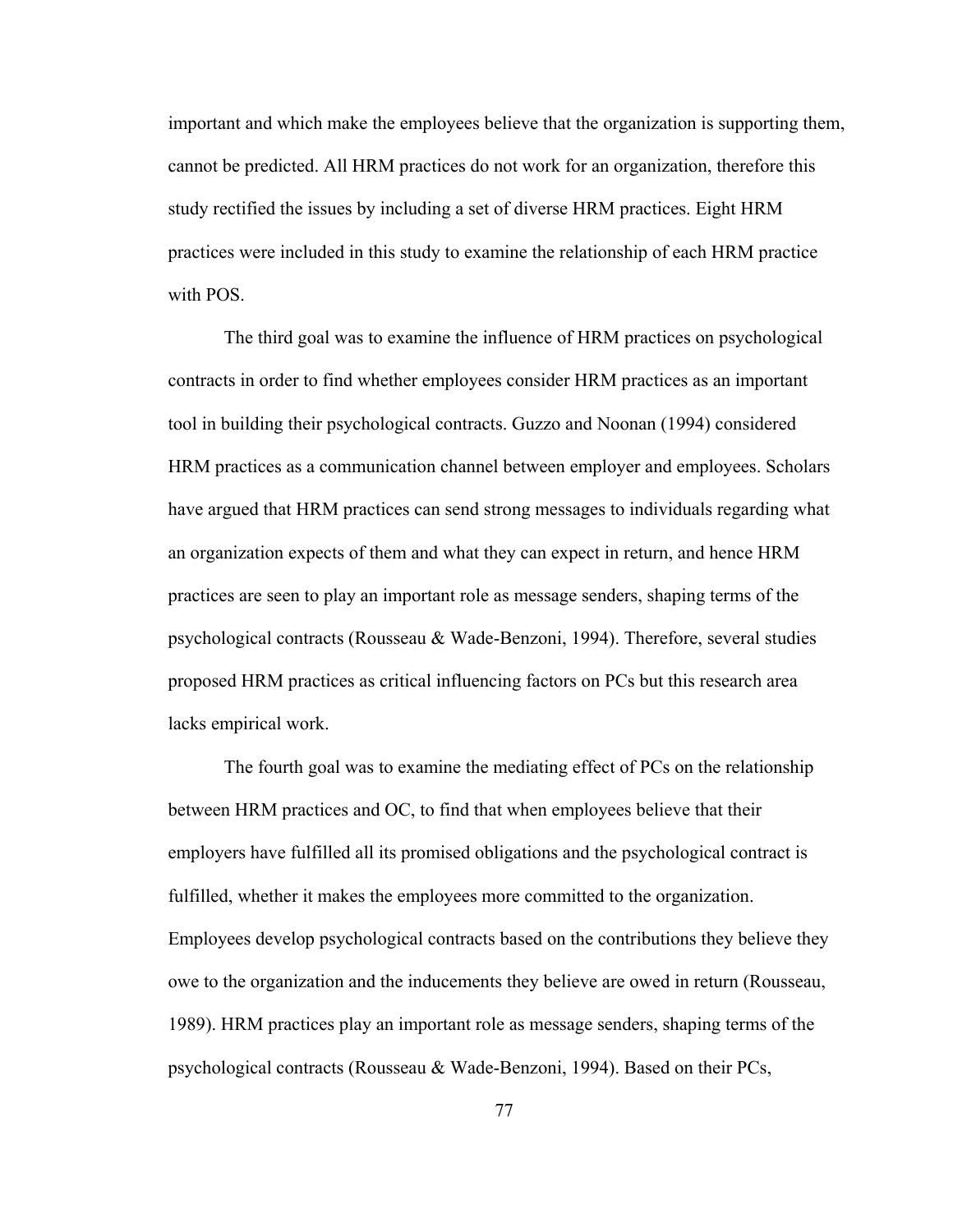employees tend to hold beliefs regarding the inducements the organization is obligated to provide and to what extent the organization has actually fulfilled their obligations (Robinson et al., 1994). When employees believe that the organization has fulfilled their obligations, they become more committed to the organization (Coyle-Shapiro & Kessler, 2000). Therefore, based on propositions made in prior studies, there is evidence of PCs mediation on HRM practices and OC. Therefore, PCs may mediate the relationship between HRM practices and OC. There has been no empirical research considering PCs to mediate the relationship between HRM practices and OC.

Eight HRM practices were included to study the influence of each HRM practice on POS and PC fulfilment, instead of using HRM practices as a whole or using some specific HRM practices as used in previous studies: training, performance appraisal, staffing, benefits, rewards, working condition, equal employment opportunity and information sharing. The HRM practices were included based on thorough literature review, and based on their impact on organizational commitment, intention to leave, POS and PCs. Staffing, training, equal employment opportunities, and good and safe working conditions were included from Edgar and Geare's (2005) study of the influence of HRM practices on OC. It was found that all four HRM practices had a significant positive relationship with OC. Performance appraisal effectiveness was included from Chang's (2005) study of the influence of employees' overall perception about the organization's HRM practices on OC. Information sharing was included because a study by Kinicki et al. (1992) proposed the influence of information sharing on POS. Benefits was included because a conceptual study by Lucero and Allen (1994) proposed benefits as influencing factors reducing employee-employer conflicts. Rewards was included in this study based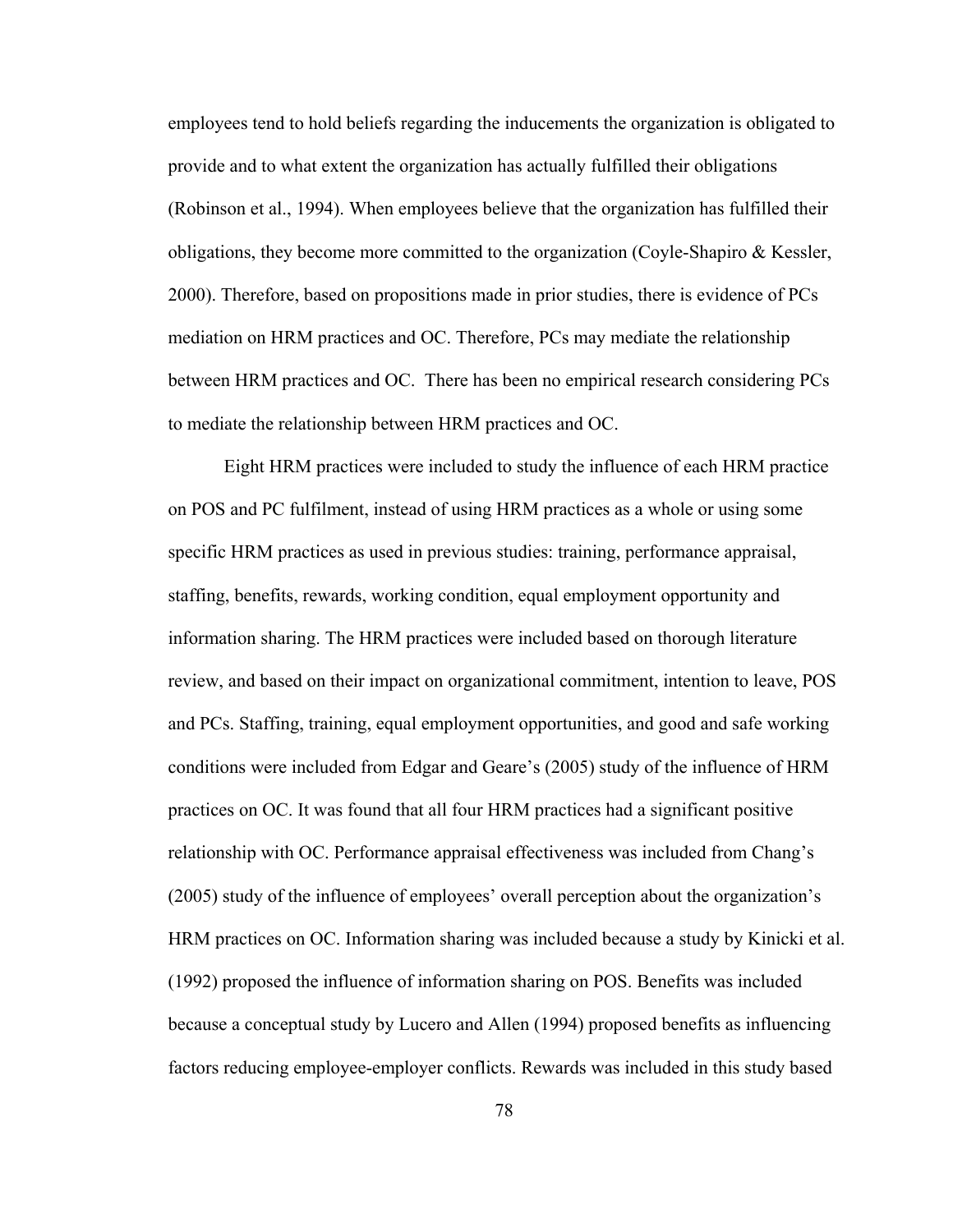on the support from prior studies, which proposed that performance rewards like promotion, profit sharing, benefits and opportunities results in positive attitudes and behaviour (Landau & Hammer, 1986; Coyle-Shapiro et al., 2002). A total of eight hypotheses were developed in this study. Hierarchical linear regression analysis was employed to test the hypotheses. As shown in Table 14, the summaries of findings from testing the hypotheses are presented in the following section.

| Hypotheses       |                                                                          | Supported      |
|------------------|--------------------------------------------------------------------------|----------------|
| H1               | HRM practices will be positively related to OC.                          | Yes            |
| H <sub>1</sub> a | Training will be positively related to OC                                | N <sub>0</sub> |
| H <sub>1</sub> b | Performance appraisal will be positively related to OC                   | Yes            |
| H <sub>1c</sub>  | Staffing will be positively related to OC                                | N <sub>o</sub> |
| H <sub>1</sub> d | Rewards will be positively related to OC                                 | N <sub>o</sub> |
| H <sub>1</sub> e | Benefits will be positively related to OC                                | N <sub>o</sub> |
| H <sub>1f</sub>  | Working condition will be positively related to OC                       | N <sub>0</sub> |
| H1g              | Equal employment opportunity will be positively related to OC            | N <sub>o</sub> |
| H1h              | Information sharing will be positively related to OC                     | N <sub>0</sub> |
| H <sub>2</sub>   | POS will be positively related to OC                                     | Yes            |
| H <sub>3</sub>   | HRM practices will be positively related to POS                          | Yes            |
| H <sub>3</sub> a | Training will be positively related to POS                               | N <sub>o</sub> |
| H <sub>3</sub> b | Performance appraisal will be positively related to POS                  | N <sub>o</sub> |
| H <sub>3c</sub>  | Staffing will be positively related to POS                               | N <sub>0</sub> |
| H <sub>3</sub> d | Rewards will be positively related to POS                                | N <sub>o</sub> |
| H <sub>3</sub> e | Benefits will be positively related to POS                               | N <sub>0</sub> |
| H3f              | Working condition will be positively related to POS                      | Yes            |
| H3g              | Equal employment opportunity will be positively related to POS           | N <sub>o</sub> |
| H3h              | Information sharing will be positively related to POS                    | Yes            |
| H <sub>4</sub>   | POS will mediate the relationship between HRM practices and<br><b>OC</b> | Yes            |
| H <sub>5</sub>   | PC fulfilment will be positively related to OC                           | Yes            |
| H <sub>6</sub>   | HRM practices will be positively related to PCs                          | Yes            |
| H <sub>6</sub> a | Training will be positively related to PCs                               | N <sub>o</sub> |

Table 16. *Summary of the Results of Testing the Hypothesis*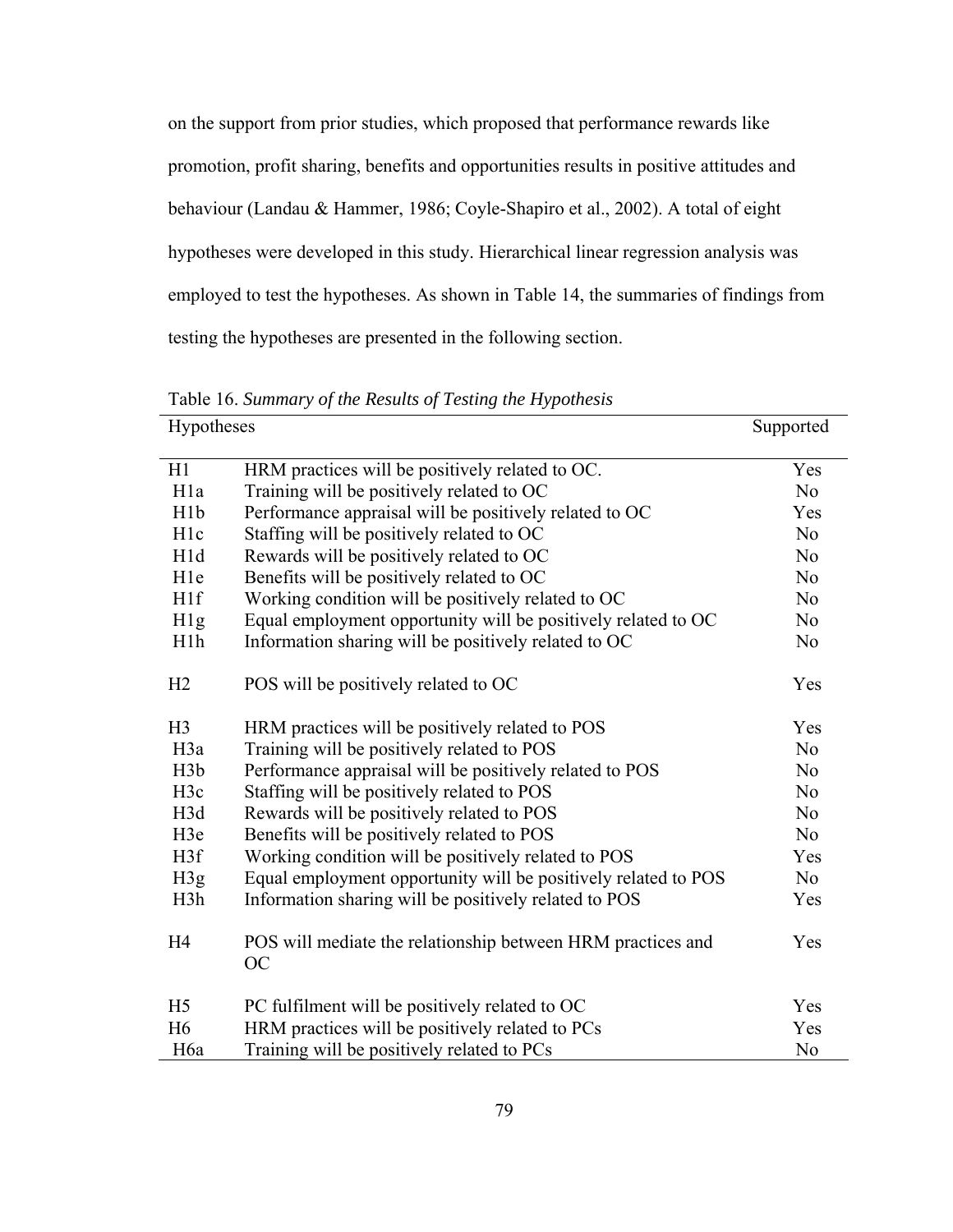| H <sub>6</sub> b | Performance appraisal will be positively related to PCs                           | N <sub>0</sub> |
|------------------|-----------------------------------------------------------------------------------|----------------|
| H <sub>6</sub> c | Staffing will be positively related to PCs                                        | N <sub>0</sub> |
| H <sub>6</sub> d | Rewards will be positively related to PCs                                         | N <sub>0</sub> |
| H <sub>6</sub> e | Benefits will be positively related to PCs                                        | No             |
| H <sub>6</sub> f | Working condition will be positively related to PCs                               | N <sub>0</sub> |
| H6g              | Equal employment opportunity will be positively related to PCs                    | No             |
| H <sub>6</sub> h | Information sharing will be positively related to PCs                             | N <sub>o</sub> |
| H7               | PCs will mediate the relationship between HRM practices and<br>OC                 | N <sub>0</sub> |
| H8               | OC will be negatively related to employee's IL                                    | Yes            |
|                  | Note: HRM = Human Resource Management; $OC = Organizational$ Commitment; $POS =$  |                |
|                  | Perceived Organizational Support; $PCs = Psychology$ Contracts; IL = Intention to |                |
| Leave.           |                                                                                   |                |

Table 16. *Summary of the Results of Testing the Hypothesis (cont)* 

#### 5.3 Discussion of Findings of the Study

# Hypothesis 1: HRM practices will be positively related to OC.

The hypothesis was supported by the current data. A significant link was found between HRM practices and organizational commitment. The findings suggest that greater use of HRM practices would make the employees more committed to the organization. The finding is consistent with a study by Edgar and Geare (2005) which found significant effect of four HRM practices on OC.

The interesting finding of this study is the significant direct effect of HRM practices on OC, but out of eight HRM practices only performance appraisal emerged as a significant predictor of OC. The effect of HRM practices in a bundle is important because an organization uses several HRM practices and not a single HRM practice. These findings suggest that HRM practices are important determinants of OC. The findings are consistent with a study by Edgar and Geare (2005) which suggests that it is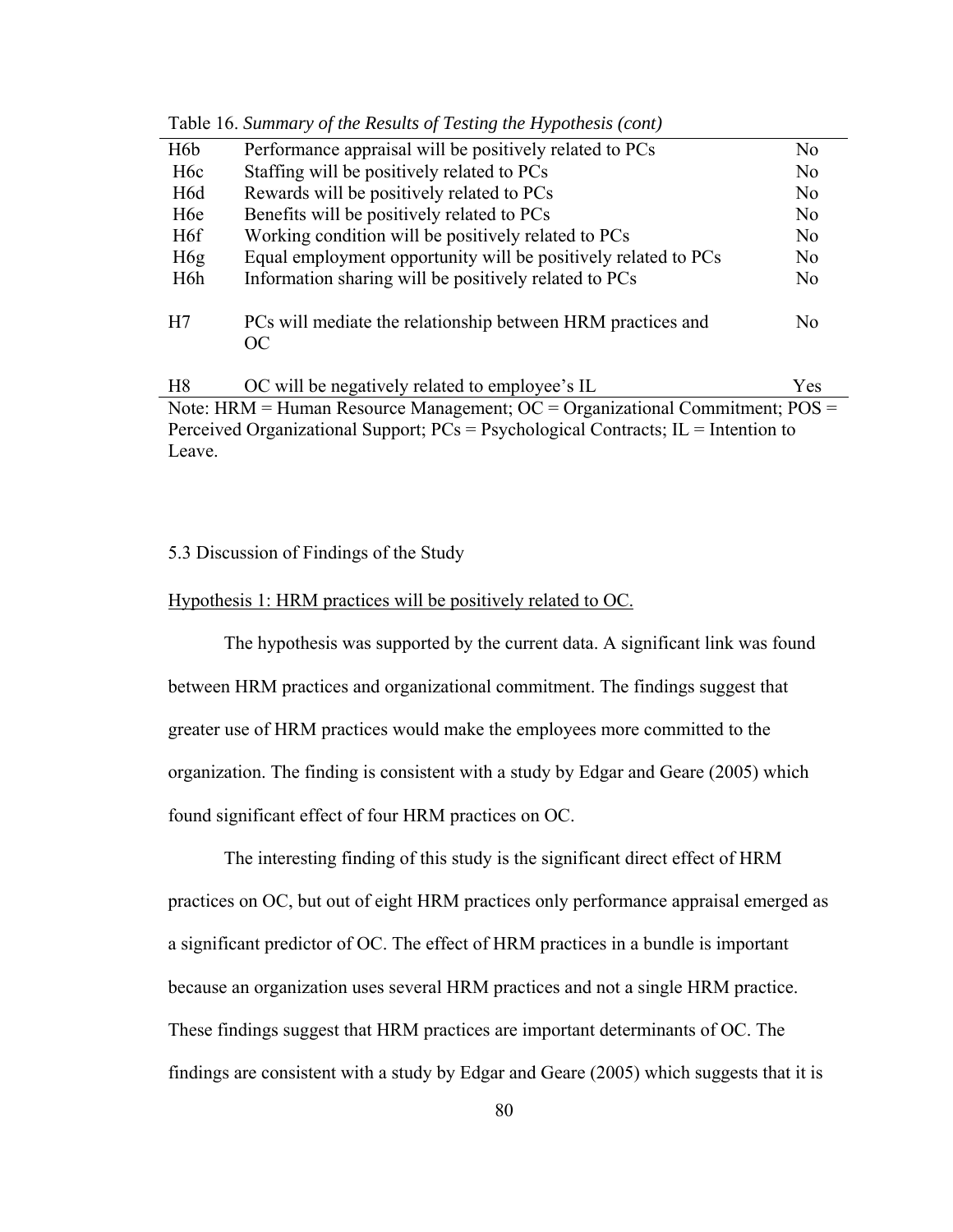the quality of practice that counts and not the quantity. As suggested by Edgar and Geare (2005) HR managers need to conduct regular attitudinal surveys to assess employee reactions to current HRM practices and try to find out what is working and what is not. Hypothesis 1a: Training will be positively related to OC.

The hypothesis was not supported by the current data. Therefore, no direct relationship between training and OC was found in this study. Employees perceive training as a support from the organization, and this belief makes them more committed to the organization (Bartlett, 2001). A significant positive relationship between training and OC was reported by Bartlett (2001) and the findings suggested that greater use of training will make employees more committed to the organization. However, the result of this study was not consistent with the findings in the study by Bartlett (2001). One reason may be that unlike Bartlett's study which examined only the influence of training on commitment, this study examined the influence of several HRM practices together. Because so many variables were included in the analysis, training did not emerge as a significant predictor. Moreover, one of the limitations in this study is the low tolerance values indicating collinearity. Therefore, this gives scope for future studies to re-examine training with other HRM practices, independent of multicollinearity.

#### Hypothesis 1b: Performance Appraisal will be positively related to OC.

The hypothesis was supported by the current data. Therefore, a direct relationship between performance appraisal and organizational commitment was found in this study. The finding could not be compared with other studies as there is little research studying this relationship. However, Chang (2005), found a significant influence of company's commitment HRM bundle on employees' overall perception of HR effectiveness and a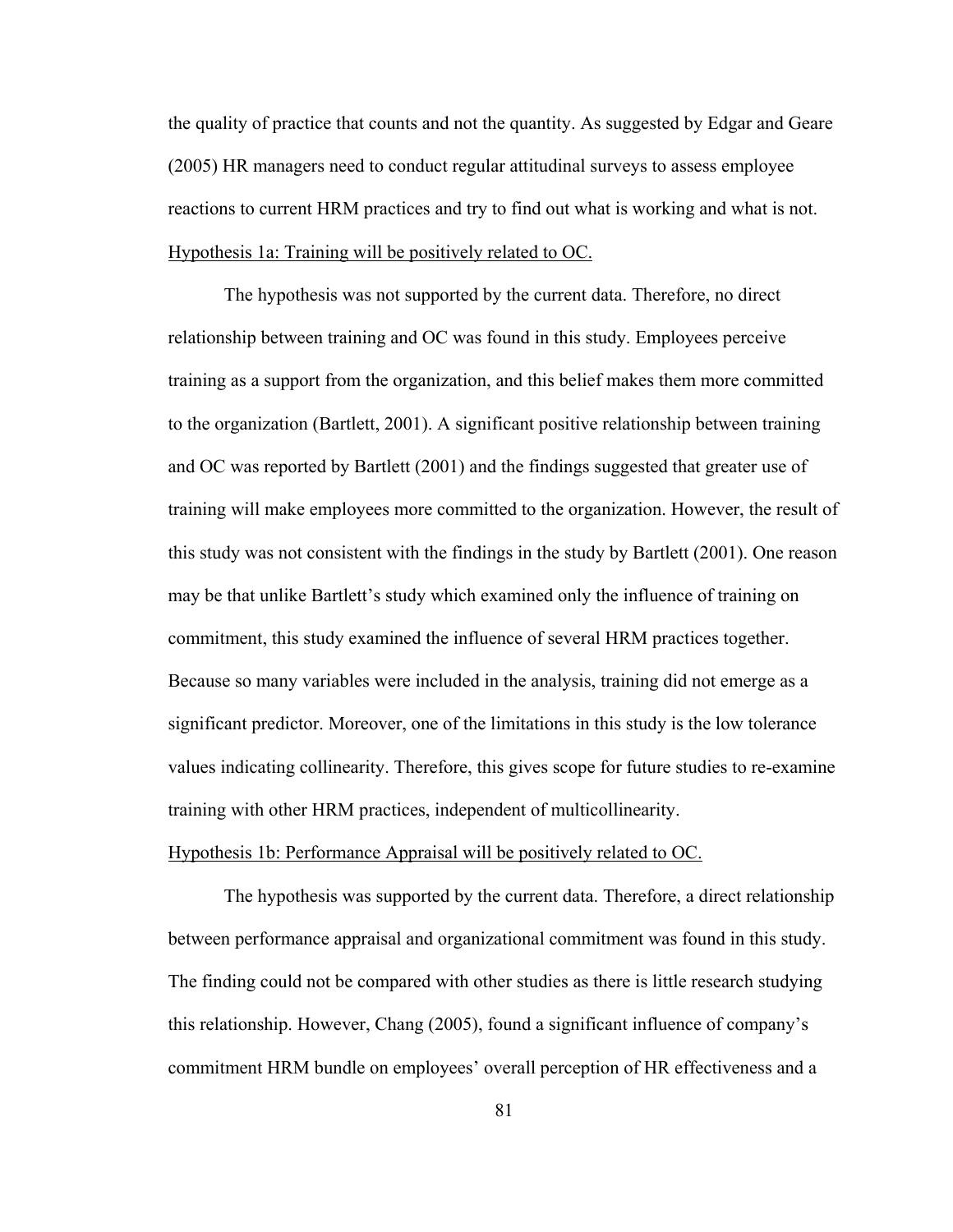significant influence of employees' overall perception on their organizational commitment. Chang (2005) included performance appraisal as one of the HRM practices in the commitment HRM bundle and the findings suggested that greater use of HRM practices would make the employees more committed to the organization. However, individual influence of performance appraisal on OC was not examined in his study. Thus this study adds to Chang's (2005) study finding a significant influence of performance appraisal on employees' commitment level, indicating that greater use of performance appraisal can make employees more committed to the organization.

# Hypothesis 1c: Staffing will be positively related to OC.

A direct effect of staffing on organizational commitment was not found in this study. This result does not support the findings in a study by Edgar and Geare (2005) which found a significant positive relationship between recruitment and selection (staffing) and organizational commitment, indicating that greater use of staffing would lead to a higher employee commitment level. One reason may be high multicollinearity among the HRM practices.

# Hypothesis 1d: Rewards will be positively related to OC.

The hypothesis was not supported by the current data. Therefore, a direct relationship between rewards and organizational commitment was not found in this study. The finding could not be compared with other studies, as there is little empirical research studying the relationship between HRM practices (rewards) and employee attitudes (organizational commitment). Therefore, the assumption, that greater use of rewards would make the employees more committed to the organization, was not supported in this study.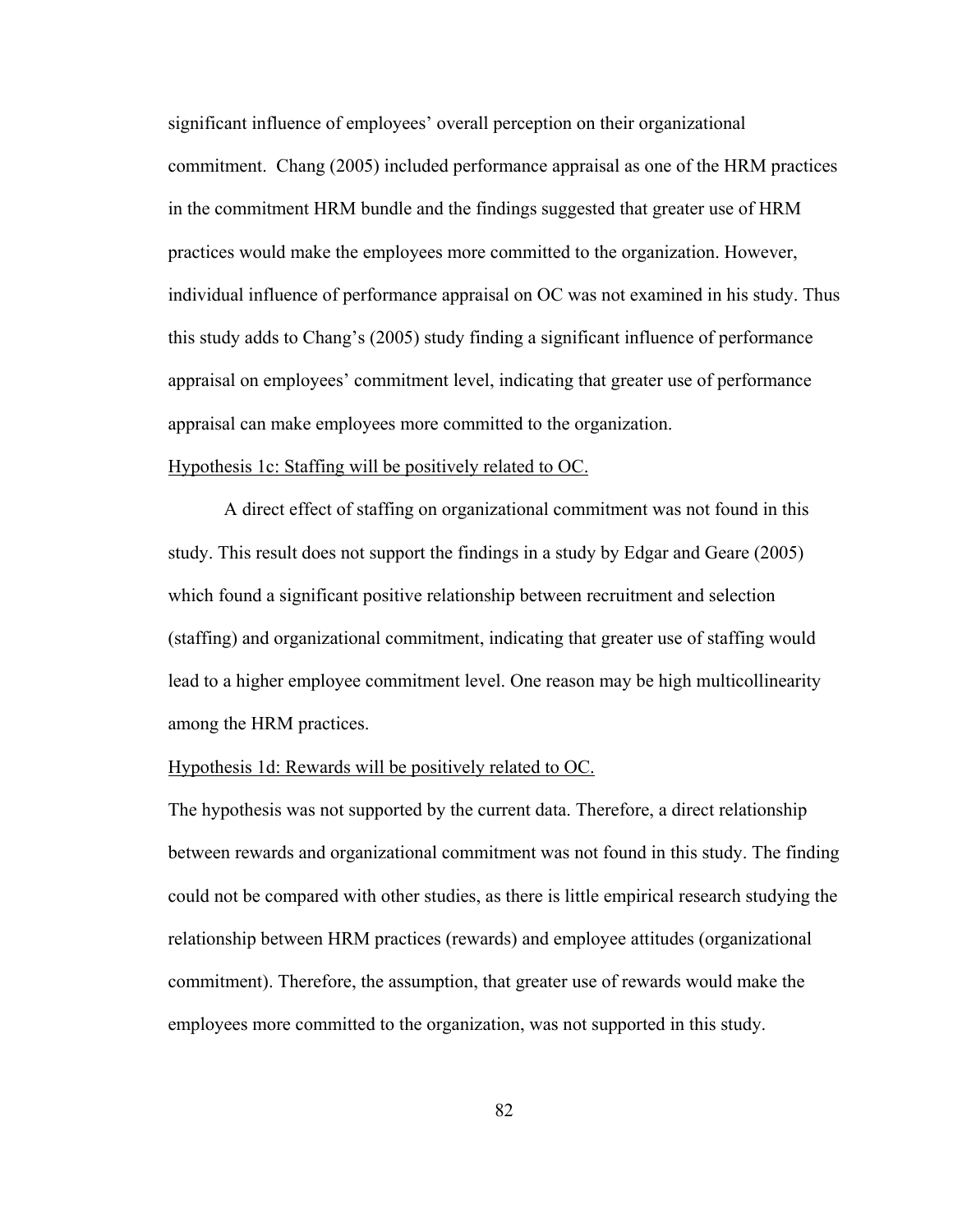# Hypothesis 1e: Benefits will be positively related to OC.

This hypothesis was not supported in this study, as a direct effect of benefits on OC was not found in this study. The finding could not be compared with other studies due to the lack of empirical research of the effect of the employees' perception of benefits practices of the organization on employee attitudes (organizational commitment). The assumption, that there will be an increase in commitment level of employees with more benefits practices by employers, was not supported in this study.

# Hypothesis 1f: Working Conditions will be positively related to OC.

The hypothesis was not supported by the hierarchical regression analysis. Therefore, a direct relationship between working conditions and organizational commitment was not found in this study. The finding does not support a study by Edgar and Geare (2005), which found a significant positive relationship between good and safe working conditions (working conditions) and organizational commitment, indicating that good and safe working conditions lead to higher organizational commitment among employees. Small sample size  $(n = 91)$  compared to the large number of variables (18) in the study, high collinearity among the eight HRM practices which are the independent variables in the study (Table 4) may be the reasons that working conditions did not emerge as a significant predictor of OC. Therefore, it is recommended to re-examine the hypothesis with a larger sample size, and variables independent of multicollinearity (higher tolerance values).

# Hypothesis 1g: Equal employment opportunity will be positively related to OC.

The hypothesis was not supported by the current data. A significant relationship between equal employment opportunity and organizational commitment was not found in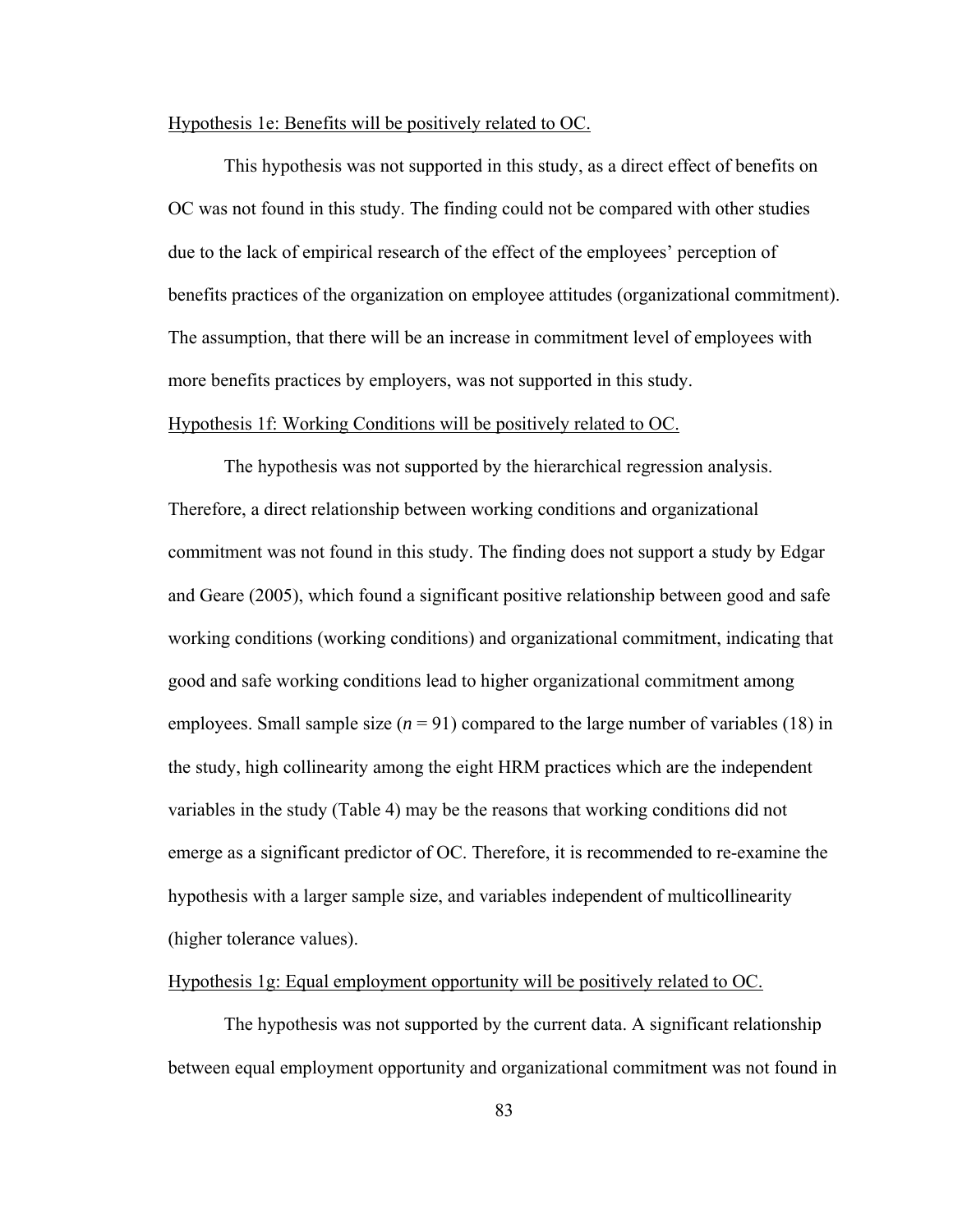this study. Edgar and Geare (2005) found a significant positive relationship between equal employment opportunity and organizational commitment suggesting that greater use of equal employment opportunities would make the employees more committed to the organization. However, the finding was not supported in this study. As recommended earlier, re-examination of the hypothesis with a larger sample size, and variables independent of multicollinearity (higher tolerance values) needs to be done in the future studies.

### Hypothesis 1h: Information sharing will be positively related to OC.

The hypothesis was not supported by the multiple regression analysis. Therefore, no direct relationship between information sharing and organizational commitment was found in this study. The finding is not consistent with a study by Kinicki et al. (1992), which suggested that if company's management supports the HRM department in asking for employee suggestions (information sharing) along with providing training and developmental opportunities, recruiting and hiring qualified personnel and other HRM practices, employees tend to perceive this as a support from the organization and results in positive employee attitudes. The findings in their study suggested that a greater use of information sharing would make the employees more committed to the organization but the individual influence of information sharing on commitment was not empirically tested. This study failed to support the propositions by Kinicki et al. (1992). Therefore, no empirical work exists to compare the findings of this study.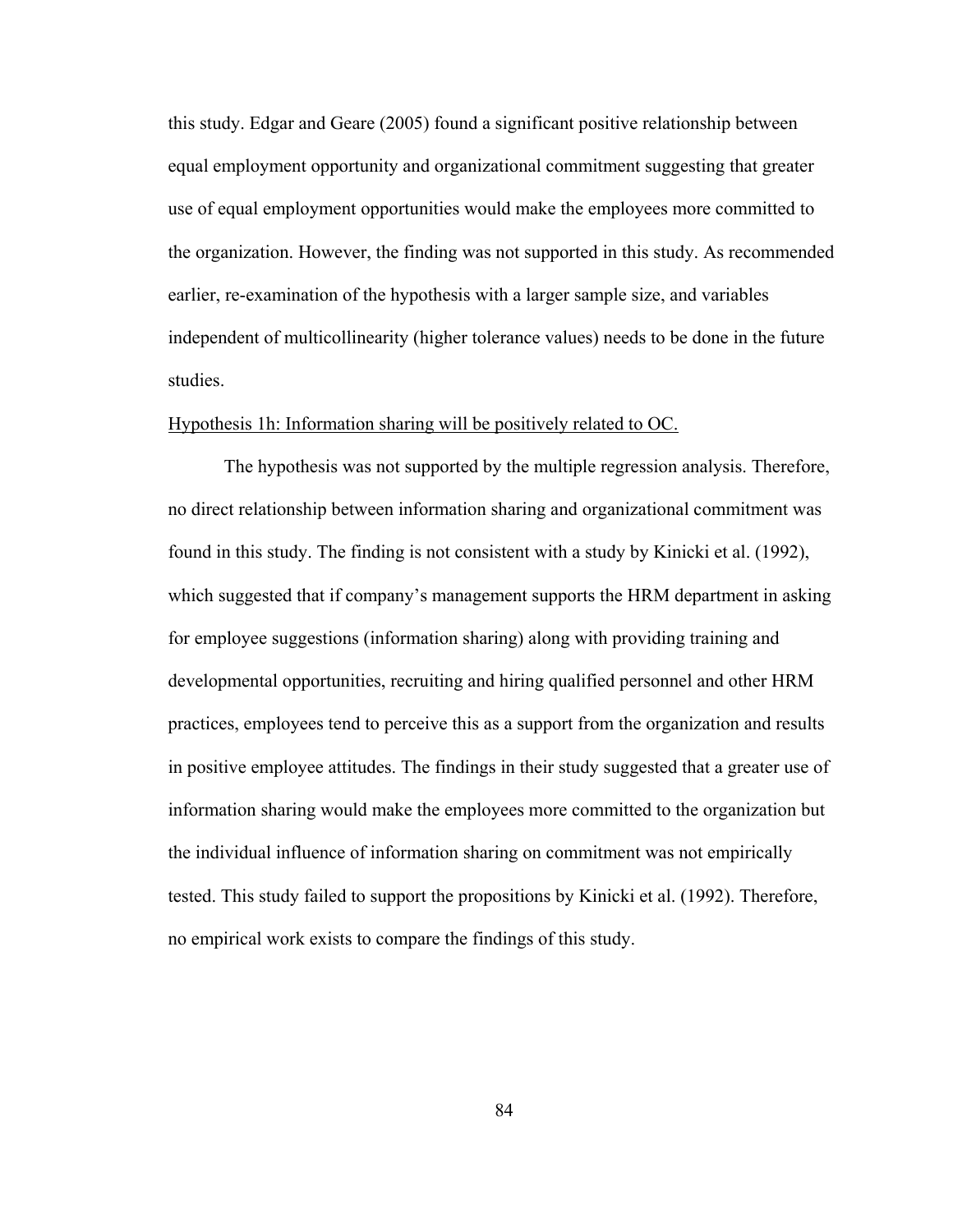# Hypothesis 2: POS will be positively related to OC.

The hypothesis was supported by the current data. A direct effect of POS on OC was found in this study. The finding is consistent with the results of studies by Eisenberger et al. (1986; 1990), and Shore and Wayne (1993). The studies found a significant positive relationship between POS and OC. Employees' perceptions of the organization's commitment to them (POS) contribute to the employees' commitment to the organization (Eisenberger et al., 1986). Employees who perceive that their organization cares about them, reciprocate with positive work attitudes (organizational commitment), reduced absenteeism, increased performance and innovation (Eisenberger et al. (1990). Therefore, the finding suggests that higher POS make employees more committed to their organization.

# Hypothesis 3: HRM practices will be positively related to POS.

The hypothesis was supported by the current data. Therefore, a direct relationship between HRM practices and POS was found in this study. The finding indicates that a greater use of HRM practices will lead to higher POS. There has been very little empirical research studying the relationship between HRM practices and POS. Wayne et al. (1997) reported a significant positive relationship between HRM practices and POS. The two HRM practices included in the study was developmental experiences (formal and informal training) and organizational recognition (promotion). In another study by Chang (2005), a positive relationship was reported between employees' overall perceptions of an organizations' HRM practices and POS. It was found that out of eight HRM practices included in the study, information sharing and working condition emerged as significant predictors of POS, and information sharing emerged as the most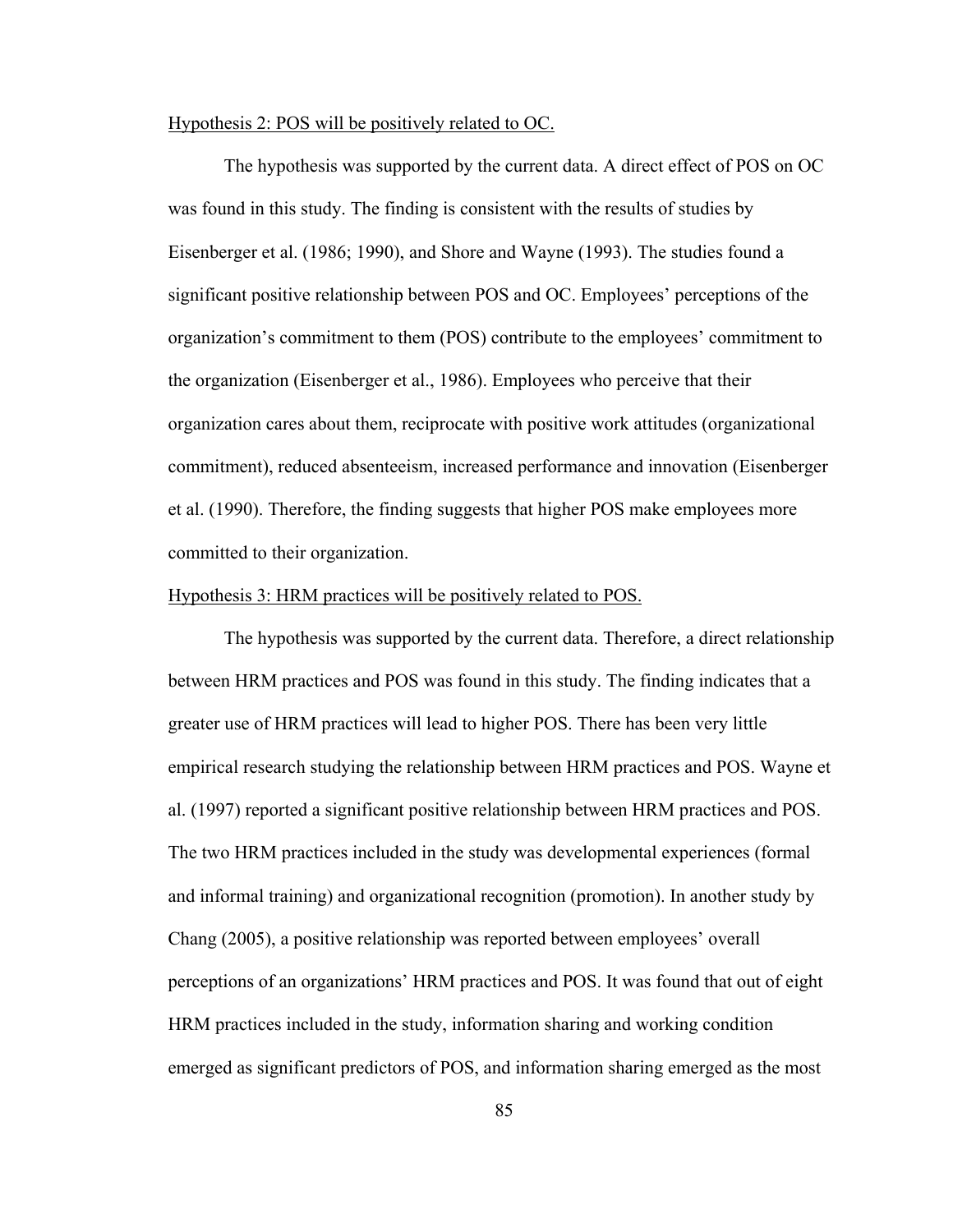significant predictor. The results of this study are consistent with the results of previous studies. Therefore, the results indicate that employees consider HRM practices as support from the organization and believe that HRM practices are a way in which an organization displays its commitment to its employees.

## Hypothesis 3a: Training will be positively related to POS.

The hypothesis was not supported in this study, as a direct effect of training on POS was not found in this study. The result was inconsistent with the findings in a study by Wayne et al. (1997), which investigated the impact of training (developmental experiences) on POS and found a significant link between training and POS. The finding indicated that a greater use of training would lead to higher POS.

# Hypothesis 3b: Performance appraisal will be positively related to POS.

The hypothesis was not supported by the current data. A significant relationship between performance appraisal and POS was not found in this study. It is difficult to compare the results of this finding with other studies as there is no empirical research on the direct effect of performance appraisal on POS.

# Hypothesis 3c: Staffing will be positively related to POS.

The hypothesis was not supported by the multiple regression analysis. A direct link between staffing and POS was not found in this study. The finding indicates that a greater use of staffing practices will not affect POS either positively or negatively. Hypothesis 3d: Rewards will be positively related to POS.

The hypothesis was not supported in this study as a direct relationship between rewards and POS was not found. A study by Wayne et al. (1997) showed that employees who received more promotions showed higher levels of POS. According to the study,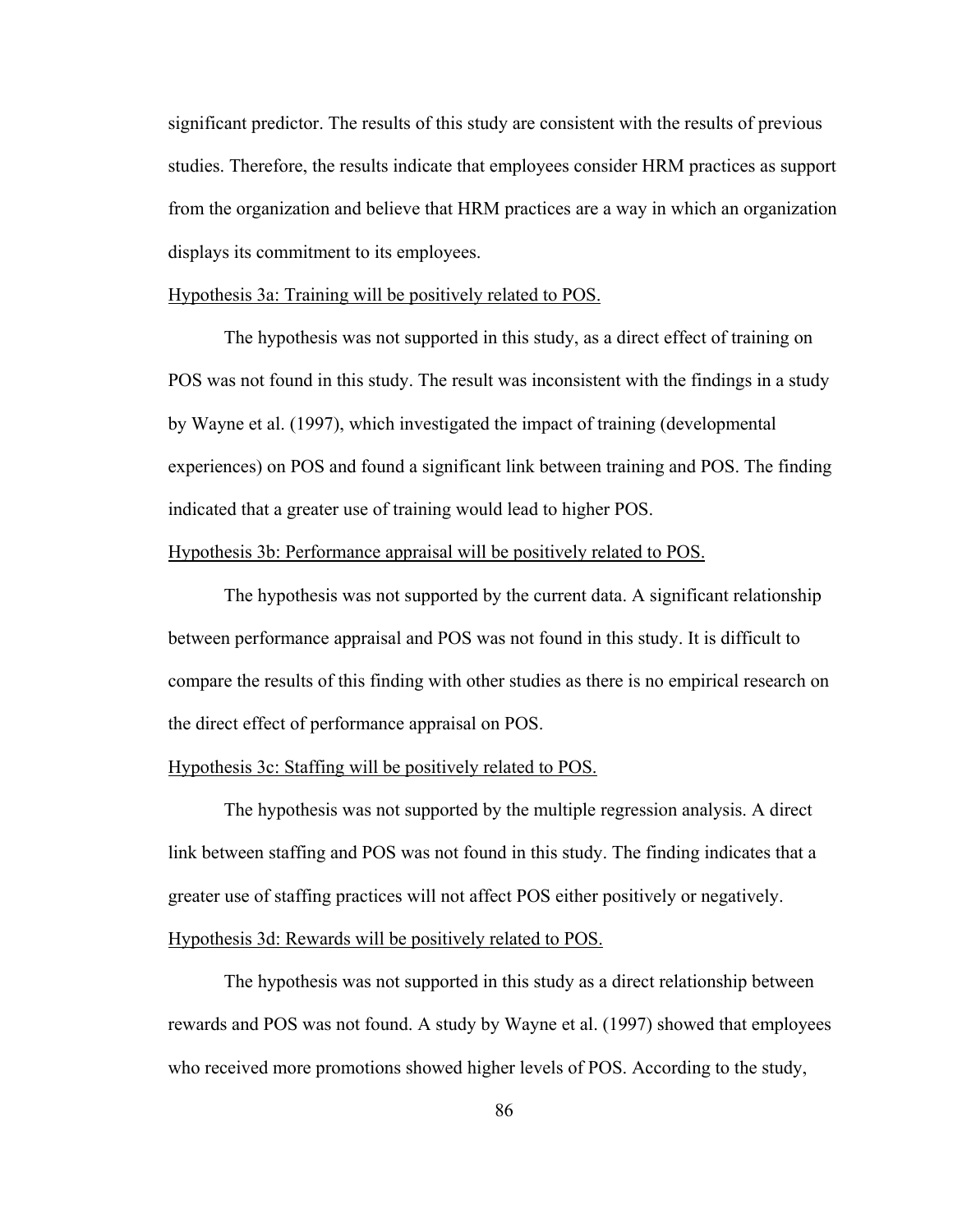employees consider promotion as the most important reward for their performance. However, the result of this study does not support Wayne et al's (1997) finding. Hypothesis 3e: Benefits will be positively related to POS.

The hypothesis was not supported by the current data, as a direct effect of benefits on POS was not found in this study. The finding indicates that a greater use of benefits would not have any influence on POS.

#### Hypothesis 3f: Working conditions will be positively related to POS.

The hypothesis was supported by the current data. Therefore, a direct relationship between working conditions and POS was found in this study. The result shows that good and safe working conditions will lead to higher POS, indicating that employees consider good and safe working conditions as support from the organization. The finding is significant as a direct effect of working conditions on POS has not been studied previously. The finding of this study indicates that when employers provide good and safe working conditions employees tend to believe that the company cares about them and supports them by providing good and safe working conditions, and hence leads to higher POS.

#### Hypothesis 3g: Equal employment opportunity will be positively related to POS.

The hypothesis was not supported in this study as a direct relationship between equal employment opportunities and POS was not found. The finding indicates that a greater use of equal employment opportunity would not affect POS either positively or negatively.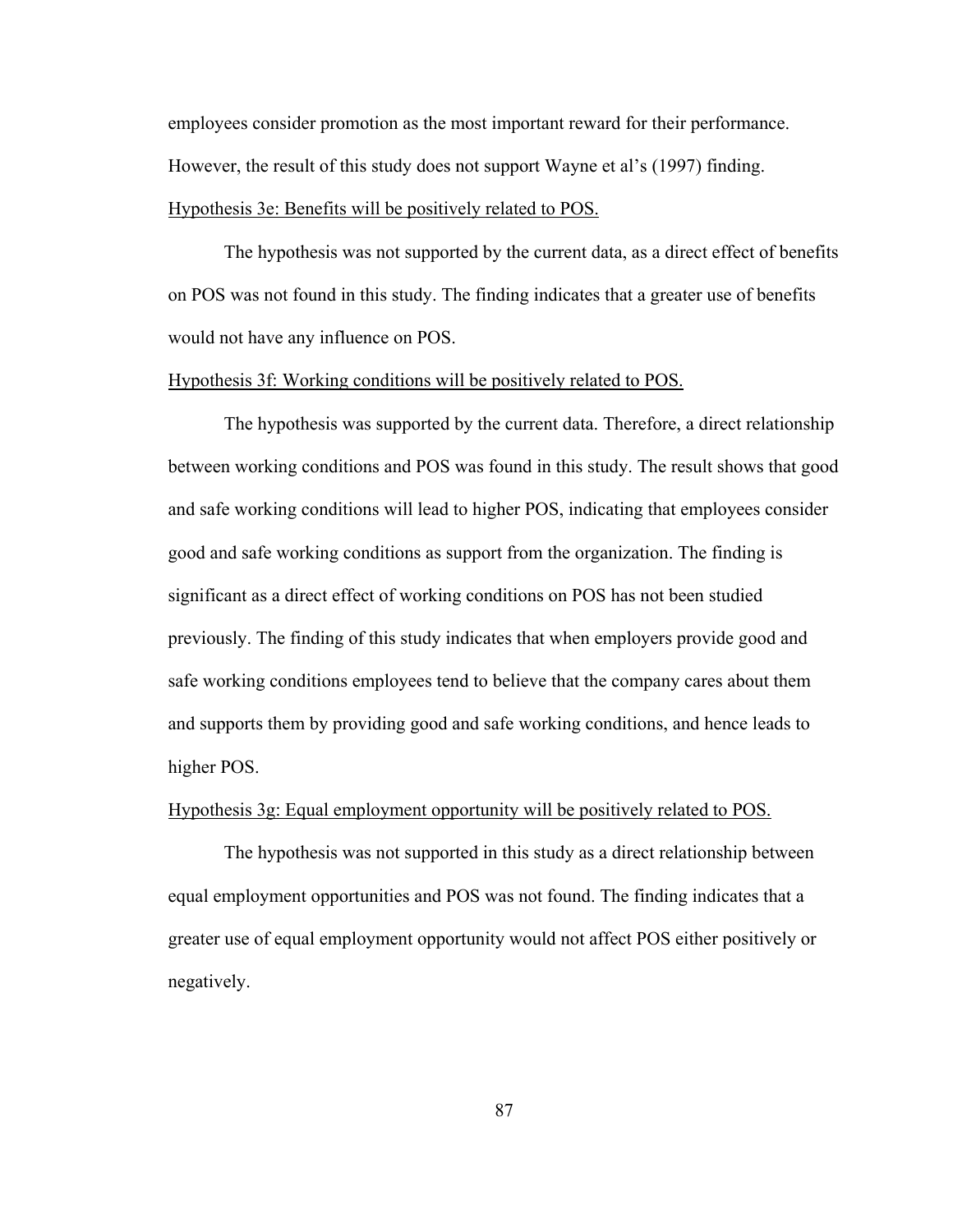### Hypothesis 3h: Information sharing will be positively related to POS.

The hypothesis was supported by the current data. Thus, a direct relationship between information sharing and POS was found in this study. The finding indicates that a greater use of information sharing would lead to higher POS. The finding is consistent with a study by Kinicki et al. (1992) which found that employee work attitudes are influenced by actual human resource programs, and based on their results they proposed that when an organization shares information with its employees and asks for employee suggestions, employees tend to believe that the organization supports them and are committed to them.

#### Hypothesis 4: POS will mediate the relationship between HRM practices and OC

The hypothesis was supported by the current data. It was found that POS mediated the relationship between HRM practices and OC. The finding indicates that when employees believe that the organization is displaying their commitment to its employees through its HRM practices, they tend to be more committed to the organization. The finding of this study is consistent with a study by Meyer and Smith (2000), which suggested that the assumption of a direct influence of the implementation of a particular HRM practice on employees' organizational commitment cannot be made. Instead, the implementation of a particular HRM practice may make employees think about the actual motive of the organization. Employee perceptions about the motive of the organization may have a direct influence on their commitment level. Hence, commitment might be influenced more by the message that HRM practices send to employees than by the HRM practices themselves (Guzzo  $&$  Noonan, 1994). Based on their propositions, Meyer and Smith (2000) found the mediating effect of POS on the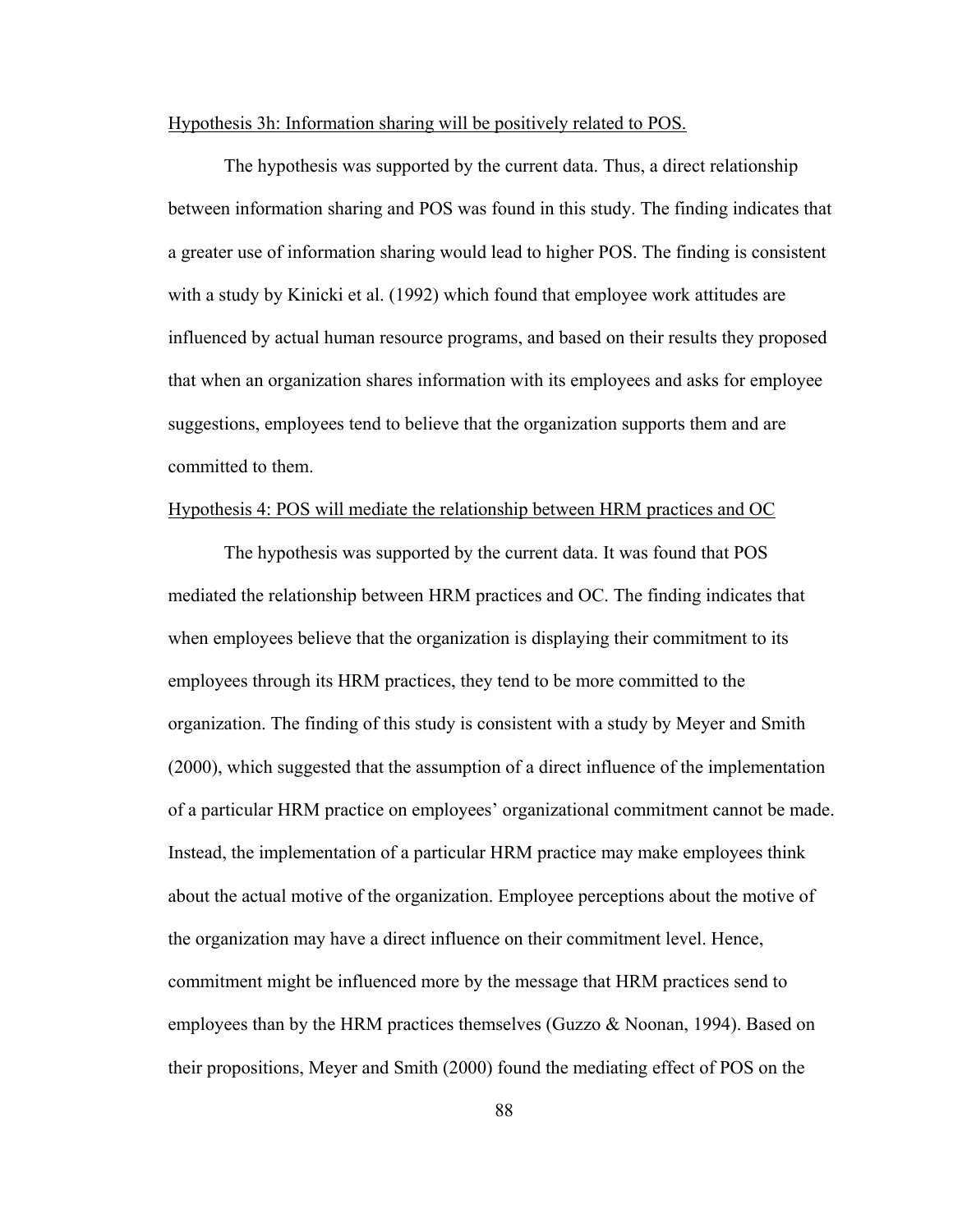relationship between HRM practices and OC. The finding of this study supports Meyer and Smith's (2000) study. This finding will be a significant contribution to research in this area and further investigation would be very useful for academia and practitioners, as this study indicates that (1) employees consider HRM practices as support from the organization; employees consider HRM practices as a way by which employers can display their commitment to their employees, (2) HRM practices provided by employers do not have a direct influence on employees organizational commitment, but it makes employees think about the motive of the organization, (3) when employees believe that the organization is using its HRM practices for the employees' benefits; to enhance employees' performance; to reward employees' performance; to display its commitment and support its employees etc, (4) these positive employee beliefs, make employees more committed to their organizations.

# Hypothesis 5: PC fulfilment will be positively related to OC.

The hypothesis was supported by the current data. A direct effect of PC fulfilment on OC was found in this study. The result of this study, supports the findings in a study by Coyle-Shapiro and Kessler (2000) which found a significant positive relationship between PC fulfilment and OC. A PC is created based on employee beliefs concerning what the organization is obligated to provide and the extent to which an employee believes that the organization has fulfilled the promised obligations (Robinson  $\&$ Morrison, 1995). When employees believe that their employers have fulfilled their promised obligations, it results in PC fulfilment (Coyle-Shapiro & Conway, 2005). Therefore, the finding of this study indicates that when employees believe that the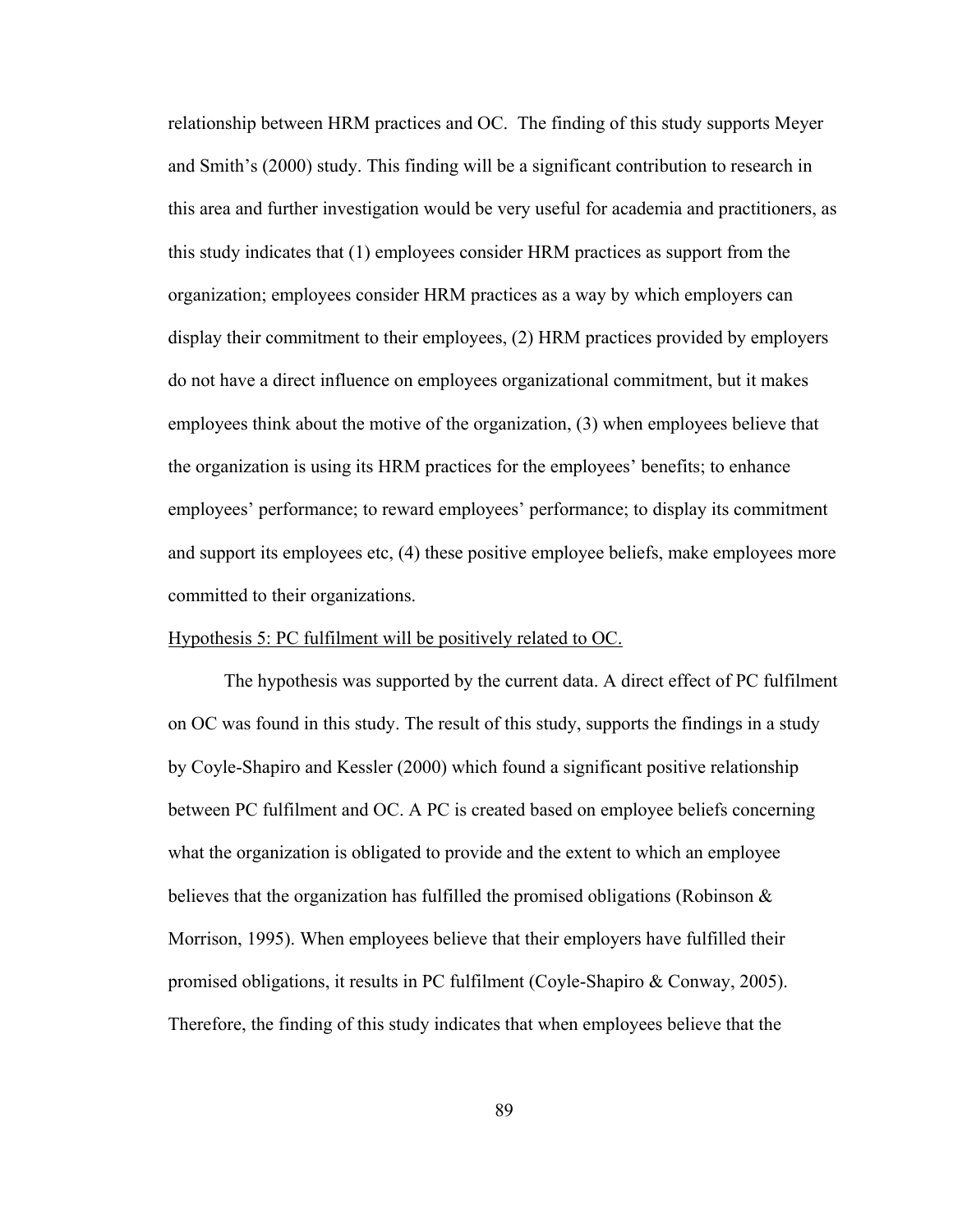psychological contract is fulfilled, it can make the employees more committed to the organization.

#### Hypothesis 6: HRM practices will be positively related to PC Fulfilment.

The hypothesis was supported in this study. A direct relationship between HRM practices and PC Fulfilment was found in this study. Rousseau and Greller (1994) proposed that HRM practices make employees understand the terms of their employment, and hence act as message senders shaping the terms of the psychological contracts, therefore, the finding suggest that greater use of HRM practices would lead to the fulfilment of employee psychological contracts. The finding of this study provides empirical support to Rousseau and Greller's (1994) propositions. Thus, HRM practices emerge as a significant predictor of PC fulfilment. The finding would be a significant contribution to the literature as there is little empirical research done in this area. As there is little empirical research in this area, it is difficult to compare the results of this study with the findings of other studies.

## Hypothesis 6a: Training will be positively related to PC Fulfilment.

The hypothesis was not supported by the current data as a direct relationship between training and PC Fulfilment was not found in this study. A study by Rousseau and Greller (1994) proposed that training shapes the terms of the psychological contracts, and greater use of training would lead to the fulfilment of employee psychological contracts. However, there is a lack of empirical support for this proposition, and hence it is difficult to compare the results of this finding with other studies.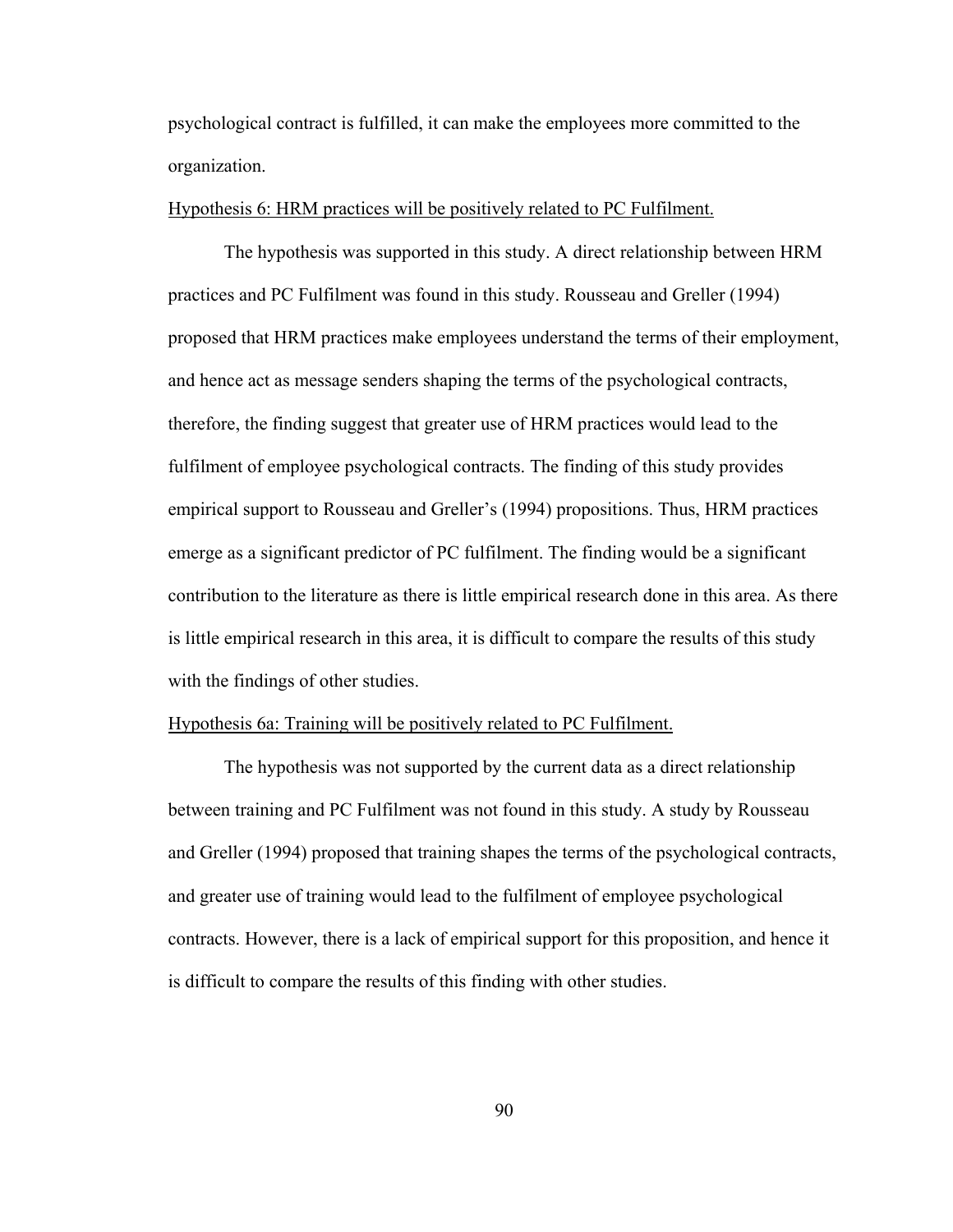Hypothesis 6b: Performance appraisal will be positively related to PC Fulfilment.

The hypothesis was not supported by the multiple regression analysis. A direct effect of performance appraisal on PC Fulfilment was not found in this study. A study by Rousseau & Wade-Benzoni (1994) which proposed that performance appraisal plays an important role as message senders, as it shapes the terms of the psychological contracts, therefore, the finding suggest that greater use of performance appraisal would lead to the fulfilment of employee psychological contracts. However, the results in this study did not support the proposition.

#### Hypothesis 6c: Staffing will be positively related to PC Fulfilment.

A direct effect of staffing on PC fulfilment was not found in this study. Therefore, the hypothesis was not supported. A study by Rousseau and Greller (1994) proposed that staffing, along with other HRM practices, make employees understand the terms of their employment, and hence act as message senders shaping the terms of the psychological contracts. Therefore, Rousseau and Greller (1994) proposed that greater use of staffing would lead to the fulfilment of employee psychological contracts. However, the proposition lacks empirical support.

#### Hypothesis 6d: Rewards will be positively related to PC Fulfilment.

The hypothesis was not supported by the current data. Therefore, a direct relationship between rewards and PC fulfilment was not found in this study. Rousseau and Greller (1994) proposed that rewards, along with other HRM practices send strong messages to employees regarding what an organization expects from them and what they can expect in return, and hence plays an important role in shaping the terms of the psychological contracts. Therefore, Rousseau and Greller (1994) suggested that greater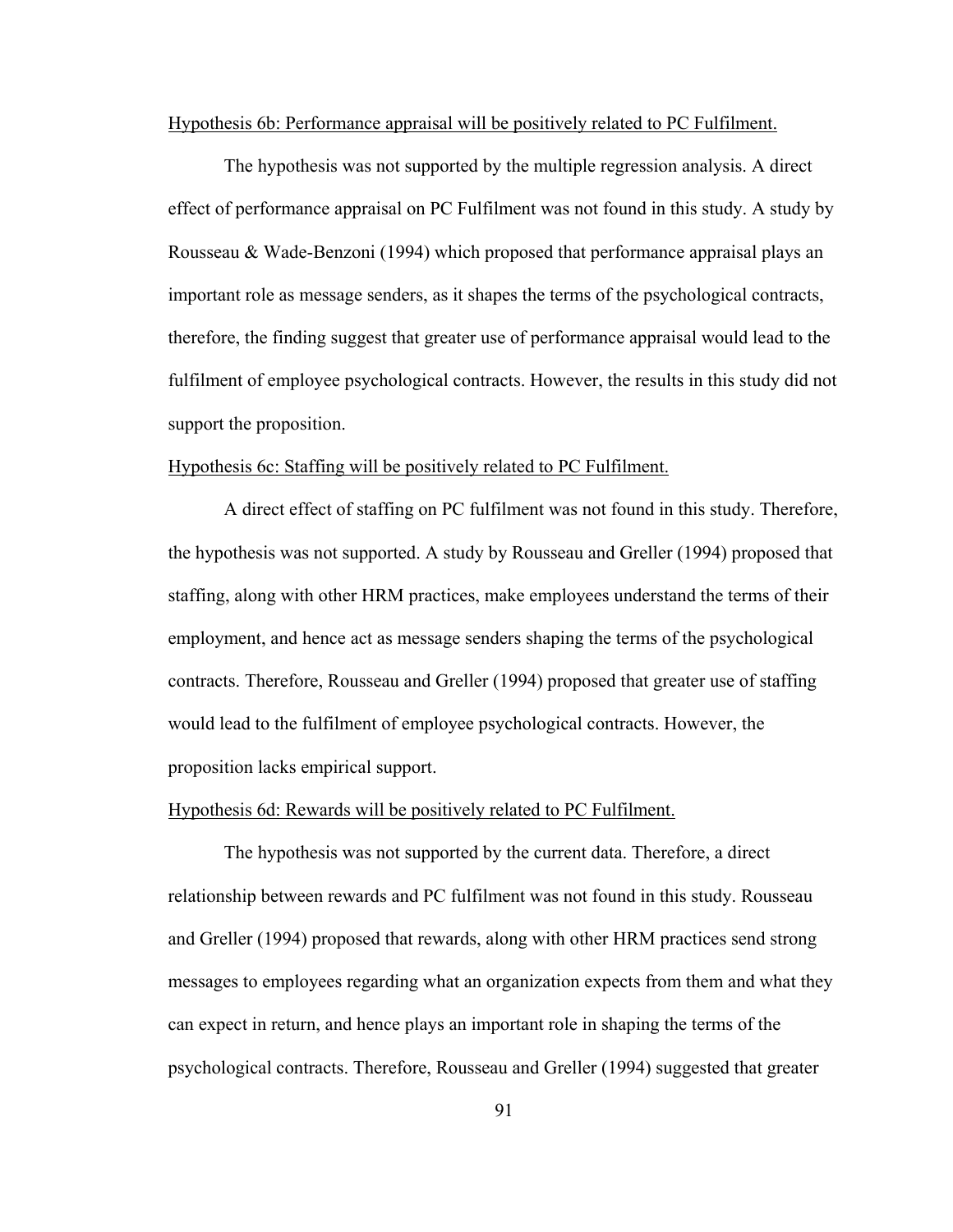use of rewards would lead to the fulfilment of employee psychological contracts. However, the result of this study does not support the proposition.

#### Hypothesis 6e: Benefits will be positively related to PC Fulfilment.

The hypothesis was not supported by the multiple regression analysis. A direct link between benefits and PC Fulfilment was not found in this study. Lucero and Allen (1994) proposed ways of reducing conflict between worker expectations and employer practices and proposed benefits as the critical factor that would lead to the fulfilment of employee psychological contracts. However, the result of this study does not support the proposition.

# Hypothesis 6f: Working conditions will be positively related to PC Fulfilment.

The hypothesis was not supported by the current data. Therefore, a significant direct relationship between working conditions and PC fulfilment was not found in this study. The findings suggest that there was no evidence that good and safe working conditions contribute in the fulfilment of employee psychological contracts. Hypothesis 6g: Equal employment opportunity will be positively related to PC Fulfilment.

The hypothesis was not supported in this study, as no direct link was found between equal employment opportunity and PC fulfilment. The findings suggest that there is no substantial evidence that equal employment opportunity contribute in the fulfilment of employee psychological contracts. It is difficult to compare the results of this finding with other studies as there is no empirical research on the direct effect of equal employment opportunity and PC fulfilment.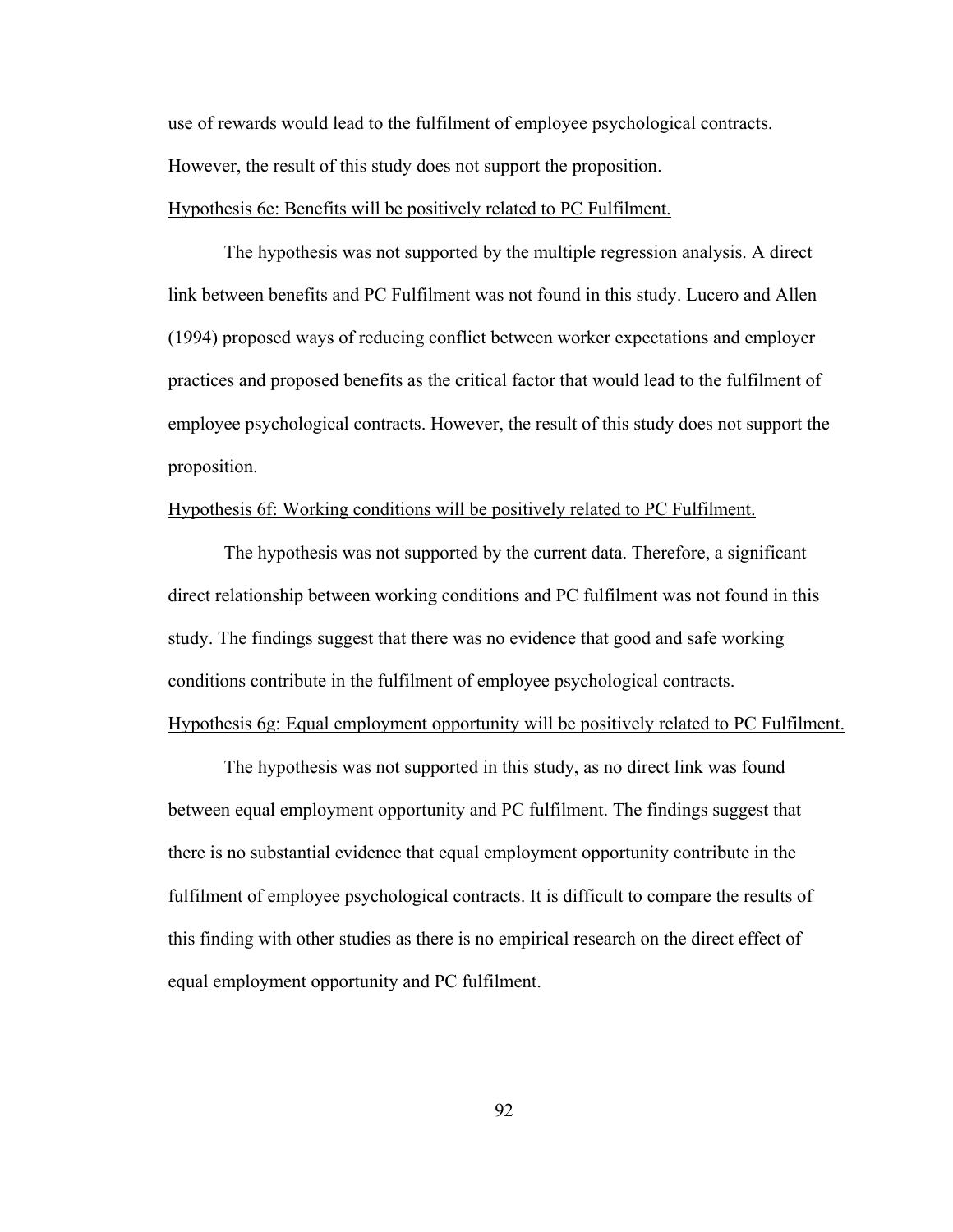Hypothesis 6h: Information sharing will be positively related to PC Fulfillment.

The hypothesis was not supported by the current data. Therefore, a direct relationship between information sharing and PC fulfillment was not found in this study. Robinson et al. (1994) suggested that PCs are developed and executed through interactions between an employee and organizational agents, such as recruiters, human resource personnel and direct superiors, and any form of interaction results in information sharing, therefore, information sharing shapes the terms of the psychological contracts, and that greater use of information sharing would lead to the fulfillment of employee psychological contracts. However, the results in this study did not support Robinson et al. (1994) propositions.

# Hypothesis 7: PC fulfillment will mediate the relationship between HRM practices and OC

The hypothesis was not supported by the current data. The finding suggests that there is no evidence that PC fulfillment mediates the relationship between HRM practices and OC. It was anticipated that greater use of HRM practices will lead to the fulfillment of employee psychological contracts and when employees believe that the psychological contract is fulfilled, it will make the employees more committed to the organization. Because there is little research that investigates this relationship, it is difficult to compare the results with other studies. PC fulfillment was measured by subtracting employee perceptions about inducements which were actually provided by the organization, with employee perceptions about inducements which the organization is obligated to provide, (PCP-PCO).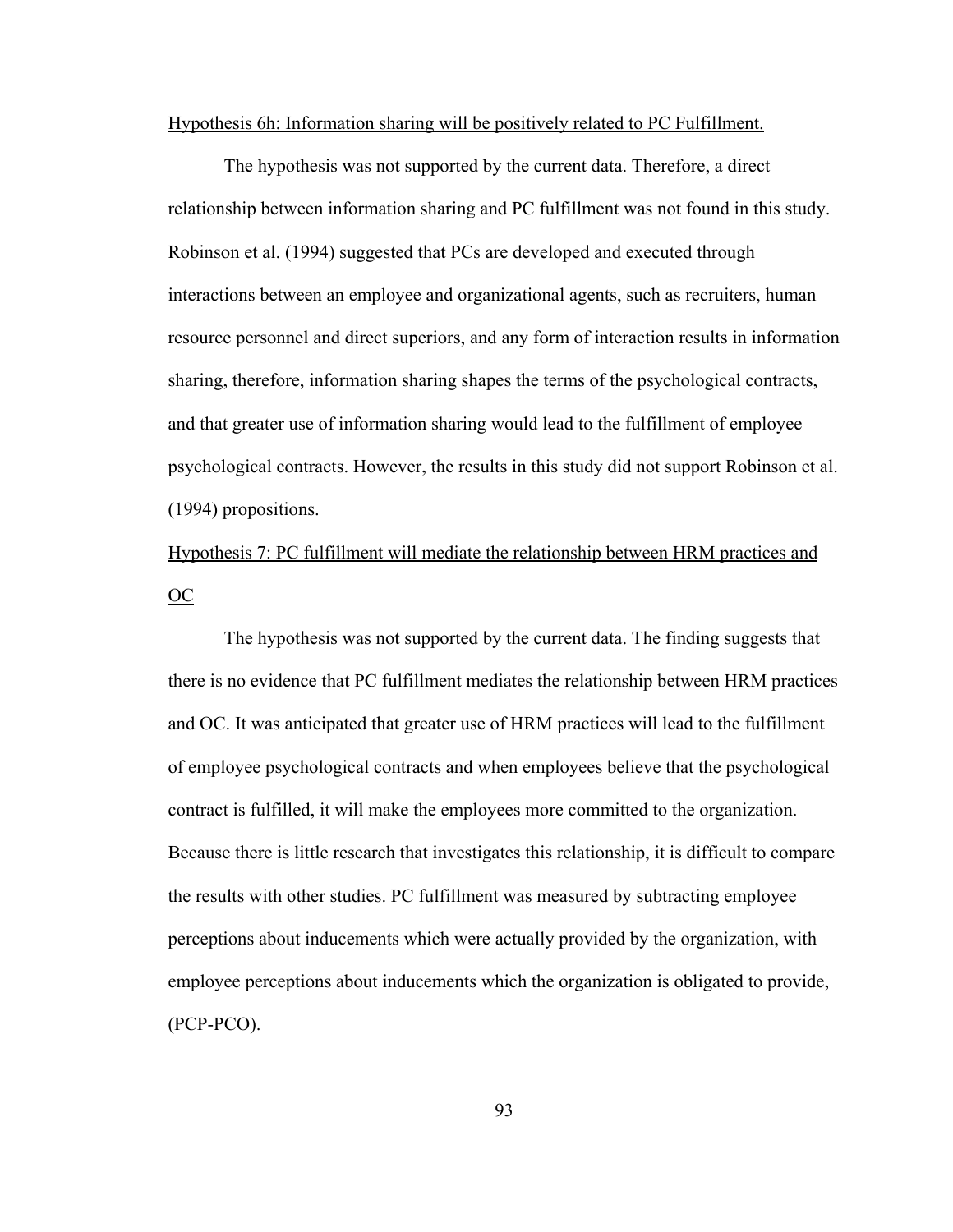Hypothesis 8: OC will be negatively related to employee's intention to leave.

The hypothesis was supported by the current data. A direct negative effect of OC on intention to leave was found in this study. This result supports the findings in studies by Samad (2006), Allen and Meyer (1990) which found a significant negative relationship between OC and employees' intention to leave. The finding of this study indicates that employees who are strongly committed to the organization would be less intended to leave the organization.

5.4 General Implications Arising from the Study

The main purpose of the study was to develop a model, illustrating relationships between HRM practices, OC and intention to leave. The second purpose was to examine the mediating effect of POS on the relationship between HRM practices and OC. The third purpose was to examine the mediating effect of PC fulfilment on the relationship between HRM practices and OC.

First, there have been numerous researches studying the relationship between (1) OC and intention to leave, (2) POS and OC; there has also been a few research on (3) HRM practices and POS. However, none of these studies has investigated the influence of one relationship on the other. Very few researches studied the mediating effect of POS on the relationship between HRM practices and OC. The uniqueness of this research was to (1) examine the influence of a bundle of HRM practices on OC, and POS, and (2) the mediating effect of POS on the relationship between HRM practices and OC. The findings indicate that HRM practices would have an influence on OC, but this effect is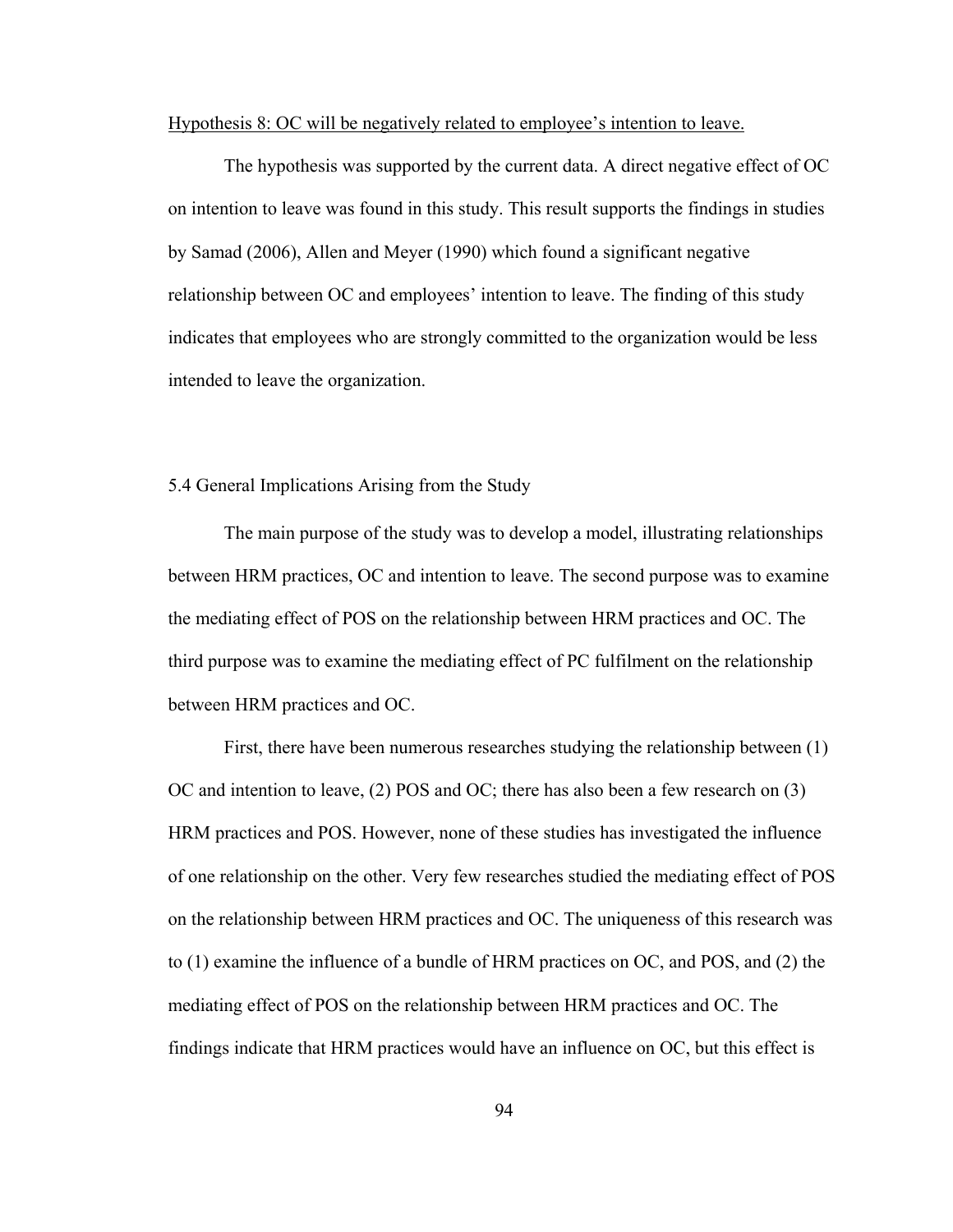not direct, it is mediated by POS. Thus, the finding indicates that employer provided HRM practices do not directly result in high employee commitment, employer provide HRM practices make employees think about the motive of the organization. When employees believe that the organization is displaying its commitment to them and is using the HRM practices for employees' benefits, then the employees perceive the HRM practices as support from the organization, and these employee perceptions make them more committed to their organization, which in turn will lower their intention to leave the organization.

Second, there has been little research on the relationship between HRM practices and POS. All previous studies either used employees' overall perception of the organization's HRM practices effectiveness (Chang, 2005), to study the influence of HRM practices on POS or included only certain types of HRM practices such as promotion and training and development on POS (Wayne et al., 1997). This study made an attempt to find the impact of eight HRM practice on POS. An attempt was also made to study the influence of a bundle of HRM practices on POS. The findings would be more important for academicians and practitioners because an organization practices several diverse HRM practices and not some specific HRM practice. The findings would give an opportunity to decide which practices work for an organization and which do not. Studying the influence of employees' overall perception of the organization's HRM practices on POS does not seem to be effective as it will not be possible to detect which HRM practices are effectively working for the organization and which are not.

 Two HRM practices, information sharing and working conditions, emerged as significant predictors of POS, OC and intention to leave. The findings indicate that when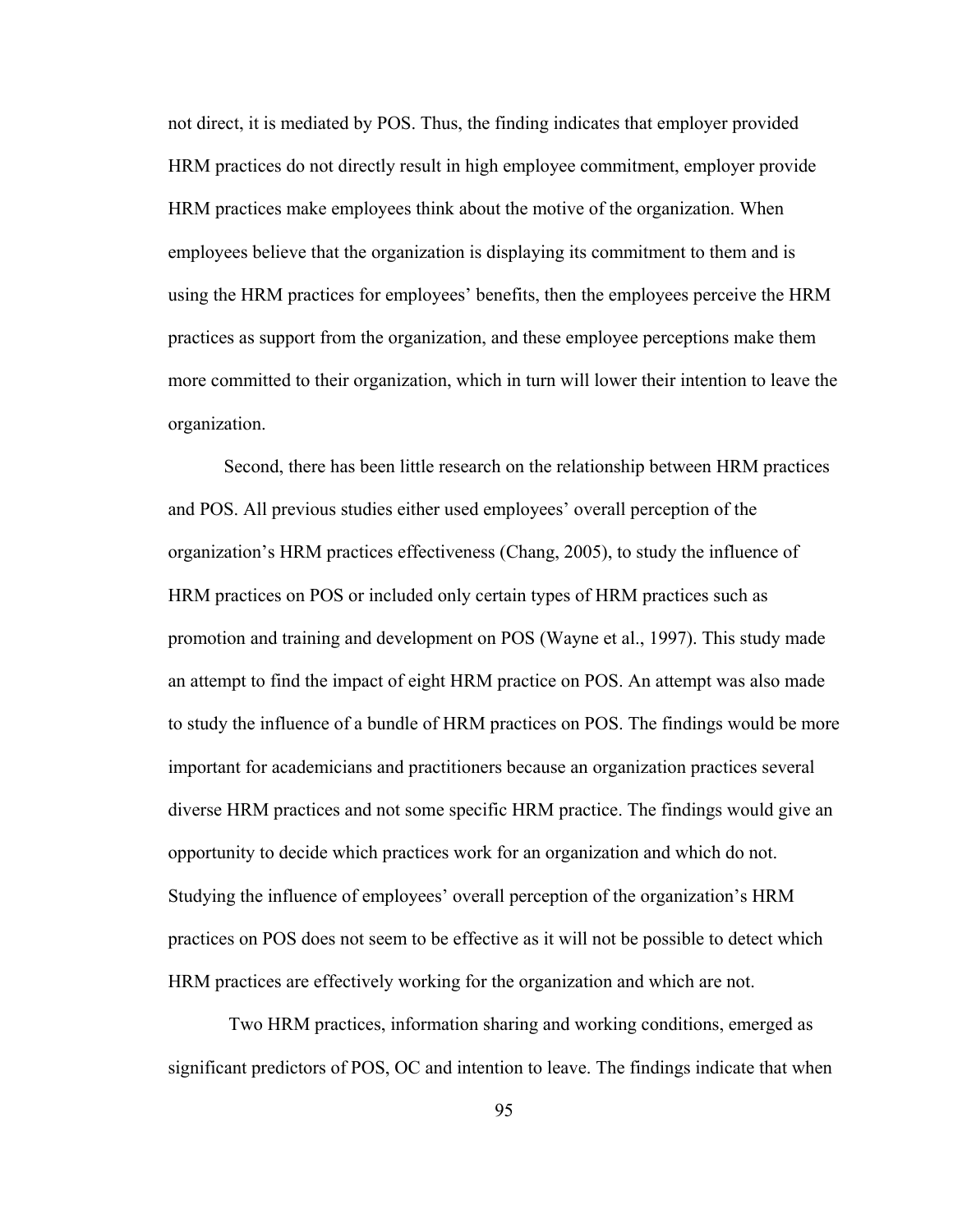a company provides good and safe working conditions and practices information sharing, employees believe that the organization cares about them and are committed to them. When employees believe that the organization supports them by providing them good and safe working conditions and sharing information with them, they reciprocate by being more committed to the organization. More commitment from the employees lowers their intentions to leave the organization. This finding is important for the industry and practitioners and they need to focus more on these two significant HRM practices.

Third, there has been little empirical research on the relationship between HRM practices and PCs, though HRM practices have been considered as one of the critical factors affecting PC (Guzzo & Noonan, 1994; Rousseau & Greller, 1994; Rousseau & Wade-Benzoni, 1994; Sims, 1994), but this research area lacked empirical work. One of the important findings of this study is the significant direct effect of HRM practices on PC fulfilment. However, out of eight HRM practices used in the study, none of the HRM practices emerged as significant predictors of PC fulfilment. This gives an opportunity for future studies, to study HRM practices as a significant predictor of PC fulfilment, in greater detail.

Fourth, the mediating effect of PC fulfillment on the relationship between HRM practices and OC was not found in this study. However, a significant positive relationship was found between HRM practices and OC, and a significant positive relationship was found between PC fulfillment and OC. A significant negative relationship was also found between OC and intention to leave. It was anticipated that HRM practices would have a significant influence on PC fulfillment, which will have a significant influence on OC and which in turn will have a significant influence on intention to leave. However, the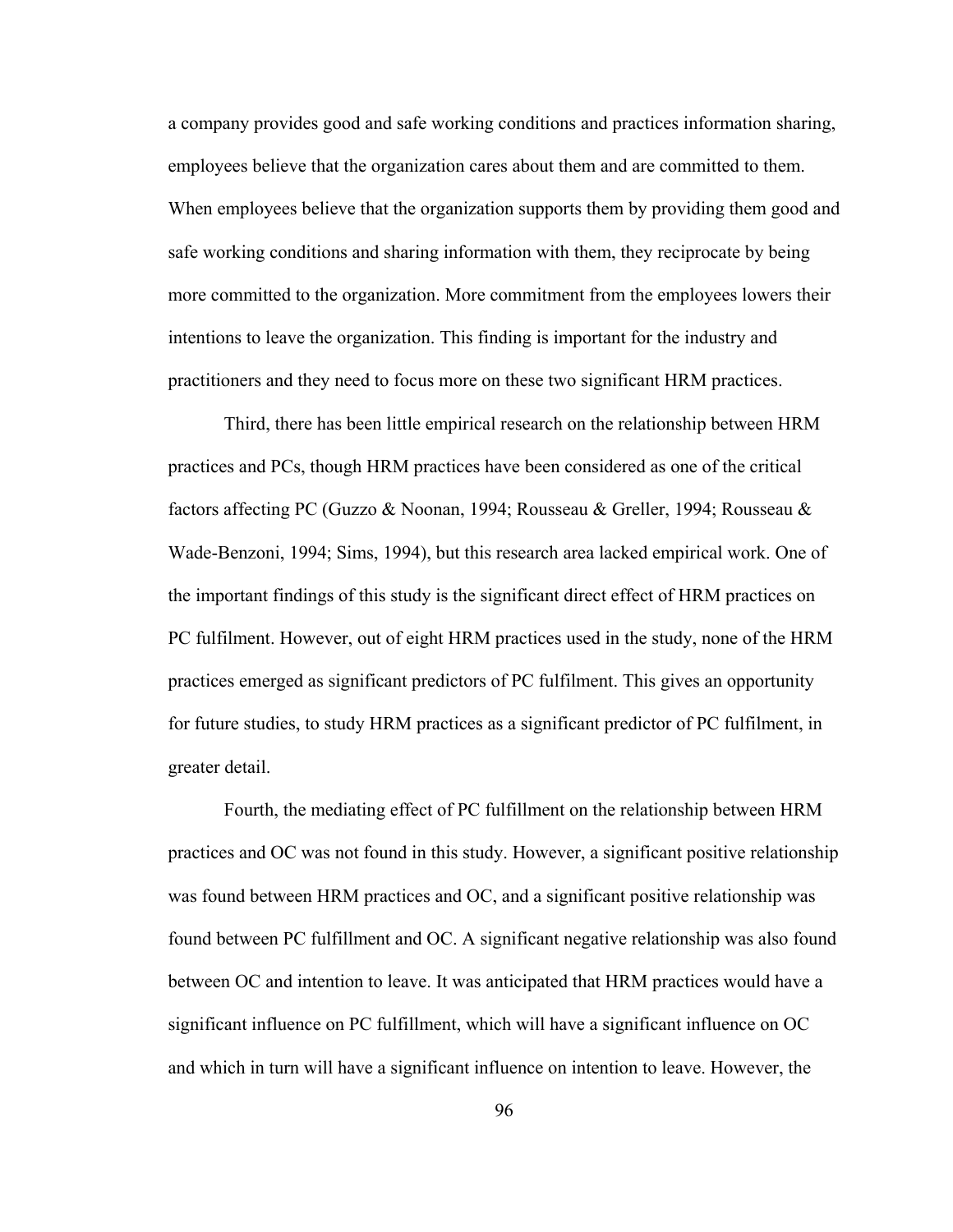anticipation was not supported in this study. This gives scope for future studies to study this relationship in greater detail to examine that when employees believe that the employers have fulfilled their promised obligations through their HRM practices, the employees consider their psychological contracts fulfilled and the fulfilment of employees' psychological contracts will make them more committed to their organization which in turn will lower their intention to leave the organization.

Further research in this area can help practitioners and academicians to find which HRM practices influence PC fulfillment more. All HRM practices do not work for all organizations, therefore, it is important for HR managers to figure what HRM practices are working and what are not. This study provides scope for future studies, with different HRM practices, with different industry and a different population. Overall, this study provides scope for academicians and practitioners to find the best HRM practices that would work for a particular organization.

# 5.5 Key Limitations of the Study and Suggestions for Future Study

Although this study made several contributions to HRM research and the hospitality industry, it has several limitations. First, survey questionnaires were distributed to 183 respondents, 131 respondents returned the survey questionnaires but 91 respondents completed the survey questionnaires. Of 131, 40 respondents submitted incomplete questionnaires. Although, the sample size in this study meets the minimum requirement for regression analysis, the sample size may not be representative of the population. Therefore, a small sample size is one of the major limitations of this study.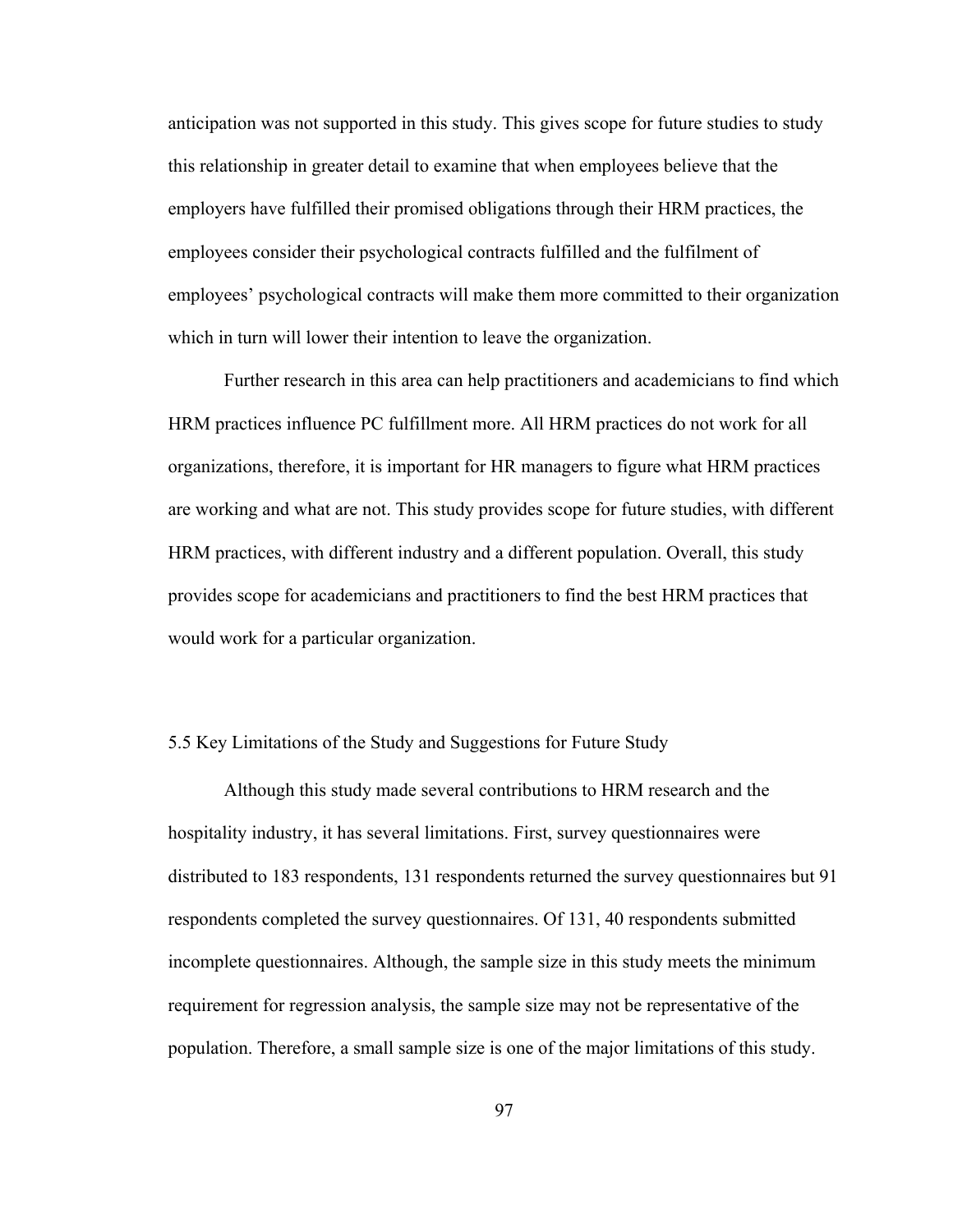Data was collected from 183 employees working in a hospitality organization in India. Therefore, it is necessary to re-examine the conceptual model developed in this study with a larger sample size for future study so that the outcomes can be generalized to a larger population.

Second, data was collected only from one hospitality organization in India. A convenience sampling was adopted. Therefore, the findings of this study were not generalizable to the population. The findings were limited to the sample studied. This gives scope for future studies to conduct random sampling and conduct the tests with a larger sample size, so that the findings could be generalized to the population.

Third, the main objective of this study was to examine two relationships. First, the study intended to examine the influence of HRM practices on POS, followed by the influence of POS on OC, and finally the influence of OC on intention to leave. Second, the study intended to examine the influence of HRM practices on PC fulfillment, followed by the influence of PC fulfillment on OC, and finally the influence of OC on intention to leave. Therefore, SEM would have been a better tool to test the hypothesis.

The study examined multicollinearity by tolerance values. Although the tolerance values were over the cut off value but most of the tolerance values were in the range of .2 to .3 which is low, and it indicates that multicollinearity exists (Table 2). This gives scope for future studies to examine whether the tolerance values increases by excluding some independent variables. An increase in tolerance values would indicate independence from multicollinearity.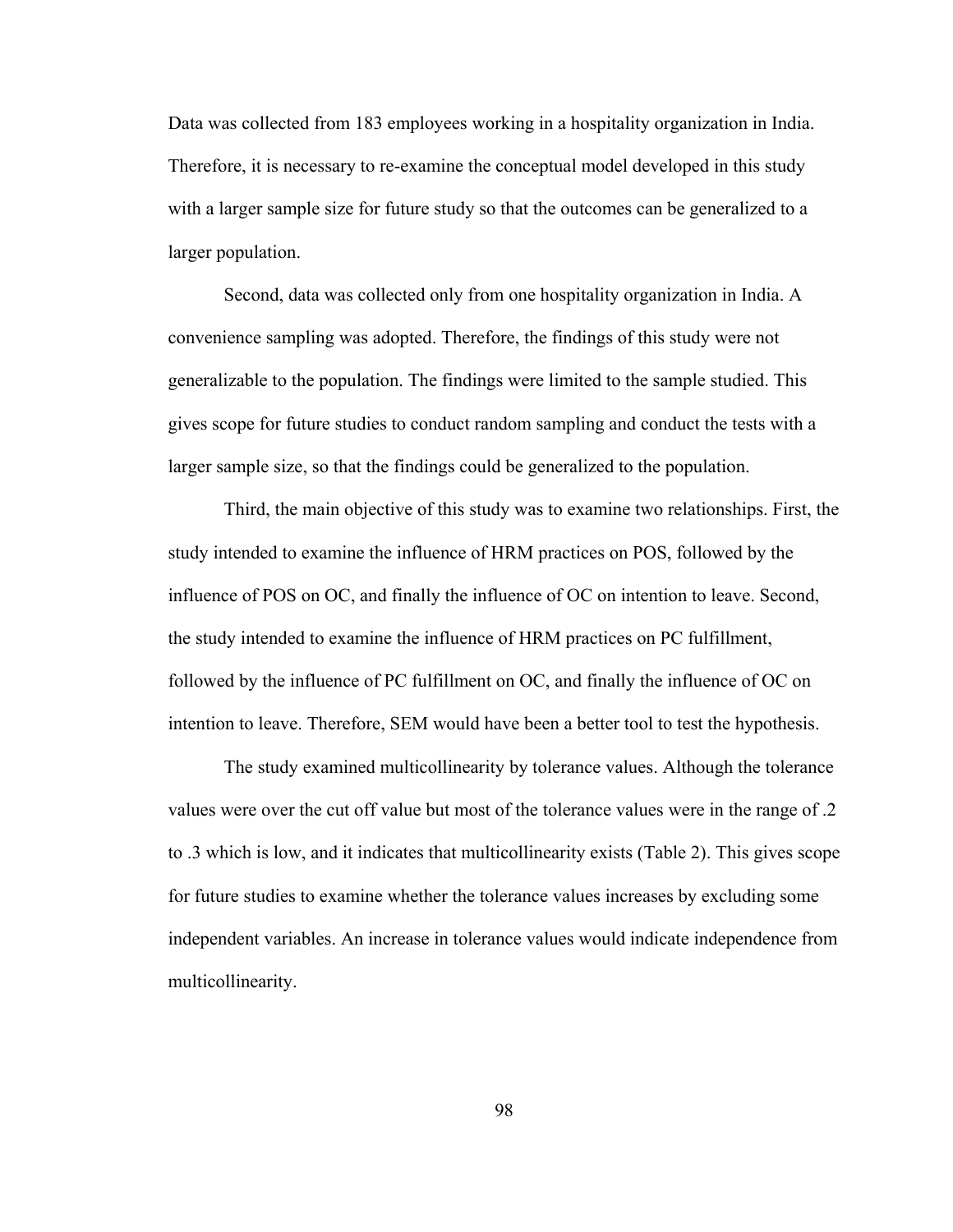# **APPENDIX A**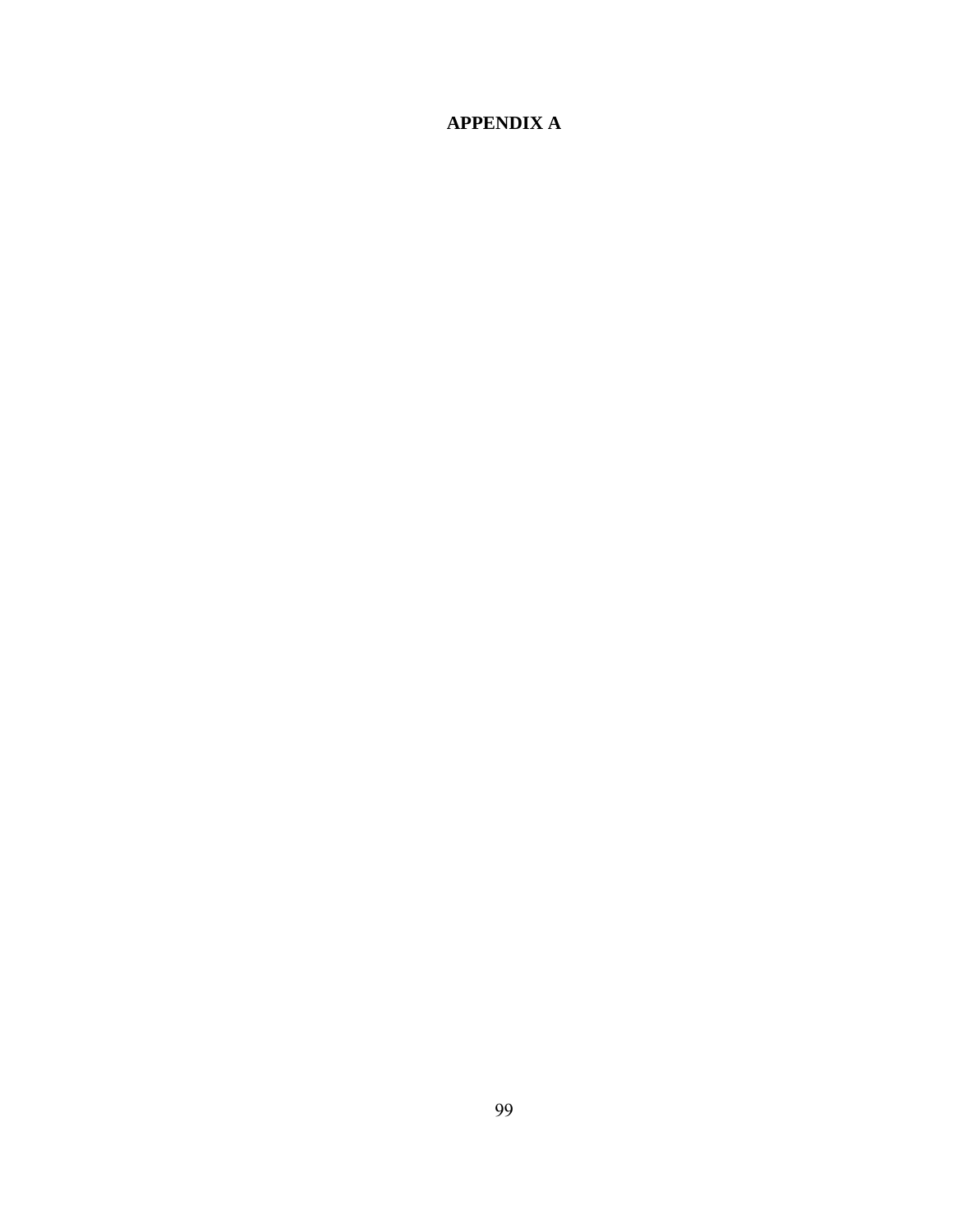# Questionnaire for the Pilot Test

| $\mathbf{1}$                       | $\overline{2}$                                                                                                                                          | $\mathbf{3}$         | $\overline{\mathbf{4}}$          | 5                 |              |                | 6                   |                         |   | 7                        |                |
|------------------------------------|---------------------------------------------------------------------------------------------------------------------------------------------------------|----------------------|----------------------------------|-------------------|--------------|----------------|---------------------|-------------------------|---|--------------------------|----------------|
| <b>Strongly</b><br><b>Disagree</b> | Moderately<br>Disagree                                                                                                                                  | Slightly<br>Disagree | Neither<br>disagree<br>nor agree | Slightly<br>Agree |              |                | Moderately<br>Agree |                         |   | <b>Strongly</b><br>Agree |                |
| 1.                                 | I would be very happy to spend the rest of my career with<br>this company                                                                               |                      |                                  |                   |              |                |                     |                         | 5 | 6                        | 7              |
| 2.                                 | I really feel as if this company's problems are my own                                                                                                  |                      |                                  |                   | $\mathbf{1}$ | $\overline{2}$ | 3                   | 4                       | 5 | 6                        | 7              |
| 3.                                 | I do not feel a strong sense of "belonging" to my company                                                                                               |                      |                                  |                   | $\mathbf{1}$ | $\overline{2}$ | 3                   | $\overline{\mathbf{4}}$ | 5 | 6                        | $\overline{7}$ |
| 4.                                 | I do not feel "emotionally attached" to this company                                                                                                    |                      |                                  |                   | $\mathbf{1}$ | $\overline{2}$ | 3                   | 4                       | 5 | 6                        | 7              |
| 5.                                 | I do not feel like "part of the family" at my company                                                                                                   |                      |                                  |                   | $\mathbf{1}$ | $\overline{2}$ | 3                   | $\overline{\mathbf{4}}$ | 5 | 6                        | $\overline{7}$ |
| 6.                                 | This company has a great deal of personal meaning for me                                                                                                |                      |                                  |                   | $\mathbf{1}$ | $\overline{2}$ | 3                   | 4                       | 5 | 6                        | $\overline{7}$ |
| 7.                                 |                                                                                                                                                         |                      |                                  |                   | $\mathbf{1}$ | $\overline{2}$ | 3                   | $\overline{\mathbf{4}}$ | 5 | 6                        | $\overline{7}$ |
| 8.                                 | I enjoy discussing my organization with people outside it<br>I think that I could easily become as attached to another                                  |                      |                                  |                   |              |                |                     |                         |   |                          |                |
|                                    | organization as I am to this one $(R)$                                                                                                                  |                      |                                  |                   | $\mathbf{1}$ | $\overline{2}$ | 3                   | 4                       | 5 | 6                        | 7              |
| 9.                                 | Too much in my life would be disrupted if I decided I<br>wanted to leave my organization now.                                                           |                      |                                  |                   | 1            | $\overline{2}$ | 3                   | $\overline{\mathbf{4}}$ | 5 | 6                        | 7              |
|                                    | 10. Right now staying with my organization is a matter of<br>necessity as much as desire                                                                |                      |                                  |                   | 1            | $\overline{2}$ | 3                   | 4                       | 5 | 6                        | 7              |
|                                    | 11. One of the major reasons I continue to work for this<br>organization is that leaving would require considerable<br>personal sacrifice               |                      |                                  |                   | $\mathbf{1}$ | $\overline{2}$ | 3                   | 4                       | 5 | 6                        | 7              |
|                                    | 12. One of the major reasons I continue to work for this<br>organization is that another organization may not match<br>the overall benefits I have here |                      |                                  |                   | $\mathbf{1}$ | $\overline{2}$ | 3                   | 4                       | 5 | 6                        | 7              |
|                                    | 13. I think that people these days move from company to<br>company too often.                                                                           |                      |                                  |                   | $\mathbf{1}$ | $\overline{2}$ | 3                   | $\overline{\mathbf{4}}$ | 5 | 6                        | 7              |
|                                    | 14. I do not believe that a person must always be loyal to his<br>or her organization (R)                                                               |                      |                                  |                   | $\mathbf{1}$ | $\overline{2}$ | 3                   | 4                       | 5 | 6                        | 7              |
|                                    | 15. Jumping from organization to organization does not seem<br>at all unethical to me $(R)$                                                             |                      |                                  |                   | $\mathbf{1}$ | $\overline{2}$ | 3                   | $\overline{\mathbf{4}}$ | 5 | 6                        | 7              |
|                                    | 16. If a got another offer for a better job elsewhere I would not<br>feel it was right to leave my organization                                         |                      |                                  |                   | $\mathbf{1}$ | $\overline{2}$ | 3                   | 4                       | 5 | 6                        | $\overline{7}$ |
|                                    | 17. I do not think that wanting to be a 'company man' or<br>'company woman' is sensible anymore (R)                                                     |                      |                                  |                   | $\mathbf{1}$ | $\overline{2}$ | 3                   | 4                       | 5 | 6                        | 7              |

Section I: **Organizational Commitment**: Please indicate the extent of your **agreement** with the following statements on a 7-point scale. (Please circle your answer)

Section II: **Perceived Organizational Support**. Please indicate the extent of your **agreement** with the following statement on a 7-point scale. (Please circle your answer)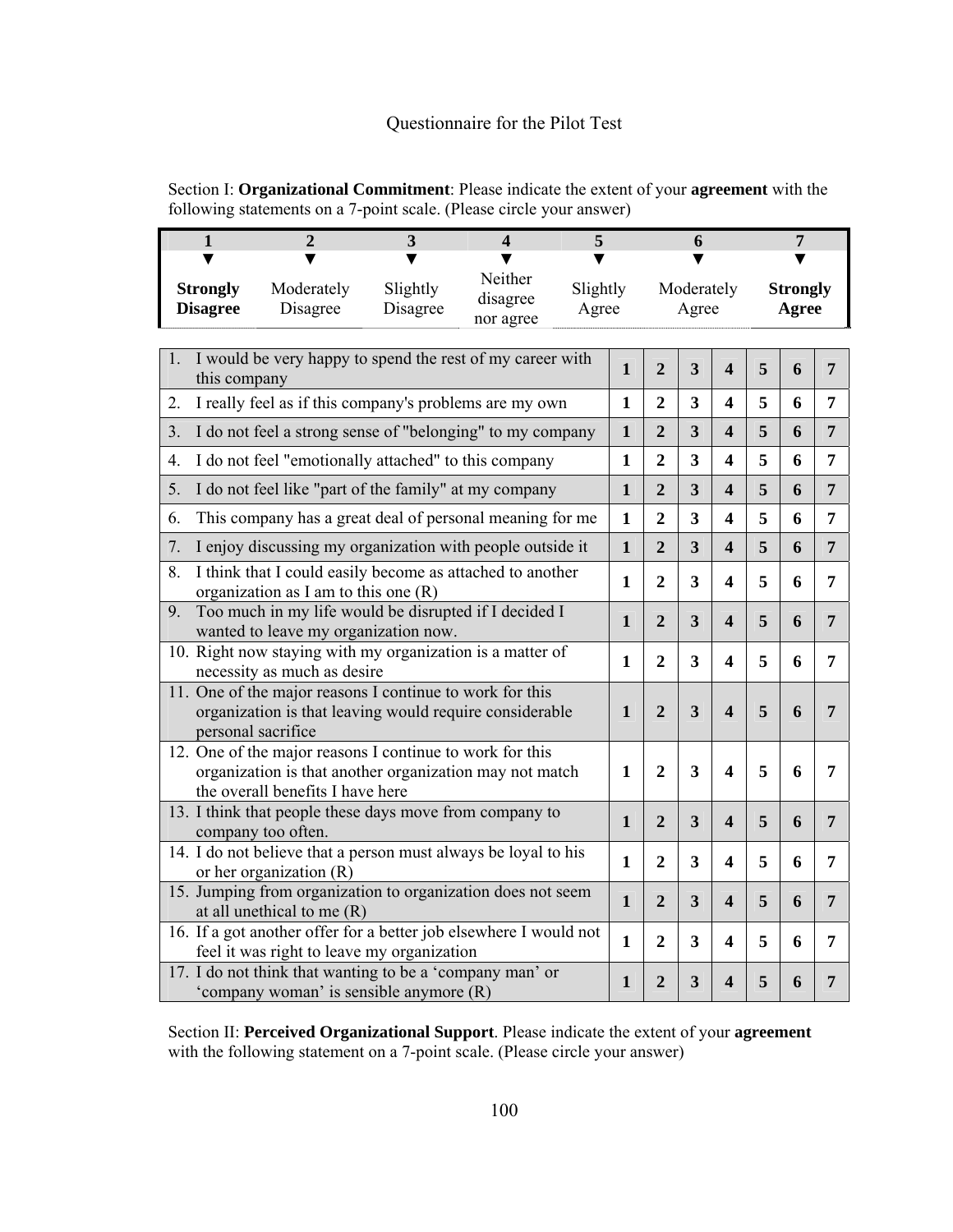|    | My employer cares about my well-being                            | 2 |   | 4                       | 5 |   |  |
|----|------------------------------------------------------------------|---|---|-------------------------|---|---|--|
| 2. | My employer values my contributions to its well being            | 2 | 3 | $\boldsymbol{4}$        | 5 |   |  |
| 3. | My employer cares about my opinions                              | 2 | 3 | $\overline{\mathbf{4}}$ | 5 |   |  |
| 4. | My employer considers my goals and values                        | 2 |   |                         | 5 | n |  |
| 5. | My employer cares about my general satisfaction at work          | 2 | 3 | 4                       | 5 | O |  |
| 6. | My employer is willing to help me when I need a special<br>favor |   |   |                         |   |   |  |
|    | My employer shows very little concern for me                     |   |   |                         |   |   |  |

Section III: **Human Resource Management Practices.** Please indicate the extent of your **agreement** with the following statement on a 7-point scale. (Please circle your answer)

| <b>Strongly</b><br><b>Disagree</b> | Moderately<br>Disagree | Slightly<br><b>Disagree</b> | Neither<br>agree nor<br>disagree | Slightly<br>Agree | Moderately<br>Agree | <b>Strongly</b><br>Agree |
|------------------------------------|------------------------|-----------------------------|----------------------------------|-------------------|---------------------|--------------------------|

| 1.<br>My employer encourages me to extend my abilities                                                                                                         | 1 | $\overline{2}$ | 3 | $\overline{\mathbf{4}}$ | 5 | 6 | 7 |
|----------------------------------------------------------------------------------------------------------------------------------------------------------------|---|----------------|---|-------------------------|---|---|---|
| This organization has provided me with training opportunities<br>2.<br>enabling me to extend my range of skills and abilities                                  | 1 | $\overline{2}$ | 3 | $\boldsymbol{4}$        | 5 | 6 | 7 |
| I get the opportunity to discuss my training requirements with<br>3 <sub>1</sub><br>my employer                                                                | 1 | $\overline{2}$ | 3 | $\boldsymbol{\Delta}$   | 5 | 6 | 7 |
| My work pays for any work-related training I want to<br>$4_{\cdot}$<br>undertake                                                                               | 1 | $\overline{2}$ | 3 | $\boldsymbol{4}$        | 5 | 6 | 7 |
| This organization is committed to the training of its<br>5.<br>employees                                                                                       | 1 | $\overline{2}$ | 3 | $\overline{\mathbf{4}}$ | 5 | 6 | 7 |
| The company makes a genuine effort to keep people<br>6.<br>employed even under adverse business conditions                                                     | 1 | $\mathbf{2}$   | 3 | $\boldsymbol{4}$        | 5 | 6 | 7 |
| Performance appraisals are based on objectives<br>7.                                                                                                           | 1 | $\overline{2}$ | 3 | $\boldsymbol{4}$        | 5 | 6 | 7 |
| Performance appraisals are based on quantifiable results<br>8.                                                                                                 | 1 | $\overline{2}$ | 3 | $\boldsymbol{4}$        | 5 | 6 | 7 |
| 9.<br>The company has provided enough information regarding<br>specific methods of the performance evaluation system                                           | 1 | $\overline{2}$ | 3 | $\overline{\mathbf{4}}$ | 5 | 6 | 7 |
| 10. Employees are allowed to formally communicate with<br>supervisors regarding the appraisal results                                                          | 1 | $\mathbf{2}$   | 3 | $\boldsymbol{4}$        | 5 | 6 | 7 |
| 11. The staffing processes in this organization are impartial                                                                                                  | 1 | $\overline{2}$ | 3 | $\overline{\mathbf{4}}$ | 5 | 6 | 7 |
| 12. Favoritism is not evident in any of the recruitment decisions<br>made here                                                                                 | 1 | $\overline{2}$ | 3 | $\boldsymbol{4}$        | 5 | 6 | 7 |
| 13. Interview panels are used during the staffing process in this<br>organization                                                                              | 1 | $\overline{2}$ | 3 | $\boldsymbol{4}$        | 5 | 6 | 7 |
| 14. All appointments in this organization are based on merit (i.e.<br>the best person for the job is selected regardless of their<br>personal characteristics) | 1 | $\overline{2}$ | 3 | $\boldsymbol{4}$        | 5 | 6 |   |
| 15. This organization does not need to pay more attention to the<br>way it recruits people.                                                                    | 1 | 2              | 3 | $\boldsymbol{4}$        | 5 | 6 |   |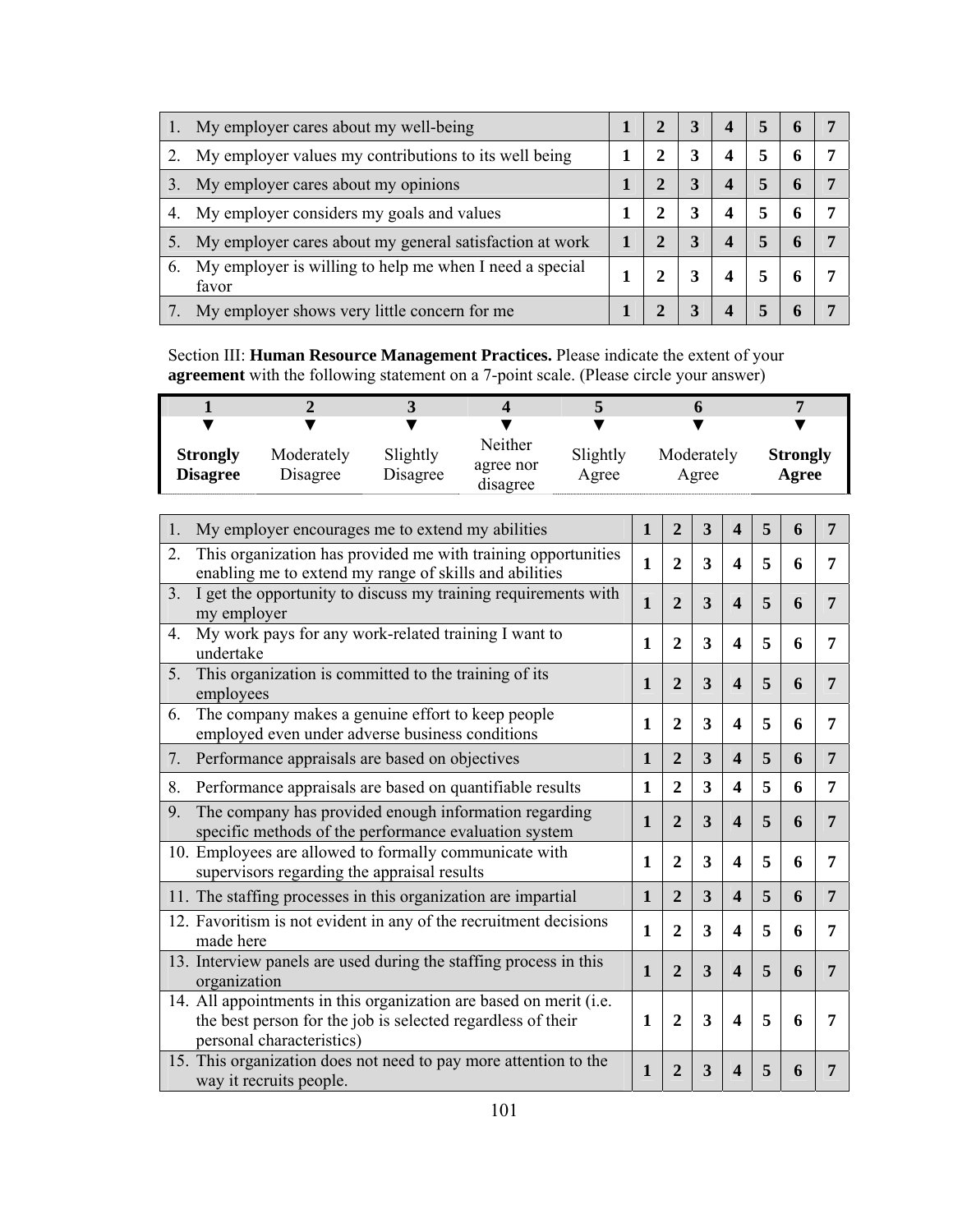| 16. The company provides fair pay based on performance                                    | 1 | $\mathbf{2}$   | 3 | 4                       | 5 | 6 |  |
|-------------------------------------------------------------------------------------------|---|----------------|---|-------------------------|---|---|--|
| 17. The company provides advancement opportunities                                        | 1 | $\overline{2}$ | 3 | $\overline{\mathbf{4}}$ | 5 | 6 |  |
| 18. The company provides monetary rewards based on profits                                | 1 | $\overline{2}$ | 3 | $\boldsymbol{4}$        | 5 | 6 |  |
| 19. Emphasis on the maintenance of core benefits                                          | 1 | $\mathbf{2}$   | 3 | $\overline{\mathbf{4}}$ | 5 | 6 |  |
| 20. Emphasis on wellness programs.                                                        | 1 | $\overline{2}$ | 3 | $\overline{\mathbf{4}}$ | 5 | 6 |  |
| 21. Trade-off unused benefits for pay                                                     | 1 | $\mathbf{2}$   | 3 | $\overline{\mathbf{4}}$ | 5 | 6 |  |
| 22. Substitution of policies for benefits (e.g., work at home)                            | 1 | $\overline{2}$ | 3 | 4                       | 5 | 6 |  |
| 23. Employee participation in benefits decision making                                    | 1 | $\overline{2}$ | 3 | $\overline{\mathbf{4}}$ | 5 | 6 |  |
| 24. My working conditions here are good                                                   | 1 | $\overline{2}$ | 3 | 4                       | 5 | 6 |  |
| 25. My health has not suffered as a result of working for this<br>organization.           | 1 | $\overline{2}$ | 3 | $\boldsymbol{4}$        | 5 | 6 |  |
| 26. I always feel safe working here in these conditions                                   | 1 | $\mathbf{2}$   | 3 | 4                       | 5 | 6 |  |
| 27. This organization ensures the wellbeing of its employees                              | 1 | $\overline{2}$ | 3 | $\overline{\mathbf{4}}$ | 5 | 6 |  |
| 28. This organization spends enough money on health-related<br>matters                    |   | $\overline{2}$ | 3 | $\boldsymbol{4}$        | 5 | 6 |  |
| 29. The company spends enough money and time on equal<br>employment opportunity awareness |   | $\mathbf 2$    | 3 | $\boldsymbol{4}$        | 5 | 6 |  |

Section III (continued): **Human Resource Management Practices.** Please indicate the extent of your **agreement** with the following statement on a 7-point scale. (Please circle your answer)

| <b>Strongly</b><br><b>Disagree</b> | Moderately<br>Disagree | Slightly<br>Disagree | Neither<br>agree nor<br>disagree | Slightly<br>Agree | Moderately<br>Agree | <b>Strongly</b><br>Agree |
|------------------------------------|------------------------|----------------------|----------------------------------|-------------------|---------------------|--------------------------|

| 30. My employees support employees with the balancing of work<br>and family responsibilities | 1 | $\mathbf{2}$   | 3 | $\boldsymbol{4}$ | 5 | 6 | 7 |
|----------------------------------------------------------------------------------------------|---|----------------|---|------------------|---|---|---|
| 31. Management is supportive of cultural difference in this<br>organization                  |   | $\overline{2}$ | 3 | 4                | 5 | 6 |   |
| 32. Men and women have the same employment opportunities in<br>this organization             |   | $\mathbf{2}$   | 3 | 4                | 5 | 6 |   |
| 33. Equal Employment Opportunity is promoted within this<br>organization                     |   | $\overline{2}$ | 3 | 4                | 5 | 6 |   |
| 34. Management encourage employee suggestions                                                |   | $\overline{2}$ | 3 | 4                | 5 | 6 | 7 |
| 35. Management acts on employee suggestions                                                  |   | $\mathbf{2}$   | 3 | 4                | 5 | 6 |   |
| 36. My employer asks my opinions about how I can improve my<br>job                           |   | $\overline{2}$ | 3 | $\boldsymbol{4}$ | 5 | 6 | 7 |
| 37. My employer asks my opinions about making the company<br>successful                      |   | $\overline{2}$ | 3 | 4                | 5 | 6 |   |
| 38. My employer communicates with me about HR programs and<br>policies                       |   | 2              | 3 | 4                | 5 | n |   |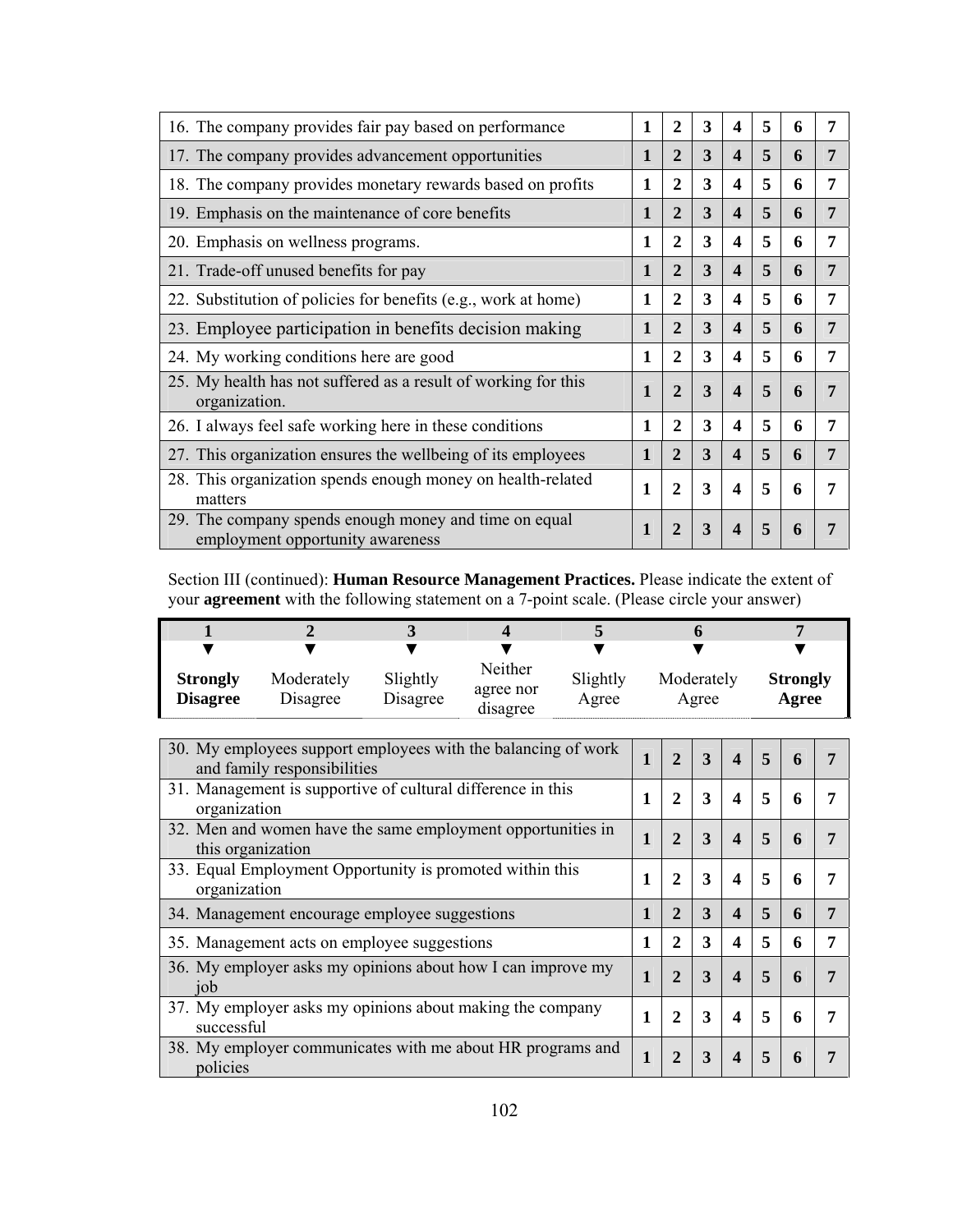| 39. My employer help new employees learn about their job and | $2 \mid 3 \mid 4$ |  |  |  |
|--------------------------------------------------------------|-------------------|--|--|--|
| the company                                                  |                   |  |  |  |

#### Section IV: **Psychological Contracts**. Please indicate the extent to which you believe your company **is obligated to provide** and **had actually been provided** the following items and on a 7-point scale. (Please circle your answer)

| 1                                                                                                     | $\mathbf{2}$                                                            | 3 | 4 |                    |                |   | 5                          |                |                 |                | 6            |                      |                         |                         | 7                                    |   |                |
|-------------------------------------------------------------------------------------------------------|-------------------------------------------------------------------------|---|---|--------------------|----------------|---|----------------------------|----------------|-----------------|----------------|--------------|----------------------|-------------------------|-------------------------|--------------------------------------|---|----------------|
|                                                                                                       |                                                                         |   |   |                    |                |   |                            |                |                 |                |              |                      |                         |                         |                                      |   |                |
|                                                                                                       | Not at<br>Not so<br>Somewhat<br>Neutral<br>Extent<br>All<br>not extent  |   |   | Somewhat<br>extent |                |   |                            |                | Great<br>extent |                |              | Very great<br>extent |                         |                         |                                      |   |                |
|                                                                                                       |                                                                         |   |   |                    |                |   | Is obligated to<br>provide |                |                 |                |              |                      |                         |                         | <b>Had actually</b><br>been provided |   |                |
| 1.                                                                                                    | Up to date training and development                                     |   |   | 1                  | $\overline{2}$ | 3 | $\vert$                    | 5              | 6               | $\overline{7}$ | 1            | $\overline{2}$       | 3                       | $\vert$                 | 5 <sup>1</sup>                       | 6 | 7              |
| 2.                                                                                                    | The necessary training to do my job well                                |   |   | 1                  | 2              | 3 | $\vert$                    | 5              | 6               | 7              | 1            | $\overline{2}$       | 3                       | $\overline{\mathbf{4}}$ | 5                                    | 6 | 7              |
| 3.                                                                                                    | Support when I want to learn new skills                                 |   |   | 1                  | $\overline{2}$ | 3 | $\overline{4}$             | 5              | 6               | 7              | $\mathbf{1}$ | $\overline{2}$       | 3                       | $\overline{4}$          | 5                                    | 6 | 7              |
| 4.                                                                                                    | Freedom to do my job well                                               |   |   | 1                  | $\overline{2}$ | 3 | $\vert$                    | 5              | 6               | 7              | 1            | $\overline{2}$       | $\overline{\mathbf{3}}$ | $\boldsymbol{4}$        | 5                                    | 6 | 7              |
| 5.                                                                                                    | Opportunity to be involved in decisions that<br>affect me               |   |   | $\mathbf{1}$       | $\overline{2}$ | 3 | $\overline{4}$             | 5              | 6               | 7              | $\mathbf{1}$ | $\overline{2}$       | 3                       | $\overline{\mathbf{4}}$ | 5                                    | 6 | 7              |
| 6.                                                                                                    | Interesting work                                                        |   |   | 1                  | $\overline{c}$ | 3 | $\overline{4}$             | 5              | 6               | 7              | 1            | $\overline{2}$       | 3                       | $\overline{\mathbf{4}}$ | 5                                    | 6 | 7              |
| 7.                                                                                                    | Good career prospects                                                   |   |   | 1                  | $\mathbf 2$    | 3 | $\overline{4}$             | 5              | 6               | 7              | 1            | $\overline{2}$       | 3                       | $\overline{4}$          | 5                                    | 6 | 7              |
| 8.                                                                                                    | Fair pay for responsibilities in job                                    |   |   | 1                  | 2              | 3 | $\vert$                    | 5              | 6               | 7              | 1            | $\overline{2}$       | 3                       | $\overline{\mathbf{4}}$ | 5                                    | 6 | 7              |
| 9.                                                                                                    | Fair pay compared to staff doing similar work<br>in other organizations |   |   | 1                  | $\overline{2}$ | 3 | $\overline{4}$             | 5 <sup>5</sup> | 6               | $\overline{7}$ | $\mathbf{1}$ | $\overline{2}$       | $\overline{3}$          | $\overline{\mathbf{4}}$ | 5                                    | 6 | $\overline{7}$ |
| living                                                                                                | 10. Pay increases to maintain my standard of                            |   |   | 1                  | 2              | 3 | $\vert$                    | 5              | 6               | 7              | 1            | $\overline{2}$       | 3                       | $\overline{\mathbf{4}}$ | 5                                    | 6 | 7              |
| 11. Fringe benefits that are fair compared to what<br>staff doing similar work in other organizations |                                                                         |   |   | $\mathbf{1}$       | $\overline{2}$ | 3 | $\overline{4}$             | 5              | 6               | 7              | $\mathbf{1}$ | $\overline{2}$       | $\overline{\mathbf{3}}$ | $\overline{\mathbf{4}}$ | 5                                    | 6 | 7              |
|                                                                                                       | 12. Long term job security                                              |   |   | 1                  | 2              | 3 | 4                          | 5              | 6               | 7              | $\mathbf{1}$ | 2                    | 3                       | $\overline{\mathbf{4}}$ | 5                                    | 6 | 7              |

Section V: **Intention to Leave**. Please indicate the extent of your **agreement** with the following statement on a 7-point scale. (Please circle your answer)

| <b>Strongly</b><br><b>Disagree</b>                                                                     | Moderately<br>Disagree | Slightly<br>Disagree | Neither<br>agree nor<br>disagree | Slightly<br>Agree |  |  | Moderately<br>Agree |  | <b>Strongly</b><br>Agree |  |
|--------------------------------------------------------------------------------------------------------|------------------------|----------------------|----------------------------------|-------------------|--|--|---------------------|--|--------------------------|--|
|                                                                                                        |                        |                      |                                  |                   |  |  |                     |  |                          |  |
| In the last few months I have thought seriously about<br>looking for another job in the same industry. |                        |                      |                                  |                   |  |  |                     |  |                          |  |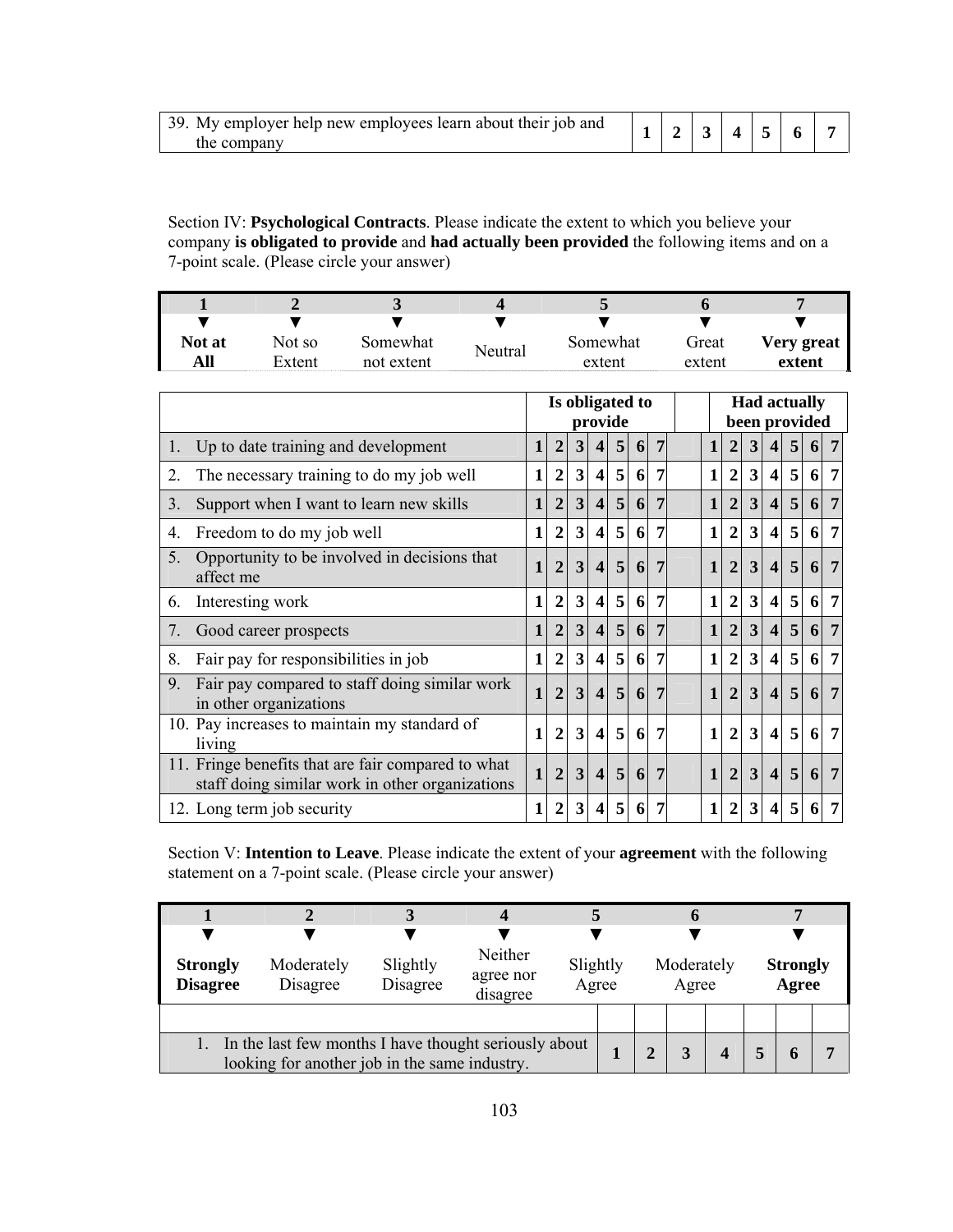| 2. In the last few months I have thought seriously about $\begin{bmatrix} 1 \\ 1 \end{bmatrix}$<br>looking for a job in another industry.   |  |  |  |  |
|---------------------------------------------------------------------------------------------------------------------------------------------|--|--|--|--|
| 3. Taking everything into consideration, there is<br>likelihood that I will make a serious effort to find a<br>new job within the next year |  |  |  |  |

### Section VI: **General Information**

|    | 1. Please indicate your<br>gender.             |                    | $\Box$ Female                                | $\Box$ Male                                               |                                                               |        |  |  |  |
|----|------------------------------------------------|--------------------|----------------------------------------------|-----------------------------------------------------------|---------------------------------------------------------------|--------|--|--|--|
| 2. |                                                |                    | What is your current age? Years              |                                                           |                                                               |        |  |  |  |
| 3. | What is your current position in your company? |                    |                                              |                                                           |                                                               |        |  |  |  |
| 4. | Industry<br>Position                           |                    | Your previous work experiences Job 1.        |                                                           | Job 2.                                                        | Job 3. |  |  |  |
| 5. |                                                |                    |                                              |                                                           | How long have you been working for the current company? Years | Months |  |  |  |
| 6. |                                                |                    |                                              | Please indicate your highest level of education attained: |                                                               |        |  |  |  |
|    |                                                | $\Box$ High school | $\square$ Some college experience            |                                                           | $\Box$ Bachelor's degree - $\Box$ Currently<br>pursuing       |        |  |  |  |
|    |                                                | pursuing           | $\Box$ Associate's degree - $\Box$ Currently |                                                           | $\Box$ Master's degree - $\Box$ Currently<br>pursuing         |        |  |  |  |

# *Thank You!!*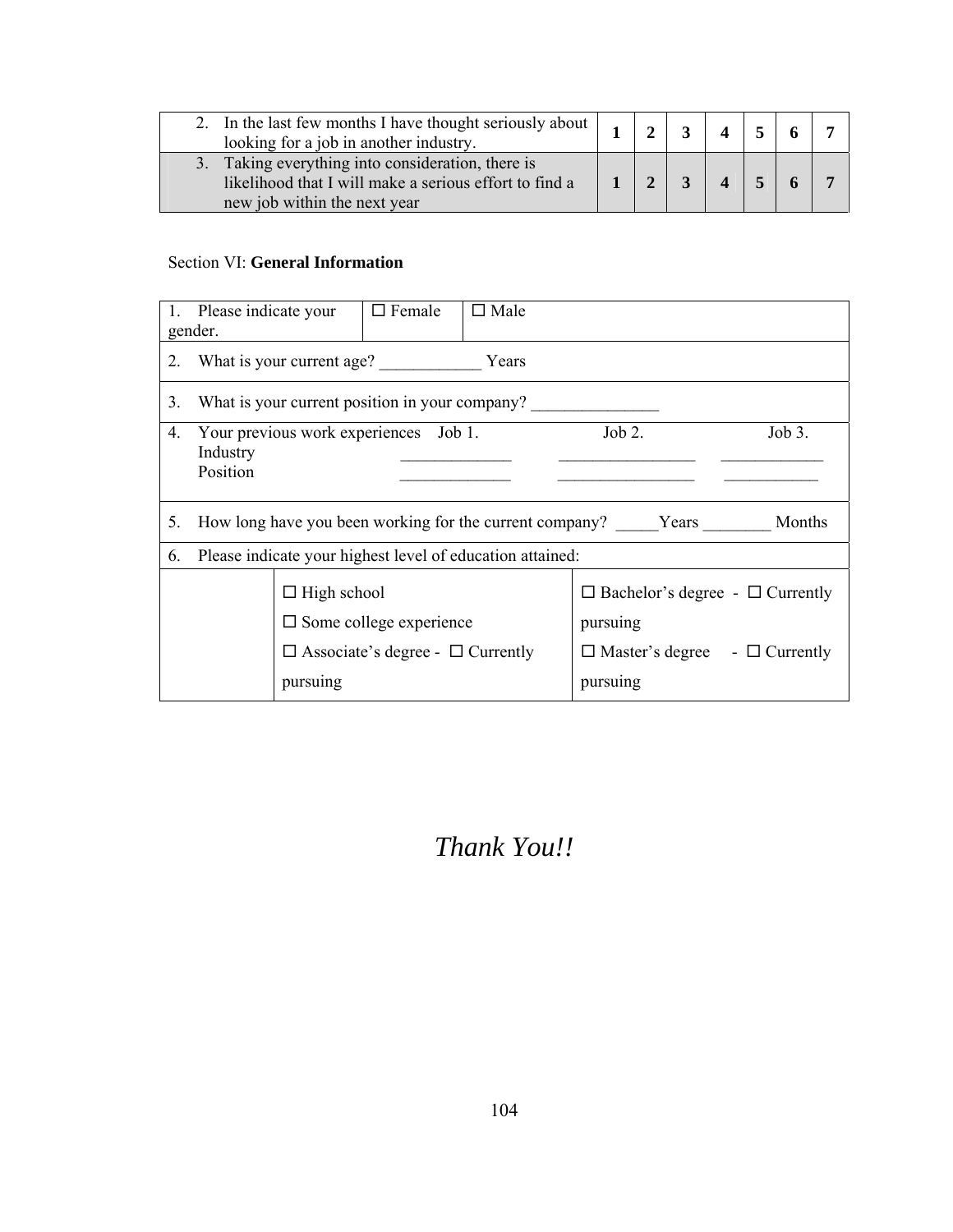Cover Letter for Pilot Test

# **Human Resource Management Practices and Organizational Commitment and Intention to Leave: The mediating role of Perceived Organizational Support and Psychological Contracts**

(A survey to examine how a company can develop employee-employer relationship through its human resource management practices).

You are requested to assist in a study that seeks to provide a better understanding of **how your company (employer) can support YOU at work**. This questionnaire is designed to access your perception of your organization's commitment to you through their human resource practices and the extent to which it affects your attitude and behavior at work.

**Please take a few minutes to fill out this questionnaire based on your current job or most recent job experience**. Completing this questionnaire is entirely voluntary. However your time and cooperation regarding this survey will be greatly appreciated and will provide valuable information to human resource and organizational behavior education and research area. The results of this study can help your employers revise and enhance their HR practices and policies to build a better employee-employer relationship.

Individual responses to this survey will be kept **confidential** and will **NOT** be disclosed. The company will **NOT** have access to the information you have provided us**.**  Your employment status will not be affected. **NO** reference will be made in written or oral materials that could link you to this study**.** Only grouped data will be reported in the results.

We will provide your company with aggregated results so the company can revise or develop a better employee supporting system.

Thank you in advance for taking the time to complete this survey. Please complete the survey and return it by **Thursday**, **March 22**.

Should you wish to contact us, you may reach us by phone or by e-mail.

Sincerely,

| Seonghee Cho, Ph.D.                   | Priyanko Guchait,                     |
|---------------------------------------|---------------------------------------|
| Assistant professor                   | Master's student                      |
| Hotel & Restaurant Management Program | <b>Research Assistant</b>             |
| University of Missouri, Columbia      | Hotel & Restaurant Management Program |
| 573.882.0563                          | 573-289-5830                          |
| $choseo(\partial)$ missouri.edu       | pggwb@mizzou.edu                      |
|                                       |                                       |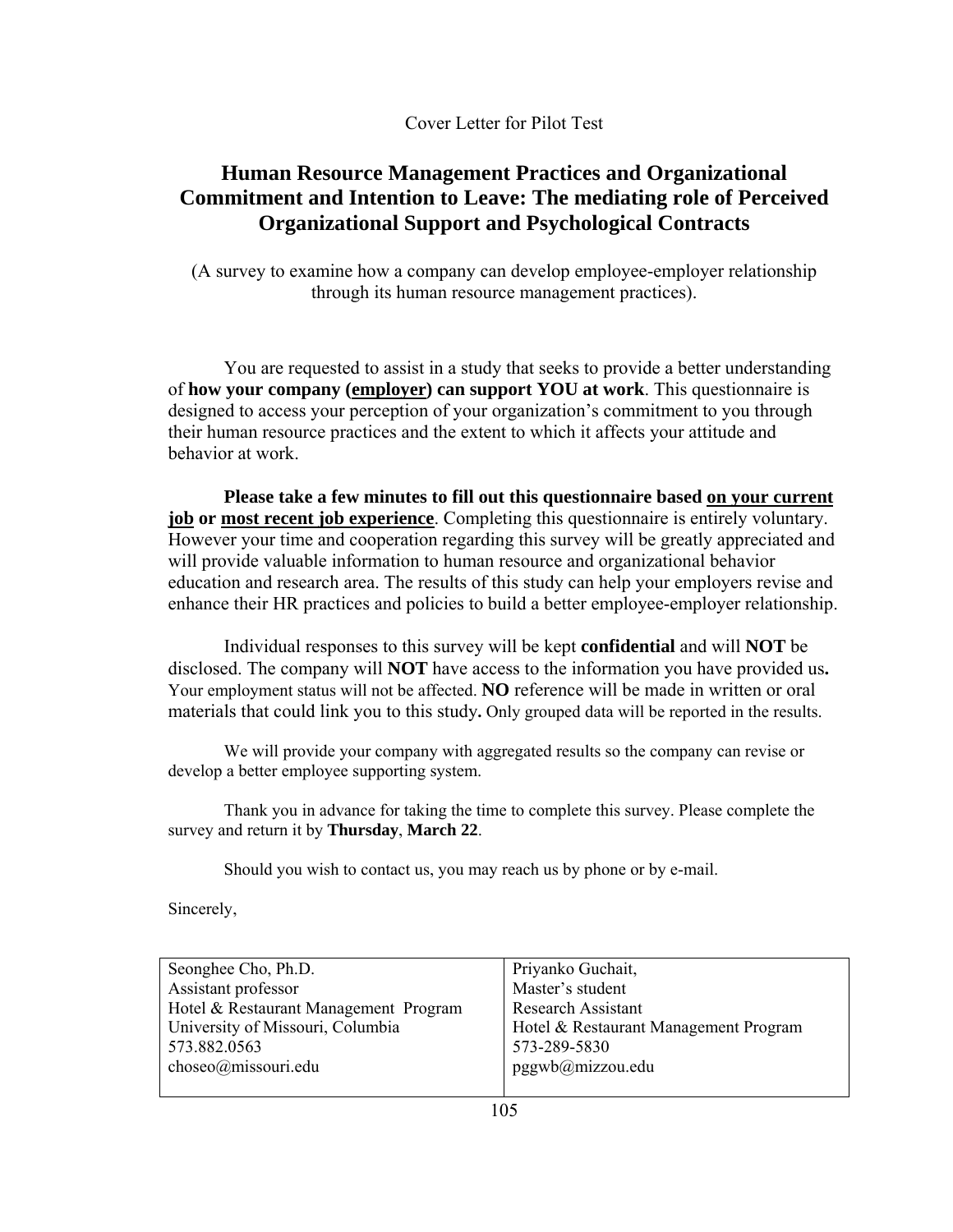### Questionnaire for Final Survey

Section I: **Organizational Commitment**: Please indicate the extent of your **agreement** with the following statements on a 7-point scale. (Please circle your answer)

| $\mathbf{1}$                                                                                 | $\overline{2}$                                                                                                                                           | 3                    | $\overline{\mathbf{4}}$          | 5                 |              |                | 6                       |                         |   |                          |                |
|----------------------------------------------------------------------------------------------|----------------------------------------------------------------------------------------------------------------------------------------------------------|----------------------|----------------------------------|-------------------|--------------|----------------|-------------------------|-------------------------|---|--------------------------|----------------|
|                                                                                              |                                                                                                                                                          |                      |                                  |                   |              |                |                         |                         |   |                          |                |
| <b>Strongly</b><br><b>Disagree</b>                                                           | Moderately<br>Disagree                                                                                                                                   | Slightly<br>Disagree | Neither<br>disagree<br>nor agree | Slightly<br>Agree |              |                | Moderately<br>Agree     |                         |   | <b>Strongly</b><br>Agree |                |
|                                                                                              |                                                                                                                                                          |                      |                                  |                   |              |                |                         |                         |   |                          |                |
| 1.<br>this company.                                                                          | I would be very happy to spend the rest of my career with                                                                                                |                      |                                  |                   | $\mathbf{1}$ | $\overline{2}$ | 3                       | $\overline{\mathbf{4}}$ | 5 | 6                        | 7              |
| 2.                                                                                           | I really feel as if this company's problems are my own.                                                                                                  |                      |                                  |                   |              |                | 3                       | 4                       | 5 | 6                        | 7              |
| 3.<br>I do not feel a strong sense of "belonging" to my company.                             |                                                                                                                                                          |                      |                                  |                   | $\mathbf{1}$ | $\overline{2}$ | 3                       | $\overline{\mathbf{4}}$ | 5 | 6                        | 7              |
| 4.                                                                                           | I do not feel "emotionally attached" to this company.                                                                                                    |                      |                                  |                   | $\mathbf{1}$ | $\overline{2}$ | 3                       | $\boldsymbol{4}$        | 5 | 6                        | $\overline{7}$ |
| 5.                                                                                           | I do not feel like "part of the family" at my company.                                                                                                   |                      |                                  |                   | $\mathbf{1}$ | $\overline{2}$ | 3                       | $\overline{\mathbf{4}}$ | 5 | 6                        | $\overline{7}$ |
| 6.<br>me.                                                                                    | This company has a great deal of personal meaning for                                                                                                    |                      |                                  |                   | 1            | $\overline{2}$ | 3                       | 4                       | 5 | 6                        | 7              |
| 7.                                                                                           | I enjoy discussing my organization with people outside it.                                                                                               |                      |                                  |                   | $\mathbf{1}$ | $\overline{2}$ | 3                       | $\overline{\mathbf{4}}$ | 5 | 6                        | $\overline{7}$ |
| 8.                                                                                           | I think that I could easily become as attached to another<br>organization as I am to this one.                                                           |                      |                                  |                   | $\mathbf{1}$ | $\mathbf{2}$   | 3                       | $\boldsymbol{4}$        | 5 | 6                        | 7              |
| 9.                                                                                           | Too much in my life would be disrupted if I decided I<br>wanted to leave my organization now.                                                            |                      |                                  |                   | $\mathbf{1}$ | $\overline{2}$ | 3                       | $\boldsymbol{4}$        | 5 | 6                        | 7              |
|                                                                                              | 10. Right now, staying with my organization is a matter of<br>necessity as much as desire.                                                               |                      |                                  |                   | 1            | $\overline{2}$ | 3                       | 4                       | 5 | 6                        | 7              |
|                                                                                              | 11. One of the major reasons I continue to work for this<br>organization is that leaving would require considerable<br>personal sacrifice.               |                      |                                  |                   | 1            | $\overline{2}$ | 3                       | $\overline{\mathbf{4}}$ | 5 | 6                        | 7              |
|                                                                                              | 12. One of the major reasons I continue to work for this<br>organization is that another organization may not match<br>the overall benefits I have here. |                      |                                  |                   | 1            | $\overline{2}$ | 3                       | $\boldsymbol{4}$        | 5 | 6                        | 7              |
|                                                                                              | 13. I am not afraid of what might happen if I quit my job<br>without having another one lined up.                                                        |                      |                                  |                   | $\mathbf{1}$ | $\overline{2}$ | 3                       | $\overline{\mathbf{4}}$ | 5 | 6                        | 7              |
| 14. It would be very hard for me to leave my organization<br>right now, even if I wanted to. |                                                                                                                                                          |                      |                                  |                   | $\mathbf{1}$ | $\overline{2}$ | $\overline{\mathbf{3}}$ | 4                       | 5 | 6                        | 7              |
| now.                                                                                         | 15. It would not be too costly for me to leave my organization                                                                                           |                      |                                  |                   | $\mathbf{1}$ | $\overline{2}$ | 3                       | $\overline{\mathbf{4}}$ | 5 | 6                        | $\overline{7}$ |
| organization.                                                                                | 16. I feel that I have too few options to consider leaving this                                                                                          |                      |                                  |                   | 1            | $\overline{2}$ | 3                       | 4                       | 5 | 6                        | 7              |
| alternatives.                                                                                | 17. One of the few serious consequences of leaving this<br>organization would be the scarcity of available                                               |                      |                                  |                   | $\mathbf{1}$ | $\overline{2}$ | 3                       | 4                       | 5 | 6                        | 7              |

Section II: **Perceived Organizational Support**. Please indicate the extent of your **agreement** with the following statement on a 7-point scale. (Please circle your answer)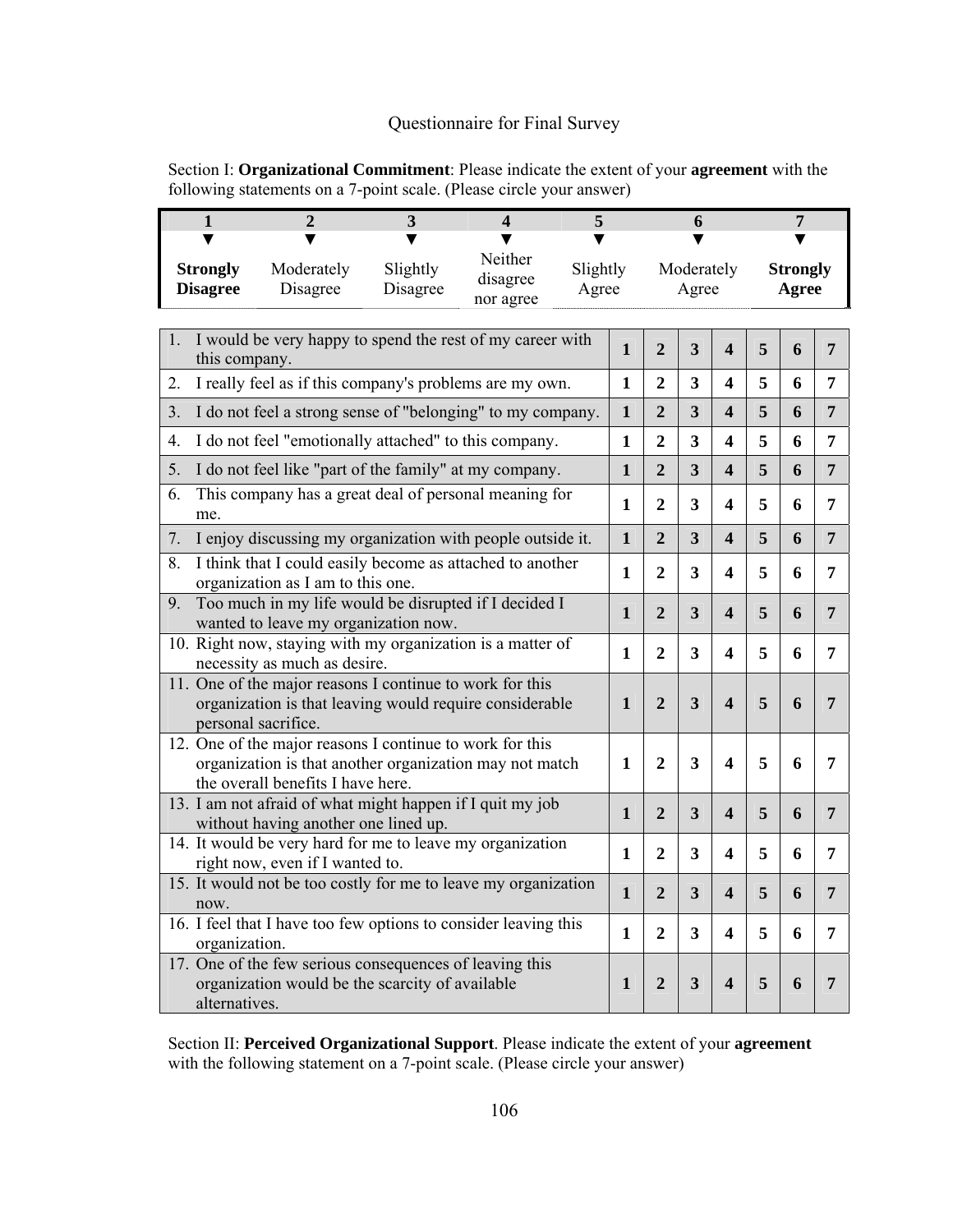| 1. | My employer cares about my well-being.                            |   | 2              | 3 | 4 | 5 |   |  |
|----|-------------------------------------------------------------------|---|----------------|---|---|---|---|--|
| 2. | My employer values my contributions to its well being.            |   |                | 3 | 4 | 5 |   |  |
| 3. | My employer cares about my opinions.                              |   | 2              | 3 | 4 | 5 |   |  |
| 4. | My employer considers my goals and values.                        |   | 2              | 3 | 4 | 5 | h |  |
| 5. | My employer cares about my general satisfaction at work.          | 1 | $\overline{2}$ | 3 | 4 | 5 | O |  |
| 6. | My employer is willing to help me when I need a special<br>favor. |   |                | 3 |   |   |   |  |
|    | My employer shows very little concern for me.                     |   |                |   |   |   |   |  |

Section III: **Human Resource Management Practices.** Please indicate the extent of your **agreement** with the following statement on a 7-point scale. (Please circle your answer)

| <b>Strongly</b><br><b>Disagree</b> | Moderately<br>Disagree | Slightly<br>Disagree | Neither<br>agree nor<br>disagree | Slightly<br>Agree | Moderately<br>Agree | <b>Strongly</b><br>Agree |
|------------------------------------|------------------------|----------------------|----------------------------------|-------------------|---------------------|--------------------------|

| 1.<br>My employer encourages me to extend my abilities.                                                                                                         | 1 | $\overline{2}$ | 3 | $\overline{\mathbf{4}}$ | 5 | 6 | 7 |
|-----------------------------------------------------------------------------------------------------------------------------------------------------------------|---|----------------|---|-------------------------|---|---|---|
| This organization has provided me with training opportunities<br>2.<br>enabling me to extend my range of skills and abilities.                                  | 1 | $\overline{2}$ | 3 | $\overline{\mathbf{4}}$ | 5 | 6 | 7 |
| I get the opportunity to discuss my training requirements with<br>3.<br>my employer.                                                                            | 1 | $\overline{2}$ | 3 | $\boldsymbol{4}$        | 5 | 6 | 7 |
| My work pays for any work-related training I want to<br>$\overline{4}$ .<br>undertake.                                                                          | 1 | $\overline{2}$ | 3 | $\overline{\mathbf{4}}$ | 5 | 6 | 7 |
| This organization is committed to the training of its<br>5.<br>employees.                                                                                       | 1 | $\overline{2}$ | 3 | $\boldsymbol{4}$        | 5 | 6 | 7 |
| Performance appraisals are based on objectives.<br>6.                                                                                                           | 1 | $\overline{2}$ | 3 | $\overline{\mathbf{4}}$ | 5 | 6 | 7 |
| Performance appraisals are based on quantifiable results.<br>7.                                                                                                 | 1 | $\overline{2}$ | 3 | $\overline{\mathbf{4}}$ | 5 | 6 | 7 |
| The company has provided enough information regarding<br>8.<br>specific methods of the performance evaluation system.                                           | 1 | $\overline{2}$ | 3 | $\boldsymbol{4}$        | 5 | 6 | 7 |
| Employees are allowed to formally communicate with<br>9.<br>supervisors regarding the appraisal results.                                                        | 1 | $\mathbf{2}$   | 3 | $\boldsymbol{4}$        | 5 | 6 | 7 |
| 10. The staffing processes in this organization are impartial.                                                                                                  | 1 | $\overline{2}$ | 3 | $\boldsymbol{4}$        | 5 | 6 | 7 |
| 11. Favoritism is not evident in any of the recruitment decisions<br>made here.                                                                                 | 1 | $\overline{2}$ | 3 | $\boldsymbol{4}$        | 5 | 6 | 7 |
| 12. Interview panels are used during the staffing process in this<br>organization.                                                                              | 1 | $\overline{2}$ | 3 | $\boldsymbol{4}$        | 5 | 6 | 7 |
| 13. All appointments in this organization are based on merit (i.e.<br>the best person for the job is selected regardless of their<br>personal characteristics). | 1 | $\overline{2}$ | 3 | $\boldsymbol{4}$        | 5 | 6 | 7 |
| 14. This organization does not need to pay more attention to the<br>way it recruits people.                                                                     | 1 | $\overline{2}$ | 3 | $\boldsymbol{4}$        | 5 | 6 |   |
| 15. My company is committed to a merit pay system.                                                                                                              | 1 | 2              | 3 | $\boldsymbol{\Delta}$   | 5 | 6 | 7 |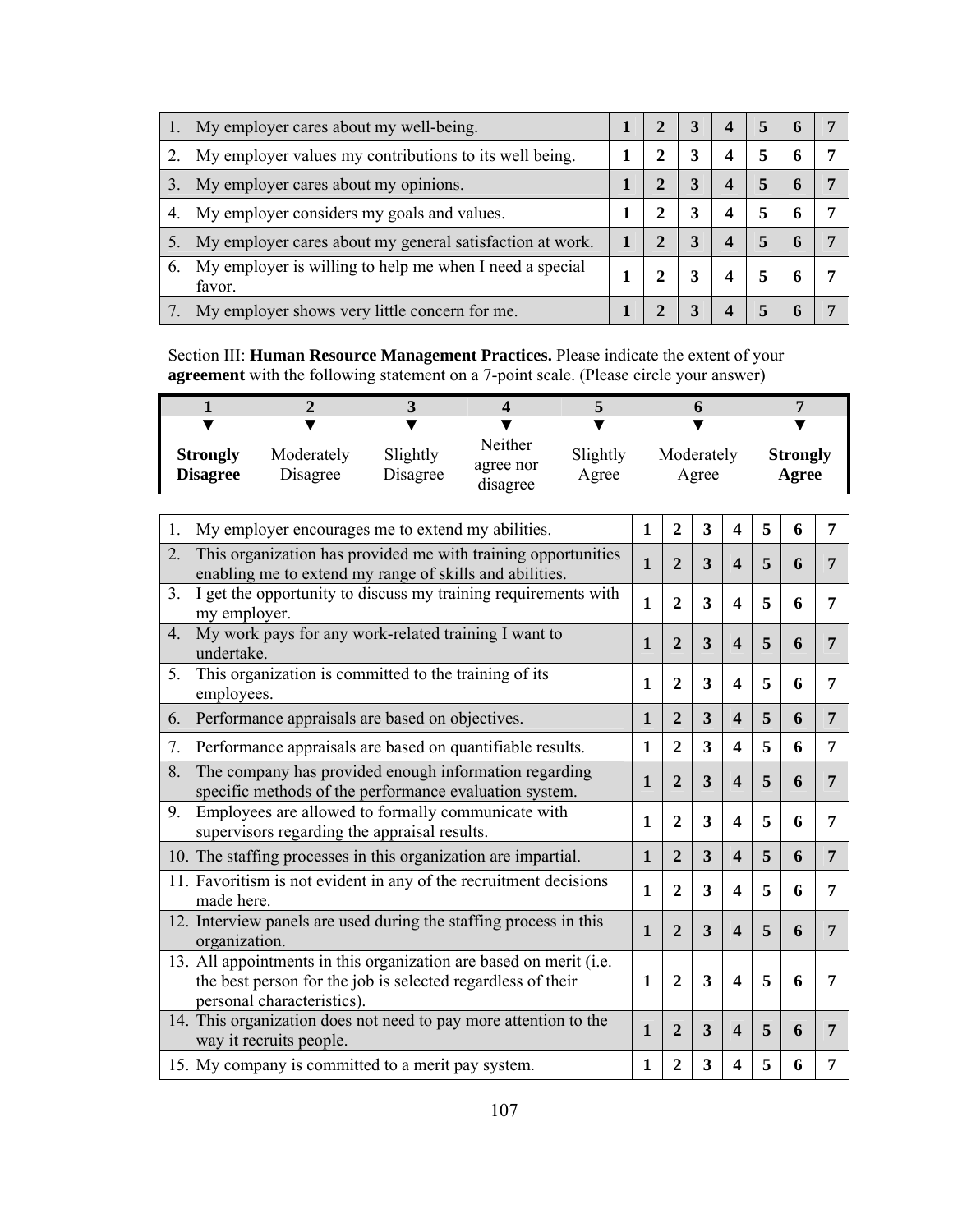| 16. In my company, pay raises are determined mainly by an<br>employees' job performance.                           | 1            | $\overline{2}$ | 3 | $\boldsymbol{4}$           | 5 | 6 |  |
|--------------------------------------------------------------------------------------------------------------------|--------------|----------------|---|----------------------------|---|---|--|
| 17. An employees' seniority does not enter into pay decisions.                                                     | 1            | $\overline{2}$ | 3 | 4                          | 5 | 6 |  |
| 18. Pay incentives such as bonus is an important part of the<br>compensation strategy in this company.             | 1            | $\overline{2}$ | 3 | $\boldsymbol{\mathcal{A}}$ | 5 | 6 |  |
| 19. Pay incentives such as profit sharing is an important part of<br>the compensation strategy in this company.    | 1            | $\mathbf{2}$   | 3 | $\boldsymbol{4}$           | 5 | 6 |  |
| 20. Pay incentives are designed to provide a significant amount of<br>an employees' total earnings in this company | $\mathbf{1}$ | $\overline{2}$ | 3 | $\boldsymbol{\mathcal{A}}$ | 5 | 6 |  |
| 21. In my company, promotion is based primarily on merit                                                           | 1            | 2              | 3 | 4                          | 5 | 6 |  |
| 22. Emphasis is given on the maintenance of core benefits.                                                         | 1            | $\mathbf{2}$   | 3 | $\boldsymbol{4}$           | 5 | 6 |  |
| 23. Emphasis is given on wellness programs.                                                                        | 1            | $\overline{2}$ | 3 | 4                          | 5 | 6 |  |
| 24. Trade-off unused benefits for pay.                                                                             | 1            | $\overline{2}$ | 3 | $\boldsymbol{4}$           | 5 | 6 |  |
| 25. Substitution of policies for benefits (e.g., work at home).                                                    | 1            | $\overline{2}$ | 3 | 4                          | 5 | 6 |  |
| 26. My employer encourages employee participation in benefits<br>decision making.                                  | $\mathbf{1}$ | $\overline{2}$ | 3 | $\boldsymbol{4}$           | 5 | 6 |  |
| 27. My working conditions here are good.                                                                           | 1            | $\overline{2}$ | 3 | 4                          | 5 | 6 |  |
| 28. My health has not suffered as a result of working for this<br>organization.                                    | 1            | $\overline{2}$ | 3 | $\boldsymbol{4}$           | 5 | 6 |  |
| 29. I always feel safe working here in these conditions.                                                           | 1            | $\mathbf{2}$   | 3 | 4                          | 5 | 6 |  |
| 30. This organization ensures the wellbeing of its employees.                                                      | 1            | 2              | 3 | $\boldsymbol{4}$           | 5 | 6 |  |

Section III (continued): **Human Resource Management Practices.** Please indicate the extent of your **agreement** with the following statement on a 7-point scale. (Please circle your answer)

| <b>Strongly</b><br><b>Disagree</b> | Moderately<br>Disagree | Slightly<br>Disagree | Neither<br>agree nor<br>disagree | Slightly<br>Agree | Moderately<br>Agree | <b>Strongly</b><br>Agree |
|------------------------------------|------------------------|----------------------|----------------------------------|-------------------|---------------------|--------------------------|

| 31. Management is supportive of cultural difference in this<br>organization.      | 2              | 3 | 4 | 5 | n |   |
|-----------------------------------------------------------------------------------|----------------|---|---|---|---|---|
| 32. Men and women have the same employment opportunities in<br>this organization. | $\mathbf{2}$   | 3 | 4 | 5 | 6 |   |
| 33. Equal employment opportunity is promoted within this<br>organization.         | 2              | 3 | 4 | 5 | 6 |   |
| 34. Management encourages employee suggestions.                                   | $\overline{2}$ | 3 | 4 | 5 | 6 |   |
| 35. Management acts on employee suggestions.                                      | 2              | 3 | 4 | 5 | n | 7 |
| 36. My employer asks my opinions about how I can improve my<br>job.               | $\overline{2}$ | 3 | 4 | 5 | 6 | 7 |
| 37. My employer asks my opinions about making the company<br>successful.          | $\mathbf{2}$   | 3 | 4 | 5 | 6 |   |
| 38. My employer communicates with me about HR programs and                        | 2              | 3 | 4 |   |   |   |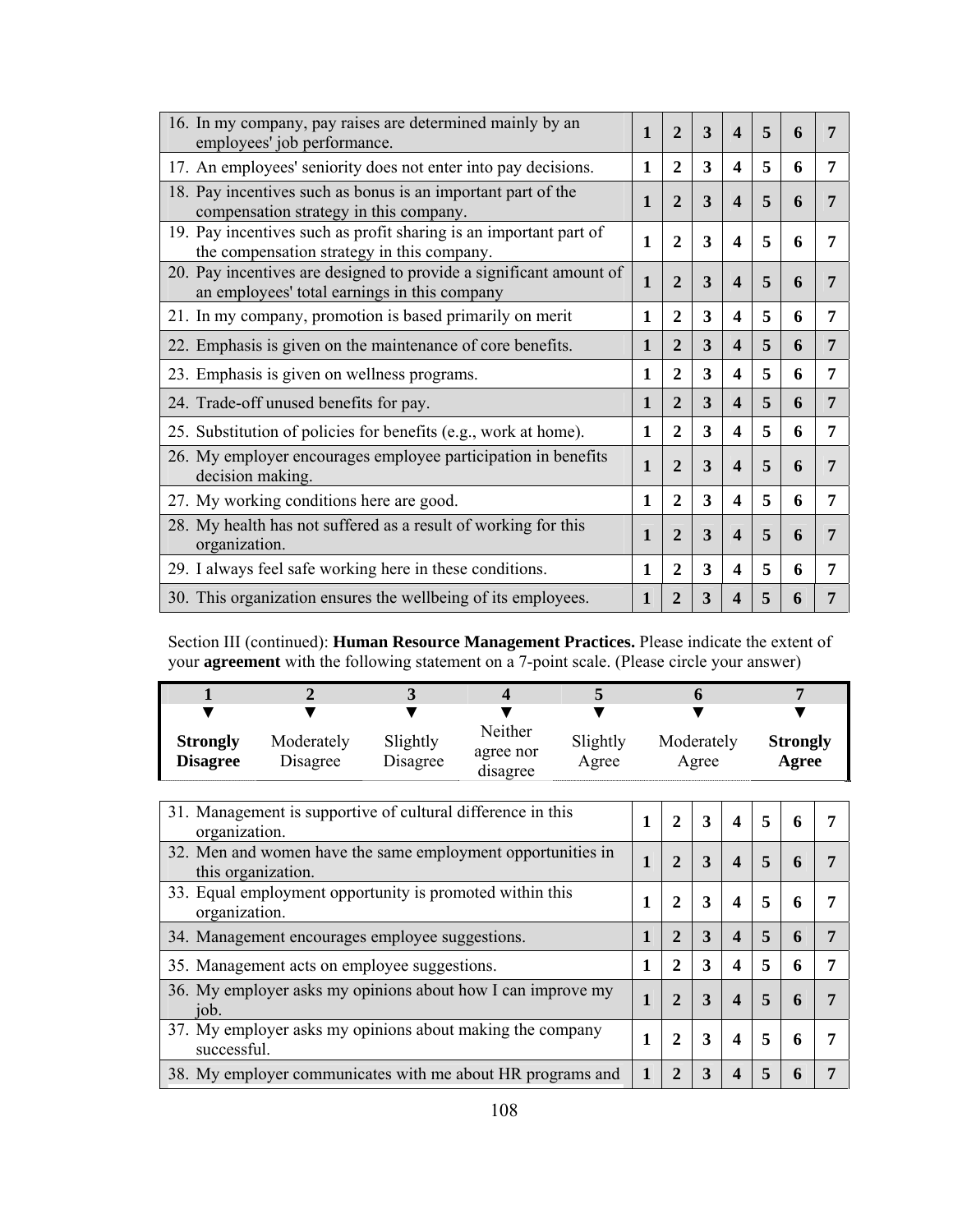| policies.                                                                                     |  |  |  |  |
|-----------------------------------------------------------------------------------------------|--|--|--|--|
| 39. My employer helps new employees learn about their job and<br>the company.                 |  |  |  |  |
| 40. This organization spends enough money on health-related<br>matters.                       |  |  |  |  |
| 41. The company spends enough money and time on equal<br>employment opportunity awareness.    |  |  |  |  |
| 42. My employer supports employees with the balancing of work<br>and family responsibilities. |  |  |  |  |

Section IV: **Psychological Contracts**. Please indicate the extent to which you believe your company **is obligated to provide** and **had actually been provided** the following items and on a 7-point scale. (Please circle your answer)

| Not at all | Not so<br>extent | Somewhat<br>not extent | Neutral | Somewhat<br>extent | Great<br>extent | Very great<br>extent |
|------------|------------------|------------------------|---------|--------------------|-----------------|----------------------|

|                                                                                                           | Is obligated to<br>provide |                  |                         |                 | <b>Has actually</b><br>been provided |   |                |   |                  |                         |                |   |   |                |
|-----------------------------------------------------------------------------------------------------------|----------------------------|------------------|-------------------------|-----------------|--------------------------------------|---|----------------|---|------------------|-------------------------|----------------|---|---|----------------|
| Up to date training and development.<br>1.                                                                | 1                          | $\overline{2}$   | 3 <sup>1</sup>          | $\vert 4 \vert$ | 5 <sup>1</sup>                       | 6 | $\overline{7}$ | 1 | $\overline{2}$   | 3 <sup>1</sup>          | $\vert$        | 5 | 6 | 7              |
| The necessary training to do my job well.<br>2.                                                           | 1                          | $\overline{2}$   | 3 <sup>1</sup>          | $\overline{4}$  | 5                                    | 6 | 7              | 1 | $\boldsymbol{2}$ | $\vert 3 \vert$         | $\overline{4}$ | 5 | 6 | 7              |
| 3.<br>Support when I want to learn new skills.                                                            | 1                          | $\overline{2}$   | 3                       | 4 <sup>1</sup>  | 5 <sup>5</sup>                       | 6 | $\overline{7}$ | 1 | $\overline{2}$   | 3 <sup>1</sup>          | $\overline{4}$ | 5 | 6 | 7              |
| Freedom to do my job well.<br>4.                                                                          | 1                          | $\boldsymbol{2}$ | $\mathbf{3}$            | $\vert$         | 5                                    | 6 | 7              | 1 | $\boldsymbol{2}$ | 3                       | $\vert$        | 5 | 6 | 7              |
| Opportunity to be involved in decisions that<br>5.<br>affect me.                                          | 1                          | $\overline{2}$   | 3 <sup>1</sup>          | $\overline{4}$  | 5                                    | 6 | 7              | 1 | $\overline{2}$   | 3 <sup>1</sup>          | $\overline{4}$ | 5 | 6 | 7              |
| Interesting work.<br>6.                                                                                   | 1                          | $\boldsymbol{2}$ | 3                       | $\vert$         | 5                                    | 6 | 7              | 1 | $\overline{2}$   | $\overline{\mathbf{3}}$ | $\overline{4}$ | 5 | 6 | 7              |
| Good career prospects.<br>7.                                                                              | 1                          | $\overline{2}$   | 3 <sup>1</sup>          | $\vert 4 \vert$ | 5 <sup>1</sup>                       | 6 | 7              | 1 | $\overline{2}$   | 3 <sup>1</sup>          | $\overline{4}$ | 5 | 6 | $\overline{7}$ |
| Fair pay for responsibilities in job.<br>8.                                                               | 1                          | $\boldsymbol{2}$ | 3 <sup>1</sup>          | $\vert$         | 5                                    | 6 | 7              | 1 | $\boldsymbol{2}$ | 3 <sup>1</sup>          | $\overline{4}$ | 5 | 6 | $\overline{7}$ |
| Fair pay compared to staff doing similar work<br>9.<br>in other organizations.                            | 1                          | $\overline{2}$   | 3 <sup>1</sup>          | $\vert$         | 5 <sup>1</sup>                       | 6 | 7              | 1 | $\overline{2}$   | 3 <sup>1</sup>          | $\overline{4}$ | 5 | 6 | $\overline{7}$ |
| 10. Pay increases to maintain my standard of<br>living.                                                   | 1                          | $\overline{2}$   | $\overline{\mathbf{3}}$ | $\vert$         | 5                                    | 6 | 7              | 1 | $\overline{2}$   | $\mathbf{3}$            | $\vert$        | 5 | 6 | 7              |
| 11. Fringe benefits that are fair compared to what<br>staff doing similar work in other<br>organizations. | 1                          | $\overline{2}$   | 3 <sup>1</sup>          | $\vert$         | 5 <sup>1</sup>                       | 6 | $\overline{7}$ | 1 | $\overline{2}$   | 3 <sup>1</sup>          | $\overline{4}$ | 5 | 6 | 7              |
| 12. Long term job security.                                                                               | 1                          | $\boldsymbol{2}$ | $\mathbf{3}$            | $\vert 4 \vert$ | 5                                    | 6 |                | 1 | $\overline{2}$   | 3                       | $\overline{4}$ | 5 | 6 |                |

Section V: **Intention to Leave**. Please indicate the extent of your **agreement** with the following statement on a 7-point scale. (Please circle your answer)

| <b>Strongly</b> | Moderately      | Slightly        | Neither   | Slightly | Moderately | <b>Strongly</b> |
|-----------------|-----------------|-----------------|-----------|----------|------------|-----------------|
| <b>Disagree</b> | <b>Disagree</b> | <b>Disagree</b> | agree nor | Agree    | Agree      | Agree           |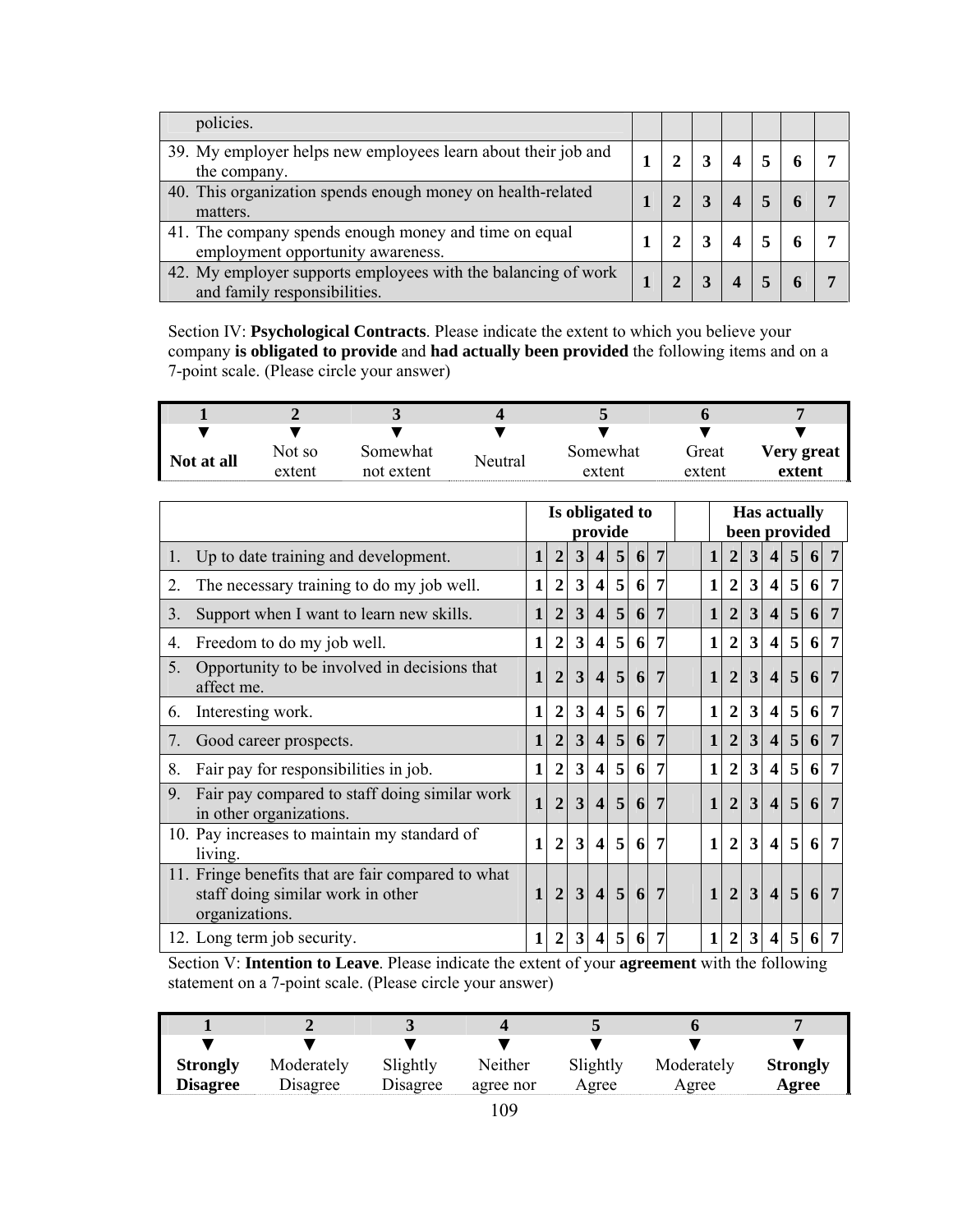|    | disagree                                                                                                                                 |   |             |   |   |   |   |   |
|----|------------------------------------------------------------------------------------------------------------------------------------------|---|-------------|---|---|---|---|---|
|    |                                                                                                                                          |   |             |   |   |   |   |   |
|    | I am actively looking for a job outside this company.                                                                                    | 1 | 2           | 3 | 4 | 5 | 6 | 7 |
| 2. | As soon as I can find a better job, I will leave this<br>company.                                                                        | 1 | 2           | 3 | 4 | 5 | 6 | 7 |
| 3. | I am seriously thinking about quitting my job.                                                                                           | 1 | 2           | 3 | 4 | 5 | 6 | 7 |
| 4. | I often think about quitting my job in this company.                                                                                     | 1 | 2           | 3 | 4 | 5 | 6 | 7 |
| 5. | I think I will be working in this company for five years<br>from now.                                                                    | 1 | $\mathbf 2$ | 3 | 4 | 5 | 6 | 7 |
| 6. | In the last few months I have thought seriously about<br>looking for another job in the same industry.                                   |   | 2           | 3 | 4 | 5 | 6 | 7 |
| 7. | In the last few months I have thought seriously about<br>looking for a job in another industry.                                          |   | 2.          | 3 | 4 | 5 | 6 | 7 |
| 8. | Taking everything into consideration, there is likelihood<br>that I will make a serious effort to find a new job within<br>the next year | 1 | 2           | 3 | 4 | 5 | 6 |   |

#### Section VI: **General Information**

|    | 1. Please indicate your                                              |                                    | $\Box$ Female                                | $\square$ Male |                                                         |  |  |  |  |  |  |  |
|----|----------------------------------------------------------------------|------------------------------------|----------------------------------------------|----------------|---------------------------------------------------------|--|--|--|--|--|--|--|
|    | gender.                                                              |                                    |                                              |                |                                                         |  |  |  |  |  |  |  |
| 2. |                                                                      | What is your current age?<br>Years |                                              |                |                                                         |  |  |  |  |  |  |  |
| 3. | What is your current position in your company?                       |                                    |                                              |                |                                                         |  |  |  |  |  |  |  |
| 4. | How many times have you quit your job in the last 5 years?           |                                    |                                              |                |                                                         |  |  |  |  |  |  |  |
| 5. | How long have you been working for the current company? Years Months |                                    |                                              |                |                                                         |  |  |  |  |  |  |  |
| 6. | Please indicate your highest level of education attained:            |                                    |                                              |                |                                                         |  |  |  |  |  |  |  |
|    |                                                                      | $\Box$ High school                 | $\square$ Some college experience            |                | $\Box$ Bachelor's degree - $\Box$ Currently<br>pursuing |  |  |  |  |  |  |  |
|    |                                                                      |                                    | $\Box$ Associate's degree - $\Box$ Currently |                | $\Box$ Master's degree - $\Box$ Currently               |  |  |  |  |  |  |  |
|    |                                                                      | pursuing                           |                                              | pursuing       |                                                         |  |  |  |  |  |  |  |

# *Thank You!!*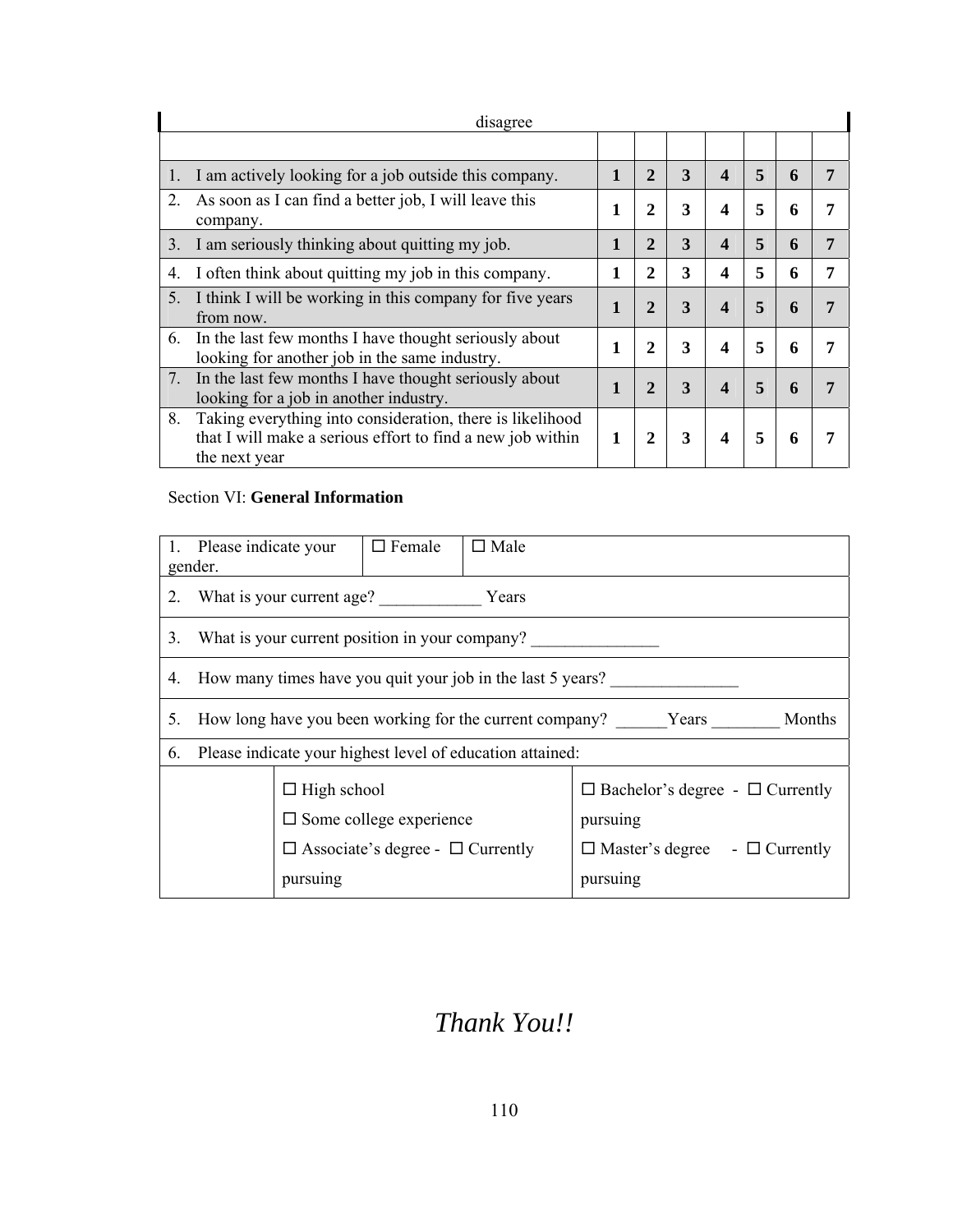#### Cover Letter for Final Survey

#### **Human Resource Management Practices and Organizational Commitment and Intention to Leave: The mediating role of Perceived Organizational Support and Psychological Contracts**

(A survey to examine how a company can develop employee-employer relationship through its human resource management practices).

You are requested to assist in a study that seeks to provide a better understanding of how your company can support YOU at work. This questionnaire is designed to access your perception of your organization's commitment to you through their Human Resource practices and the extent to which it affects your attitude and behavior at work.

Please take a few minutes to fill out this questionnaire. Completing this questionnaire is entirely voluntary. However your time and cooperation regarding this survey will be greatly appreciated and will provide valuable information to human resource and organizational behavior education and research area. The results of this study can help your employers revise and enhance their HR practices and policies to build a better employee-employer relationship.

Individual responses to this survey will be kept **confidential** and will **NOT** be disclosed. The company will **NOT** have access to the information you have provided us**.** Your employment status will not be affected. **NO** reference will be made in written or oral materials that could link you to this study**.** Only grouped data will be reported in the results.

All data collected will be stored in a locked drawer in my (investigator's) office at University of Missouri for at most 3 years after completion of the research project. After the storage time, the information gathered will be destroyed. For questions regarding the rights of research subjects, any complaints or comments regarding the manner in which the study is being conducted you may contact the MU Office for the Protection of Research Subjects at 573-882- 9585.

We will provide your company with aggregated results so the company can revise or develop a better employee supporting system.

Thank you in advance for taking the time to complete this survey. Please complete the survey and return it by **Monday**, **April 30**.

Should you wish to contact us, you may reach us by phone or by e-mail. Sincerely,

| Seonghee Cho, Ph.D.                   | Priyanko Guchait,                     |  |  |  |
|---------------------------------------|---------------------------------------|--|--|--|
| Assistant professor                   | Master's student                      |  |  |  |
| Hotel & Restaurant Management Program | <b>Research Assistant</b>             |  |  |  |
| University of Missouri, Columbia      | Hotel & Restaurant Management Program |  |  |  |
| 573.882.0563                          | 573-289-5830                          |  |  |  |
| $choseo(\partial)$ missouri.edu       | pggwb@mizzou.edu                      |  |  |  |
|                                       |                                       |  |  |  |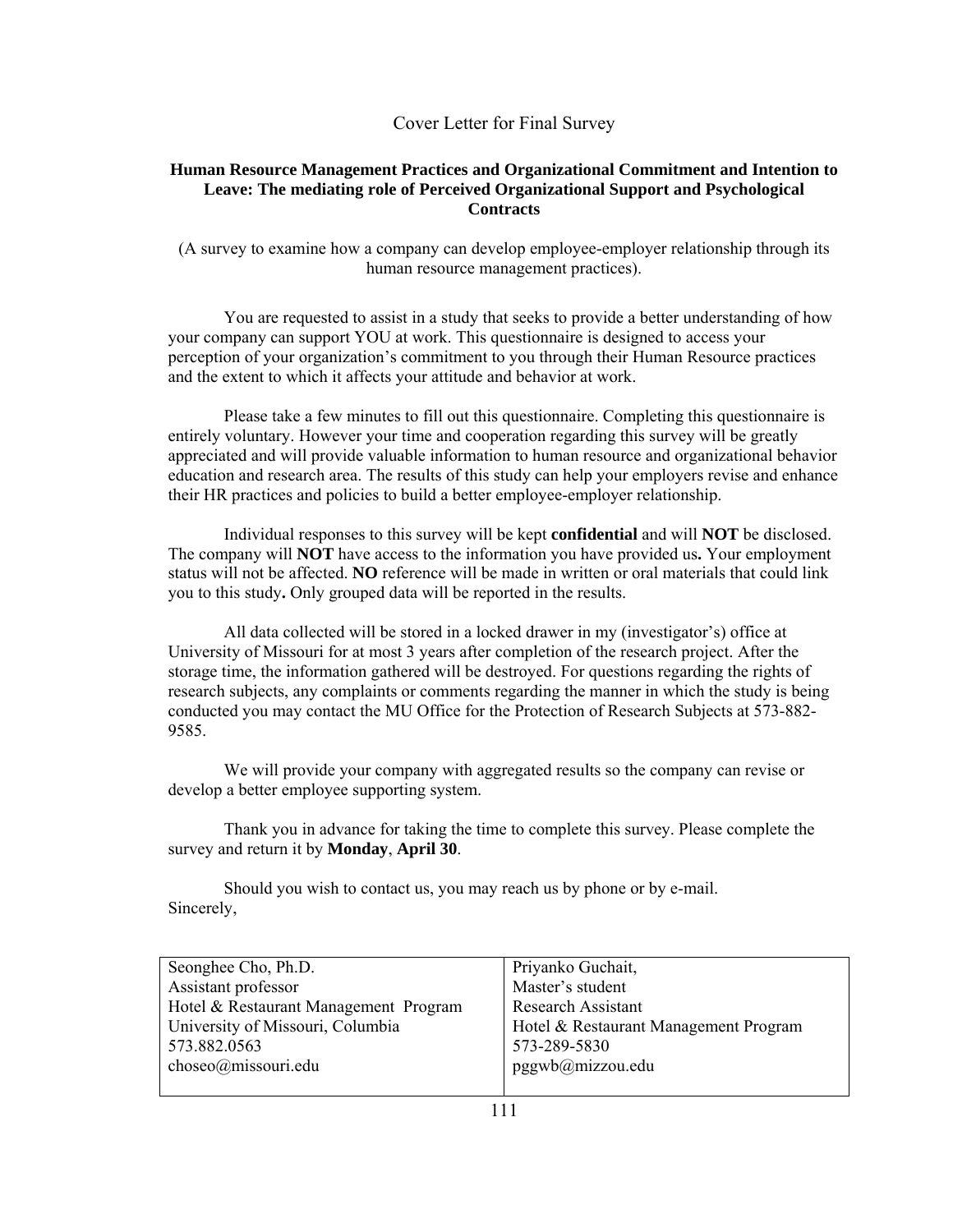#### **APPENDIX B**

#### NORMAL PROBABILITY PLOTS

#### **Normal P-P Plot of Regression Standardized Residual**



**Dependent Variable: Organizational Commitment**

HRM vs OC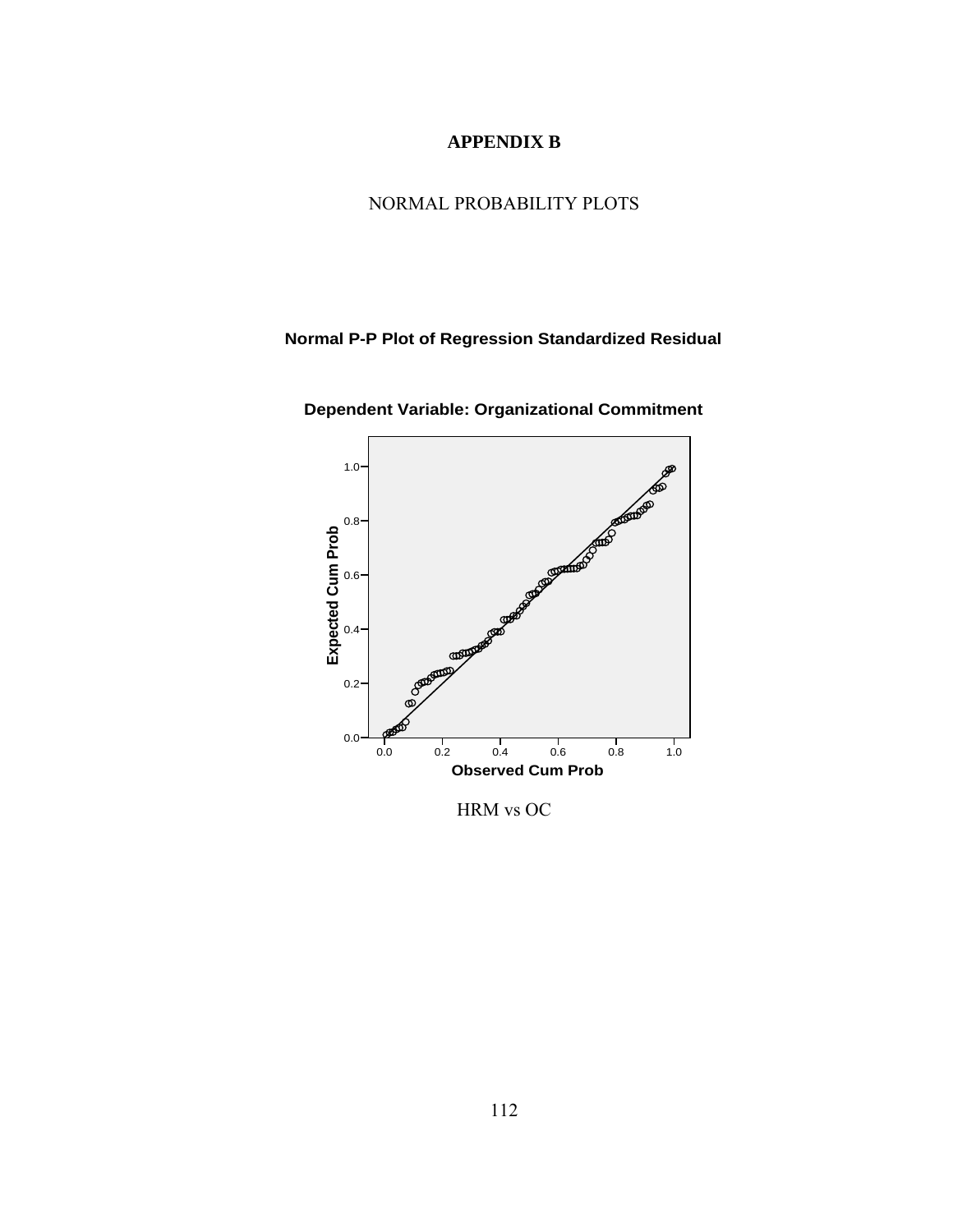

**Dependent Variable: Perceived Organizational Support**

HRM vs POS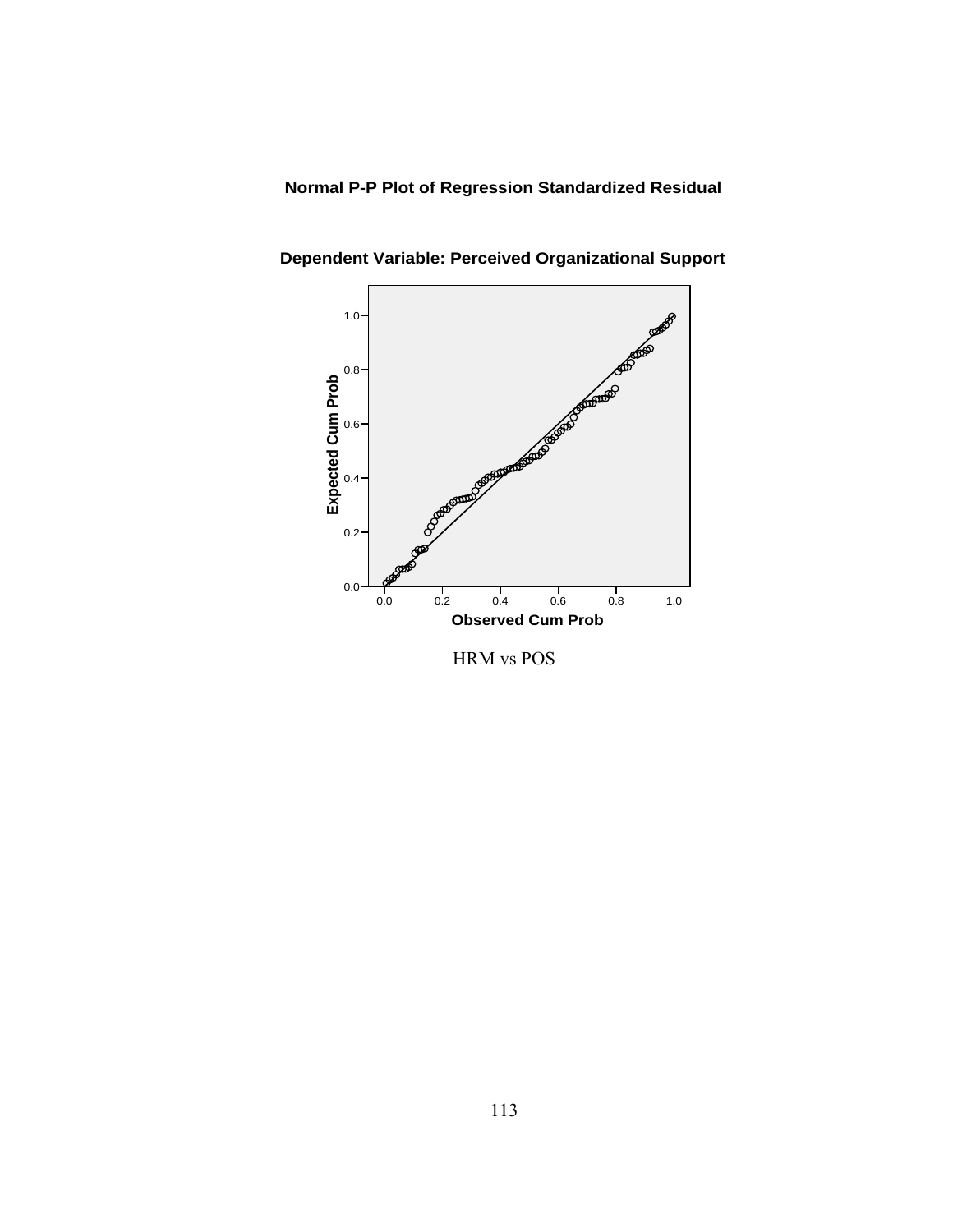

**Dependent Variable: Psychological Contract Fulfilled**

HRM vs PC Fulfilment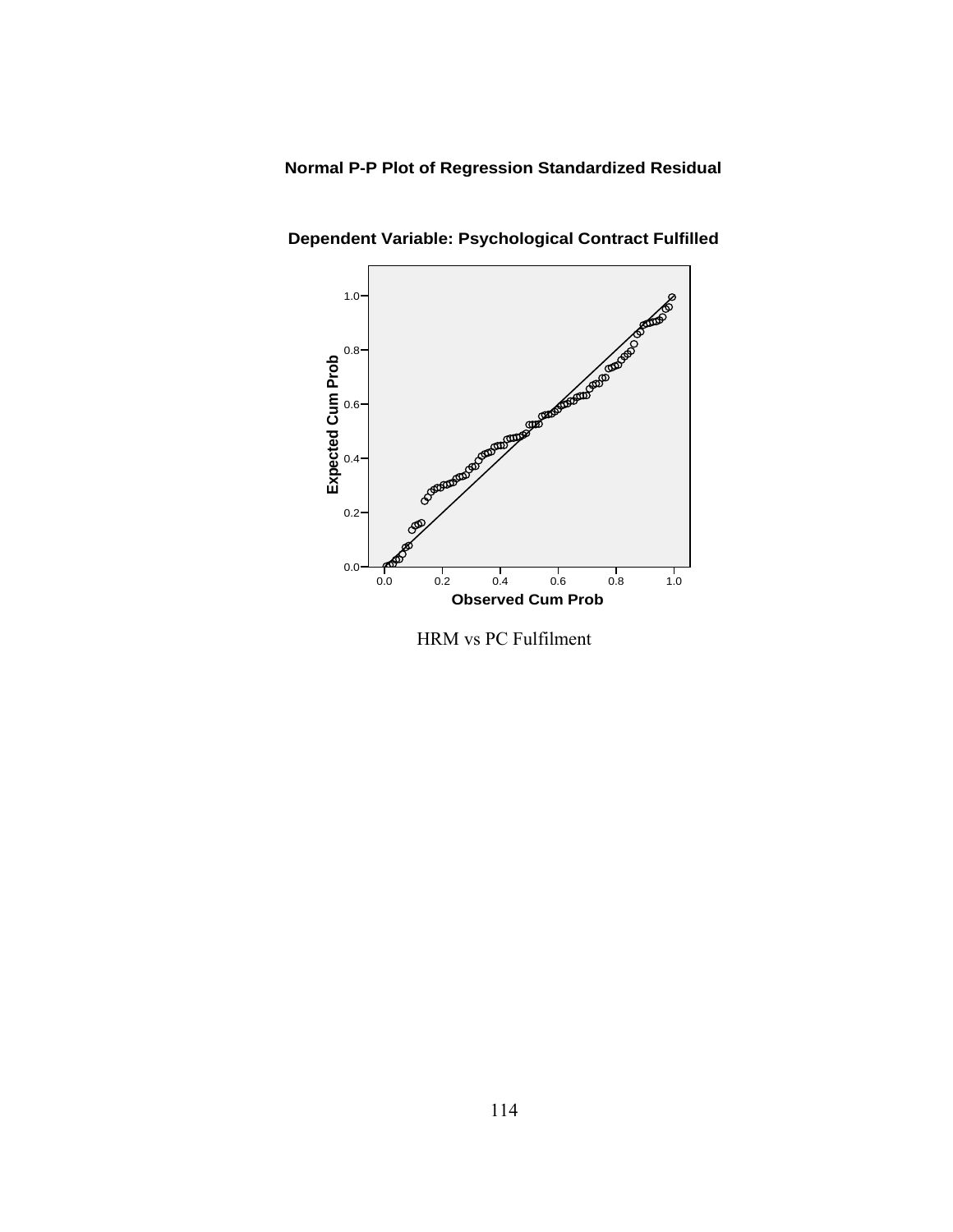

**Dependent Variable: Organizational Commitment**

POS vs OC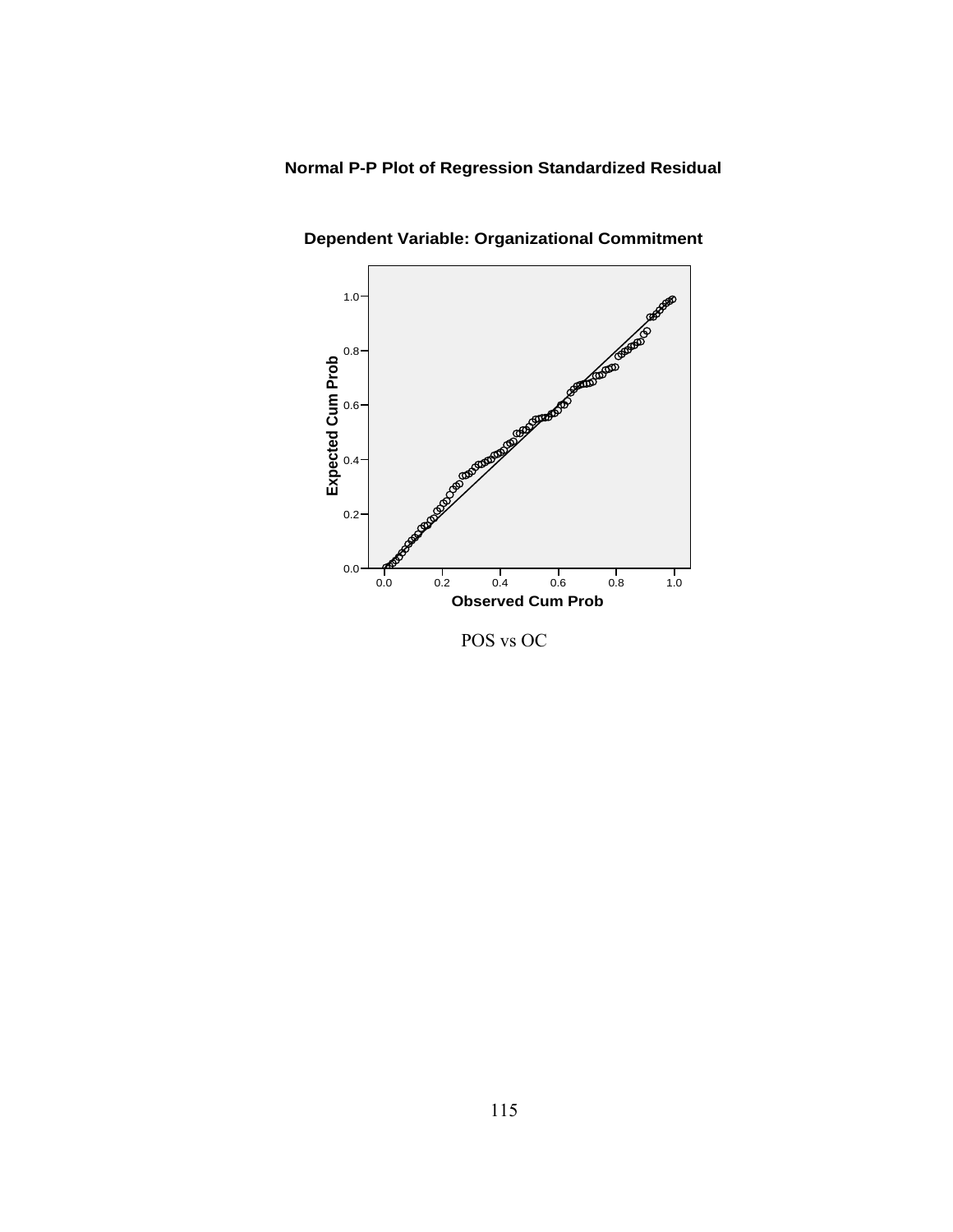

**Dependent Variable: Organizational Commitment**

PC Fulfilment vs OC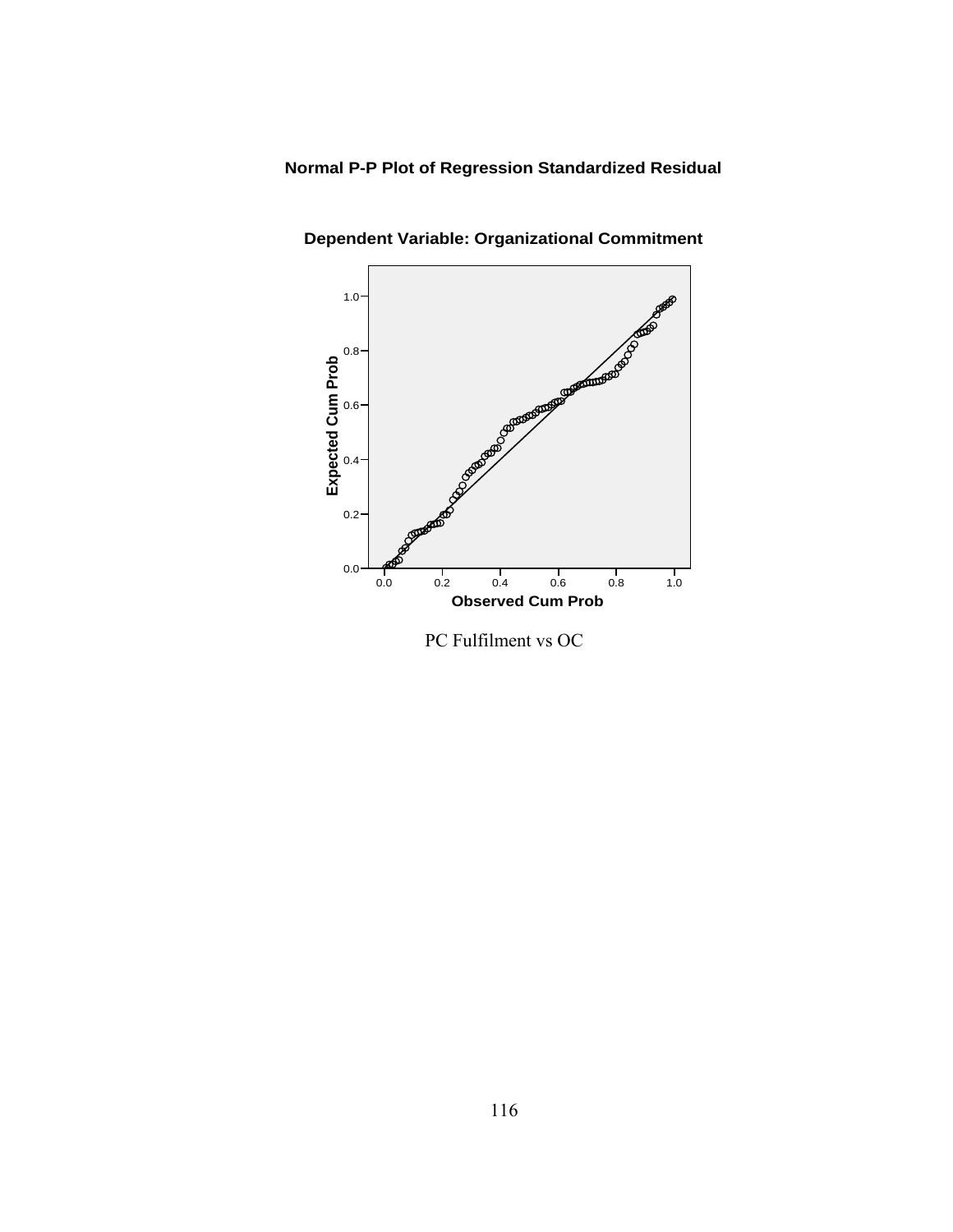

**Dependent Variable: Organizational Commitment**

POS mediating the relationship between HRM practices and OC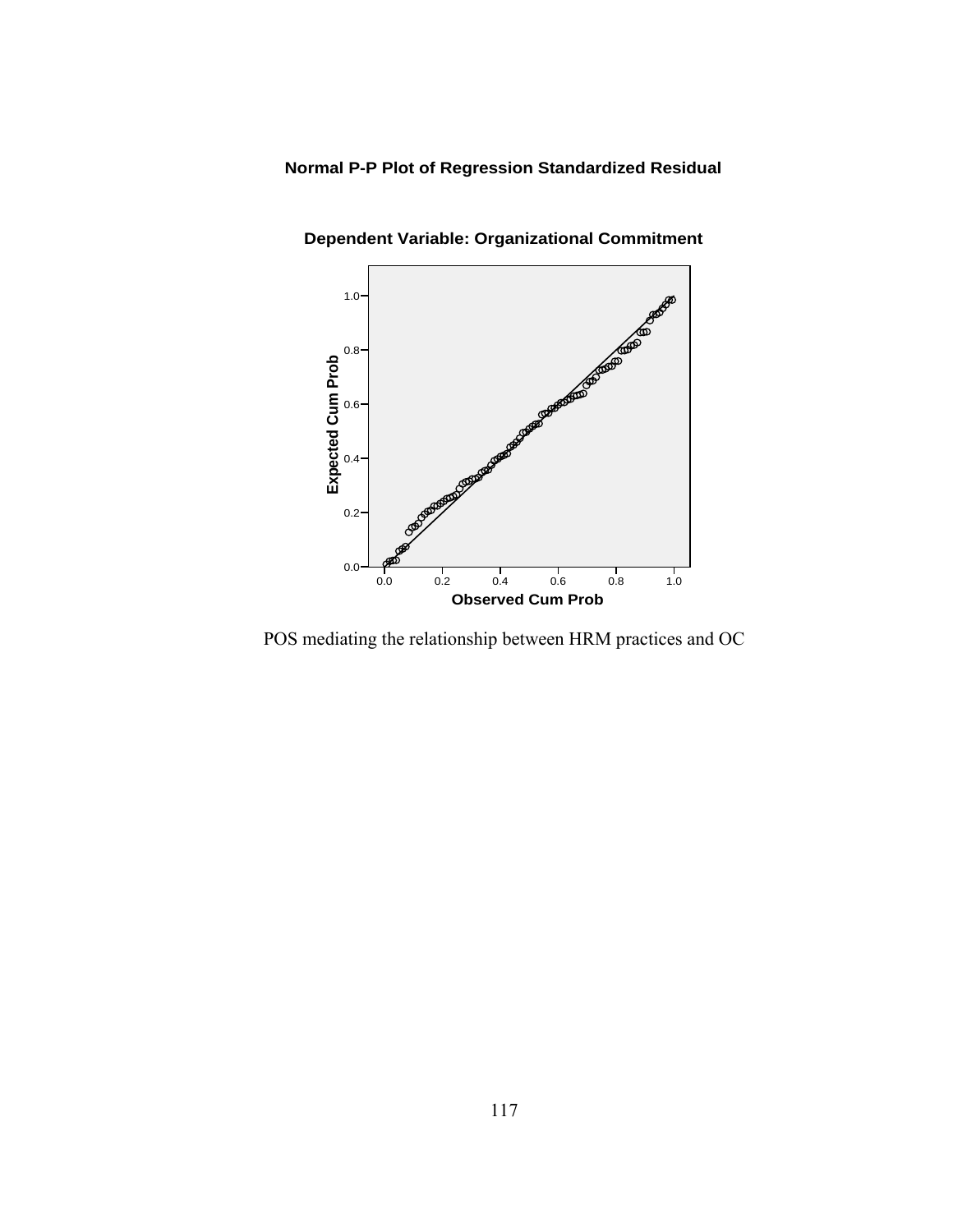

**Dependent Variable: Organizational Commitment**

PC Fulfilment mediating the relationship between HRM practices and OC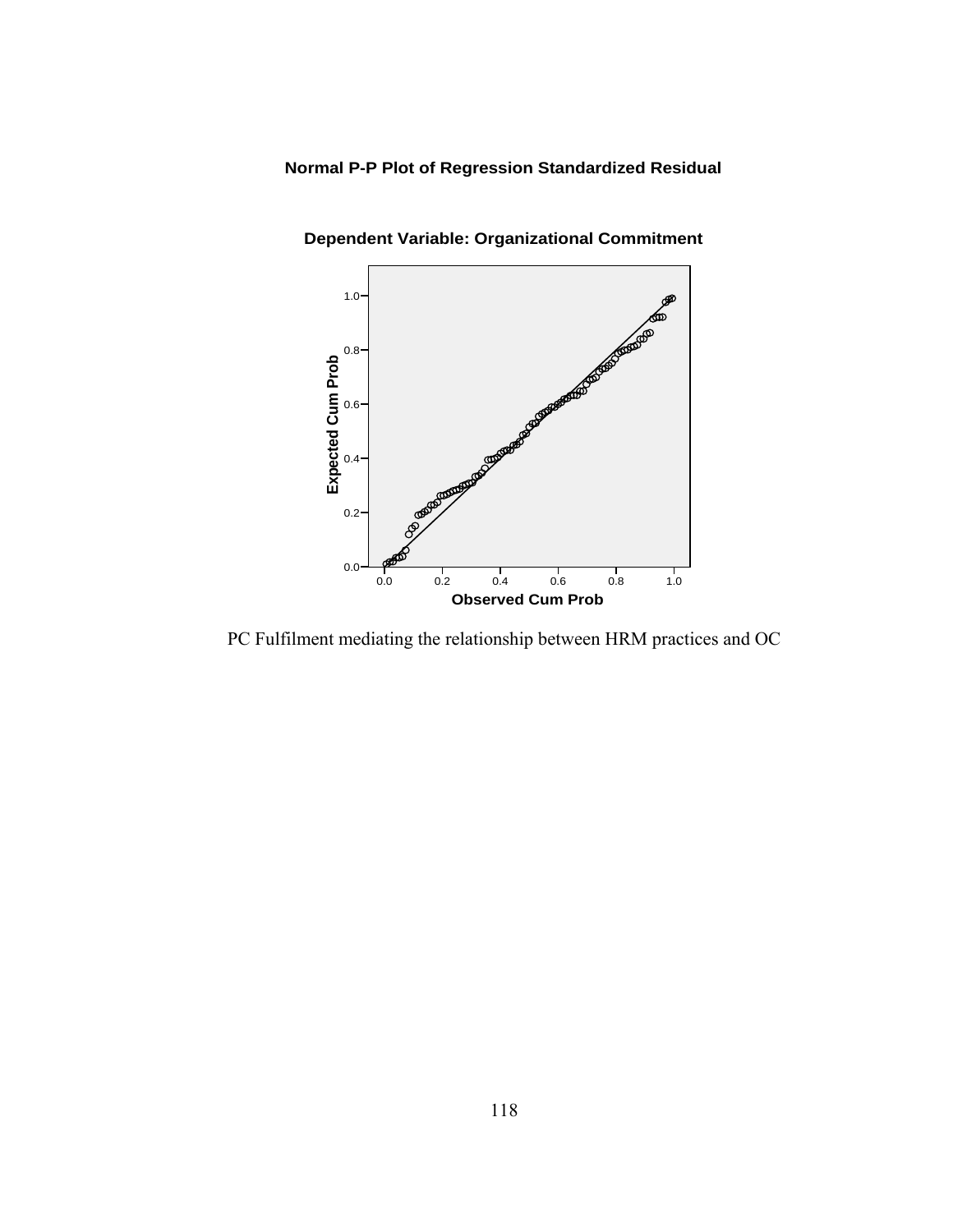

**Dependent Variable: Intention to Leave**

OC vs Intention to Leave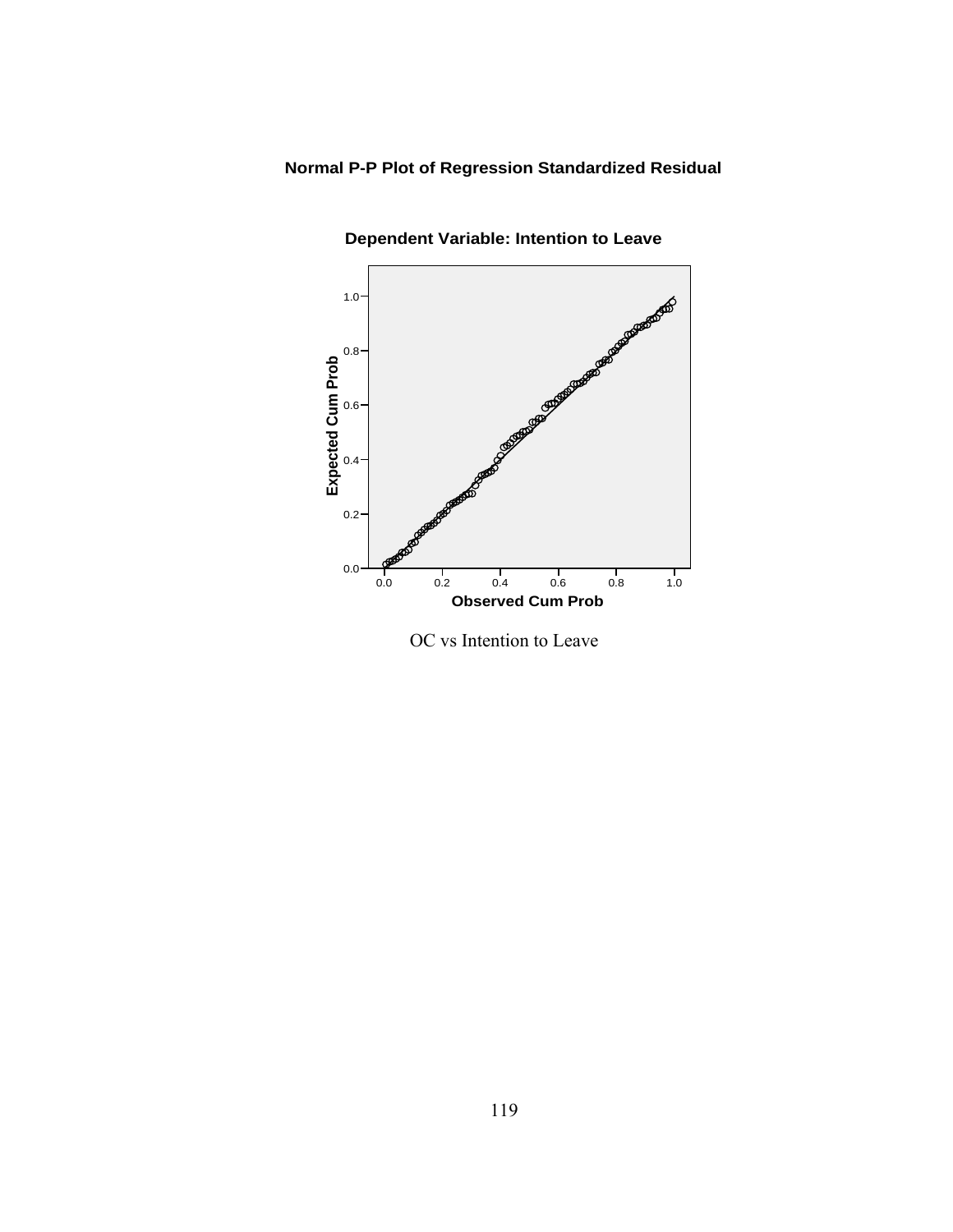# **APPENDIX C**



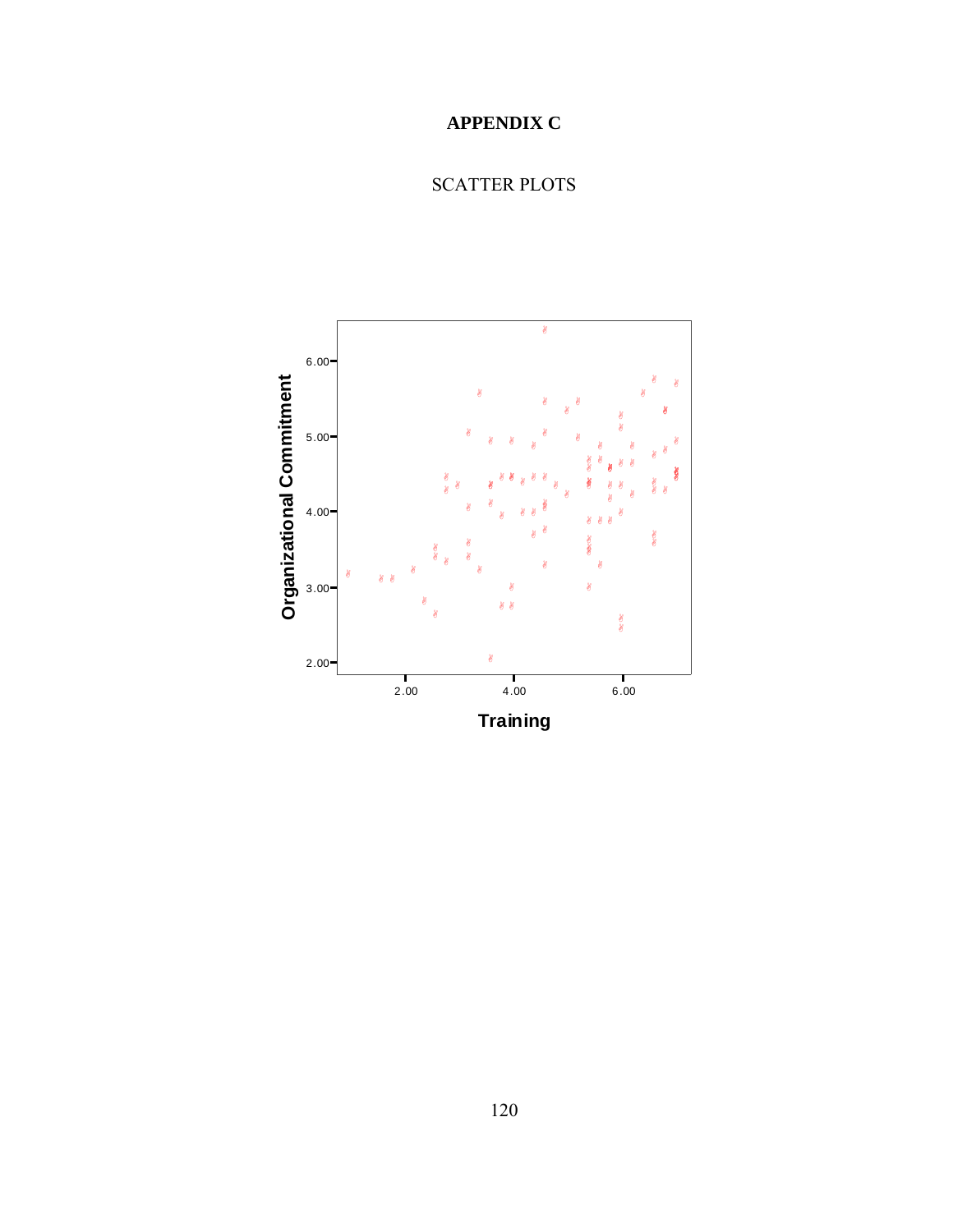

Performance Appraisal

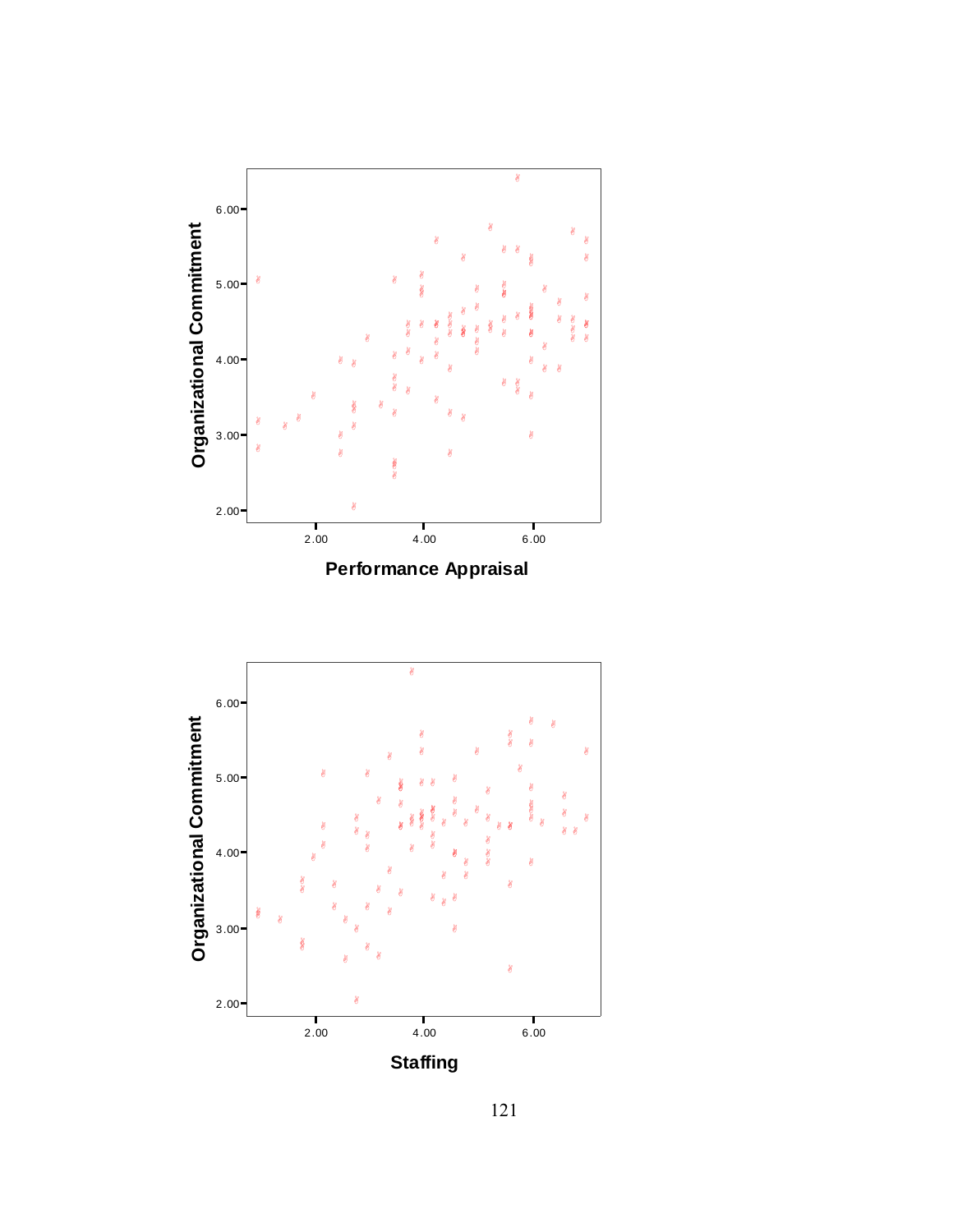

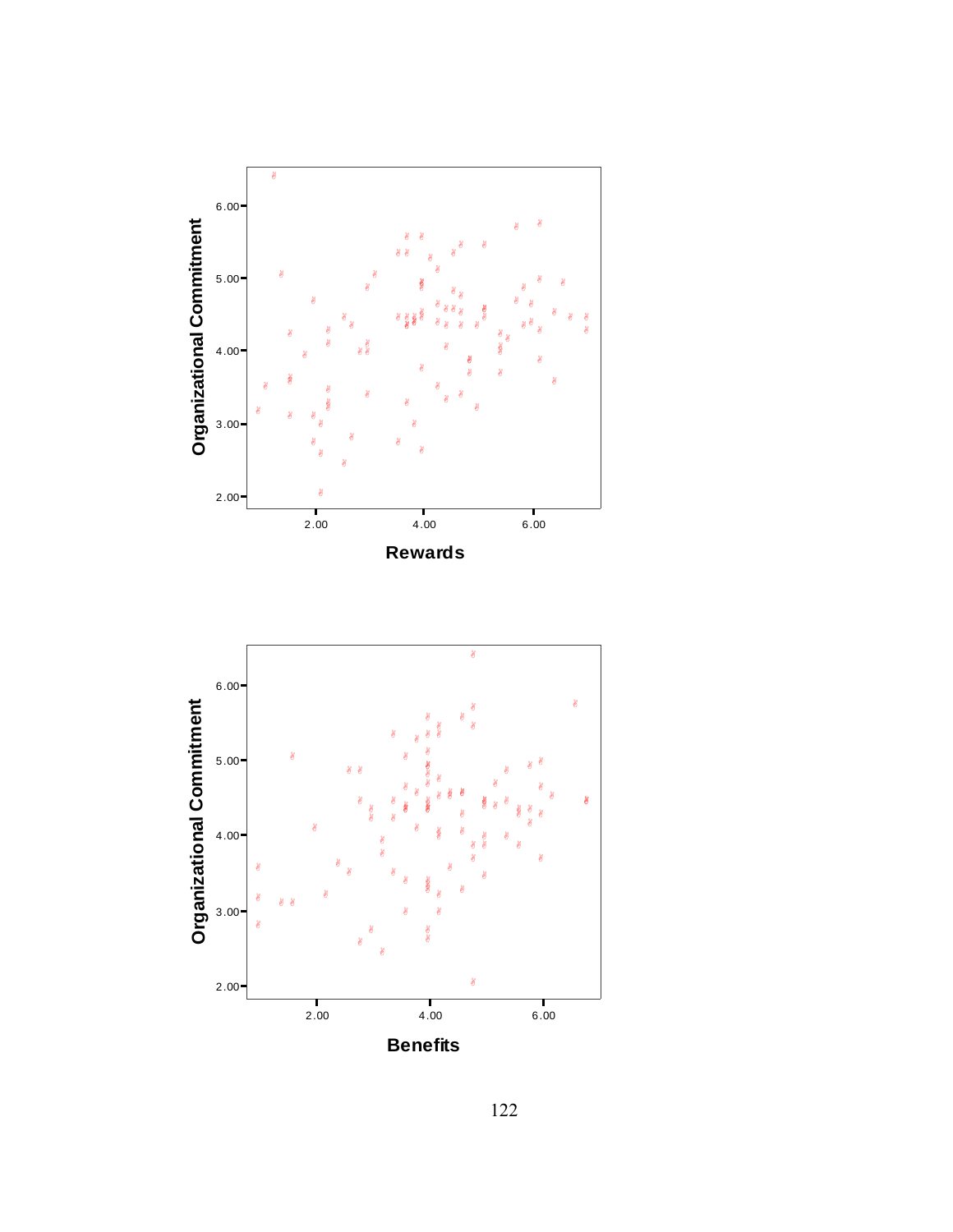

**Equal Employment Opportunity**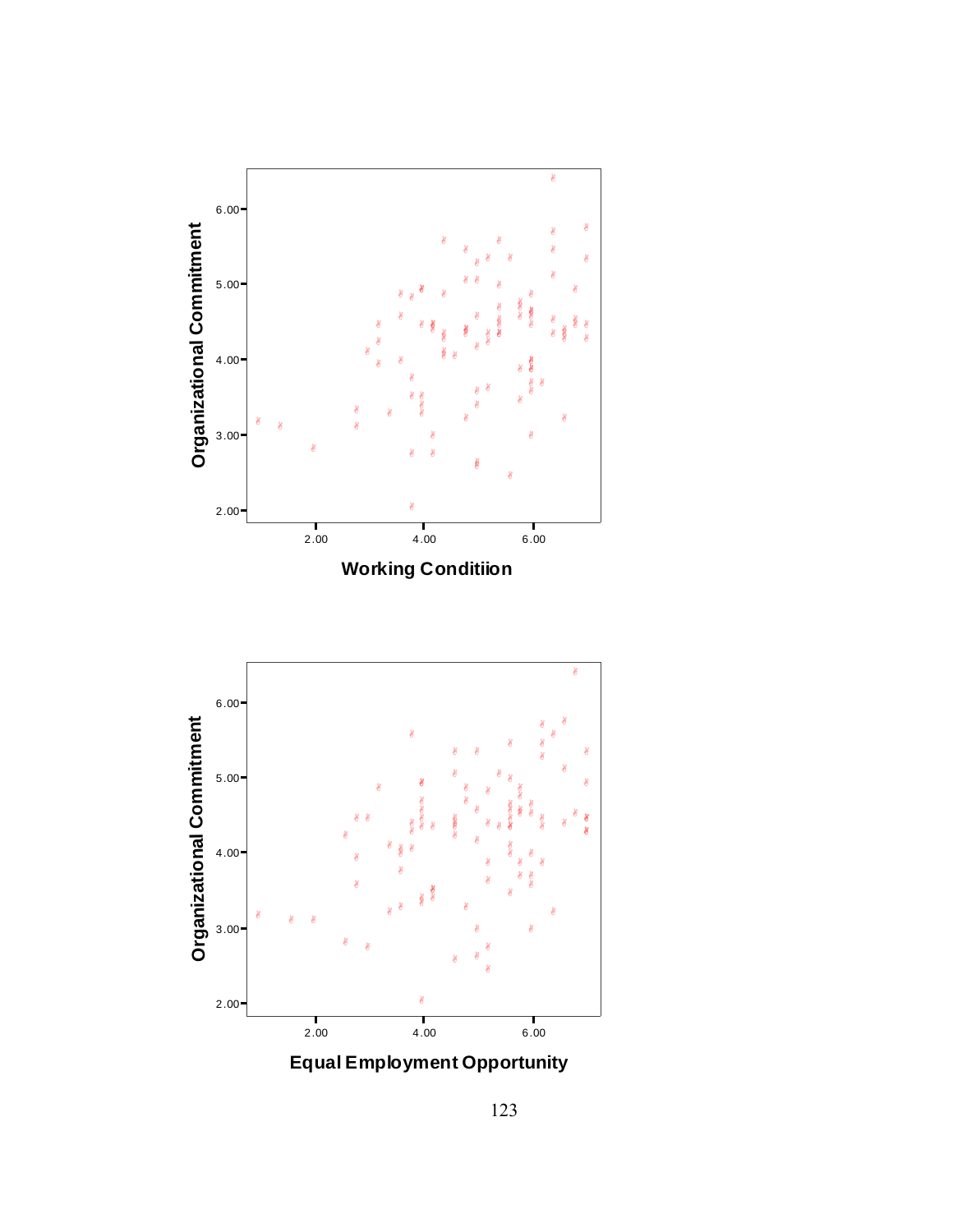

**Perceived Organizational Support**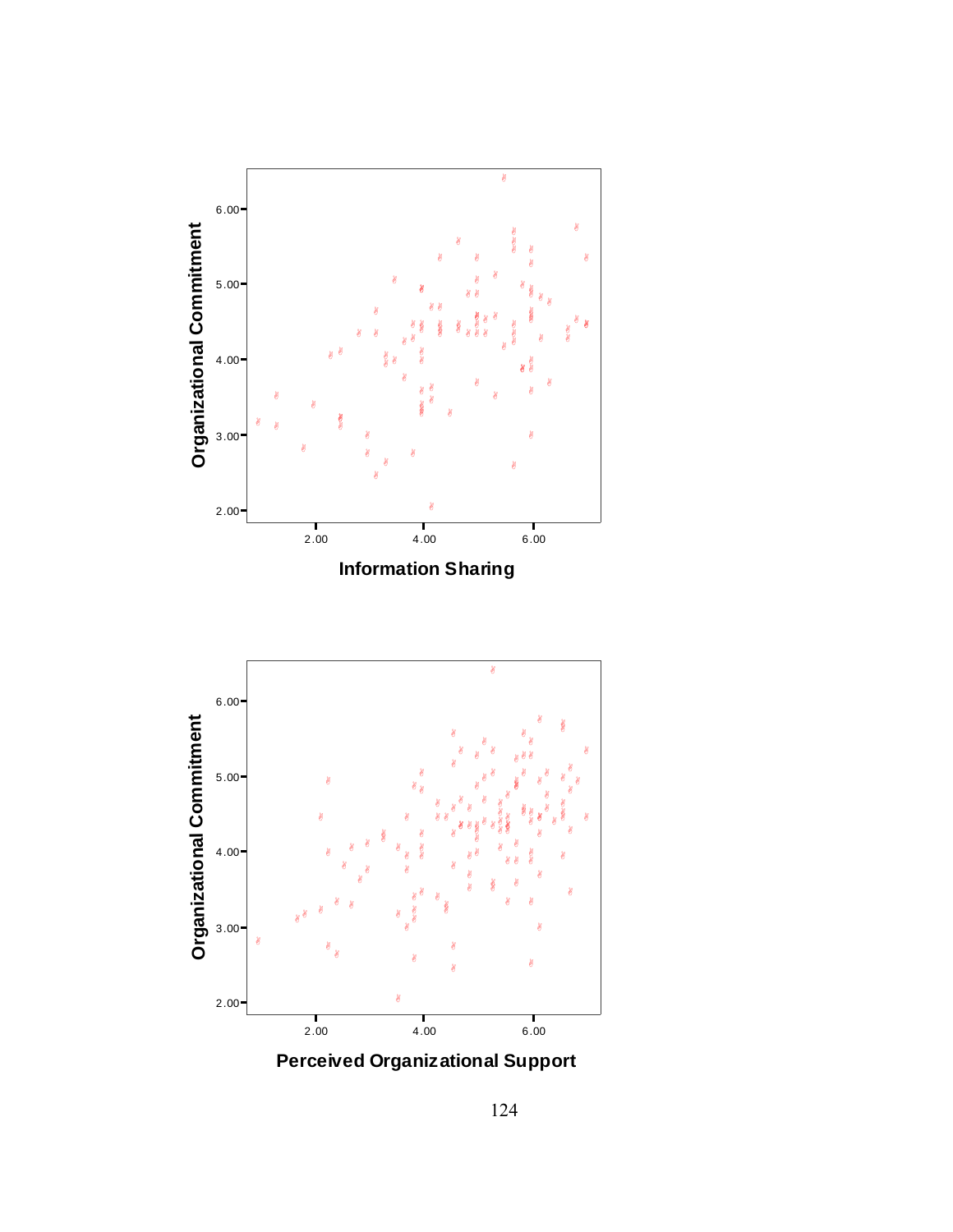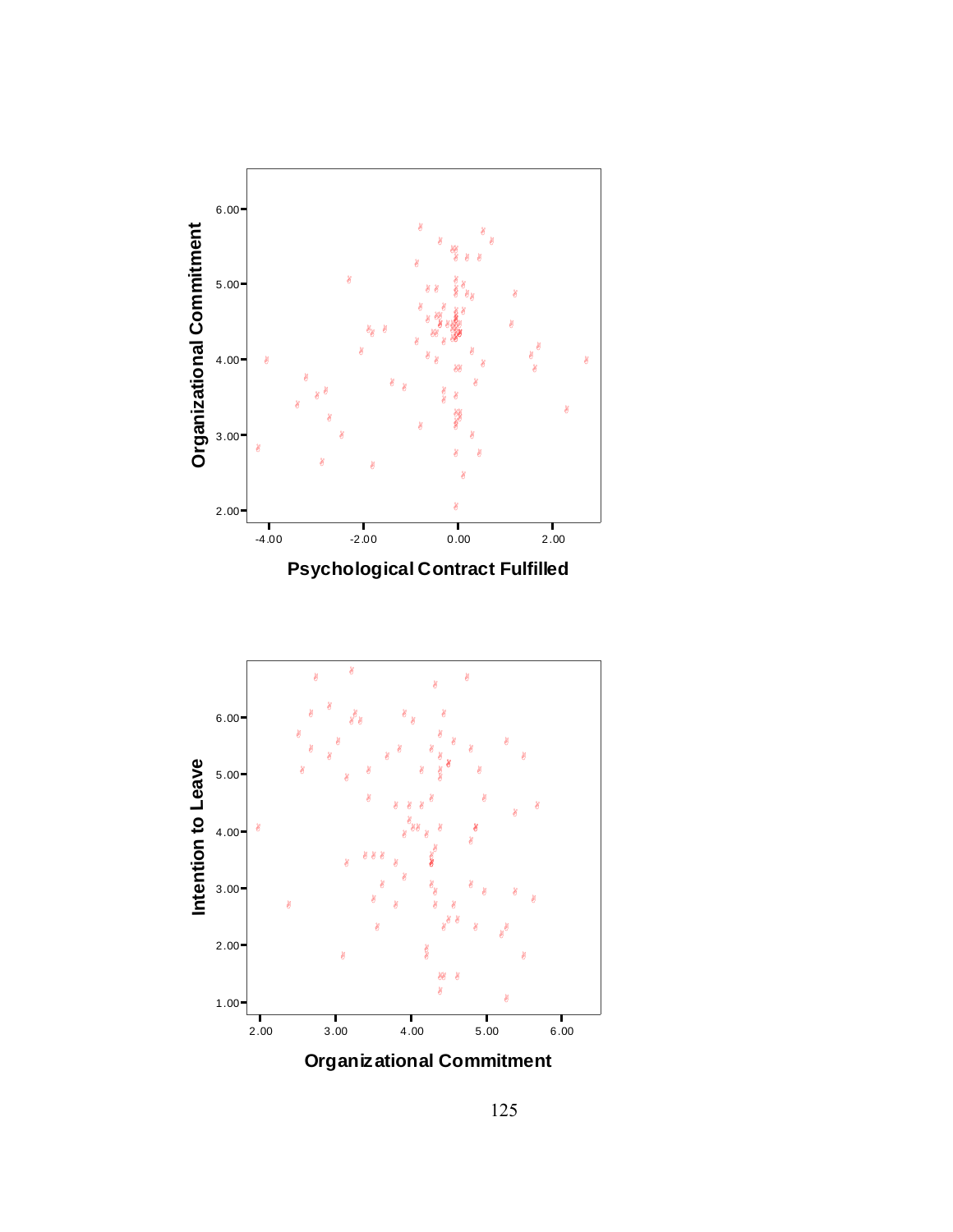# **APPENDIX D**

| Variable   | Group          | Mean  | <b>SD</b> |       | t       | df             | p-value            |
|------------|----------------|-------|-----------|-------|---------|----------------|--------------------|
|            |                |       |           |       |         |                |                    |
| Age        | 1              | 26.22 | 3.04      |       | $-2.39$ | 45             | $.02*$             |
|            | $\overline{2}$ | 29.48 | 5.82      |       |         |                |                    |
| <b>Sex</b> | 1              |       |           | 11.66 |         | $\mathbf{1}$   | $.01$ <sup>*</sup> |
|            | $\overline{2}$ |       |           |       |         |                |                    |
| Jobs Quit  |                |       |           | 2.29  |         | 5              | .80                |
|            | $\overline{2}$ |       |           |       |         |                |                    |
| Position   |                |       |           | 2.31  |         | $\overline{4}$ | .68                |
|            | $\overline{2}$ |       |           |       |         |                |                    |
| Tenure     |                |       |           | 4.59  |         | 5              | .47                |
|            | $\overline{2}$ |       |           |       |         |                |                    |
| Education  | -1             |       |           | 5.85  |         | 6              | .44                |
|            | $\overline{2}$ |       |           |       |         |                |                    |

Independent Two Sample t-test and Chi-square test for Non-response Bias

Note: Group  $1 =$  Early Respondents; Group  $2 =$  Late Respondents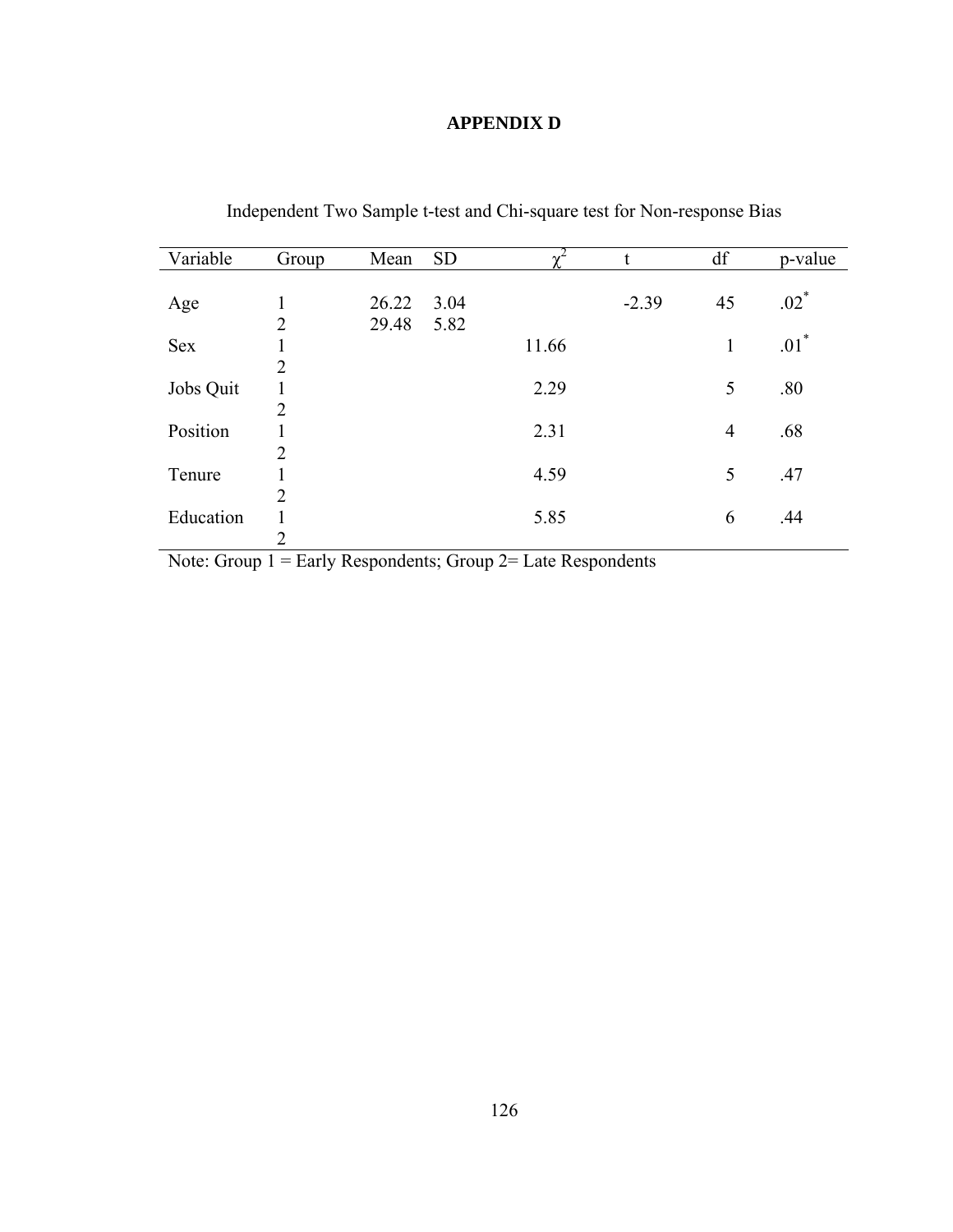#### **REFERENCES**

Allen, N. J., & Meyer, J. P. (1990). The measurement and antecedents of affective, continuance and normative commitment to the organization. *Journal of Occupational Psychology*, *63(1)*, 1-18.

- Armstrong, J. S., & Overton, T. S. (1977). Estimating nonresponse bias in mail surveys. *Journal of Marketing Research*, *14*, 396-402.
- Arthur, J. (1994). Effects of human resource systems on manufacturing performance and turnover. *Academy of Management Journal*, *37*, 670-687.
- Ary, D., Jacobs, L. C., & Razavieh, A. (2002). *Introduction to research in education*. Belmont, CA: Wadsworth.
- Balkin, D. B., & Gomez-Mejia, L. R. (1990). Matching compensation and organizational strategies. *Strategic Management Journal*, *11(2)*, 153-169.
- Baron, R. M., & Kenny, D. A. (1986). The moderator-mediator variable distinction in social psychological research: Conceptual, strategic, and statistical considerations. *Journal of Personality and Social Psychology*, *51*, 1173-1182.
- Barrett, A., & O'Connell, P. J. (2001). Does training generally work? The returns to incompany training. *Industrial and Labor Relations Review*, *54*, 647-662.
- Bartlett, K. R. (2001). The relationship between training and organizational commitment: A study in the health care field. *Human Resource Development Quarterly*, *12(4)*, 335-352.
- Batt, R. (2002). Managing customer services: Human resource practices, quit rates, and sales growth. *Academy of Management Journal*, *45*, 587-597.
- Becker, B., & Gerhart, B. (1996). The impact of human resource management on organizational performance: Progress and prospects. *Academy of Management Journal*, *39*, 779-801.
- Becker, H. S. (1960). Notes on the concept of commitment. *American Journal of Sociology*, *66*, 32-42.
- Blau, P. M. (1964). *Exchange and Power in Social Life*. New York, NY: Wiley.
- Chang, E. (2005). Employee's overall perception of HRM effectiveness. *Human Relations, 58(4)*, 523-544.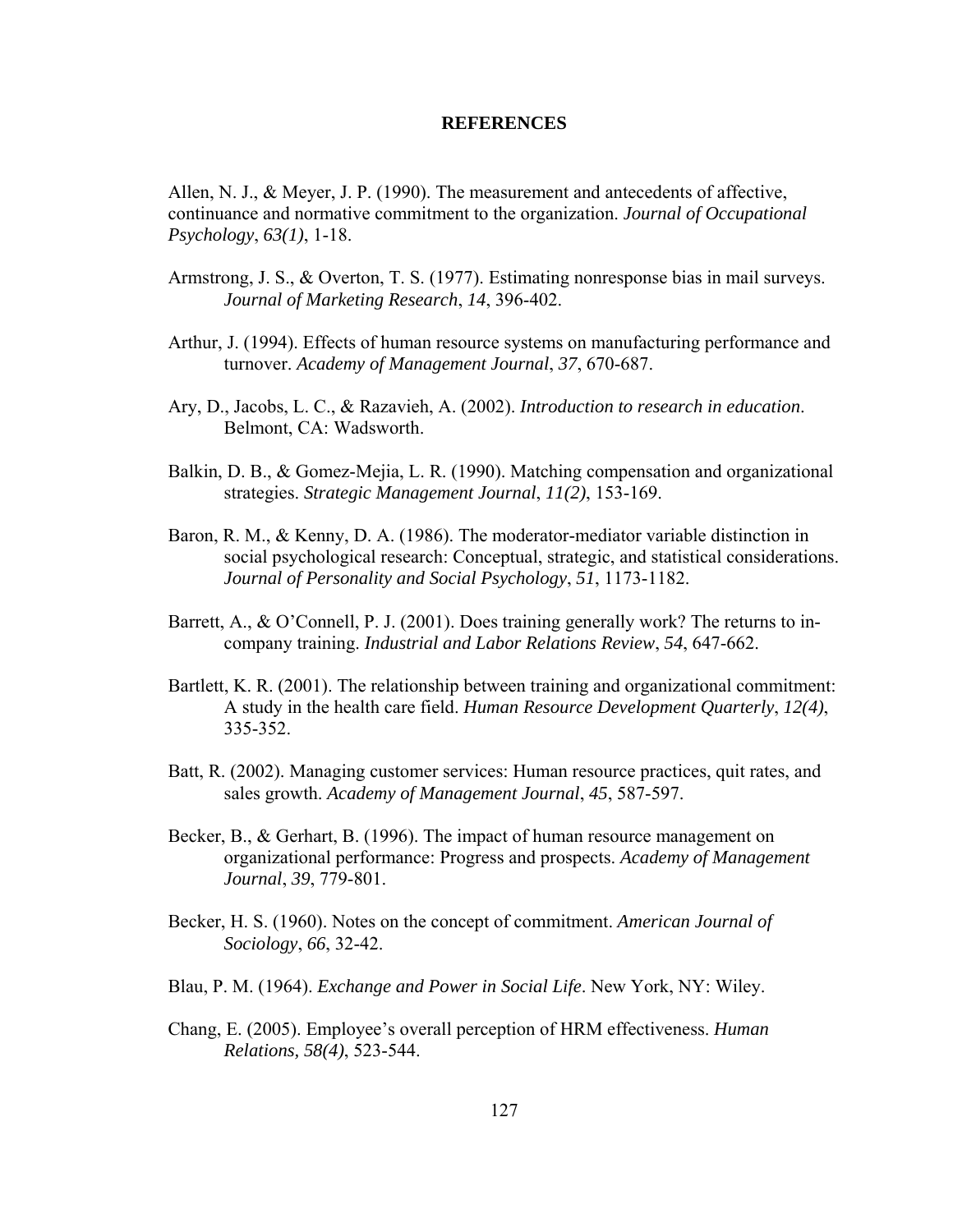- Chang, P., & Chen, W. (2002). The effect of human resource management practices on firm performance: Empirical evidence from high-tech firms in Taiwan. *International Journal of Management*, *19(4)*, 622-631.
- Coyle-Shapiro, J. A. M., & Conway, N. (2005). Perceived organizational support and employee diligence, commitment, and innovation. *Journal of Applied Psychology*, 9*0*, 774-781.
- Coyle-Shapiro, J. A. M., & Kessler, I. (2000). Consequences of the psychological contract for the employment relationship: A large scale survey. *Journal of Management Studies*, *37*, 903-930.
- Coyle-Shapiro, J., Morrow, P. C., Richardson, R., & Dunn, S. R. (2002). Using profitsharing to enhance employee attitudes: A longitudinal examination of the effects on trust and commitment. *Human Resource Management, 41(4)*, 423-438.
- Crowley, B. D. (1999). Hiring the right person for your hospitality industry. *The Bottomline*, *14(1)*, 13-15, 26.
- Czaplewski, A. J., Ferguson, J. M., & Milliman, J. F. (2001). Southwest airlines: How internal marketing pilots success. *MM, September/October*, 14-17.
- Dillman, D. (2007). *Mail and Internet Surveys*. New York, NY: John Wiley & Sons Inc.
- Edgar, F., & Geare, A. (2005). HRM practice and employee attitudes: Different measures different results. *Personnel Review, 34(5*)*,* 534-549.
- Eisenberger, R., Fasolo, P. & LaMastro, V. D. (1990). Perceived organizational support and employee diligence, commitment, and innovation. *Journal of Applied Psychology*, *75*, 51-59.
- Eisenberger, R., Huntington, R., Hutchison, S., & Sowa, D. (1986). Perceived organizational support. *Journal of Applied Psychology*, *71*, 500-507.
- Gouldner, A. W. (1960). The norm of reciprocity: A preliminary statement. *American Sociological Review*, *25*, 161-178.
- Graen, G. B., & Scandure, T. A. (1987). Toward a psychology of dyadic organizing, *Research in Organizational Behavior*, *9*, 175-208.
- Griffeth, R. W., & Hom, P. W. (1995). The employee turnover process. *Research in Personnel and Human Resources Management*, *13*, 245-293.
- Guzzo, R. A., & Noonan, K. A. (1994). Human resource practices as communications and the psychological contract. *Human Resource Management*, *33(3)*, 447-462.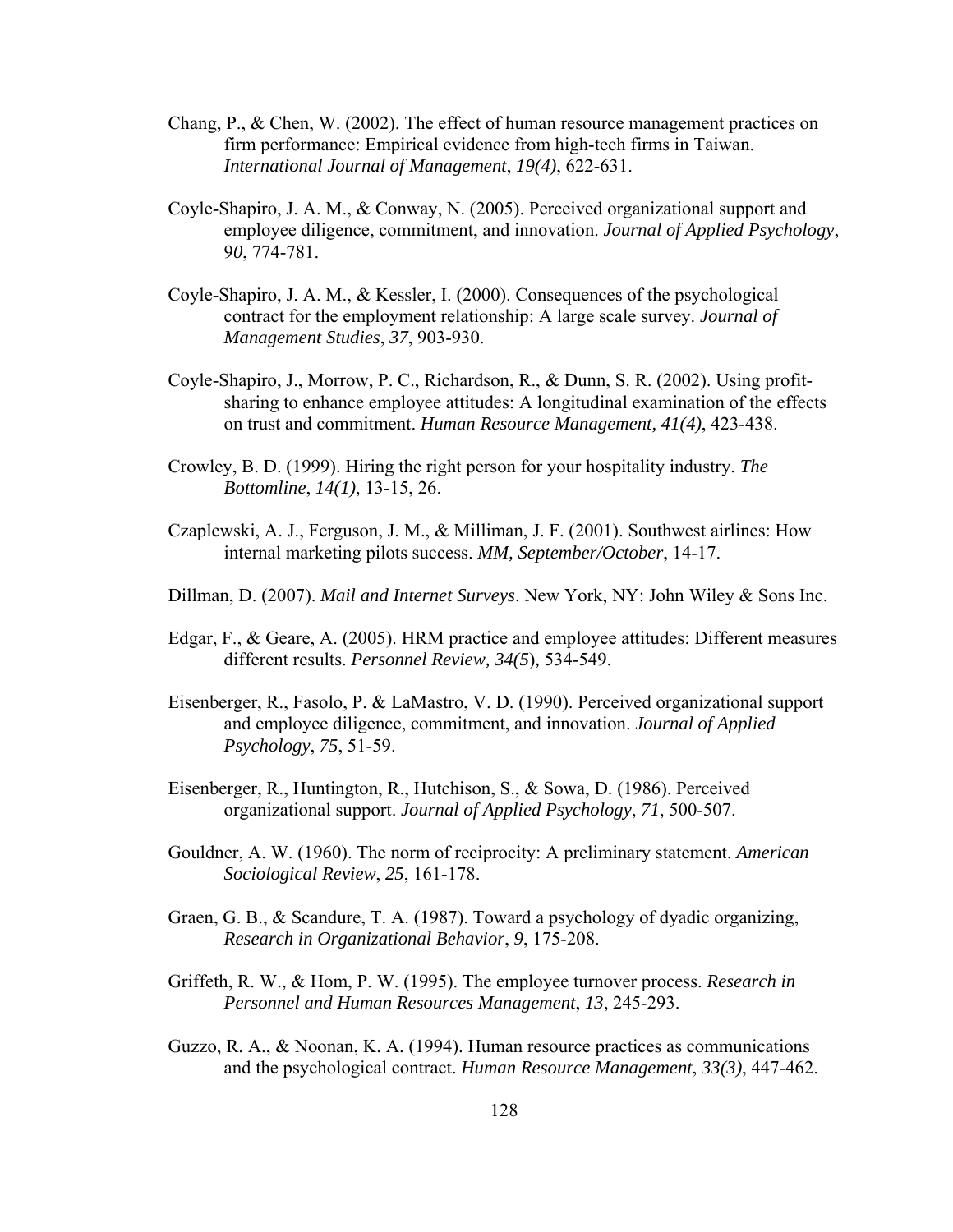- Hair, J. F., Anderson, R. E., Tatham, R. L., & Black, W. C. (1998). *Multivariate Data Analysis*. Upper Saddle River, NJ: Prentice Hall.
- Hui, C., Lee, C. & Rousseau, D.M. (2004). Psychological contract and organizational citizenship behavior in China: Investigating generalizability and instrumentality. *Journal of Applied Psychology*, *89*, 311-321.
- Huselid, M. A. (1995). The impact of human resource management practices on turnover, productivity, and corporate financial performance. *Academy of Management Journal*, *38*, 635-672.
- Igharia, M. & Greenhaus, J. H. (1992). Determinants of MIS employees' turnover intentions: A structural equation model. *Association for Computing Machinery. Communications of the ACM*, *35(2)*, 34-49.
- Kanter, R. M. (1968). Commitment and social organization: A study of commitment mechanisms in Utopian communities. *American Sociological Review*, *33*, 499-517.
- Kanter, R. M. (1977). *Men and Women of the Corporation*. New York: Basic Books.
- Kickul, J., Lester, S. W., & Belgio, E. (2004). Attitudinal and behavioral outcomes of psychological contract breach: A cross cultural comparison of the United States and Hong Kong Chinese. *International Journal of Cross Cultural Management*, *4(2)*, 229-252.
- Kinicki, A. J., Carson, K. P., & Bohlander, G. W. (1992). Relationship between an organization's actual human resource efforts and employee attitudes. *Group and Organizational Management*, *17*, 135-152.
- Koys, D. J. (1988). Human resource management and a culture of respect: Effects on employees' organizational commitment. *Employee Responsibility and Rights Journal*, *1*, 57-67.
- Landau, J., & Hammer, T. H. (1986). Clerical employees' perceptions of intraorganizational career opportunities. *Academy of Management Journal*, *29*, 385-404.
- Lee, S. M. (1971). An empirical analysis of organizational identification. *Academy of Management Journal*, *14*, 213-226.
- Lee, T. W. & Mowday, R. T. (1987). Voluntarily leaving an organization: An empirical investigation of Steers and Mowday's model of turnover. *Academy of Management Journal*, *30*, 721-743.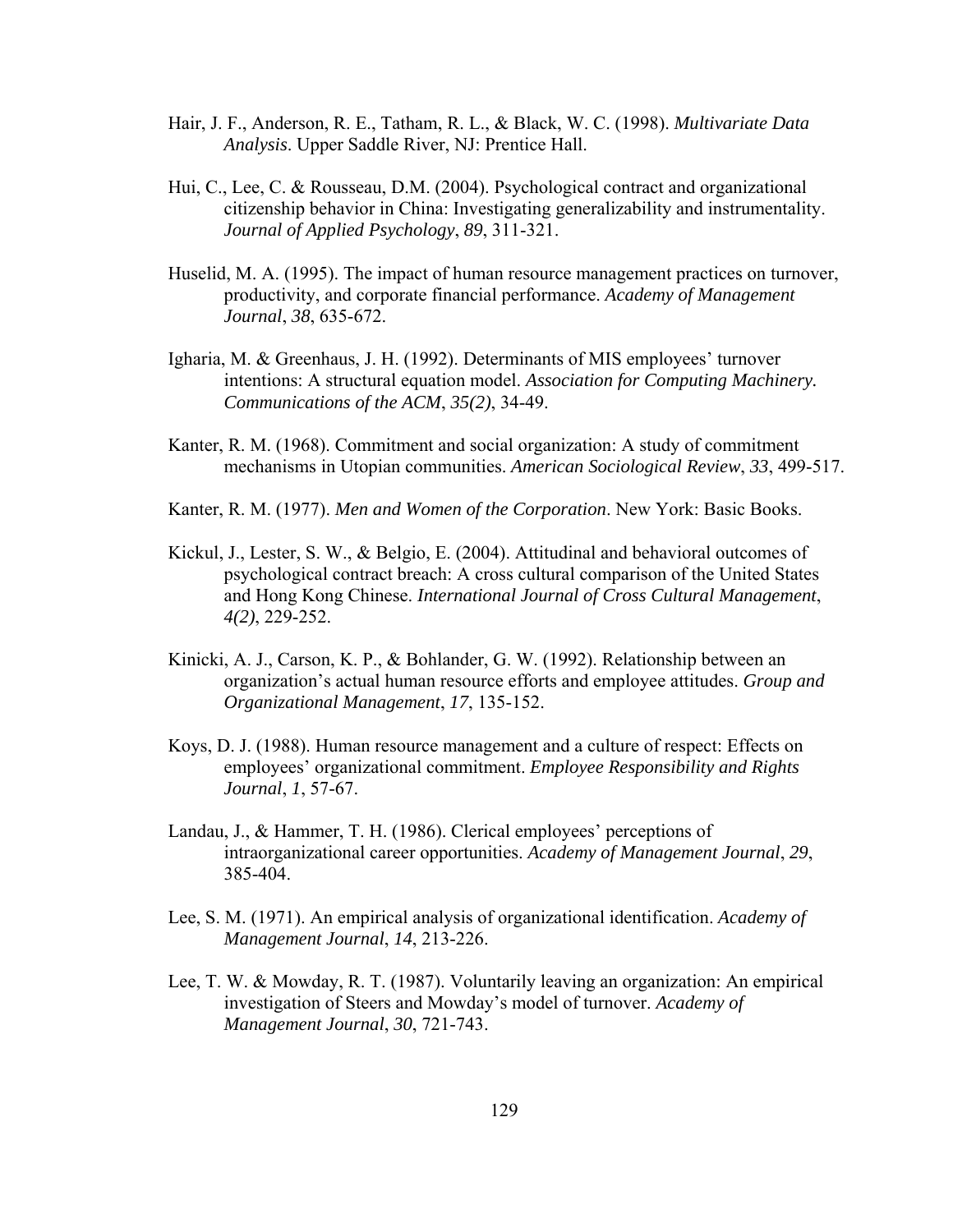- Lester, S. W., & Kickul, J. (2001). Psychological contract in the  $21<sup>st</sup>$  century: What employees value most and how well organizations are responding to these expectations. *Human Resource Planning*, *24(1)*, 10-21.
- Levinson, H. (1965). Reciprocation: The relationship between man and organization. *Administrative Science Quarterly*, *9*, 370-390.
- Loi, R., Hang-yue, N., & Foley, S. (2006). Linking employees' justice perceptions to organizational commitment and intention to leave: The mediating role of perceived organizational support. *Journal of Occupational and Organizational Psychology*, *79*, 101-120.
- Lucero, M. A., & Allen, R. E. (1994). Employee benefits: A growing source of psychological contract violations. *Human Resource Management*, *33(3)*, 425-446.
- Lum, L., Kervin, J., Clark, K., Reid, F. & Wendy, C. (1998). Explaining nursing turnover intent: Job satisfaction, pay satisfaction, or organizational commitment? *Journal of Organizational Behavior, 19(3)*, 305-320.
- MacDuffie, J. P. (1995). Human resource bindles and manufacturing performance: Organizational logic & flexible production systems in the world auto industry. *Industrial and Labor Relations Review*, *48*, 197-201.
- Maertz, C. P., & Campion, M. A. (1998). 25 years of voluntary turnover research: A review and critique. *International Review of Industrial and Organizational Psychology*, *13*, 49-81.
- Mathis, R. L., & Jackson, R. H. (2003). *HRM* (10<sup>th</sup> ed.). South Webster, OH: Thomson.
- Meyer, J. P., & Allen, N. J. (1984). Testing the side-bet theory of organizational commitment: Some methodological considerations. *Journal of Applied Psychology*, *69*, 372-378.
- Meyer, J. P., & Allen, N. J. (1987). A longitudinal analysis of the early development and consequences of organizational commitment. *Canadian Journal of Behavioral Science*, *19*, 199-215.
- Meyer, J. P., & Allen, N. J. (1991). A conceptualization of organizational commitment. *Human Resource Management Review*, 1, 61-89.
- Meyer, J. P., & Allen, N. J. (1997). *Commitment in the Work Place: Theory, Research and Application.* Thousand Oaks, CA: Sage Publications.
- Meyer, J. P., & Smith, C. A. (2000). HRM practices and organizational commitment: Test of a mediation model. *Canadian Journal of Administrative Sciences*, *17(4)*, 319-331.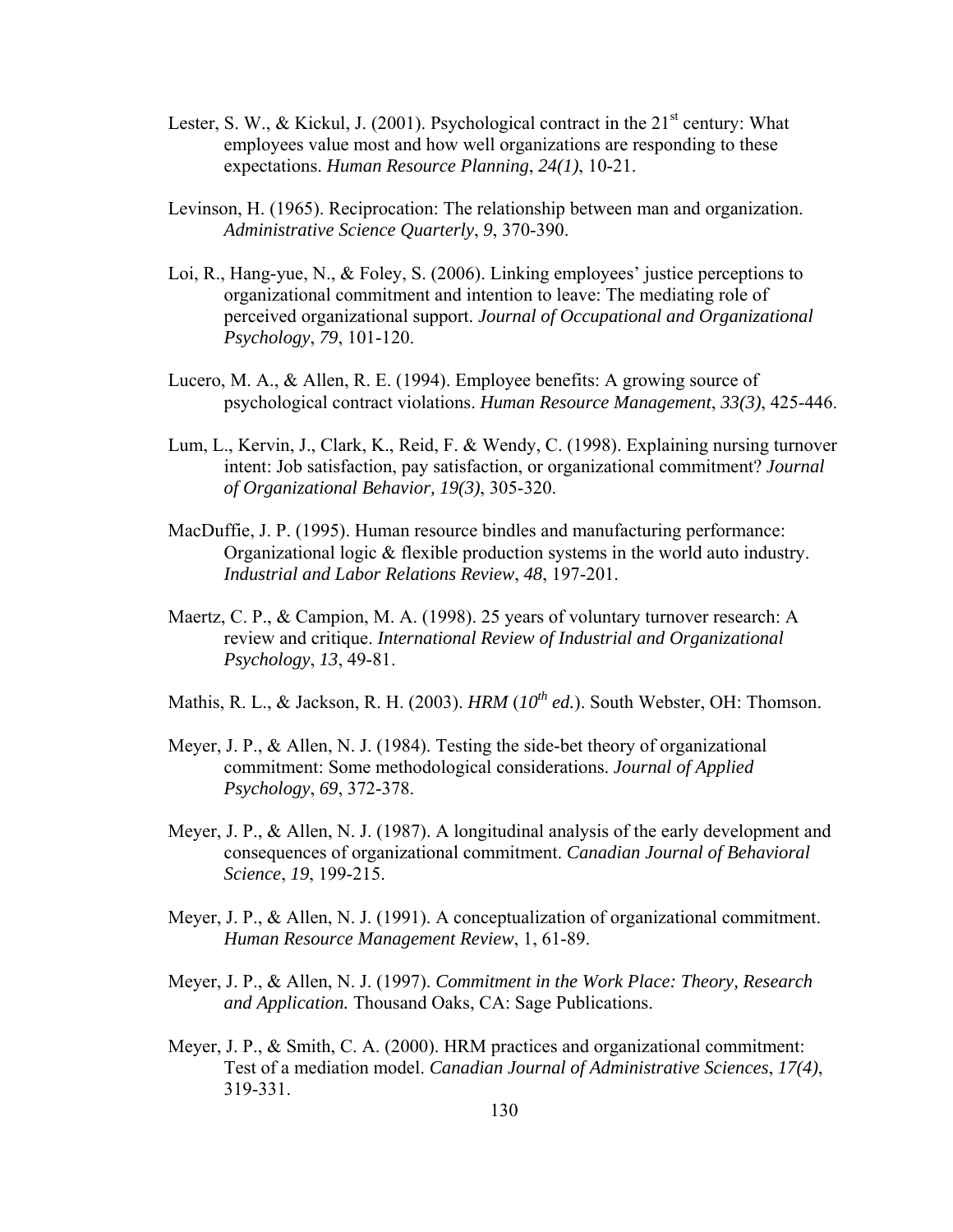- Meyer, J. P., Allen, N. J., & Smith, C. A.(1993). Commitment to organizations and occupations: Extension and test of a three component conceptualization. *Journal of Applied Psychology*, *78*, 538-551.
- Meyer, J. P., Paunonen, S. V., Gellatly, I. R., Goffin, R. D., & Jackson, D. N. (1989). Organizational commitment and job performance: It's the nature of the commitment that counts. *Journal of Applied Psychology*, *74*, 152-156.
- Mowday, R. T., Porter, L. W., & Steers, R. M. (1982). *Organizational Linkages: The Psychology of Commitment, Absentiism and Turnover*. San Diego, CA: Academic Press.
- Mowday, R. T., Steers, R. M., & Porter, L. W. (1979). The measurement of organizational commitment. *Journal of Vocational Behavior*, *14*, 224-247.
- O'Reilly III, C. & Chatman, J. (1986). Organizational commitment and psychological attachment: The effects of compliance, identification, and internationalization on prosocial behavior. *Journal of Applied Psychology*, *71*, 492-499.
- Ogilvie, J. R., (1986). The role of human resource management practices in predicting organizational commitment, *Group and Organizational Studies*, *11(4)*, 335-357.
- Pathak, R. D., Budhwar, P. S., Singh, V. & Hannas, P. (2005). Best HRM practices and employee's psychological outcomes: A study of shipping companies in Cyprus, *South Asian Journal of Management*, *12(4)*, 7-24.
- Rhodes, S. R., & Steers, R. M. (1981). Conventional vs. work-owned organizations, *Human Relations*, *34(12)*, 1013-1035.
- Ritzer, G., & Trice, H. M. (1969). An empirical study of Howard Becker's side-bet theory, *Social Forces*, *47*, 475-479.
- Robinson, S. L. (1996). Trust and breach of psychological contract. *Administrative Science Quarterly*, *41*, 574-599.
- Robinson, S. L., & Morrison, E. W. (1995). Psychological contracts and OCB: The effect of unfulfilled obligations on civic virtue behaviour. *Journal of Organizational Behavior*, *16(3)*, 289-298.
- Robinson, S. L., Kraatz, M. S., & Rousseau, D. M. (1994). Changing the obligations and the psychological contract. *Academy of Management Journal*, *37*, 437-452.
- Rousseau, D. M. (1989). Psychological and implied contracts in organizations. *Employee Responsibilities and Rights Journal*, *2*, 121-139.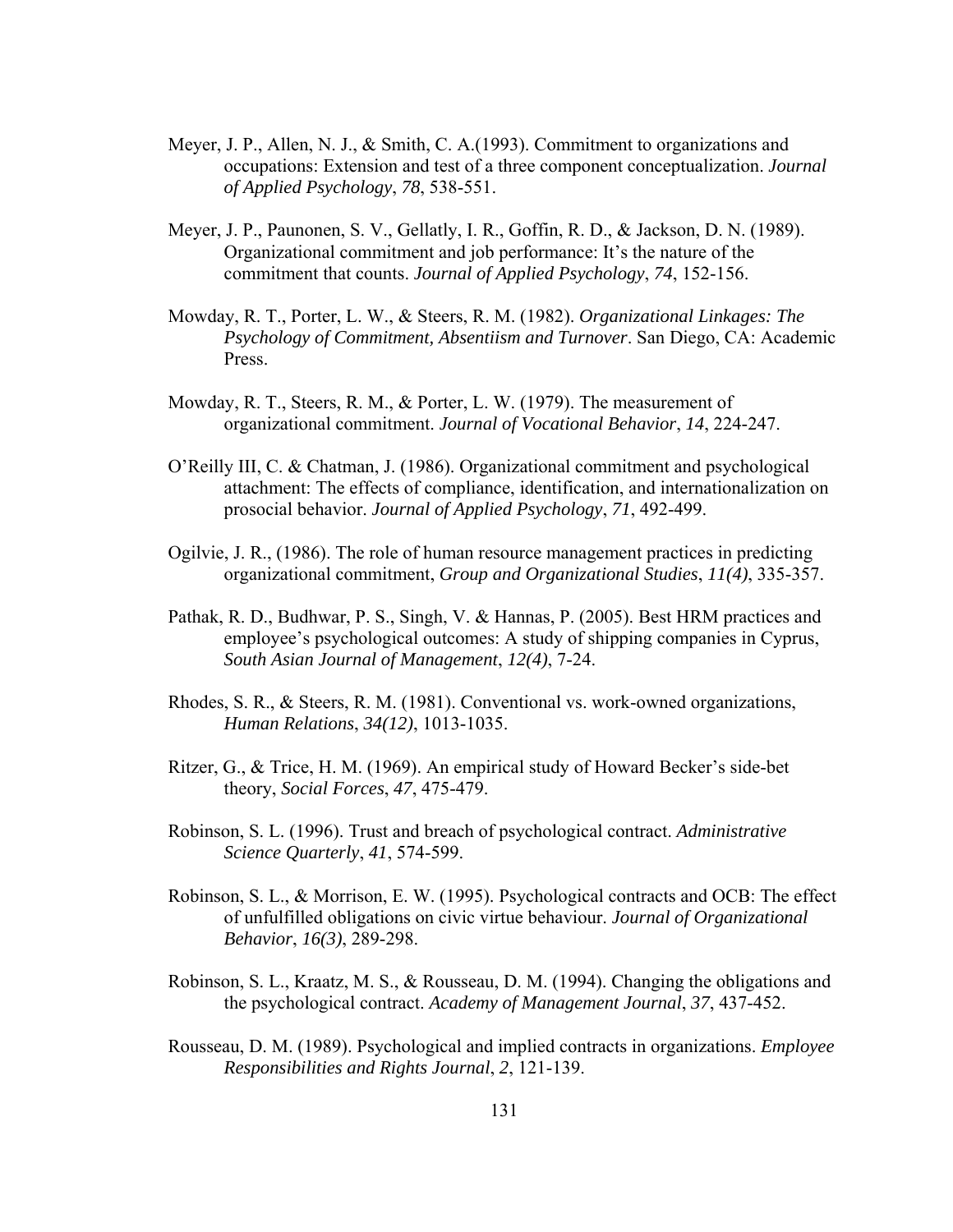- Rousseau, D. M. (1990). New hire perceptions of their own and their employer's obligations: A study of psychological contracts. *Journal of Organizational Behavior*, *11*, 389-400.
- Rousseau, D. M., & Greller, M. M. (1994). Human resource practices: Administrative contract makers. *Human Resource Management*, *33(3),* 385-401.
- Rousseau, D. M., & Wade-Benzoni, K. A. (1994). Linking strategy and human resource practices: How employee and customer contracts are created. *Human Resource Management*, *33(3)*, 463-489.
- Samad, S. (2006). Predicting turnover intentions: The case of Malaysian government doctors. *Journal of American Academy of Business, Cambridge*, *8(2)*, 113-119.
- Shore, L. M. & Tetrick, L. E. (1991). A construct validity study of the survey of perceived organizational support. *Journal of Applied Psychology, 76*, 637-643.
- Shore, L. M. & Tetrick, L. E. (1994). The psychological contract as an explanatory framework in the employment relationship. *Trends in Organizational Behavior*, *1*, 91-109.
- Shore, L. M. & Wayne, S. J. (1993). Commitment and employee behavior: Comparison of affective commitment and continuance commitment with perceived organizational support. *Journal of Applied Psychology, 78*, 774-780.
- Sims, R. R. (1994). Human resource management's role in clarifying the new psychological contract. *Human Resource Management*, *33(3)*, 373-384.
- Smith, R., Olah, D., Hansen, B., & Cumbo, D. (2003). The effect of questionnaire length on participant response rate: A case study in the U.S. cabinet industry. *Forest Products Journal*, *53(11)*, 33-36.
- Tannenbaum, S. I., Mathieu, J. E., Salas, E., & Cannon-Bowers, J. A. (1991). Meeting trainees' expectations: The influence of training fulfilment on the development of commitment, self efficacy, and motivation. *Journal of Applied Psychology*, *76*, 759-769.
- Tansky, J. W., & Cohen, D. J. (2001). The relationship between organizational support, employee development, and organizational commitment: An empirical study. *Human Resource Development Quarterly, 12(3)*, 285-300.
- Tett, R. P., & Meyer, J. P. (1993). Job satisfaction, organizational commitment, turnover intention, and turnover: Path analysis based on meta-analytic findings. *Personnel Psychology,* 46(2), 342-346.